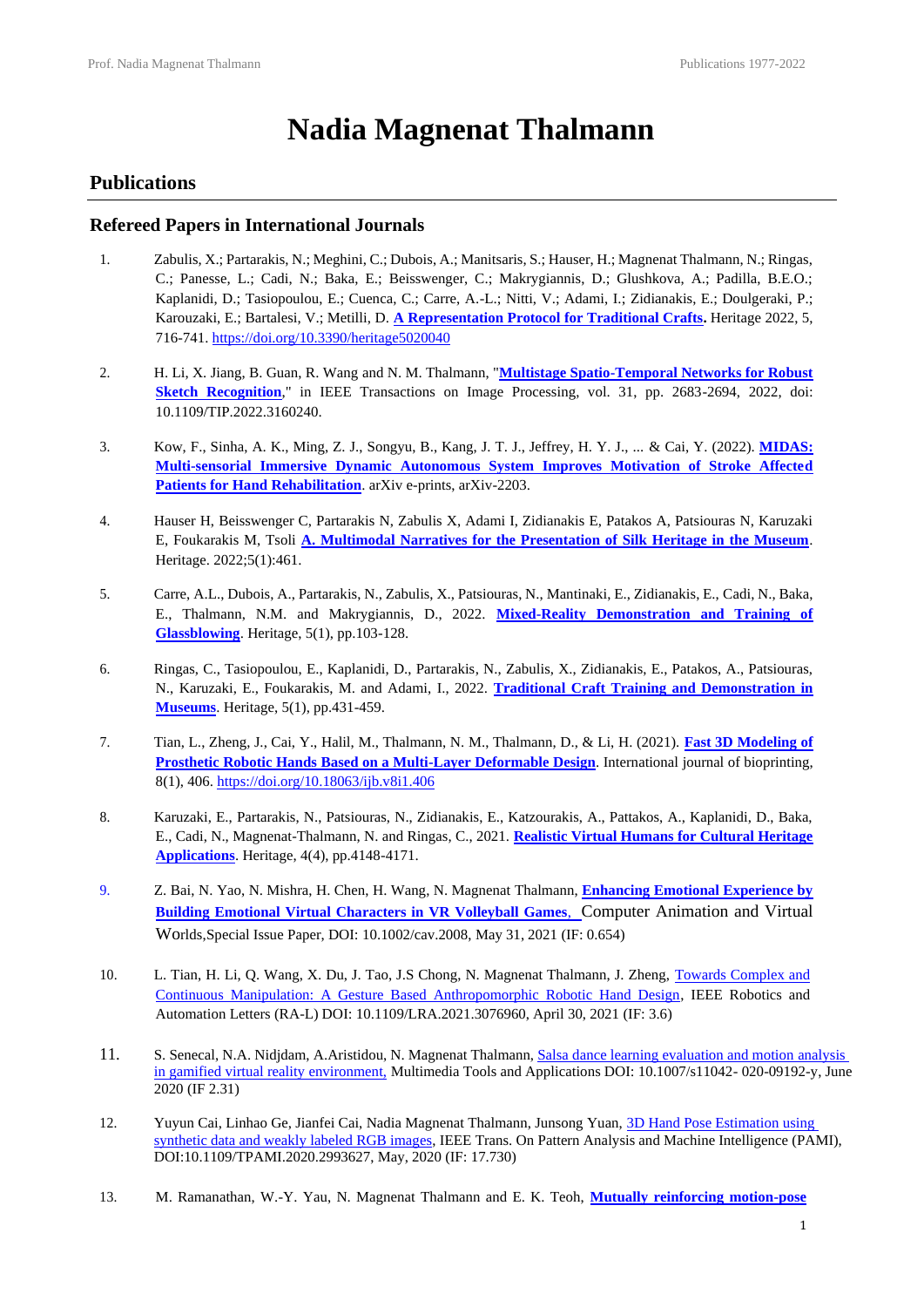**[framework for pose invariant action recognition](https://www.inderscience.com/info/inarticle.php?artid=99014)**, International Journal of Biometrics, Vol. 11, No. 2, DOI: 10.1504/IJBM.2019.099014, March 21, 2019

- 14. M. Ramanathan, J. Kochanowicz and Nadia Magnenat Thalmann, Combining Pose-Invariant Kinematic [Features and Object Context Features for RGB-D Action Recognition,](http://www.ijmlc.org/vol9/763-SG035.pdf) International Journal of Machine Learning & Computing, Singapore, DOI: 10.18178/ijmlc.2019.9.1.763 (online journal)
- 15. Y. Cai, Y. Zhang, X. Wu, Y. Chen, B. Tan, B. Yang, T. Liu, J. Zheng and N. Thalmann, [Madam Snake White:](https://ieeexplore.ieee.org/document/8637197)  [A Case Study on Virtual Reality Continuum Applications for Singaporean Culture and Heritage at Haw Par](https://ieeexplore.ieee.org/document/8637197)  [Villa,](https://ieeexplore.ieee.org/document/8637197) Presence: Teleoperators and Virtual Environments, Vol. 26, Issue 4, pp. 378 – 388, DOI: 10.1162/PRES\_a\_00303, August 14, 2018 (IF:0.750)
- 16. N. Jain, A. Wydra, W. Hai, N. Magnenat-Thalmann and D. Thalmann, Time scaled interactive object driven Multi-party VR, The Visual Computer, Vol 34, Issue 6-8, pp. 887-897, DOI: 10.1007/s00371-018- 1539-1, May 04, 2018 (2nd Best Paper Award of CGI Conference 2018) (IF:1.45)
- 17. J. Zhang, J. Zheng and N. Magnenat Thalmann, [MCAEM: Mixed-Correlation-Analysis based Episodic](https://link.springer.com/article/10.1007/s00371-018-1537-3)  [Memory for Companion-User Interactions,](https://link.springer.com/article/10.1007/s00371-018-1537-3) The Visual Computer, Vol 34, Issue 6-8, pp. 1129-1141, DOI: 10.1007/s00371-018-1537-3, May 10, 2018 (IF:1.45) (IF:1.45)
- 18. T. Tahir, J. Dauwels, D. Thalmann. N. Magnenat Thalmann, [A User Study of a Humanoid Robot as a Social](https://link.springer.com/article/10.1007/s12369-018-0478-3)  [Mediator for Two-Person Conversations,](https://link.springer.com/article/10.1007/s12369-018-0478-3) International of Social Robotics, DOI: [10.1007/s12369-](https://doi.org/10.1007/s12369-018-0478-3) [018-0478-3,](https://doi.org/10.1007/s12369-018-0478-3)  April 25, 2018 (IF: 1.80)
- 19. L. Tian, N. Magnenat Thalmann, D. Thalmann, J. Zheng, [The Making of a 3D-Printed, Cable-Driven, Single-](https://www.frontiersin.org/articles/10.3389/frobt.2017.00065/full)[Model, Lightweight Humanoid Robotic Hand,](https://www.frontiersin.org/articles/10.3389/frobt.2017.00065/full) Frontiers in Robotics and AI, pp. 65, DOI: 10.3389/frobt.2017.00065, December 04, 2017 (IF:3.310)
- 20. M. Becker, N. Magnenat Thalmann, Muscle Tissue Labeling of Human Lower Limb in Multi Channel [mDixon MR Imaging: Concepts and Applications,](https://pubmed.ncbi.nlm.nih.gov/28368807/) IEEE/ACM Transactions on Computational Biology and Bioinformatics, Vol.14, No2, pp.290-299, DOI: 10.1109/TCBB.2015.2459679, July 22, 2017 (IF:2.428)
- 21. W. Gu, G. Seet, N. Magnenat Thalmann, [Perception-Link Behavior Model: Supporting a Novel Operator](https://dr.ntu.edu.sg/handle/10356/89320)  [Interface for a Customizable Anthropomorphic Telepresence Robot,](https://dr.ntu.edu.sg/handle/10356/89320) Robotics, Vol. 6, Issue 3, pp. 16, DOI: 10.3390/robotics6030016, July 20, 2017 (open access journal)
- 22. S. Stüvel, N. Magnenat-Thalmann, D. Thalmann, F. van der Stappen, A. Egges, [Torso Crowds,](https://ieeexplore.ieee.org/document/7439844?reload=true) IEEE Transactions on Visualization and Computer Graphics, (IP:1.4), Vol. 23, Issue. 7, pp. 1823-1837, DOI: [10.1109/TVCG.2016.2545670,](http://dx.doi.org/10.1109/TVCG.2016.2545670) July 2017 (IF:3.780)
- 23. J. Hou, L.P. Chau, N. Magnenat Thalmann and Y. He, Sparse Low-Rank Matrix Approximation for Data [Compression,](https://arxiv.org/pdf/1507.01673.pdf) IEEE Transactions on Circuits and Systems for Video Technology, (IF: 2.254), Vol. 27, Issue. 5, pp. 1043-1054, DOI: 10.1109/TCSVT.2015.2513698, May 2017 (IF:2.254)
- 24. Y. Tisserand, L. Cuel, N. Magnenat Thalmann, [Automatic 3D garment positioning based on surface metric,](https://onlinelibrary.wiley.com/doi/full/10.1002/cav.1770) Computer Animation & Virtual Worlds, Wiley, 2017, Vol.28, No3-4 DOI: [10.1002/cav.1770](https://doi.org/10.1002/cav.1770) (IF 0.548)
- 25. H. Xu, S. Guo, J. Yao and N. Magnenat Thalmann, [Approximating Interior Bounded Box of 3D Character](https://www.sciencegate.app/document/10.1108/ijicc-01-2017-0003)  [Mesh Model based on Its Skeleton and Symmetry,I](https://www.sciencegate.app/document/10.1108/ijicc-01-2017-0003)nternational Journal of Intelligent Computing and Cybernetics (IJICC) (IF: 2.254), Vol. 10, Issue. 3, DOI: 10.1108/IJICC-01-2017-0003, pp. 332-347, March 2017 (IF: 2.254)
- 26. S. Guo, H. Xu, N. Magnenat Thalmann, J. Yao, Customization and fabrication of the appearance for humanoid [robot,](https://link.springer.com/article/10.1007/s00371-016-1329-6) the Visual Computer, (IP: 1.09), Vol 33 (1), pp. 63-74, DOI[: 10.1007/s00371-016-1329-6,](https://doi.org/10.1007/s00371-016-1329-6) 2017 (IF 1.45)
- 27. J. Ren, X. Jiang, J. Yuan and N. Magnenat Thalmann, Sound-Event Classification Using Robust Texture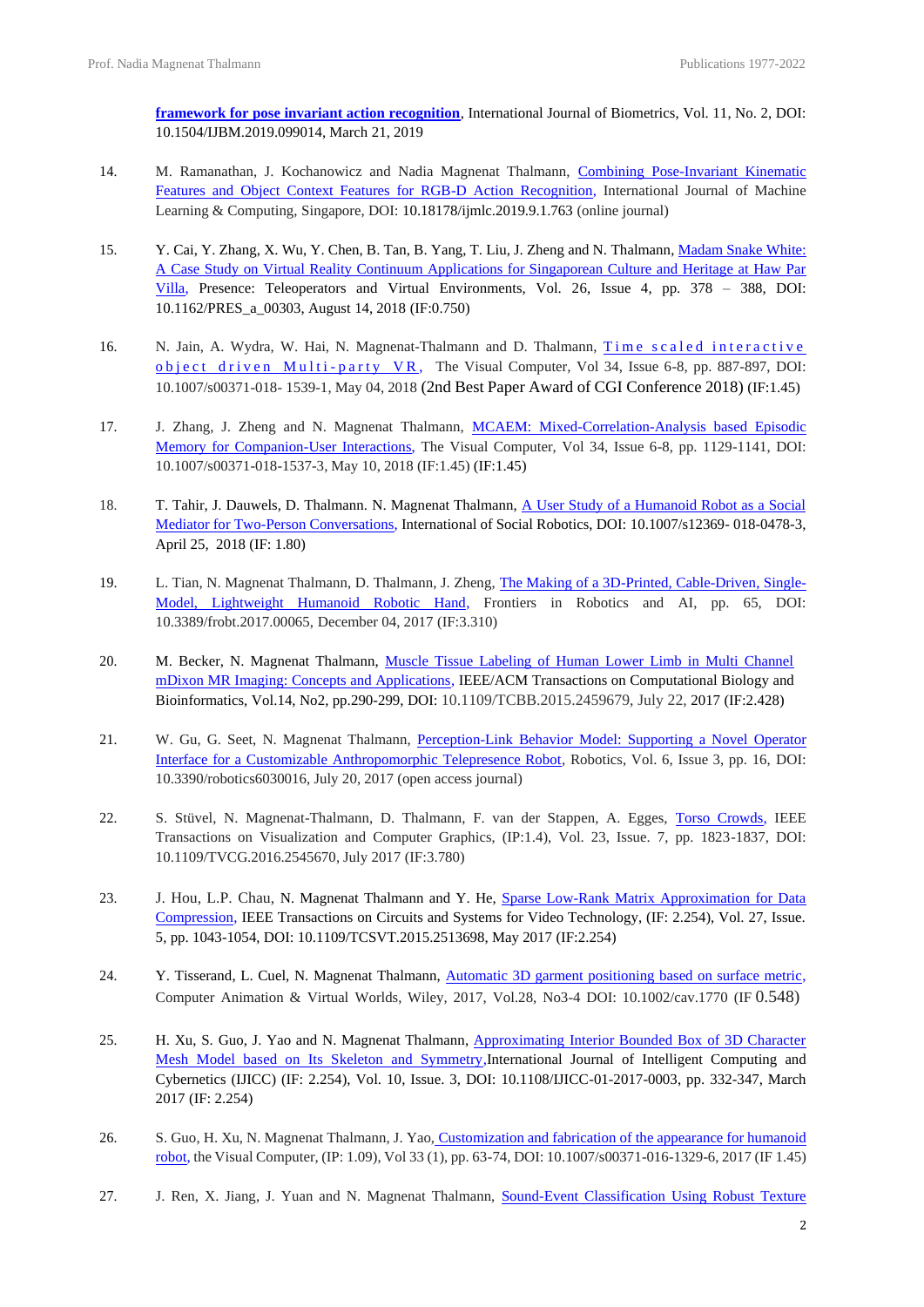[Features for Robot Hearing,](https://ieeexplore.ieee.org/document/7592459) IEEE Transactions on Multimedia (TMM), Vol. PP, Issue 99, Pp.1-1, DOI**:** 10.1109/TMM.2016.2618218, October 2016 (IF: 5.452)

- 28. W. Zhang, J. Zheng, N. Magnenat Thalmann, Real-time Subspace Integration for Example-based Elastic [Material,](https://dl.acm.org/doi/10.1111/cgf.12569) Computer Graphics Forum, Vol. 34, No. 2, DOI: [10.1111/cgf.12569, 2](https://doi.org/10.1111/cgf.12569)015 (IF:2.84)
- 29. H. Zhu, J. Cai, J. Zheng, N. Magnenat Thalmann, Multiple Human Identification and Cosegmentation: A [Human-Oriented CRF Approach With Poselets,](https://ieeexplore.ieee.org/document/7475951) IEEEE Transactions on Multimedia, Vol.18, No8, pp1516- 1529, DOI: 10.1109/TMM.2016.2571629, August 2016 (IF:5.452)
- 30. L. Assassi and N. Magnenat Thalmann, [Assessment of cartilage contact pressure and loading in the hip joint](https://pubmed.ncbi.nlm.nih.gov/26450106/)  [during split posture,](https://pubmed.ncbi.nlm.nih.gov/26450106/) International journal of computer assisted radiology and surgery (IJCARS) (IF: 1.827), Vol. *11*, Issue. 5, pp.745-756, DOI 10.1007/s11548-015-1303-1, May 2016 (IF: 2.148)
- 31. S. Senecal, L. Cuel, A. Aristidou and N. Magnenat Thalmann, Continuous body emotion recognition system during theater performances, Computer Animation and Virtual Worlds (IF: 0.548), Vol. 27, Issue. 3-4, pp.311-320, DOI: 10.1002/cav.1714, May 2016 (IF: 0.548)
- 32. M. Pitikakis, A. Chincisan, N. Magnenat Thalmann, L. Cesario, P. Parascandolo, L. Vosilla and G. Viano, [Automatic measurement and visualization of focal femoral cartilage thickness in stress-based regions of](https://pubmed.ncbi.nlm.nih.gov/26194486/)  [interest using three-dimensional knee models,](https://pubmed.ncbi.nlm.nih.gov/26194486/) *International journal of computer assisted radiology and surgery*, Vol. *11, Issue.* 5, pp.721-732, DOI: [10.1007/s11548-015-1257-3, M](https://doi.org/10.1007/s11548-015-1257-3)ay 2016 (IF:2.148)
- 33. J. Hou, L.-P. Chau, N. Magnenat Thalmann and Y. He, Low-latency Compression of Mocap Data using Learned [Spatial Decorrelation Transform,](https://www.sciencedirect.com/science/article/pii/S0167839616300036) Computer Aided Geometric Design (CAGD), DOI: 10.1016/j.cagd.2016.02.002, February 2016 (IF: 1.639)
- 34. Z. Zhang, A. Beck and N. Magnenat Thalmann, [Human-Like Behavior Generation Based on Head-Arms Model](https://pubmed.ncbi.nlm.nih.gov/25252290/)  [for Tracking External Targets and Body Parts,](https://pubmed.ncbi.nlm.nih.gov/25252290/) IEEE Transactions on Cybernetics, vol. 45, Issue. 8,DOI: [10.1109/TCYB.2014.2351416,](https://doi.org/10.1109/TCYB.2014.2351416) August 2015 (IF:3.469)
- 35. A. Chincisan, K. Tecante, M. Becker, N. Magnenat Thalmann, C. Hurschler, H.F. Choi, [A Computational](https://pubmed.ncbi.nlm.nih.gov/26137896/)  [Approach to Calculate Personalized Pennation Angle based on MRI: Effect on Motion Analysis,](https://pubmed.ncbi.nlm.nih.gov/26137896/) Journal of Computer Assisted Radiology and Surgery, DOI: 10.1007/s11548-015-1251-9, DOI: [10.1007/s11548-015-](https://doi.org/10.1007/s11548-015-1251-9) [1251-9,](https://doi.org/10.1007/s11548-015-1251-9) July 2015 (IF: 1.66)
- 36. M. Becker, N. Nijdam and N. Magnenat Thalmann, [Coupling Strategies for Multi-resolution Deformable](https://pubmed.ncbi.nlm.nih.gov/26092661/)  [Meshes: Expanding the Pyramid Approach beyond its One-way Nature,](https://pubmed.ncbi.nlm.nih.gov/26092661/) Journal of Computer Assisted Radiology and Surgery, DOI: 10.1007/s11548-015-1241-y, June 2015 (IF: 1.66)
- 37. J. Zhang, J. Zheng and N. Magnenat Thalmann, PCMD: Personality-characterized Mood Dynamics Model [Toward Personalized Virtual Characters,](https://onlinelibrary.wiley.com/doi/10.1002/cav.1660) Computer Animation and Virtual Worlds (IF: 0.463), vol.26, Issue 3-4, pp. 237-245, DOI: [10.1002/cav.1660, A](https://doi.org/10.1002/cav.1660)pril 29, 2015 (IF:0.548)
- 38. Z.P. Bian, J. Hou, L.-P. Chau, and N. Magnenat Thalmann, [Facial Position and Expression Based Human](https://ieeexplore.ieee.org/document/7058374)  [Computer Interface for Persons with Tetraplegia,](https://ieeexplore.ieee.org/document/7058374) IEEE Transactions on Information Technology in Biomedicine (IEEE T-ITB), DOI: 10.1109/JBHI.2015.2412125, March 2015 (IF: 2.072)
- 39. J. Hou, L.-P. Chau, N. Magnenat Thalmann and Y. He, [Human Motion Capture Data Tailored Transform](https://dblp.org/rec/journals/corr/HouCM014.html)  [Coding,](https://dblp.org/rec/journals/corr/HouCM014.html) IEEE Transactions on Visualization and Computer Graphics (IEEE T-VCG), 25(1): 51-62, DOI: [10.1109/TVCG.2015.2403328,](https://doi.org/10.1109/TVCG.2015.2403328) February 2015 (IF: 1.919)
- 40. X. Shao, Z. Zhou, N. Magnenat Thalmann, W. Wu, [Stable and Fast Fluid–solid Coupling for Incompressible](https://onlinelibrary.wiley.com/doi/full/10.1111/cgf.12467)  [SPH,](https://onlinelibrary.wiley.com/doi/full/10.1111/cgf.12467) Computer Graphics Forum, vol. 34, no. 1, pp. 191-204, DOI: [10.1111/cgf.12467,](https://doi.org/10.1111/cgf.12467) February 2015 (IF: 1.595),
- 41. J. Hou, L.-P. Chau, N. Magnenat Thalmann, Y. He, [Compressing 3-D Human Motions via Keyframe-](https://ieeexplore.ieee.org/document/6826514) Based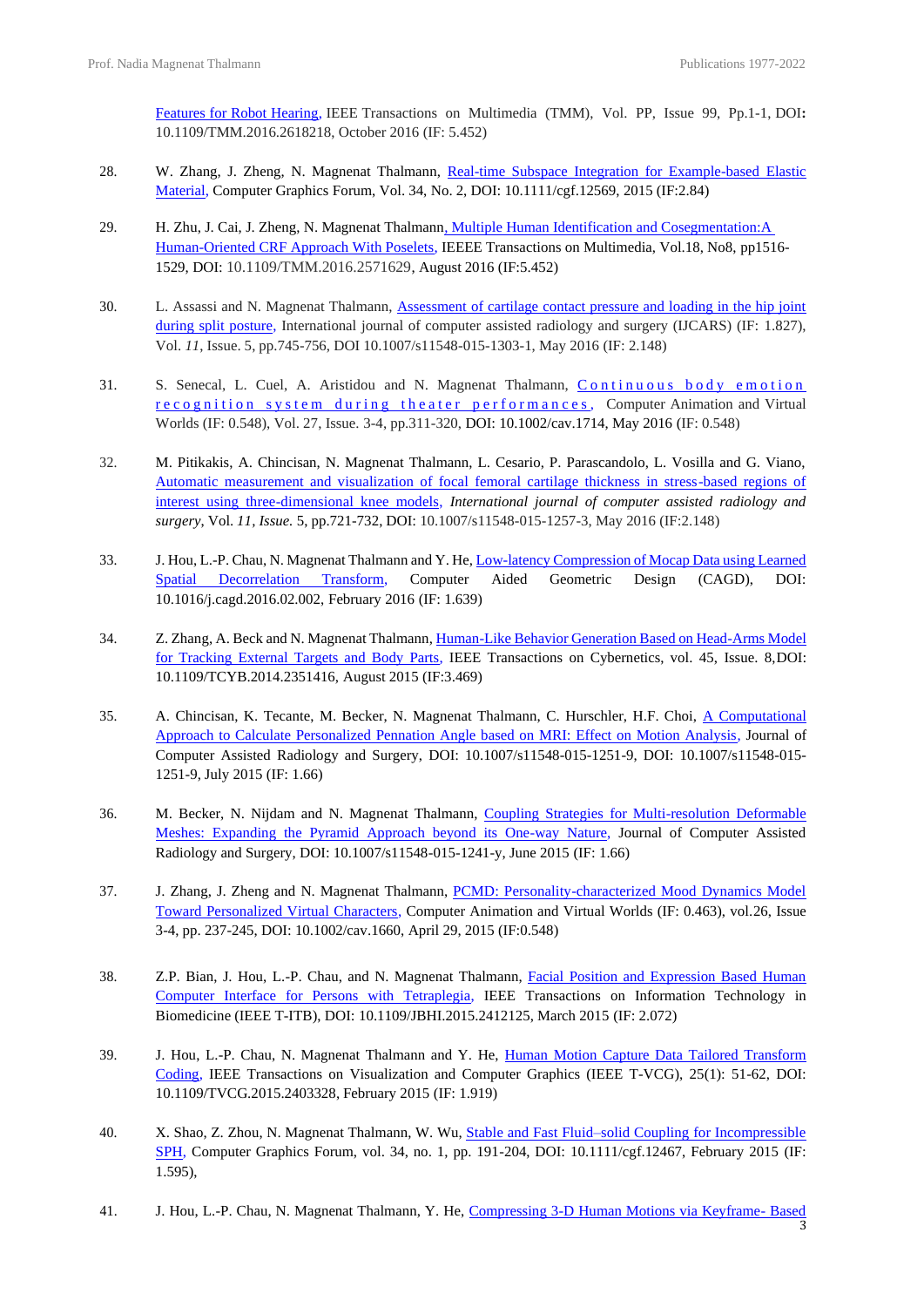[Geometry Videos,](https://ieeexplore.ieee.org/document/6826514) IEEE Transactions on Circuits and Systems for Video Technology (TCSVT), Vol 25, Issue 1, Pp 51-62, DOI:10.1109/TCSVT.2014.2329376, January 2015 (IF: 2.259)

- 42. H. Fang, J. Zhang, M. Sensoy and N. Magnenat Thalmann, Reputation Mechanism for E-commerce in Virtual [Reality Environments,](https://www.sciencedirect.com/science/article/pii/S1567422314000490) Electronic Commerce Research and Applications, vol. 13, Issue 6, pp. 409- 422, DOI: [10.1016/j.elerap.2014.08.002, D](https://doi.org/10.1016/j.elerap.2014.08.002)ecember 2014 (IF: 1.304)
- 43. Y. Zhang, J. Zheng, N. Magnenat Thalmann, [Example-guided Anthropometric Human Body Modeling,](https://link.springer.com/article/10.1007/s00371-014-1043-1) The Visual Computer, DOI: 10.1007/s00371-014-1043-1, October 2014 (IF: 1.073)
- 44. Z. Zhang, A. Beck, and N. Magnenat Thalmann, *Human-like Behavior Generation based on Head-arms Model* [for Robot Tracking External Targets and Body Parts,](https://ieeexplore.ieee.org/document/6902763) IEEE Transaction on Cybernetics, vol. 10, no. 2, DOI: 10.1109/TCYB.2014.2351416, September 2014 (IF: 3.236)
- 45. S. Stüvel, N. Magnenat Thalmann, D. Thalmann, A. Egges, F. van der Stappen**,** [Hierarchical Structures for](https://onlinelibrary.wiley.com/doi/10.1002/cav.1592)  [Collision Checking between Virtual Characters](https://onlinelibrary.wiley.com/doi/10.1002/cav.1592)**,** Computer Animation and Virtual Worlds Journal, Volume 25, Issue 3-4, Pp. 331–340, DOI: [10.1002/cav.1592, A](https://doi.org/10.1002/cav.1592)ugust 2014 (IF 0.548)
- 46. Z. Yumak, J. Ren, N. Magnenat Thalmann, and J. Yuan, Modelling Multi-party Interactions among Virtual [Characters, Robots and Humans,](https://dl.acm.org/doi/10.5555/2812348.2812353) MIT Presence: Tele-operators and Virtual Environments (Presence), vol. 23, no. 2, DOI: [10.1162/PRES\\_a\\_00179,](https://doi.org/10.1162/PRES_a_00179) August 2014 (IF: 0.912)
- 47. S. Tárrega, A.B. Fagundo, S. Jiménez-Murcia, R. Granero, C. Giner-Bartolomé, L. Forcano, I. Sánchez, J.J. Santamaría, M. Ben-Moussa, N. Magnenat Thalmann, D. Konstantas, M. Lucas, J. Nielsen, R,G, Bults, T. Lam, T. Kostoulas, N. Fakotakis, N. Riesco, I. Wolz, J. Comín-Colet, V. Cardi, J. Treasure, J.A. Fernández- Formoso, J.M. Menchón and F. Fernández-Aranda, [Explicit and Implicit Emotional Expression in BulimiaNervosa](https://pubmed.ncbi.nlm.nih.gov/24987853/) in the Acute State and after [Recovery,](https://pubmed.ncbi.nlm.nih.gov/24987853/) PLoS ONE, vol. 9, no. 7, pp. 1-7, DOI[:10.1371/journal.pone.0101639](https://doi.org/10.1371/journal.pone.0101639) , July 2014 (IF: 3.53)
- 48. H. F. Choi, A. Chincisan, M. Becker and N. Magnenat Thalmann, Multimodal Composition of the Digital [Patient: a Strategy for the Knee Articulation,](https://dl.acm.org/doi/10.1007/s00371-014-0983-9) The Visual Computer, vol. 30, no. 6-8, pp. 739-749, DOI: 10.1007/s00371-014-0983-9, June 2014 (1.479)
- 49. M. Elgendi, F. Picon, N. Magnenat Thalmann and D. Abbott, Arm Movement Speed Assessment via a Kinect [Camera: A Preliminary Study in Healthy Subjects,](https://pubmed.ncbi.nlm.nih.gov/24968711/) BioMedical Engineering OnLine 2014 , DOI:10.1186/1475- 925X-13-88, June 27, 2014 (IF: 1.746)
- 50. Z.P. Bian, J. Hou, L.P. Chau, and N. Magnenat Thalmann, [Fall Detection Based on Body Part Tracking Using](https://ieeexplore.ieee.org/document/6804646)  [a Depth Camera,](https://ieeexplore.ieee.org/document/6804646) IEEE Journal of Biomedical and Health Informatics, DOI: 10.1109/JBHI.2014.2319372, April 2014 (IF: 2.072)
- 51. J. Hou, L.-P. Chau, N. Magnenat Thalmann and Y. He, Scalable and Compact Representation for Motion [Capture Data Using Tensor Decomposition,](https://ieeexplore.ieee.org/document/6708414) IEEE Signal Processing Letters, vol. 21, no. 3, DOI: 10.1109/LSP.2014.2299284, March 2014 (IF: 1.639)
- 52. J. Hou, L.-P. Chau, M. Zhang, N. Magnenat Thalmann and Y. He, A Highly Efficient Compression Framework [for Time-Varying 3D Facial Expressions,](https://ieeexplore.ieee.org/stamp/stamp.jsp?arnumber=6778752) IEEE Transactions on Circuits and Systems for Video Technology (TCSVT), DOI: 10.1109/TCSVT.2014.2313890, February 2014 (IF: 2.259)
- 53. A. B. Fagundo, J.J. Santamaría, L. Forcano, C. Giner-Bartolomé, S. Jiménez-Murcia, I. Sánchez, R. Granero, M. Ben-Moussa, N. Magnenat Thalmann, D. Konstantas, T. Lam, M. Lucas, J. Nielsen, R.G A. Bults, S. Tarrega, J.M.Menchón, R.D.L. Torre, V. Cardi, J. Treasure and F. Fernández-Aranda, , [Video Game Therapy](https://onlinelibrary.wiley.com/doi/full/10.1002/erv.2259)  [for Emotional Regulation and Impulsivity Control in a Series of Treated Cases with Bulimia Nervosa,](https://onlinelibrary.wiley.com/doi/full/10.1002/erv.2259) Wiley Online Library, European Eating Disorders Review, vol. 21, Issue 6, pp. 493–499, DOI: 10.1002/erv.2259, November 2013 (IF: 2.252)
- 54. H. Zhu, J. Zheng, J. Cai, and N. Magnenat Thalmann, Object-level Image Segmentation Using Low Level Cues, IEEE Transactions on Image Processing (TIP), DOI: 10.1109/TIP.2013.2268973, October 2013 (IF: 3.111)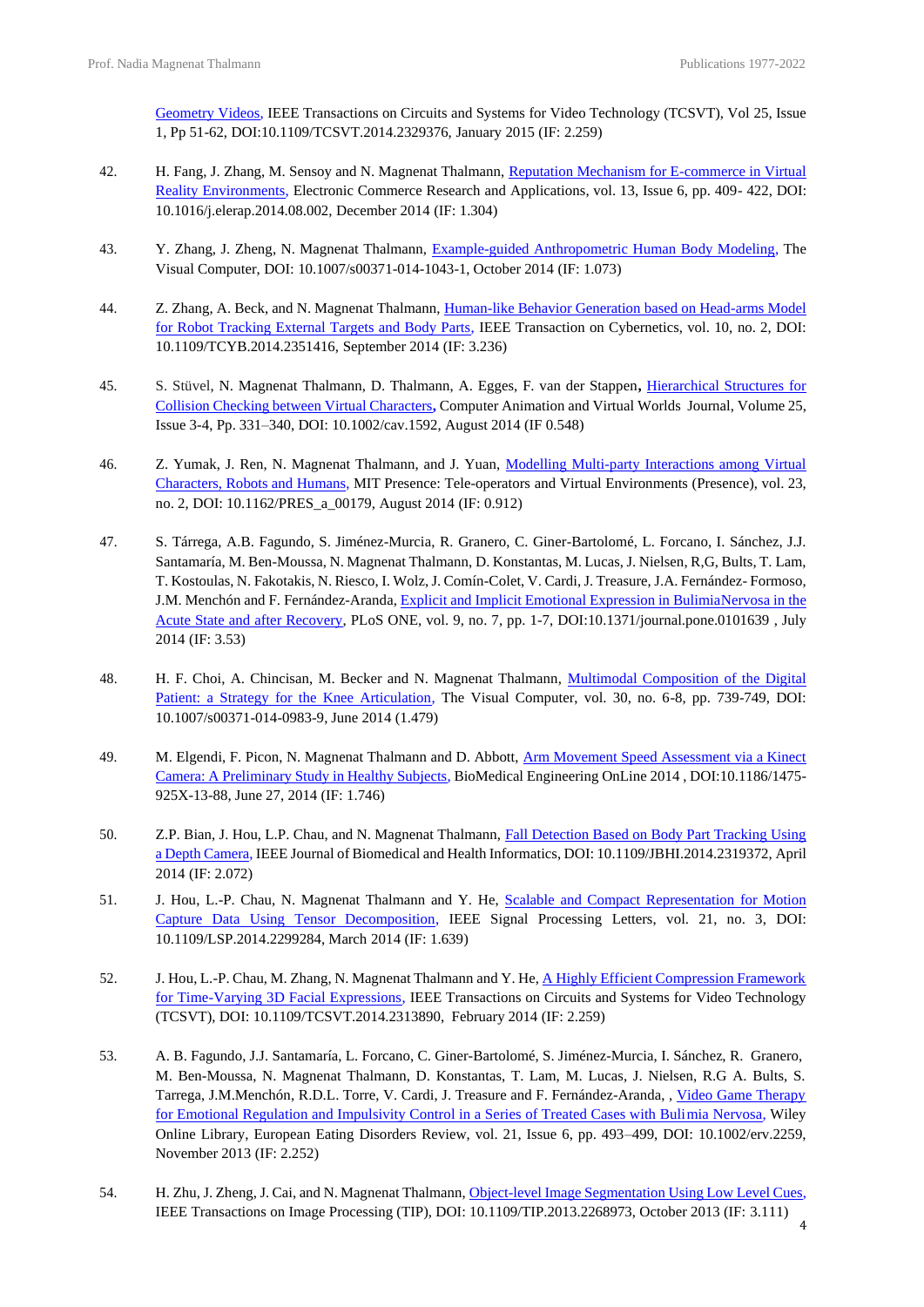- 55. M. B. Moussa, N. Magnenat Thalmann, [Towards Socially Responsible Agents: Integrating, Attachment and](https://onlinelibrary.wiley.com/doi/full/10.1002/cav.1515)  [Learning in Emotional Decision-making,](https://onlinelibrary.wiley.com/doi/full/10.1002/cav.1515) Computer Animation and Virtual Worlds, vol. 24, Issue 3-4, pp. 327– 334, DOI: [10.1002/cav.1515, A](https://doi.org/10.1002/cav.1515)ugust 2013 (IF 0.548)
- 56. F.C. Kolo, C. Charbonnier, C.W. Pfirrmann, S.R. Duc, A. Lubbeke, V. B Duthon, N. Magnenat Thalmann, P. Hoffmeyer, J. Menetrey, C.D. Becker, Extreme Hip Motion in Professional Ballet Dancers: Dynamicand [Morphological Evaluation Based on Magnetic Resonance Imaging,](https://link.springer.com/article/10.1007/s00256-012-1544-9) Skeletal radiology, vol. 42, Issue 5, pp. 689-698, DOI[: 10.1007/s00256-012-1544-9, M](https://doi.org/10.1007/s00256-012-1544-9)ay 2013 (IF: 1.743)
- 57. G.D. Liu, S. Choudhary, J.Z. Zhang and N. Magnenat Thalmann, Let's Keep in Touch Online: A Facebook [Aware Virtual Human Interface,](https://link.springer.com/article/10.1007/s00371-013-0846-9) The Visual Computer, DOI: 10.1007/s00371-013-0846-9, May 2013 (IF: 1.475)
- 58. Y.Y. Cai, N.K.H Chia, D. Thalmann, N.K.N Kee, J. Zheng and N. Magnenat Thalmann, **[Design and](https://ieeexplore.ieee.org/stamp/stamp.jsp?arnumber=6419839) [Development of a Virtual Dolphinarium for Children With Autism,](https://ieeexplore.ieee.org/stamp/stamp.jsp?arnumber=6419839) IEEE transactions on neural systems** and rehabilitation engineering: a publication of the IEEE Engineering in Medicine and Biology Society, **vol.** 21 , no. 2, pp. 208 – 217, DOI: 10.1109/TNSRE.2013.2240700, March 2013 (IF: 2.821)
- 59. J. Hou, L.P. Chau, Y. He, M. Zhang and N. Magnenat Thalmann, [Rate-distortion Model Based Bit Allocation](https://ieeexplore.ieee.org/document/6470663)  [for 3-D Facial Compression Using Geometry Video,](https://ieeexplore.ieee.org/document/6470663) IEEE Transactions on Circuits and Systems for Video Technology, No. 99, DOI: 10.1109/TCSVT.2013.2248971, February 25, 2013 (IF: 2.259)
- 60. Z. Yasseen, A. H. Nasri, W. Boukaram, P. Volino, N. Magnenat Thalmann, [Sketch-based Garment Design with](https://www.sciencedirect.com/science/article/pii/S0010448512002461)  [Quad Meshes,](https://www.sciencedirect.com/science/article/pii/S0010448512002461) Computer-Aided Design, vol. 45, Issue 2, pp. 562-567, DOI: [10.1016/j.cad.2012.10.041,](https://doi.org/10.1016/j.cad.2012.10.041) February 2013 (IF: 1.515)
- 61. V.B. Duthon, C. Charbonnier, F.C. Kolo, N. Magnenat Thalmann, C.D. Becker, C. Bouvet, E. Coppens, P. Hoffmeyer and J. Menetrey, , [Correlation of Clinical and Magnetic Resonance Imaging Findings in Hips of](https://www.researchgate.net/publication/234697786_Correlation_of_Clinical_and_Magnetic_Resonance_Imaging_Findings_in_Hips_of_Elite_Female_Ballet_Dancers)  [Elite Female Ballet Dancers,](https://www.researchgate.net/publication/234697786_Correlation_of_Clinical_and_Magnetic_Resonance_Imaging_Findings_in_Hips_of_Elite_Female_Ballet_Dancers) Arthroscopy - The Journal of Arthroscopic and Related Surgery, DOI:10.1016, 18 January 2013 (IF: 3.191)
- 62. L. Claes, S. Jiménez-Murcia, J.J. Santamaría, M.B. Moussa, I. Sánchez, L. Forcano, N. Magnenat Thalmann, D. Konstantas, M. L. Overby, J. Nielsen, R.G.A. Bults, R. Granero, T. Lam, E. Kalapanidas, J. Treasure and F. Fernández-Aranda, [The Facial and Subjective Emotional Reaction in Response to a Video Game Designed](https://onlinelibrary.wiley.com/doi/full/10.1002/erv.2212)  [to Train Emotional Regulation \(Playmancer\),](https://onlinelibrary.wiley.com/doi/full/10.1002/erv.2212) European Eating Disorders Review, DOI: 10.1002/erv.2212, vol. 20, Issue 6, pp. 484-489, November 2012 (IF: 2.252)
- 63. Brian F. Allen, N. Magnenat Thalmann and D. Thalmann, [Politeness Improves Interactivity in Dense Crowds,](https://onlinelibrary.wiley.com/doi/full/10.1002/cav.1472) Computer Animation and Virtual Worlds, Published Online, DOI[: 10.1002/cav.1472, J](https://doi.org/10.1002/cav.1472)une 29, 2012 (IF: 0.548)
- 64. Z. Kasap and N. Magnenat Thalmann, [Building Long-term Relationships with Virtual and Robotic Characters:](https://link.springer.com/article/10.1007/s00371-011-0630-7)  [The Role of Remembering,](https://link.springer.com/article/10.1007/s00371-011-0630-7) The Visual Computer, vol. 28, no. 1, pp. 87-97, DOI: 10.1007/s00371-011-0630- 7, January 2012 (IF: 1.475)
- 65. Y. J. Chen, N. Magnenat Thalmann and Brian F. Allen, [Physical Simulation of Wet Clothing for Virtual Human,](https://link.springer.com/article/10.1007/s00371-012-0687-y)  The Visual Computer, vol. 28, pp. 765-774, DOI: 10.1007/s00371-012-0687-y, April, 2012 (IF: 1.475)
- 66. P. Chiang, J.M. Zheng, K.H. Mak, N. Magnenat Thalmann, and Y.Y. Cai, [Progressive Surface Reconstruction](https://www.sciencedirect.com/science/article/pii/S0010448511003071)  [for Heart Mapping Procedure,](https://www.sciencedirect.com/science/article/pii/S0010448511003071) Computer-aided Design, Elsevier, vol. 44, issue 4, pp. 289– 299, DOI: [10.1016/j.cad.2011.11.004, A](https://doi.org/10.1016/j.cad.2011.11.004)pril 2012 (IF: 1.515)
- 67. Y.B. Wang, R. Dubey, N. Magnenat Thalmann and D. Thalmann, [An Immersive Multi-agent System for](https://link.springer.com/article/10.1007/s00371-012-0735-7)  [Interactive Applications,](https://link.springer.com/article/10.1007/s00371-012-0735-7) The Visual Computer, vol. 29, pp. 323-332, Springer, DOI: 10.1007/s00371-012- 0735-7, 20 June 2012 (IF: 1.450)
- 68. E.Arbabi, J.Schmid, R.Boulic, D.Thalmann, N. Magnenat Thalmann, [Sensitivity of Hip Tissues Contact](https://pubmed.ncbi.nlm.nih.gov/22374310/)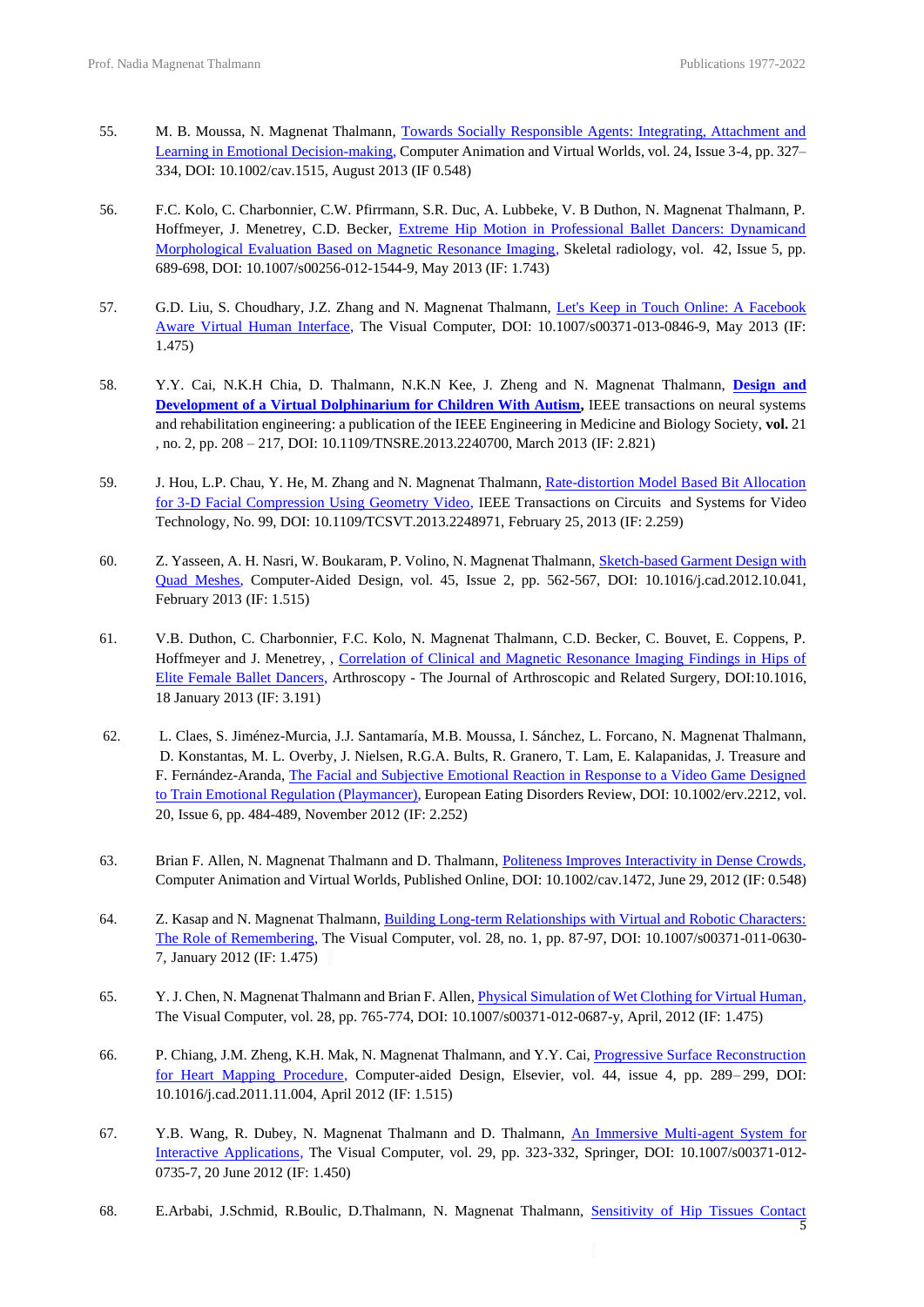[Evaluation to the Methods used for Estimating the Hip Joint Center of Rotation,](https://pubmed.ncbi.nlm.nih.gov/22374310/) Journal of Medical & Biological Engineering & Computing, DOI: 10.1007/s11517-012-0873-0, June 2012 (IF: 1.5)

- 69. M. Kasap and N. Magnenat Thalmann, [Skeleton-Aware Size Variations in Digital Mannequins,](https://www.researchgate.net/publication/225119090_Skeleton-aware_size_variations_in_digital_mannequins) The Visual Computer, Springer, vol.27, no.4, pp.263-274, DOI: [10.1007/s00371-011-0547-1,](https://doi.org/10.1007/s00371-011-0547-1) April 2011 (IF: 1.450)
- 70. C. Charbonnier, F.C. Kolo, V.B. Duthon, N. Magnenat Thalmann, C.D. Becker, P. Hoffmeyer, and J. Menetrey, [Assessment of Congruence and Impingement of the Hip Joint in Professional Ballet Dancers-](https://pubmed.ncbi.nlm.nih.gov/21160017/) A Motion Capture [Study,](https://pubmed.ncbi.nlm.nih.gov/21160017/) American Journal of Sports Medicine, vol. 39, pp.557-566, DOI: [10.1177/0363546510386002, M](https://doi.org/10.1177%2F0363546510386002)arch, 2011 (IF: 4.699)
- 71. J. Schmid, J. Kim and N. Magnenat Thalmann, Robust Statistical Shape Models for MRI Bone Segmentation [in Presence of Small Field of View,](https://www.sciencedirect.com/science/article/pii/S1361841510001118) Medical Image Analysis, Elsevier, vol. 15, pp. 155-168, DOI: [10.1016/j.media.2010.09.001,](https://doi.org/10.1016/j.media.2010.09.001) February 2011 (IF: 3.681)
- 72. J. Schmid, J.A. Iglesias Guitián, E. Gobbetti, and N. Magnenat Thalmann, [A GPU Framework for Parallel](https://link.springer.com/article/10.1007/s00371-010-0532-0)  [Segmentation of Volumetric Images Using Discrete Deformable Models,](https://link.springer.com/article/10.1007/s00371-010-0532-0) The Visual Computer , Springer,vol. 27, no. 2, pp. 85 – 95, DOI: [10.1007/s00371-010-0532-0, F](https://doi.org/10.1007/s00371-010-0532-0)ebruary 2011 (IF: 1.450)
- 73. F. Chung, J. Schmid, N. Magnenat Thalmann, and H. Delingette, Comparison of Statistical Models [Performance in Case of Segmentation Using a Small Amount of Training Datasets,](https://link.springer.com/article/10.1007/s00371-010-0536-9) The Visual Computer, Springer, vol. 27, no. 2, pp. 141 – 151, DOI: 10.1007/s00371-010-0536-9, February 2011 (IF: 1.450)
- 74. M. Lim, B. Kevelham, N. Nijdam and N. Magnenat Thalmann, [Rapid Development of Distributed](https://www.sciencedirect.com/science/article/pii/S1084804510001426)  [Applications Using High-level Communication Support,](https://www.sciencedirect.com/science/article/pii/S1084804510001426) Journal of Network and Computer Applications, Elsevier, vol. 34, Issue 1, pp. 172-182, DOI: [10.1016/j.jnca.2010.08.003, J](https://doi.org/10.1016/j.jnca.2010.08.003)anuary 2011 (IF: 1.772)
- 75. C. Charbonnier, N. Magnenat Thalmann, C.D. Becker, P. Hoffmeyer and J. Menetrey, **[An Integrated Platform](https://pubmed.ncbi.nlm.nih.gov/20411346/)  [for Hip Joint Osteoarthritis Analysis: Design, Implementation and Results](https://pubmed.ncbi.nlm.nih.gov/20411346/)**, International Journal of Computer Assisted Radiology and Surgery (IF: 1.659), Springer-Verlag, vol. 5, no. 4, pp. 351- 358, July 2010
- 76. S. Han, N. Nijdam, J. Schmid, J. Kim, and N. Magnenat Thalmann, **[Collaborative Telemedicine for](https://link.springer.com/article/10.1007/s00371-010-0445-y)  [Interactive Multiuser Segmentation of Voumetric](https://link.springer.com/article/10.1007/s00371-010-0445-y) Medical Images,** The Visual Computer (IF: 1.073), Springer, vol. 26, no. 6, pp. 639 – 648, June 2010
- 77. A.E. Foni, G. Papagiannakis and N. Magnenat Thalmann, **[A Taxonomy of Visualization Strategies for](https://dl.acm.org/doi/10.1145/1805961.1805962)  [Cultural Heritage Applications](https://dl.acm.org/doi/10.1145/1805961.1805962)**, Journal on Computing and Cultural Heritage (IF: 1.111), vol. 3 Issue 1, Article No. 1 , June 2010
- 78. J. Schmid, J. Kim and N. Magnenat Thalmann, **[Extreme Leg Motion Analysis of Professional Ballet Dancers](https://pubmed.ncbi.nlm.nih.gov/20461557/)  [via MRI Segmentation of Multiple Leg Postures](https://pubmed.ncbi.nlm.nih.gov/20461557/)**, International Journal of Computer Assisted Radiology and Surgery (IF: 1.659), Springer, vol. 6, no.1, pp.45-57, May 2010
- 79. B. Gilles and N. Magnenat Thalmann, **[Musculoskeletal MRI Segmentation Using Multi-resolution Simplex](https://pubmed.ncbi.nlm.nih.gov/20461557/)  [Meshes with Medial Representations](https://pubmed.ncbi.nlm.nih.gov/20461557/)**, Medical Image Anaylsis (IF: 3.681), Elsevier, vol.14, pp. 291-302, June 2010
- 80. U. Bonanni, P. Kmoch and N. Magnenat Thalmann, **[Interaction Metaphors for Modeling Hair using Haptic](https://www.researchgate.net/publication/228354532_Interaction_Metaphors_for_Modeling_Hair_using_Haptic_Interfaces)  [Interfaces](https://www.researchgate.net/publication/228354532_Interaction_Metaphors_for_Modeling_Hair_using_Haptic_Interfaces)**, International Journal of CAD/CAM (IF: 1.667), Society of CAD/CAM Engineers, vol. 9, no.1, pp. 93-102, 2009
- 81. C. Charbonnier, F. Kolo-Christophe, S.R. Duc, C.W.A. Pfirrmann, J. Menetrey, V.B. Duthon, N. Magnenat Thalmann, C. Becker and P. Hoffmeyer, [Extreme Motion as a Potential Initiator of Hip Osteoarthritis,](https://www.researchgate.net/publication/235548790_Extreme_Motion_as_a_Potential_Initiator_of_Hip_Osteoarthritis) Swiss Med Wkly (IF: 1.877), Suppl. 173, 139(23-24):18S, 2009
- 82. P. Volino, N. Magnenat Thalmann and F. Faure, A Simple Approach to Nonlinear Tensile Stiffness for Accurate [Cloth Simulation,](https://www.researchgate.net/publication/43002700_A_Simple_Approach_to_Nonlinear_Tensile_Stiffness_for_Accurate_Cloth_Simulation) ACM Transactions on Graphics (IF: 3.725), ACM, vol. 28, 4, pp. 105-116, August 2009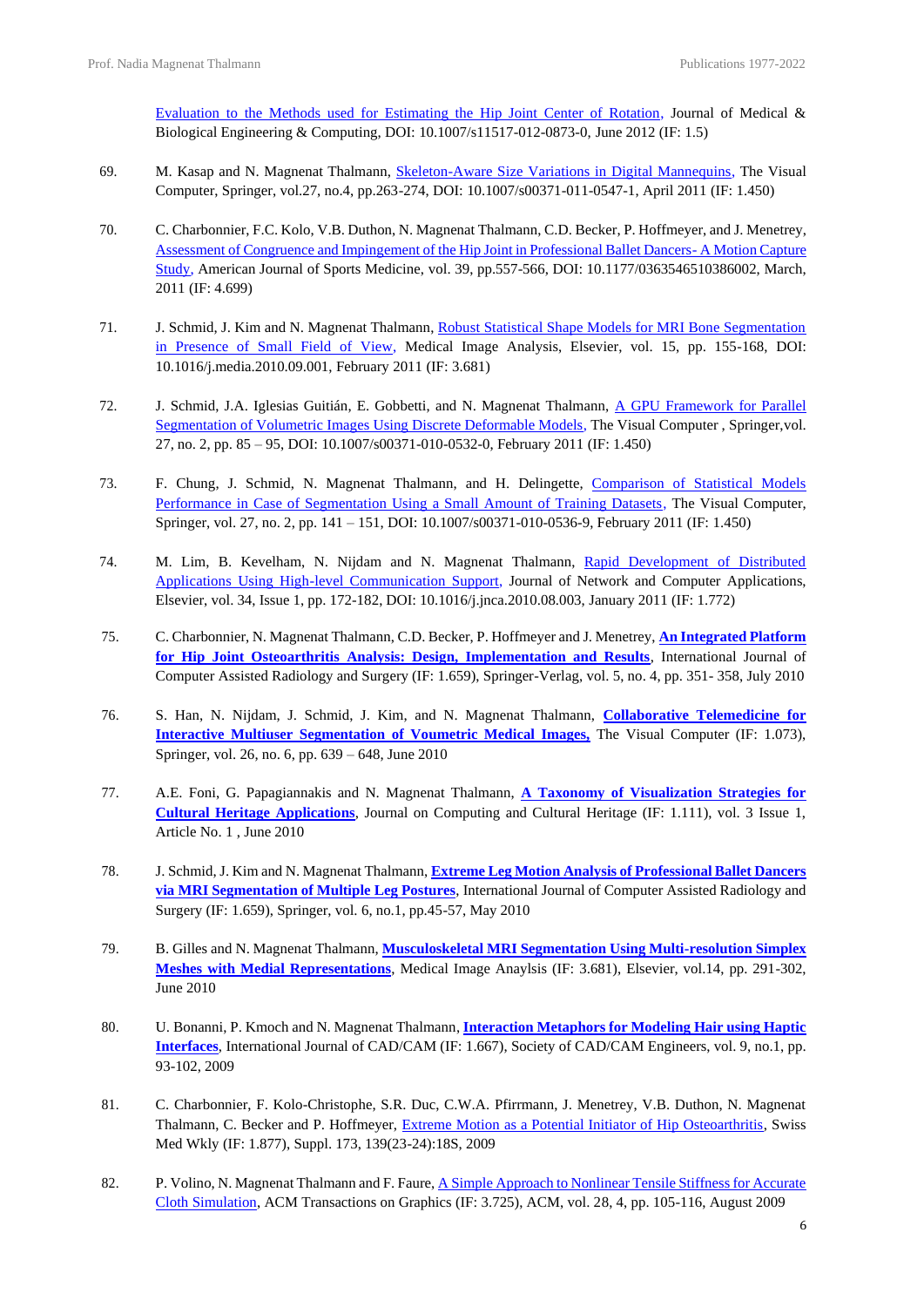- 83. B. Gilles, F. Kolo-Christophe, N. Magnenat Thalmann, C. Becker, S. Duc, J. Menetrey and P. Hoffmeyer[, MRI](https://archive-ouverte.unige.ch/unige:5414)[based Assessment of Hip Joint Translations,](https://archive-ouverte.unige.ch/unige:5414) Journal of Biomechanics (IF: 2.496), vol. 42, no.9, pp.1201-1205, June 19, 2009
- 84. M. Kasap, P. Chadhuri and N. Magnenat Thalmann, [Fast EMG-Data Driven Skin Deformation,](https://onlinelibrary.wiley.com/doi/10.1002/cav.296) Computer Animation and Virtual Worlds Journal (IF: 0.422), John Wiley and Sons, vol. 20, no. 2-3, pp. 153-161, June 2009
- 85. Z. Kasap, M. Ben Moussa, P. Chaudhuri and N. Magnenat Thalmann, [Making Them Remember—](https://www.researchgate.net/publication/26234302_Making_Them_Remember-Emotional_Virtual_Characters_with_Memory) Emotional [Virtual Characters with Memory,](https://www.researchgate.net/publication/26234302_Making_Them_Remember-Emotional_Virtual_Characters_with_Memory) IEEE Computer Graphics and Applications (IF: 1.116), vol. 29, no. 2, pp. 20- 29, March 2009
- 86. C. Charbonnier, L. Assassi, P. Volino and N. Magnenat Thalmann, [Motion Study of the Hip Joint in Extreme](https://www.researchgate.net/publication/225260552_Motion_study_of_the_hip_joint_in_extreme_postures)  [Postures,](https://www.researchgate.net/publication/225260552_Motion_study_of_the_hip_joint_in_extreme_postures) The Visual Computer Journal (IF: 1.073), Springer-Verlag, vol. 25, no. 9, pp. 873- 882, March 2009
- 87. X. Righetti, S. Cardin, D. Thalmann and N. Magnenat Thalmann, [WAPA: A Wearable Framework for](https://infoscience.epfl.ch/record/142727?ln=fr)  [Aerobatic Pilot Aid, Modelling the Physiological Human,](https://infoscience.epfl.ch/record/142727?ln=fr) 3DPH 2009, pp. 150-158, DOI: 10.1007/978-3- 642- 10470-1\_13, LNCS,2009
- 88. L. Assassi, C. Charbonnier, J. Schmid, P. Volino and N. Magnenat Thalmann, From MRI to Anatomical [Simulation of the Hip Joint,](https://onlinelibrary.wiley.com/doi/10.1002/cav.266) Computer Animation and Virtual Worlds Journal (IF: 0.422), Special Issue on Physiological Human, John Wiley and Sons, vol. 20, 1, pp. 53-66, January 2009
- 89. U. Bonanni, M. Montagnol and N. Magnenat Thalmann, **[Multilayered Visuo-haptic Hair Simulation](https://www.dropbox.com/s/vl47etk9mqrp5j8/Multilayered%20visuo-haptic%20hair%20simulation%20-%20TVC%202008.pdf?dl=0)**, TheVisual Computer (IF: 1.073), Springer Berlin / Heidelberg, vol. 24, no. 10, pp. 901-910, October 2008
- 90. E. Lyard and N. Magnenat Thalmann, **[Motion Adaptation Based](https://www.dropbox.com/s/o5qjn4oj30txi6b/Motion%20Adaptation%20-%20CAVW%202008.pdf?dl=0) on Character Shape**, Computer Animation and Virtual Worlds (IF: 0.422), John Wiley and Sons Ltd, vol. 19, no. 3-4, pp. 189-198, September2008
- 91. N. Magnenat Thalmann, A. Peternier, X. Righetti, M. Lim, G. Papagiannakis, T. Fragopoulos, K. Lambropoulou, P. Barsocchi and D. Thalmann, **[A Virtual 3D Mobile Guide in the INTERMEDIA Project,](https://www.dropbox.com/s/ba1b7nr6dwoi4iw/A%20Virtual%203D%20Mobile%20Guide%20-%20TVC%202008.pdf?dl=0)** The Visual Computer (IF: 1.073), Springer, **v**ol. 24, no. 7-9, pp. 827-836, July 2008
- 92. P. Chaudhuri, G. Papagiannakis and N. Magnenat Thalmann, **[Self Adaptive Animation based on User](https://www.dropbox.com/s/k8vehknj26n1gh2/Self%20Adaptive%20Animation%20-%20TVC%202008.pdf?dl=0)** [Perspective](https://www.dropbox.com/s/k8vehknj26n1gh2/Self%20Adaptive%20Animation%20-%20TVC%202008.pdf?dl=0), The Visual Computer (IF: 1.073), Springer, vol. 24, 7-9, pp. 525-533, July 2008
- 93. G. Papagiannakis and N. Magnenat Thalmann, **[Mobile Augmented Heritage: Enabling Human Life in](https://www.dropbox.com/s/mfheucwjtpv99ny/Mobile%20Augmented%20Heritage%20-%20Int.%20J.%20Architectural%20Computing%202007.pdf?dl=0) ancient [Pompeii](https://www.dropbox.com/s/mfheucwjtpv99ny/Mobile%20Augmented%20Heritage%20-%20Int.%20J.%20Architectural%20Computing%202007.pdf?dl=0)**, International Journal of Architectural Computing (IJAC) (IF: 1.144), Multi-Science Publishing, vol. 5, no.2, pp. 395-415, April 2007
- 94. N. Magnenat Thalmann and B. Gilles, **Towards an [Individualised](https://www.dropbox.com/s/dpav45kzu4mducp/An%20Individualised%20Physiological%20Model%20-%20ERCIM%20New%202007.pdf?dl=0) Physiological Model of the [Musculoskeletal](https://www.dropbox.com/s/dpav45kzu4mducp/An%20Individualised%20Physiological%20Model%20-%20ERCIM%20New%202007.pdf?dl=0) System,** Ercim News, special issue, pp. 25-26, April 2007
- 95. M. Gutiérrez, D. Thalmann, F. Vexo, L. Moccozet, N. Magnenat Thalmann, M. Mortara and M. Spagnuolo,**[An](https://www.dropbox.com/s/a3h2kzue2un6n1m/Presence%20and%20Interaction%20-%20TVC%202007.pdf?dl=0) Ontology of Virtual Humans: [Incorporating](https://www.dropbox.com/s/a3h2kzue2un6n1m/Presence%20and%20Interaction%20-%20TVC%202007.pdf?dl=0) Semantics into Human Shapes**, The Visual Computer,**v**ol. 23, no. 3, pp. 207-218, February 2007 (IF:1.415)
- 96. P. Volino, P. Davy, U. Bonanni, C. Luible, N. Magnenat Thalmann, M. Mäkinen and H. Meinander, **[From](https://www.dropbox.com/s/fds3m9soyogmht7/From%20Measured%20Physical%20-%20TVC%202007.pdf?dl=0) Measured Physical [Parameters](https://www.dropbox.com/s/fds3m9soyogmht7/From%20Measured%20Physical%20-%20TVC%202007.pdf?dl=0) to the Haptic Feeling of Fabric**, The Visual Computer ,Springer Verlag,**v**ol. 23, no. 2, pp. 133–142, January 2007 (IF: 415)
- 97. Garcia-Rojas, F. Vexo, D. Thalmann, A. Raouzaiou, K. Karpouzis, S. Kollias, L. Moccozet and N. Magnenat Thalmann, **[Emotional Face Expression Profiles Supported by Virtual Human Ontology](https://www.dropbox.com/s/zxr38k7exq72h6j/Emotional%20face%20expression%20pro%EF%AC%81les%20-%20CAVW%202006.pdf?dl=0)**, Computer Animation and Virtual Worlds Journal, John Wiley and Sons, vol. 17, nos. 3-4, pp. 259-269, July2006 (IF:0548)
- 98. N. Magnenat Thalmann and U. Bonanni, **Haptics in Virtual Reality and [Multimedia](https://www.dropbox.com/s/k8nakjnhefmnf2m/Haptics%20in%20Virtual%20Reality%20-%20IEEE%20Multimedia%202006.pdf?dl=0)**, IEEE Multimedia(IF: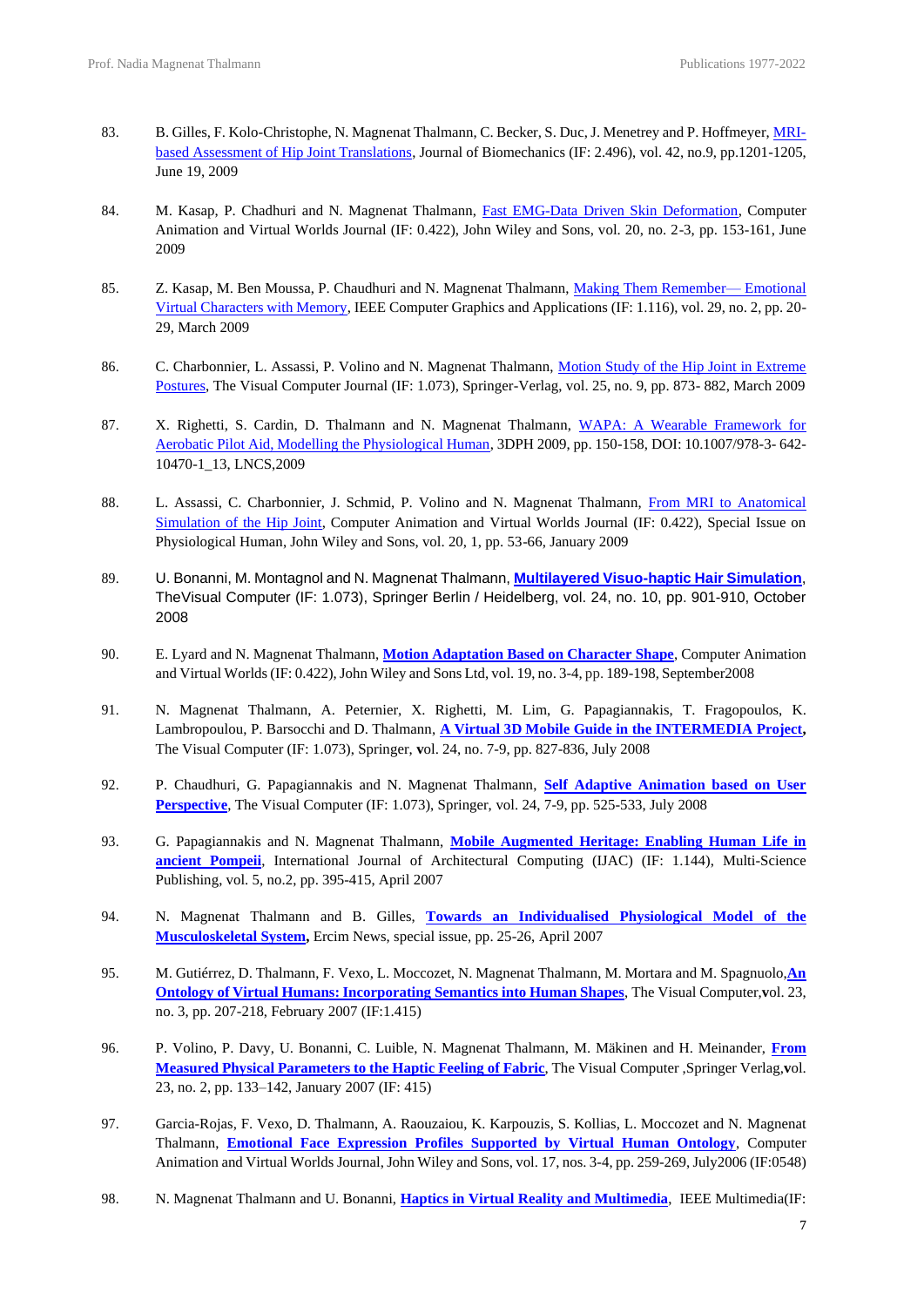1.767), IEEE publisher, vol. 13, No. 3, pp. 6-11, July 2006

- 99. P. Volino and N. Magnenat Thalmann, **Resolving Surface Collisions through Intersection Contour Minimization**, ACM Transactions on Graphics (IF: 3.725), ACM Press, **v**ol. 25, no. 3, pp. 1154 – 1159, July 2006
- 100. D. Protopsaltou, T. Schultz and N. Magnenat Thalmann, **[Taking the Fourth Party Further? Consideringa](https://www.dropbox.com/s/mq8slaa5uojeak1/Taking%20the%20Fourth%20Party%20Further%20-%20Information%20%26%20Communications%20Technology%20Law%202006.pdf?dl=0) Shared Virtual Workspace for [Arbitration](https://www.dropbox.com/s/mq8slaa5uojeak1/Taking%20the%20Fourth%20Party%20Further%20-%20Information%20%26%20Communications%20Technology%20Law%202006.pdf?dl=0)**, Information & Communications Technology Law, Taylor and Francis Group, vol. 15, no. 2, pp.157-173, June 2006
- 101. N. Magnenat Thalmann, M. Montagnol, R. Gupta, and P. Volino, **Interactive Virtual [Hair-Dressing](https://www.dropbox.com/s/zgprvckhsdsjb2r/Interactive_Virtual_Hair-Dressing_Room%20-%20Int.%20J.%20of%20CAD%202006.pdf?dl=0) Room**, CAD Conference 2006, International Journal on Computer-Aided Design & Applications (IF: 1.26), no. 5, pp. 535-546, June 2006
- 102. N. Magnenat Thalmann and A. Egges, **[Interactive Virtual Humans in Real-Time Virtual Environments](https://www.dropbox.com/s/4cvy6kj4i60gioe/Interactive%20Virtual%20Humans%20-%20Int.%20J.%20VR%202006.pdf?dl=0)**, International Journal of Virtual Reality (IF: 0.729), vol. 5, no. 2, pp. 15-24, 2006
- 103. H. Kim, C. Joslin, T. Di Giacomo, S. Garchery and N. Magnenat Thalmann, **[Device-based Decision-](https://www.dropbox.com/s/4go0i5j6zj89611/Device-based%20Decision%20-%20TVC%202006.pdf?dl=0) [making](https://www.dropbox.com/s/4go0i5j6zj89611/Device-based%20Decision%20-%20TVC%202006.pdf?dl=0)  [for Adaptation of Three-Dimensional Content](https://www.dropbox.com/s/4go0i5j6zj89611/Device-based%20Decision%20-%20TVC%202006.pdf?dl=0)**, The Visual Computer (IF: 1.073), Springer Verlag, vol. 22, No. 5, pp. 332-345, May 2006
- 104. P. Volino and N. Magnenat Thalmann, **[Real-Time Animation of Complex Hairstyles](https://www.dropbox.com/s/3s5yn0h4a6hr3mx/Real-Time%20Animation%20of%20Complex%20Hairstyles%20-%20IEEE%20Tr.%20TVCG%202006.pdf?dl=0)**, IEEE Transactionsof Visualization and Computer Graphics (IF: 1.919), IEEE publisher, vol. 12, no. 2 (ISSN: 1077-2626), pp. 131- 142, March-April 2006
- 105. N. Magnenat Thalmann and D. Thalmann, **[Autonomous Virtual Characters: Realistic Inhabitants of](https://www.dropbox.com/s/6co3hrp0hybc2av/Autonomous%20Virtual%20%26%20Artificial%20Characters%20-%20ACM%20Computing%20Reviews%202006.pdf?dl=0) [Artificial Worlds](https://www.dropbox.com/s/6co3hrp0hybc2av/Autonomous%20Virtual%20%26%20Artificial%20Characters%20-%20ACM%20Computing%20Reviews%202006.pdf?dl=0)**, *A*CM Computing Reviews (IF: 0.904), ACM Press, on-line vol. 28, no. 1, pp. 161-163, February 2006
- 106. N. Magnenat Thalmann, **[Virtual Humans: Their Past, Their Present and Their Future](https://www.dropbox.com/s/pvv6jqmw37qwnkq/Virtual%20Humans%20-%20Their%20Past%20-%20J.%20of%20Robotics%20Soc.%20of%20Japan%202006.pdf?dl=0)**, Journal of the Robotics Society of Japan (IF: 0.737), vol. 24, no. 5, pp. 597-599, 2006
- 107. Gilles, R. Perrin, N. Magnenat Thalmann and J-P. Vallée, **Bones Motion Analysis from [Dynamic](https://www.dropbox.com/s/x467sy6uks485ae/Bone%20Motion%20Analysis%20from%20Dynamic%20MRI%20-%20Academic%20Radiology%20%202005.pdf?dl=0) MRI: [Acquisition and Tracking](https://www.dropbox.com/s/x467sy6uks485ae/Bone%20Motion%20Analysis%20from%20Dynamic%20MRI%20-%20Academic%20Radiology%20%202005.pdf?dl=0)**, Academic Radiology (IF: 2.077), Elsevier, vol. 12, no. 10, pp. 2385-2392, October 2005
- 108. S. Oh, H. Kim, N. Magnenat Thalmann and K. Wohn, **[Generating Unified Model for Dressed Virtual](https://www.dropbox.com/s/tjucsx3lycw4v67/Generating%20Unified%20Model%20-%20TVC%202005.pdf?dl=0) [Humans](https://www.dropbox.com/s/tjucsx3lycw4v67/Generating%20Unified%20Model%20-%20TVC%202005.pdf?dl=0)**, The Visual Computer (IF: 1.415), Springer Verlag, vol. 21, no.8, pp. 522–531, October 2005
- 109. N. Magnenat Thalmann and P. Volino, **From Early Draping to Haute [Couture](https://www.dropbox.com/s/okn67vwranw5evd/From%20early%20draping%20to%20haute%20couture%20models%20-%20TVC%202005.pdf?dl=0) Models: 20 years of [Research](https://www.dropbox.com/s/okn67vwranw5evd/From%20early%20draping%20to%20haute%20couture%20models%20-%20TVC%202005.pdf?dl=0)**, The Visual Computer (IF: 1.415), Springer Verlag, vol. 21, no. 8, pp. 506–519, October 2005
- 110. P. Volino and N. Magnenat Thalmann, **Implicit Midpoint [Integration](https://www.dropbox.com/s/ayfemsrrbt3ebxm/Implicit%20Midpoint%20Integration%20-%20CAVW%202005.pdf?dl=0) and Adaptive Damping for Efficient [Cloth Simulation](https://www.dropbox.com/s/ayfemsrrbt3ebxm/Implicit%20Midpoint%20Integration%20-%20CAVW%202005.pdf?dl=0)**, Computer Animation and Virtual Worlds Journal (IF: 0.548), John Wiley and Sons, vol. 16, nos. 3-4, pp. 163-175, October 2005
- 111. N. Magnenat Thalmann and D. Thalmann, **Virtual Humans: Thirty Years Of [Research,](https://www.dropbox.com/s/dhha6kq7vu6dkbo/Virtual%20Humans.pdf?dl=0) What Next?**, The Visual Computer (IF: 1.415), vol. 21, no. 12, pp. 1-19, December 2005
- 112. M. Teschner, S. Kimmerle, B. Heidelberger, G. Zachmann, L. Raghupathi, A. Fuhrmann, M.-P. Cani, F. Faure, N. Magnenat Thalmann, W. Strasser and P. Volino, **[Collision Detection for Deformable Objects](https://www.dropbox.com/s/mf0y15dduf366nc/Collision%20Detection%20for%20Deformable%20Objects%20-%20EG%20Star%202004.pdf?dl=0)**,Computer Graphics Forum (IF: 1.595), Blackwell publishing, vol. 24, no. 1, pp. 61-81, March 2005
- 113. P. Volino, F. Cordier and N. Magnenat Thalmann, **From Early Virtual Garment [Simulation](https://www.dropbox.com/s/wc8a98ijwc1j973/From%20Early%20Virtual%20Garments%20-%20Computer-aided%20Design%202005.pdf?dl=0) to Interactive [Fashion](https://www.dropbox.com/s/wc8a98ijwc1j973/From%20Early%20Virtual%20Garments%20-%20Computer-aided%20Design%202005.pdf?dl=0) Design**, Computer-Aided Design Journal (CAD journal) (IF: 1.515), Elsevier, vol. 37, pp. 593-608, March 2005
- 114. G. Papagiannakis, S. Schertenleib, B. O'Kennedy, M. Arévalo-Poizat, N. Magnenat Thalmann, A. Stoddart and D. Thalmann, **Mixing Virtual and Real Scenes in the Site of Ancient [Pompeii](https://www.dropbox.com/s/z1943tn90egkii0/Mixing%20virtual%20and%20real%20scenes%20-%20CAVW%202005.pdf?dl=0)**, Computer Animation and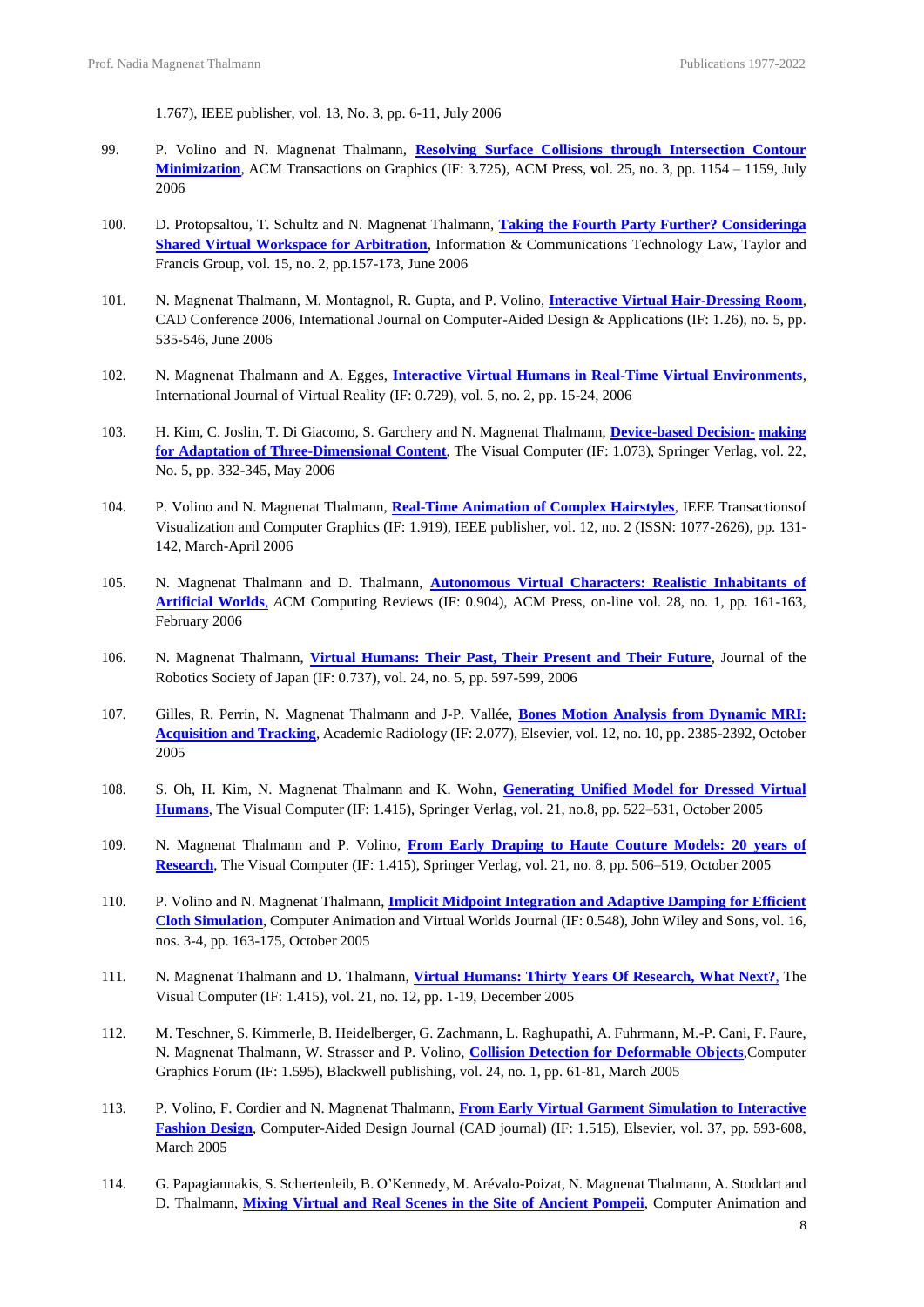Virtual Worlds Journal (IF: 0.422), John Wiley and Sons, vol. 16, no. 1, pp. 11-24, February 2005

- 115. F. Cordier and N. Magnenat Thalmann**, A [Data-Driven](https://www.dropbox.com/s/yeyux66758m1a9y/A%20Data-Driven%20Approach%20for%20Real-Time%20Clothes%20Simulation%20-%20CGF%202004%20Nadia.pdf?dl=0) Approach for Real-Time, Clothes Simulation,** Computer Graphics Forum (IF: 1.595), vol. 24, no. 2, pp. 173-183, 2005
- 116. P. Volino and N. Magnenat Thalmann **[Accurate Garment Prototyping and Simulation](https://www.dropbox.com/s/vjr9pkxc5zsvx20/Accurate%20Garment%20Prototyping%20and%20Simulation%20-%20Computer-aided%20Design%20%26%20Applications%202005.pdf?dl=0)**, Computer-AidedDesign & Applications, Taylor & Francis, vol. 2, no. 5, pp. 645-654, 2005
- 117. Manganas, M. Tsiknakis, E. Leisch, M. Ponder, T. Molet, B. Herbelin, N. Magnenat Thalmann and D. Thalmann, **[JUST in Time Health Emergency Interventions: An Innovative Approach to Training the](http://ebooks.iospress.nl/publication/20845) [Citizen for](http://ebooks.iospress.nl/publication/20845)  [Emergency Situations using Virtual Reality Techniques and Advanced IT Tools \(The VRTool\)](http://ebooks.iospress.nl/publication/20845)***,* Journal on Information Technology in Healthcare, vol. 2, no. 6, pp. 399-412, 2004
- 118. N. Magnenat Thalmann, H. Seo and F. Cordier, **[Automatic Modeling of Virtual Humans and Body](https://www.dropbox.com/s/etedcf7dgdchmsu/Automatic_modeling_of_virtual_humans%20-%20J.%20Comp.%20Sc.%20%26%20Tech%202004.pdf?dl=0) [Clothing](https://www.dropbox.com/s/etedcf7dgdchmsu/Automatic_modeling_of_virtual_humans%20-%20J.%20Comp.%20Sc.%20%26%20Tech%202004.pdf?dl=0)**, Journal of Computer Science and Technology (IF: 0.642), Chinese Academy of Sciences, Beijing,China, vol. 19, no. 5, pp. 575-584, December 2004
- 119. Egges, S. Kshirsagar and N. Magnenat Thalmann, **[Generic Personality and Emotion](https://www.dropbox.com/s/kklzaeszu99jbwz/Generic%20personality%20and%20emotion%20-%20CAVW%202004.pdf?dl=0)** S**imulation for [Conversational](https://www.dropbox.com/s/kklzaeszu99jbwz/Generic%20personality%20and%20emotion%20-%20CAVW%202004.pdf?dl=0) Agents**, Journal of Visualization and Computer Animation, vol. 15, no. 1, pp. 1-13, 2004
- 120. T. Di Giacomo, C. Joslin, S. Garchery, H. Kim and N. Magnenat Thalmann, **[Adaptation](https://www.dropbox.com/s/ppvuuhtu06lp7a0/Adaptation%20of%20Virtual%20Human%20Animation%20-%20C%26G%202004.pdf?dl=0) of Virtual Human [Animation and Representation for MPEG](https://www.dropbox.com/s/ppvuuhtu06lp7a0/Adaptation%20of%20Virtual%20Human%20Animation%20-%20C%26G%202004.pdf?dl=0)**, Computer & Graphics (IF: 0.503), Elsevier, vol. 28, no. 4, pp.65-74, August 2004
- 121. L. Yahia-Cherif, B. Gilles, T. Molet and N. Magnenat Thalmann, **Motion Capture and [Visualization](https://www.dropbox.com/s/o4b45qed6s9082d/Motion%20capture%20and%20visualization%20-%20CAVW%202004.pdf?dl=0) of theHip [Joint](https://www.dropbox.com/s/o4b45qed6s9082d/Motion%20capture%20and%20visualization%20-%20CAVW%202004.pdf?dl=0) with [Dynamic](https://www.dropbox.com/s/o4b45qed6s9082d/Motion%20capture%20and%20visualization%20-%20CAVW%202004.pdf?dl=0) MRI and Optical Systems**, Journal of Visualization and Computer Animation, vol.15, no. 3-4, pp. 377-385, July 2004
- 122. L. Vacchetti, V. Lepetit, M. Ponder, G. Papagiannakis, P. Fua, D. Thalmann and N. Magnenat Thalmann, **[Stable](https://www.dropbox.com/s/10gwlb1jj64msrp/A%20Stable%20Real-time%20AR%20-%20Virtual%20%26%20Augmented%20Reality%202004.pdf?dl=0) Real-time AR Framework for Training and Planning in Industrial [Environments](https://www.dropbox.com/s/10gwlb1jj64msrp/A%20Stable%20Real-time%20AR%20-%20Virtual%20%26%20Augmented%20Reality%202004.pdf?dl=0)**, Virtual Realityand Augmented Reality Applications in Manufacturing*,* Springer Verlag, ISBN: 1-85233-796-6, pp. 129-146,May 2004
- 123. Joslin, T. Di Giacomo and N. Magnenat Thalmann, **[Collaborative Virtual Environments, From Birth](https://www.dropbox.com/s/qmygpwbsdvakzra/Collaborative%20Virtual%20Environments%20-%20IEEE%20Communications%20Magazine%202004.pdf?dl=0) [to](https://www.dropbox.com/s/qmygpwbsdvakzra/Collaborative%20Virtual%20Environments%20-%20IEEE%20Communications%20Magazine%202004.pdf?dl=0)  [Standardization](https://www.dropbox.com/s/qmygpwbsdvakzra/Collaborative%20Virtual%20Environments%20-%20IEEE%20Communications%20Magazine%202004.pdf?dl=0)**, IEEE Communications Magazine (IF: 2.359), Special Issue on Networked Virtual Environments, IEEE publisher, vol. 42, no. 4, pp. 65-74, April 2004
- 124. H. Seo and N. Magnenat Thalmann, **[An Example-Based Approach to Human Body Manipulation](https://www.dropbox.com/s/mzojbpty4k7xt35/An%20Example-based%20Approach%20-%20Graphical%20Models%202003.pdf?dl=0)**, Graphical Models (IF: 1.293), Academic Press, vol. 66, no. 1, pp. 1-23, January 2004
- 125. S. Kshirsagar, S. Garchery, G. Sannier and N. Magnenat‐Thalmann, **[Synthetic Faces: Analysis and](https://www.dropbox.com/s/rsb56jutt7phrfm/Synthetic%20Faces%20-%20Analysis%20and%20Applications%20-%20International%20Journal%20of%20Imaging%20Systems%20and%20Technology%202003.pdf?dl=0) [Applications](https://www.dropbox.com/s/rsb56jutt7phrfm/Synthetic%20Faces%20-%20Analysis%20and%20Applications%20-%20International%20Journal%20of%20Imaging%20Systems%20and%20Technology%202003.pdf?dl=0)**, International Journal of Imaging Systems and Technology, Special Issue: Facial Image Processing, Analysis, and Synthesis, vol. 13, no. 1, pp. 65–73, DOI: 10.1002/ima.10043, 2003
- 126. G. de Leo, M. Ponder, T. Molet, M. Fato, D. Thalmann, N. Magnenat Thalmann, F. Bermano and F. Beltrame, **A Virtual Reality System for the Training of Volunteers Involved in Health [Emergency](https://www.dropbox.com/s/xfrrojbyrbqfxmy/A%20Virtual%20Reality%20System%20for%20the%20Training%20of%20Volunteers%20-%20Cyberpsychology%20and%20Behaviour%202003.pdf?dl=0) [Situations](https://www.dropbox.com/s/xfrrojbyrbqfxmy/A%20Virtual%20Reality%20System%20for%20the%20Training%20of%20Volunteers%20-%20Cyberpsychology%20and%20Behaviour%202003.pdf?dl=0)**, Cyberpsychology and Behaviour, vol. 6, no. 3, pp. 267-274, 2003
- 127. S. Kshirsagar and N. Magnenat Thalmann, **Visyllable Based Speech [Animation](https://www.dropbox.com/s/72ytz5qk6i12lnb/Visyllable%20Based%20Speech%20Animation%20-%20CGF%202003%20Nadia.pdf?dl=0)**, Computer GraphicsForum, Blackwell Publishing, vol. 22, no. 3, pp. 632-640, September 2003
- 128. Joslin, I. Pandzic and N. Magnenat Thalmann, **Trends in Networked [Collaborative](https://www.dropbox.com/s/462zi3wuwcc00wb/Trends%20In%20Network%20Collaborative%20-%20Computer%20Communications%202003.pdf?dl=0) Virtua[lEnvironments](https://www.dropbox.com/s/462zi3wuwcc00wb/Trends%20In%20Network%20Collaborative%20-%20Computer%20Communications%202003.pdf?dl=0)**, Journal of Computer Communications, Elsevier, vol. 26, no. 5, pp. 430-437, 2003
- 129. N. Adabala and N. Magnenat Thalmann, **[A Procedural Thread Texture Model](https://www.dropbox.com/s/mifpsq3njs7a58k/A_Procedural_Thread_Texture_Model%20-%20J.%20of%20Graphics%20Tools%202003.pdf?dl=0)**, The Journal of Graphics Tools, A. K. Peters Ltd, vol. 8, no. 3, pp. 33-40, April 2003
- 130. F. Cordier, Hyewon Seo and N. Magnenat Thalmann, **[Made-to-measure Technologies for an Online](https://www.dropbox.com/s/0v7m7ztx0lmjsv3/Made-to-Measure%20Technologies%20-%20IEEE%20CGA%202003.pdf?dl=0) [Clothing](https://www.dropbox.com/s/0v7m7ztx0lmjsv3/Made-to-Measure%20Technologies%20-%20IEEE%20CGA%202003.pdf?dl=0)**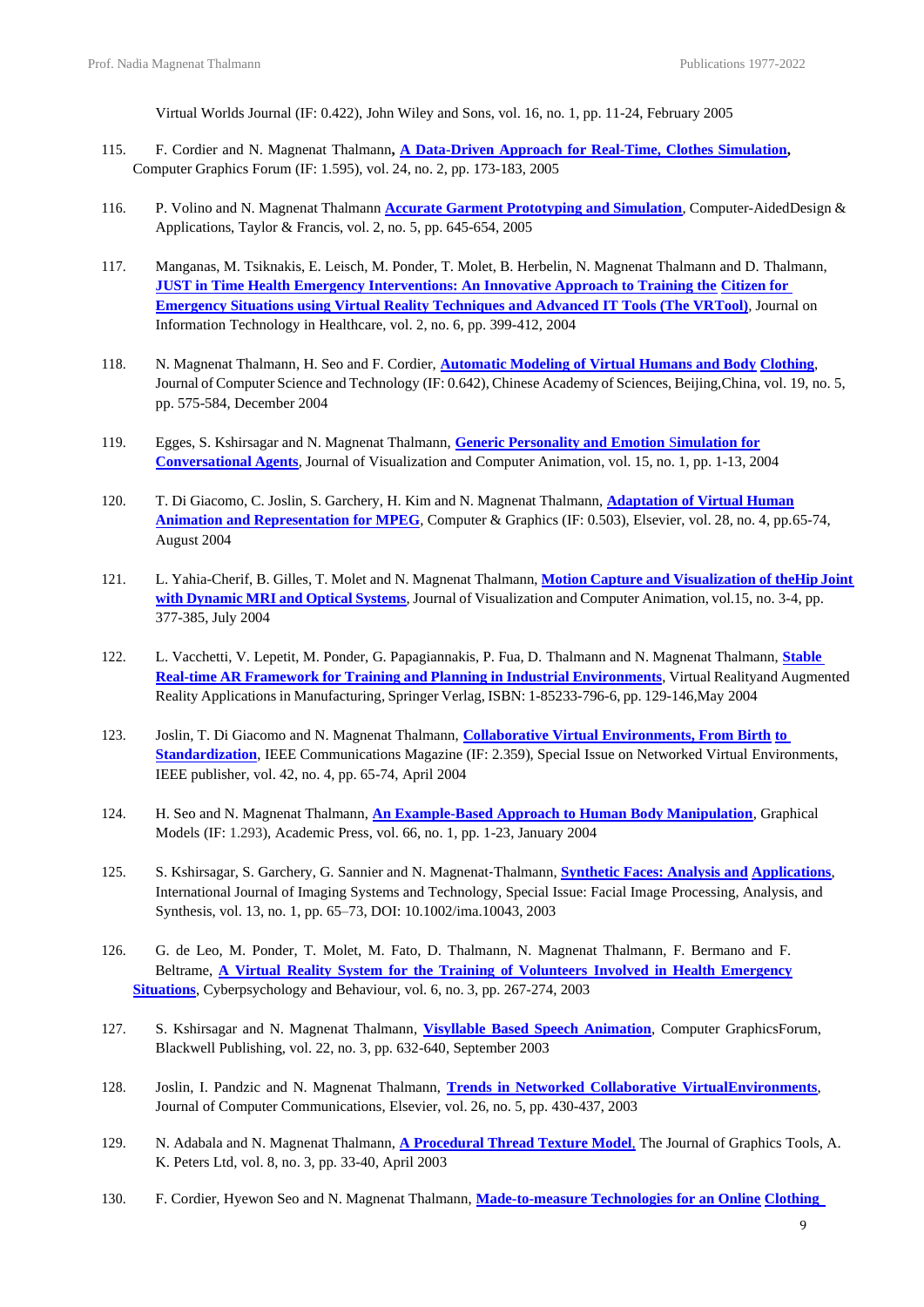**[Store](https://www.dropbox.com/s/0v7m7ztx0lmjsv3/Made-to-Measure%20Technologies%20-%20IEEE%20CGA%202003.pdf?dl=0)**, IEEE Computer Graphics & Applications, **vol.** 23 , [no.1](http://ieeexplore.ieee.org/xpl/tocresult.jsp?isnumber=25981) pp. 38-48, DOI:10.1109 /MCG.2003.1159612, Jan/Feb 2003

- 131. R.W.H. Lau, F. Li, T.L. Kunii, B. Guo, B. Zhang, N. Magnenat Thalmann and M. Gutierrez, **[Emerging](https://www.dropbox.com/s/761gszewo7cqtyl/Emerging%20Web%20-%20IEEE%20CGA%202003.pdf?dl=0) Web [Graphics Standards and Technologies](https://www.dropbox.com/s/761gszewo7cqtyl/Emerging%20Web%20-%20IEEE%20CGA%202003.pdf?dl=0)**, IEEE Computer Graphics and Applications, IEEE publisher, pp.66-75, January 2003
- 132. G. Fei, N. Magnenat Thalmann, K. Cai and E. Wu, **Detail Calibration for [Out-of-core](https://www.dropbox.com/s/1vvucjjmmazls0q/Detail%20Calibration%20for%20Out-of-Core%20-%20SIGGRAPH%202002.pdf?dl=0) Model [Simplification](https://www.dropbox.com/s/1vvucjjmmazls0q/Detail%20Calibration%20for%20Out-of-Core%20-%20SIGGRAPH%202002.pdf?dl=0) Through [Interlaced](https://www.dropbox.com/s/1vvucjjmmazls0q/Detail%20Calibration%20for%20Out-of-Core%20-%20SIGGRAPH%202002.pdf?dl=0) Sampling,** ACM SIGGRAPH 2002, pp. 166-166, DOI: 10.1145/1242073.1242179, 2002
- 133. T. Goto, W.S. Lee and N. Magnenat Thalmann, **[Facial Feature Extraction for Quick 3D Face Modeling](https://www.dropbox.com/s/ybndvwuleu9j6jb/Facial%20Feature%20Extraction%20-%20Signal%20Processing%20Communication%202002.pdf?dl=0)**,Elsevier, Signal Processing: Image [Communication, v](http://www.sciencedirect.com/science/journal/09235965)ol. 17, no. 3, pp. 243–259, March 2002
- 134. W.S. Lee, T. Goto and N. Magnenat Thalmann, **Cloning, [Morphing,](https://www.dropbox.com/s/qogvcywhhvpzwld/Cloning%2C%20Morphing%2C%20then%20Tracking%20Real%20Emotions%20-%20Citeseer%202002.pdf?dl=0) then Tracking Real Emotions,** Interactive Lectures and Performances – Citeseer, 2002
- 135. N. Magnenat Thalmann, P. Kalra, J. Leveque, **A [Computational](https://www.dropbox.com/s/oddse0hye3bg2su/A%20Computational%20Skin%20Model%20-%20IEEE%20Trans.%20on%20Onformation%20Tech.%20in%20Biomedicine%202002.pdf?dl=0) Skin Model: Fold and Wrinkle [Formation](https://www.dropbox.com/s/oddse0hye3bg2su/A%20Computational%20Skin%20Model%20-%20IEEE%20Trans.%20on%20Onformation%20Tech.%20in%20Biomedicine%202002.pdf?dl=0)**, IEEE Transactions on Information Technology in Biomedicine, IEEE publisher, vol. 6, no. 4, pp.317-323, December 2002
- 136. F. Cordier and N. Magnenat Thalmann, **[Real-time Animation of Dressed Virtual Humans](https://www.dropbox.com/s/aairkwtxwjqbzas/Real-time%20Animation%20of%20Dressed%20Virtual%20Humans%20-%20CGF%202002.pdf?dl=0)**, Computer Graphics Forum, Vol. 21, No. 3, pp. 327-336, September 2002
- 137. Pandzic, C. Babski, T. Capin, W. Lee, N. Magnenat Thalmann, S. Raupp-Musse, L. Moccozet and H. Seo,**[Simulating](https://www.dropbox.com/s/1ifxyueqy12hhv1/Simulating%20Virtual%20Environments%20-%20Presence%202001.pdf?dl=0)  [Virtual Humans in Networked Virtual Environments](https://www.dropbox.com/s/1ifxyueqy12hhv1/Simulating%20Virtual%20Environments%20-%20Presence%202001.pdf?dl=0)**, Presence: Teleoperators and Virtual Environments, MIT Press, vol. 10, no. 6, pp. 632-646, December 2001
- 138. S. Hadap and N. Magnenat Thalmann, **Modeling Dynamic Hair as a [Continuum](https://www.dropbox.com/s/zho8a9x3nfbh1yj/Modeling%20Dynamic%20Hair%20as%20a%20Continuum%20-%20CGF%202001.pdf?dl=0)**, Comput. Graph. Forum,vol. 20, no. 3, pp. 329-338, September 2001
- 139. T. Goto, S. Kshirsagar and N. Magnenat Thalmann, **Automatic Face Cloning and [Animation](https://www.dropbox.com/s/m96u7i2098i7t7g/Automatic%20Face%20Cloning%20-%20IEEE%20Signal%20Processing%20Magazine%202001.pdf?dl=0)**, IEEE SignalProcessing Magazine*,* IEEE publisher, vol. 18, no. 3, pp. 17-25, May 2001
- 140. N. Magnenat Thalmann, **Living both in the Real and the Virtual [Worlds](https://www.dropbox.com/s/zfb6vcf1b6n2r2y/Living%20in%20both%20the%20Real%20%26%20Virtual%20-%20European%20review%202001.pdf?dl=0)***,* European Review Interdisciplinary Journal of the Academia Europaea*,* Cambridge University Press, vol. 9, no. 2, pp. 213-225,May 2001
- 141. S. Kshirsagar, C. Joslin, W. Lee and N. Magnenat Thalmann, **[Personalized](https://www.dropbox.com/s/4aifa9ia2kyzdmb/Personalized%20Face%20and%20Speech%20-%20IEEE%20Signal%20Processing%20Magazine%202001.pdf?dl=0) Face and Speech [Communication over](https://www.dropbox.com/s/4aifa9ia2kyzdmb/Personalized%20Face%20and%20Speech%20-%20IEEE%20Signal%20Processing%20Magazine%202001.pdf?dl=0)  [the Internet](https://www.dropbox.com/s/4aifa9ia2kyzdmb/Personalized%20Face%20and%20Speech%20-%20IEEE%20Signal%20Processing%20Magazine%202001.pdf?dl=0)**, IEEE Signal Processing Magazine, IEEE publisher, vol. 18, no. 3, pp.17-25, May 2001
- 142. F. Cordier, W.S. Lee, H. Seo and Nadia Magnenat Thalmann, **From 2D Photos of [Yourself](https://www.dropbox.com/s/m8dh8m5kvfdm3lv/From%202D%20Photos%20of%20Yourself%20-%20People%20and%20Computers%20XV%E2%80%94Interaction%20without%20Frontiers%202001.pdf?dl=0) to Virtual try-on [Dress](https://www.dropbox.com/s/m8dh8m5kvfdm3lv/From%202D%20Photos%20of%20Yourself%20-%20People%20and%20Computers%20XV%E2%80%94Interaction%20without%20Frontiers%202001.pdf?dl=0)  on the [Web,](https://www.dropbox.com/s/m8dh8m5kvfdm3lv/From%202D%20Photos%20of%20Yourself%20-%20People%20and%20Computers%20XV%E2%80%94Interaction%20without%20Frontiers%202001.pdf?dl=0)** pp. 31-46, DOI: 10.1007/978-1-4471-0353-0\_3, Springer, 2001
- 143. F. Cordier, P. Volino and N. Magnenat Thalmann, **Integrating [Deformations](https://www.dropbox.com/s/4ceb9tqko4ler5m/Integrating%20Deformations%20-%20CAVW%202001.pdf?dl=0) Between Bodies an[dClothes](https://www.dropbox.com/s/4ceb9tqko4ler5m/Integrating%20Deformations%20-%20CAVW%202001.pdf?dl=0)**, Journal of Visualization and Computer Animation, vol. 12, no. 1, pp. 45-53, 2001
- 144. Joslin, T. Molet, N. Magnenat Thalmann, J. Esmerado, D. Thalmann, I. Palmer, N. Chilton and R. Earnshaw, **[Sharing](https://www.dropbox.com/s/v8grwe9hacah08q/Sharing%20Attractions%20-%20IEEE%20CGA%202001.pdf?dl=0) [Attractions](https://www.dropbox.com/s/v8grwe9hacah08q/Sharing%20Attractions%20-%20IEEE%20CGA%202001.pdf?dl=0) on the Net with VPARK**, IEEE Computer Graphics and Applications, IEEEpublisher, pp. 61–71, January 2001
- 145. N. Magnenat Thalmann, P. Volino and L. Moccozet, **Designing and [Simulating](https://www.dropbox.com/s/ftfnqh04bqgks8d/Designing%20%26%20Simulating%20Clothes%20-%20J.%20Image%20%26%20Graphics%202001.pdf?dl=0) Clothes,** InternationalJournal of Image and Graphics (IJIG)*,* World Scientific, vol. 1, no. 1, pp. 1-17, January 2001
- 146. W. Lee, J. Gu and N. Magnenat Thalmann, **Generating [Animatable](https://www.dropbox.com/s/zalt8sqvdwj50ja/Generating%20Animatable%203D%20Virtual%20Humans%20from%20Photographs%20-%20CGF%202000%20Nadia.pdf?dl=0) 3D Virtual Humans fro[mPhotographs](https://www.dropbox.com/s/zalt8sqvdwj50ja/Generating%20Animatable%203D%20Virtual%20Humans%20from%20Photographs%20-%20CGF%202000%20Nadia.pdf?dl=0)**, Comput. Graph. Forum, vol. 19, no. 3, pp. 1-10, August 2000
- 147. N. Magnenat Thalmann and F. Cordier, **[Construction](https://www.dropbox.com/s/nfwsy76v0okzrme/Construction%20of%20a%20Human%20Topological%20Model%20-%20IEEE%20Tr.%20on%20Information%20Tech.%20in%20Biomedicine%202000.pdf?dl=0) of a Human Topological Model from Medical Data**,IEEE transactions on information technology in Biomedicine Journal, IEEE publisher, vol. 4, no. 2, p. 137, June 2000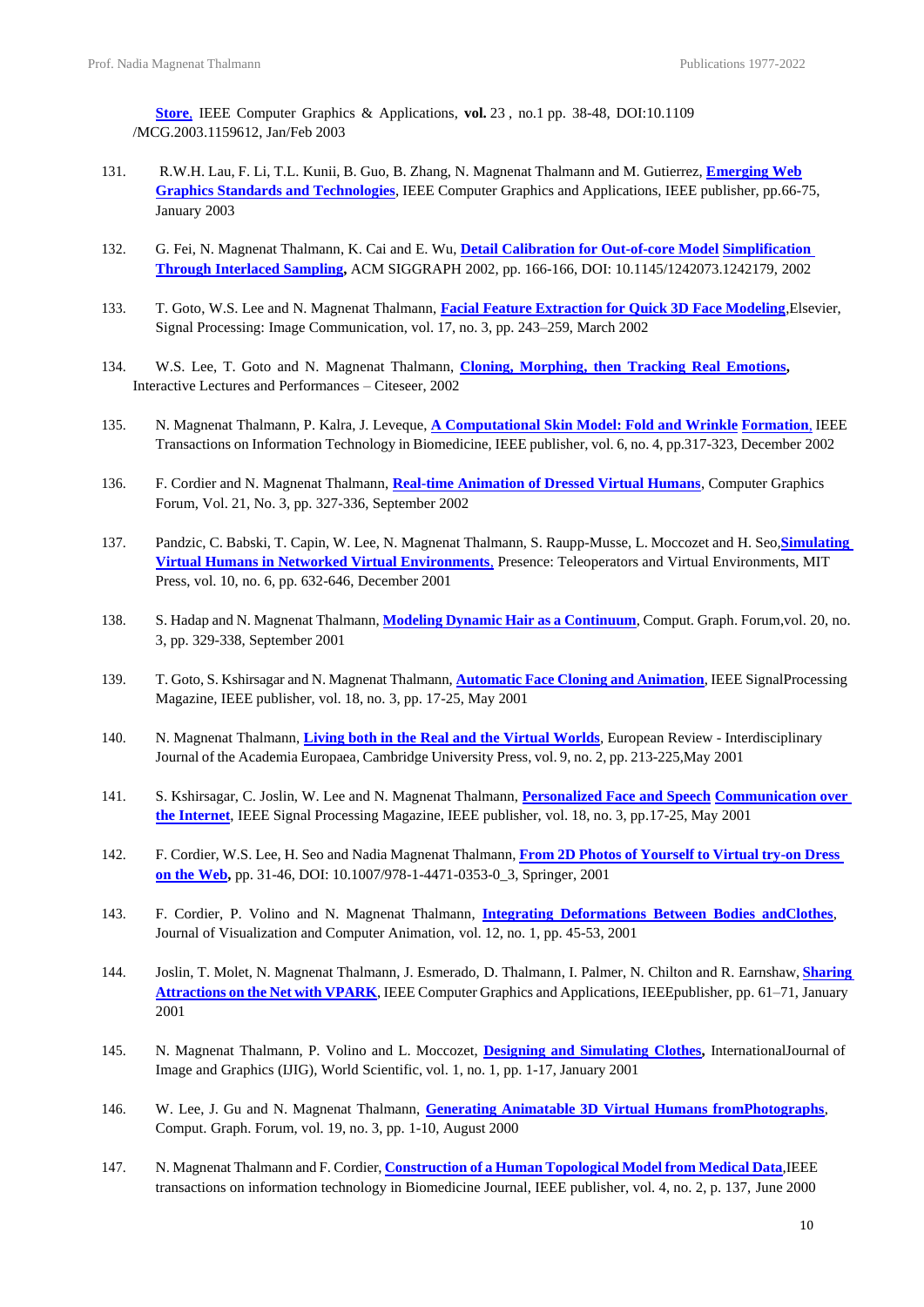- 148. W. Lee and N. Magnenat Thalmann, **[Fast Head Modeling for Animation](https://www.dropbox.com/s/15jcca5h5waazjy/Fast%20Head%20Modeling%20-%20Image%20and%20Vision%20Computing%202000.pdf?dl=0)**, Journal of Image and Vision Computing, Elsevier, vol. 18, no. 4, pp. 355-364, March 2000
- 149. G. Sannier, S. Balcisoy, N. Magnenat Thalmann and D. Thalmann*,* **[VHD: A System for Directing Real-](https://www.dropbox.com/s/5amgeg8rw88xkbj/VHD.pdf?dl=0) [Time](https://www.dropbox.com/s/5amgeg8rw88xkbj/VHD.pdf?dl=0)  [Virtual Actors](https://www.dropbox.com/s/5amgeg8rw88xkbj/VHD.pdf?dl=0)**, The Visual Computer Journal, Springer Verlag, vol. 15, nos. 7/8, pp. 320-329, November 1999
- 150. Y. Wu, P. Kalra, L. Moccozet and N. Magnenat Thalmann, **[Simulating Wrinkles and Skin Aging,](https://www.dropbox.com/s/mqoz34um5mezr8s/Simulating%20Wrinkles%20-%20TVC%201999.pdf?dl=0)** The Visual Computer Journal, Springer Verlag, vol. 15, no. 4, pp. 183-198, July 1999
- 151. T. Molet, A. Aubel, T. Çapin, S. Carion, E. Lee, N. Magnenat Thalmann, H. Noser, I.S. Pandzic, G. Sannierand D. Thalmann, **[Anyone for Tennis?](https://www.dropbox.com/s/mhuulp77s7dwstv/Anyone%20for%20tennis%20-%20Presence%201999.pdf?dl=0)** Presence: teleoperators and virtual environments, MIT Press, vol.8, no. 2, pp. 140- 156, April 1999
- 152. V. Normand, C. Babski, S. Benford, A. Bullock, S. Carion, N. Farcet, E. Frecon, J. Harvey, N. Kuijpers, N. Magnenat Thalmann, S. Raupp-Musse, T. Rodden, M. Slater, G. Smith, A. Steed, D. Thalmann, J. Tromp,
- 153. M. Usoh, G. Van Liempd and N. Kladias et al, **[The COVEN Project: Exploring Applicative, Technical and](https://www.dropbox.com/s/5pldj9dk8czkdxx/The%20Coven%20Project%20-%20Presence%201999.pdf?dl=0) [Usage](https://www.dropbox.com/s/5pldj9dk8czkdxx/The%20Coven%20Project%20-%20Presence%201999.pdf?dl=0) Dimensions of Collaborative Virtual [Environments](https://www.dropbox.com/s/5pldj9dk8czkdxx/The%20Coven%20Project%20-%20Presence%201999.pdf?dl=0)**, Presence: teleoperators and virtual environments, MIT Press, vol.8, no. 2, pp. 218-236, April 1999
- 154. Guye-Vuillieme, T.K. Capin, I.S. Pandzic, N. Magnenat Thalmann and D. Thalmann, **[Non-verbal](https://www.dropbox.com/s/tlkzdj45ekx5fcq/Nonverbal%20Communication%20Interface%20-%20Virtual%20Reality%201999.pdf?dl=0) [Communication](https://www.dropbox.com/s/tlkzdj45ekx5fcq/Nonverbal%20Communication%20Interface%20-%20Virtual%20Reality%201999.pdf?dl=0) Interface for Collaborative Virtual [Environments](https://www.dropbox.com/s/tlkzdj45ekx5fcq/Nonverbal%20Communication%20Interface%20-%20Virtual%20Reality%201999.pdf?dl=0)**, The Virtual Reality Journal, SpringerVerlag, vol. 4, no. 1, pp. 49-59, March 1999
- 155. N. Magnenat Thalmann, P. Kalra and M. Escher, **[Face to Virtual Face](https://www.dropbox.com/s/iktzhw8dk7cj9jc/Face%20to%20Virtual%20Face%20-%20Proc.%20IEEEE%201998.pdf?dl=0)**, Proceedings of the IEEE, Special Issue on Multimedia Signal Processing, IEEE publisher, vol. 86, no. 5, pp. 870-883, May 1998
- 156. M.Cavazza, R.Earnshaw, N.Magnenat Thalmann, L.Moccozet, G.Sannier, A.Aubel and D.Thalmann**[,Virtual](https://www.dropbox.com/s/ifal8zx8cfunqn8/Motion%20Control%20-%20IEEE%20CGA%201998.pdf?dl=0)  [Humans: A Survey on Motion Control](https://www.dropbox.com/s/ifal8zx8cfunqn8/Motion%20Control%20-%20IEEE%20CGA%201998.pdf?dl=0)**, IEEE Computer Graphics and Applications, vol.18, no. 5,pp. 24-31, 1998
- 157. P. Kalra, N. Magnenat Thalmann, L. Moccozet, G. Sannier, A. Aubel and D. Thalmann, **[Real-time](https://www.dropbox.com/s/a1mgrgm4bhb9dwp/Real-Time%20Animation%20-%20IEEE%20CGA%201998.pdf?dl=0) [Animation](https://www.dropbox.com/s/a1mgrgm4bhb9dwp/Real-Time%20Animation%20-%20IEEE%20CGA%201998.pdf?dl=0) of [Realistic](https://www.dropbox.com/s/a1mgrgm4bhb9dwp/Real-Time%20Animation%20-%20IEEE%20CGA%201998.pdf?dl=0) Virtual Humans**, IEEE Computer Graphics and Applications, IEEE publisher, Vol.18, No. 5, pp. 42-55, 1998
- 158. N. Magnenat Thalmann and D. Thalmann, **[The Virtual Humans Story](https://www.dropbox.com/s/s8wqzds965uikj4/The%20Virtual%20Humans%20story%20-%20IEEE%20%20Annals%201998.pdf?dl=0)**, IEEE Annals of the History of Computing, vol. 20, no.2, pp. 50-51, 1998
- 159. R. Earnshaw, N. Magnenat Thalmann, D. Terzopoulos and D. Thalmann, **Computer [Animation](https://www.dropbox.com/s/6eixu08ozgsyntr/Computer%20Animation%20for%20Virtual%20Humans%20-%20IEEE%20CGA%201998.pdf?dl=0) for Virtua[lHumans,](https://www.dropbox.com/s/6eixu08ozgsyntr/Computer%20Animation%20for%20Virtual%20Humans%20-%20IEEE%20CGA%201998.pdf?dl=0)** IEEE Computer Graphics and Applications (IF: 1.41), vol. 18, no. 5, pp. 20-23, DOI:10.1109/MCG.1998.708557, 1998
- 160. D. Thalmann, C. Babski, T. Capin, N. Magnenat Thalmann and I.S. Pandzic, **[Sharing VLNET Worlds on](https://www.dropbox.com/s/qj4glclt2ktqtmo/Sharing%20VLNET%20Worlds%20on%20the%20Web%20-%20Computer%20Networks%20%26%20ISDN%20Systems%201997.pdf?dl=0) the [WEB](https://www.dropbox.com/s/qj4glclt2ktqtmo/Sharing%20VLNET%20Worlds%20on%20the%20Web%20-%20Computer%20Networks%20%26%20ISDN%20Systems%201997.pdf?dl=0)**, Computer Networks and ISDN Systems, Elsevier, vol. 29, no.14, pp. 1601-1610, October 1997
- 161. N. Magnenat Thalmann and D. Thalmann, **[Animating Virtual Actors in Real Environments](https://www.dropbox.com/s/8opbz0hsgqce8jn/Animating%20Virtual%20Actors%20-%20Multimedia%20Systems%201997.pdf?dl=0)**, ACM Multimedia Systems, Springer Verlag, vol. 5, no. 2, pp. 113-125, 1997
- 162. J. Fasel, P. Gingins, P. Kalra, N. Magnenat Thalmann, C. Baur, J. Cuttat, M. Muster and P. Gailloud, **[The](https://www.dropbox.com/s/93ir4napzr7xujt/The%20Liver%20of%20the%20Visible%20Man%20-%20Clinical%20Anatomy%20Journal%201997.pdf?dl=0) [Liver of](https://www.dropbox.com/s/93ir4napzr7xujt/The%20Liver%20of%20the%20Visible%20Man%20-%20Clinical%20Anatomy%20Journal%201997.pdf?dl=0)  [the Visible Man](https://www.dropbox.com/s/93ir4napzr7xujt/The%20Liver%20of%20the%20Visible%20Man%20-%20Clinical%20Anatomy%20Journal%201997.pdf?dl=0)**, Clinical Anatomy Journal, John Wiley and Sons, vol. 10, Issue 6, pp. 389-393, 1997
- 163. N. Magnenat Thalmann, I Pandzic and J-C. Moussaly*,* **[The Making of the Xian Terra-Cotta Soldiers](https://www.dropbox.com/s/q3e6gauy11z2g0x/The%20Making%20of%20the%20Xian%20Terra-Cotta%20Soldiers%20-%20Digital%20Creativity%202002.pdf?dl=0)**, Digital Creativity Journal, Taylor and Francis Group, vol. 8, no. 2, pp. 66-67, July 1997
- 164. T.K. Capin, I.S. Pandzic, H. Noser, N. Magnenat Thalmann and D. Thalmann, **Virtual [Human](https://www.dropbox.com/s/1hmklv8ksbard8i/Virtual%20Human%20Representation%20-%20IEEE%20CGA%201997.pdf?dl=0) [Representation and](https://www.dropbox.com/s/1hmklv8ksbard8i/Virtual%20Human%20Representation%20-%20IEEE%20CGA%201997.pdf?dl=0)  [Communication in the VLNET Networked Virtual Environments](https://www.dropbox.com/s/1hmklv8ksbard8i/Virtual%20Human%20Representation%20-%20IEEE%20CGA%201997.pdf?dl=0)**, IEEE ComputerGraphics and Applications, Special Issue on Multimedia Highways, IEEE publisher, vol.17, no. 2, pp. 42- 53, 1997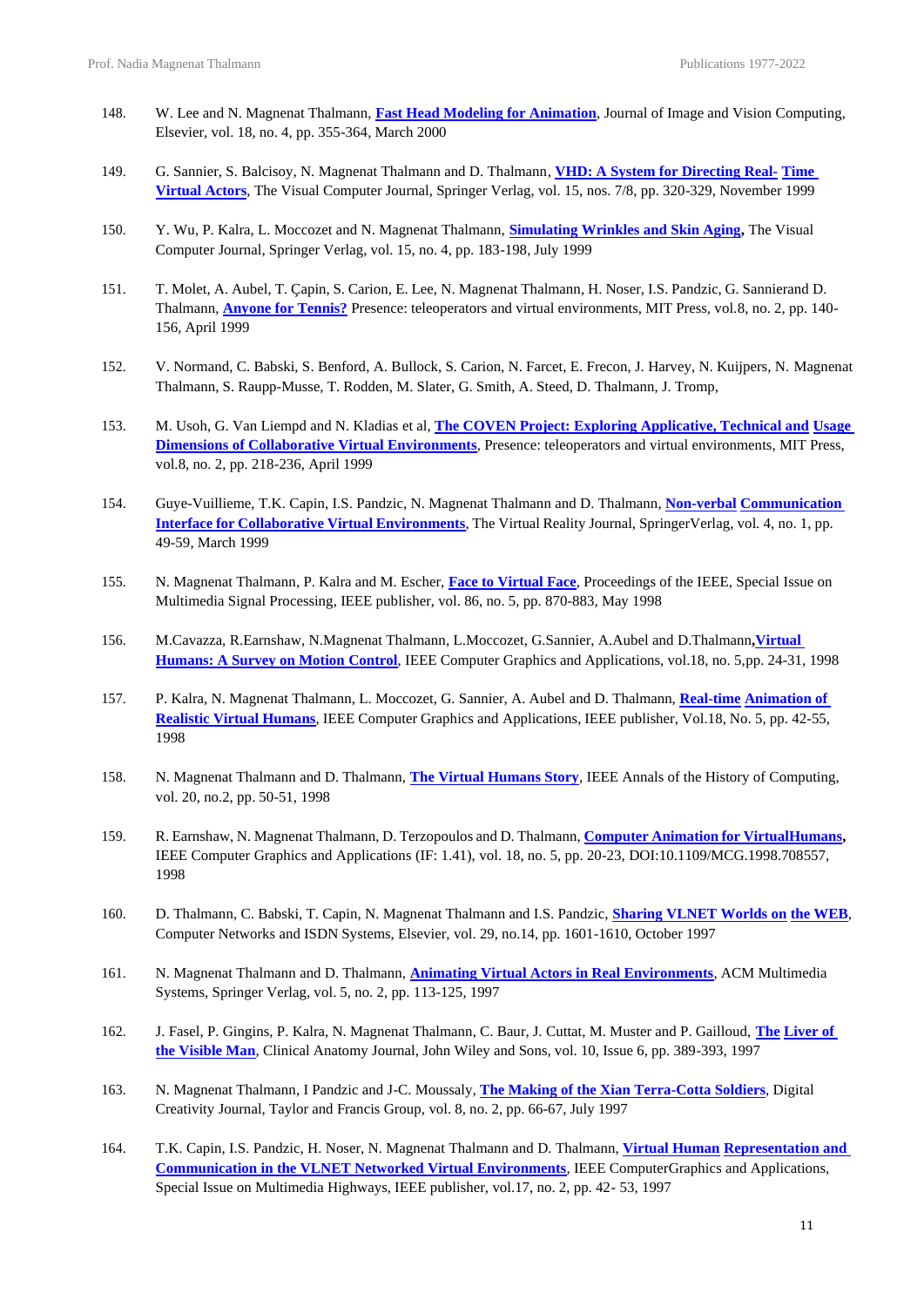- 165. I.S. Pandzic, T. Capin, N. Magnenat Thalmann and D. Thalmann, **Virtual Life Network: A [Body-Centered](https://www.dropbox.com/s/8v1hnvqgdo0tfcz/Virtual%20Life%20Network%20-%20Presence%201997.pdf?dl=0) Networked Virtual [Environment](https://www.dropbox.com/s/8v1hnvqgdo0tfcz/Virtual%20Life%20Network%20-%20Presence%201997.pdf?dl=0)**, Presence, MIT, vol. 6, no. 6, pp. 676-686,1997
- 166. P. Volino, N. Magnenat Thalmann, S. Jianhua and D. Thalmann, **[An Evolving System for Simulating](https://www.dropbox.com/s/6wpa23qmtvbpy55/An%20Evolving%20System%20-%20IEEE%20CGA%201996.pdf?dl=0) [Clothes on](https://www.dropbox.com/s/6wpa23qmtvbpy55/An%20Evolving%20System%20-%20IEEE%20CGA%201996.pdf?dl=0) [Virtual](https://www.dropbox.com/s/6wpa23qmtvbpy55/An%20Evolving%20System%20-%20IEEE%20CGA%201996.pdf?dl=0) Actors**, IEEE Computer Graphics and Applications, vol.16, no. 5, pp. 42-51, 1996
- 167. N. Magnenat Thalmann and D. Thalmann, **[Computer Animation](https://www.dropbox.com/s/vxdv1paep0jw2l5/Computer%20Animation%20-%20ACM%20Surveys%201996.pdf?dl=0)**, ACM Computing Surveys, ACM Press, vol. 28, no. 1, pp. 161-163, 1996
- 168. N. Magnenat Thalmann, P. Kalra and I.S. Pandzic, **[Direct Face To Face Communication Between RealAnd](https://www.dropbox.com/s/l9s1i1fc4d8xao6/Direct%20Face%20To%20Face%20Communication%20Between%20Real%20And%20Virtual%20Humans%20-%20Int.%20J.%20Information%201995.pdf?dl=0)  [Virtual Humans](https://www.dropbox.com/s/l9s1i1fc4d8xao6/Direct%20Face%20To%20Face%20Communication%20Between%20Real%20And%20Virtual%20Humans%20-%20Int.%20J.%20Information%201995.pdf?dl=0)**, International Journal of Information Technology, World Enformatika Society, vol. 1, no. 2, pp. 145-157, 1995
- 169. Y. Wu, N. Magnenat Thalmann and D. Thalmann, **A dynamic wrinkle model in facial [animation](https://www.dropbox.com/s/3scs4dj5dx6xut1/A%20dynamic%20wrinkle%20model%20-%20CAVW%201995.pdf?dl=0) and ski[nageing](https://www.dropbox.com/s/3scs4dj5dx6xut1/A%20dynamic%20wrinkle%20model%20-%20CAVW%201995.pdf?dl=0)**, Journal of Visualization and Computer Animation, John Wiley, vol.6, no. 4, pp.195-205, 1995
- 170. R. Boulic, T. Capin, Z. Huang, L. Moccozet, T. Molet, P. Kalra, B. Lintermann, N. Magnenat Thalmann, I.S.Pandzic, K. Saar, A. Schmitt, J. Shen and D. Thalmann, **[The HUMANOID Environment for Interactive](https://www.dropbox.com/s/lygao4vej1geb43/The%20HUMANOID%20Environment%20-%20CGF%201995.pdf?dl=0) [Animation of](https://www.dropbox.com/s/lygao4vej1geb43/The%20HUMANOID%20Environment%20-%20CGF%201995.pdf?dl=0)  [Multiple Deformable Human Characters](https://www.dropbox.com/s/lygao4vej1geb43/The%20HUMANOID%20Environment%20-%20CGF%201995.pdf?dl=0)**, Computer Graphics Forum (Proceeding of Eurographics '95), Blackwell publishing, vol. 14, issue 3, pp. 337-348, August 1995
- 171. N. Magnenat Thalmann and D. Thalmann, **[Digital Actors for Interactive Television](https://www.dropbox.com/s/ranb7rfbqnq0bb1/Digital%20Actors%20for%20Interactive%20Television%20-Proceedings%20of%20the%20IEEE%201995.pdf?dl=0)**, face IEEE, SpecialIssue on Digital Television, IEEE Publisher, Part 2, pp. 1022-1031, July 1995
- 172. N. Magnenat Thalmann and D. Thalmann, **[Finite Elements in Task-Level Animation](https://www.dropbox.com/s/0ok3k7z1en7wlyf/Finite%20Elements%20in%20Task-Level%20Animation%20-%20Finite%20Elements%20in%20Analysis%20%26%20Design%201995.pdf?dl=0)**, Finite Elements in Analysis and Design, Elsevier, vol. 19, pp. 227-242, 1995
- 173. H. Noser, O. Renault, D. Thalmann and N. Magnenat Thalmann, **Navigation for [Digital Actors](https://www.dropbox.com/s/dl3j84r6q9mkjzg/Navigation%20for%20Digital%20Actors%20-%20C%26G%201995.pdf?dl=0) based o[nSynthetic](https://www.dropbox.com/s/dl3j84r6q9mkjzg/Navigation%20for%20Digital%20Actors%20-%20C%26G%201995.pdf?dl=0)  [Vision, Memory and Learning](https://www.dropbox.com/s/dl3j84r6q9mkjzg/Navigation%20for%20Digital%20Actors%20-%20C%26G%201995.pdf?dl=0)**, Computers and Graphics, Pergamon Press, vol.19, no. 1, pp. 7-19, 1995
- 174. I.S. Pandzic, M. Roethlisberger and N. Magnenat Thalmann, **[Parallel Raytracing on the IBM SP2 and](https://www.dropbox.com/s/5d08fus19vb1lwp/Parallel_Raytracing_on_the_IBM_SP2_and_CRAY_T3D%20-%20Supercomputing%20Review%201995.pdf?dl=0) [CRAY T3D](https://www.dropbox.com/s/5d08fus19vb1lwp/Parallel_Raytracing_on_the_IBM_SP2_and_CRAY_T3D%20-%20Supercomputing%20Review%201995.pdf?dl=0)**, EPFL Supercomputing Review, Ecole polytechnique fédérale de Lausanne, no. 7, pp. 54-58, 1995
- 175. R. Boulic, Z. Huang, N. Magnenat Thalmann and D. Thalmann, **Goal Oriented Design and [Correction](https://www.dropbox.com/s/r5ymnnobq3vc25n/Goal-oriented%20Design%20-%20C%26G%201994.pdf?dl=0) of [Articulated](https://www.dropbox.com/s/r5ymnnobq3vc25n/Goal-oriented%20Design%20-%20C%26G%201994.pdf?dl=0) Figure Motion with the TRACK System**, Computers and Graphics, Pergamon Press, vol.18,no. 4, pp. 443-452, August 1994
- 176. I.S. Pandzic, P. Kalra, N. Magnenat Thalmann and D. Thalmann, **[Real Time Facial Interaction](https://www.dropbox.com/s/0yyjqb4fj24dnc6/Real-time%20Facial%20Interaction%20-%20Displays%201994.pdf?dl=0)**, Displays,Elsevier, vol.15, no. 3, pp. 157-163, July 1994
- 177. N. Magnenat Thalmann and D. Thalmann, Journal of Computerized Medical Imaging, Elsevier, **[Towards](https://www.dropbox.com/s/gjue0setwbm4819/Towards%20Virtual%20Humans%20in%20Medicine%20-%20Computerized%20Medical%20Imaging%20%26%20Graphics%201994.pdf?dl=0) [Virtual](https://www.dropbox.com/s/gjue0setwbm4819/Towards%20Virtual%20Humans%20in%20Medicine%20-%20Computerized%20Medical%20Imaging%20%26%20Graphics%201994.pdf?dl=0) Humans in Medicine: [A Prospective](https://www.dropbox.com/s/gjue0setwbm4819/Towards%20Virtual%20Humans%20in%20Medicine%20-%20Computerized%20Medical%20Imaging%20%26%20Graphics%201994.pdf?dl=0) View** vol.18, no. 2, pp. 97-106, April 1994
- 178. N. Magnenat Thalmann and D. Thalmann, **[The Artificial Life of Synthetic Actors](https://www.dropbox.com/s/4cflfwq9mmkd96b/The%20Artificial%20Life%20of%20Synthetic%20Actors%20-%20IEICE%20Transactions%201993.pdf?dl=0)**, IEICE Transactions, Oxford University Press, vol. J76-D-II, no. 8, pp. 1506-1514, August 1993
- 179. N. Magnenat Thalmann and D. Thalmann, **Six-[hundred Indexed References on Computer Animation](https://www.dropbox.com/s/wuxfxekut3zc1zo/Six-hundred%20-%20%20CAVW%201992.pdf?dl=0)**, The Journal of Visualization and Computer Animation, vol. 3, no. 3, pp. 147–174, DOI:10.1002/vis.4340030303, July/September 1992
- 180. M. Carignan, Y. Yang, N. Magnenat Thalmann and D. Thalmann, **[Dressing Animated Synthetic Actors](https://www.dropbox.com/s/gaozh7ok0exjez1/Dressing%20Synthetic%20Animated%20Actors%20-%20SIGGRAPH%201992.pdf?dl=0) [with](https://www.dropbox.com/s/gaozh7ok0exjez1/Dressing%20Synthetic%20Animated%20Actors%20-%20SIGGRAPH%201992.pdf?dl=0)  Complex Deformable Clothes,** Proceedings of the 19<sup>th</sup> annual conference on Computer graphics and interactive techniques SIGGRAPH '92, vol. 26, no. 2, pp. 99 – 104, July 1992
- 181. P. Kalra, A. Mangili, N. Magnenat Thalmann and D. Thalmann, **[Simulation of Facial Muscle Actions](https://www.dropbox.com/s/cstv43dyks4ybz9/Simulation%20of%20Facial%20Muscle%20Actions%20-%20CGF%201992.pdf?dl=0) [Based](https://www.dropbox.com/s/cstv43dyks4ybz9/Simulation%20of%20Facial%20Muscle%20Actions%20-%20CGF%201992.pdf?dl=0) on Rational Free Form [Deformations](https://www.dropbox.com/s/cstv43dyks4ybz9/Simulation%20of%20Facial%20Muscle%20Actions%20-%20CGF%201992.pdf?dl=0)**, Computer Graphics Forum, Vol.11, No3, pp. 59-69, 1992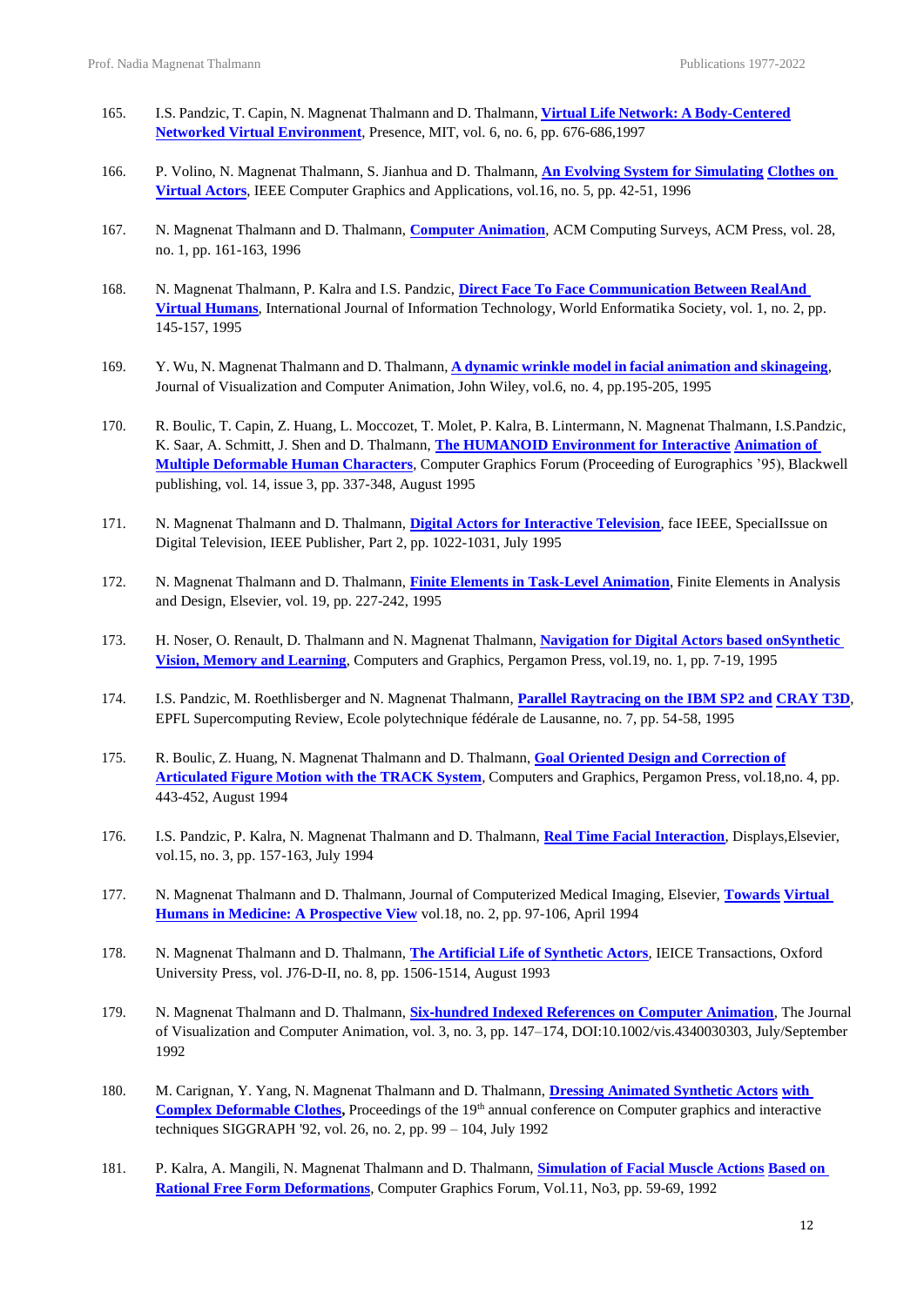- 182. Y. Yang, N. Magnenat Thalmann and D. Thalmann, **3D Garment Design and [Animation](https://www.dropbox.com/s/kp3zm4keqff5yl4/Three%20Dimensional%20Garment%20-%20Computers%20in%20Industry%201992.pdf?dl=0) - A New Desig[nTool](https://www.dropbox.com/s/kp3zm4keqff5yl4/Three%20Dimensional%20Garment%20-%20Computers%20in%20Industry%201992.pdf?dl=0) for the [Garment](https://www.dropbox.com/s/kp3zm4keqff5yl4/Three%20Dimensional%20Garment%20-%20Computers%20in%20Industry%201992.pdf?dl=0) Industry**, Computers in Industry, Elsevier, vol. 19, pp. 185-191, 1992
- 183. N. Magnenat Thalmann and D. Thalmann, **Complex Models for [Visualizing](https://www.dropbox.com/s/jl5ua96s390sxsw/Complex%20Models%20for%20Animating%20Synthetic%20Actors%20-%20IEEE%20CGA%201991.pdf?dl=0) Humans**, IEEE ComputerGraphics and Applications, IEEE publisher, vol. 11, pp. 32-44, September 1991
- 184. J.P. Gourret, N. Magnenat Thalmann and D. Thalmann, **Modeling of Contact [Deformations](https://www.dropbox.com/s/w9snacan0d02xzi/Modeling%20of%20Contact%20Deformations%20-%20Computer-aided%20Design%201991.pdf?dl=0) between [aSynthetic](https://www.dropbox.com/s/w9snacan0d02xzi/Modeling%20of%20Contact%20Deformations%20-%20Computer-aided%20Design%201991.pdf?dl=0) Human and his [Environment](https://www.dropbox.com/s/w9snacan0d02xzi/Modeling%20of%20Contact%20Deformations%20-%20Computer-aided%20Design%201991.pdf?dl=0)**, Revue CAD*,* vol. 23, no. 7, pp. 514-520, September 1991
- 185. O. Renault, N. Magnenat Thalmann and D. Thalmann, **A [Vision-based](http://doi.org.remotexs.ntu.edu.sg/10.1002/vis.4340010106) Approach to Behavioura[lAnimation,](http://doi.org.remotexs.ntu.edu.sg/10.1002/vis.4340010106)** Wiley Online Library, vol. 1, no. 1, pp. 18–21, 1990
- 186. R. Boulic, N. Magnenat Thalmann and D. Thalmann, **A Global Human Walking Model with [Real-time](https://www.dropbox.com/s/f2z7zqvqzmnuvys/A%20global%20human%20walking%20model.pdf?dl=0) Kinematics [Personification](https://www.dropbox.com/s/f2z7zqvqzmnuvys/A%20global%20human%20walking%20model.pdf?dl=0)**, The Visual Computer, Springer Verlag, vol. 6, no. 6, pp. 344-358, 1990
- 187. N. Magnenat Thalmann, M. De Angelis, T. Hong and D. Thalmann, **Design, [Transformation andAnimation](https://www.dropbox.com/s/gycuzp49nub8qze/Design%2C%20transformation.pdf?dl=0) of [Human](https://www.dropbox.com/s/gycuzp49nub8qze/Design%2C%20transformation.pdf?dl=0) Faces,** The Visual Computer, Springer Verlag, vol. 5, nos. 1-2, pp. 32-39, 1989
- 188. N. Magnenat Thalmann and D. Thalmann, **The [Problematics](https://www.dropbox.com/s/iolnbbfz5lbn1lq/The%20Problematics%20of%20Human%20Prototyping%20and%20Animation%20-%20CGF%201989.pdf?dl=0) of Human Prototyping and Animation**,Computer Graphics Forum, Blackwell publishing, North Holland, vol. 8, no. 2, pp. 115-123, 1989
- 189. N. Magnenat Thalmann, **The Making of a 3D [Synthetic](https://www.mitpressjournals.org/loi/leon) Actor**, Leonardo, Pergamon Press, pp. 55-62,September 1988
- 190. N. Magnenat Thalmann, E. Primeau and D. Thalmann, **Abstract Muscle Action [Procedures](https://www.dropbox.com/s/y7u35ayx972s84d/Abstract%20Muscle.pdf?dl=0) for Huma[nFace](https://www.dropbox.com/s/y7u35ayx972s84d/Abstract%20Muscle.pdf?dl=0) [Animation](https://www.dropbox.com/s/y7u35ayx972s84d/Abstract%20Muscle.pdf?dl=0)**, The Visual Computer, Springer Verlag, **v**ol. 3, no. 5, pp. 290-297, 1987
- 191. N. Magnenat Thalmann and D. Thalmann, **An Indexed [Bibliography](https://www.dropbox.com/s/l343v6yuc04pb2u/An%20Indexed%20Bibliography%20on%20Image%20Synthesis%20-%20IEEE%20CGA%201987.pdf?dl=0) on Image Synthesis,** IEEEComputer Graphics and Applications, IEEE publisher, vol. 7, no. 8, pp. 27-38, 1987
- 192. N. Magnenat Thalmann and D. Thalmann, **The Direction of Synthetic Actors in the film [Rendez-vous](https://www.dropbox.com/s/vdsiwa61qvxgvwi/The%20Direction%20of%20Synthetic%20Actors%20%20IEEE%20CGA%201987.pdf?dl=0) [àMontreal](https://www.dropbox.com/s/vdsiwa61qvxgvwi/The%20Direction%20of%20Synthetic%20Actors%20%20IEEE%20CGA%201987.pdf?dl=0)**, IEEE Computer Graphics and Applications, IEEE publisher, vol. 7, no. 12, pp. 9-19, 1987
- 193. N. Magnenat Thalmann, M. Burgess, L. Forest and D. Thalmann, **[A Geometric Study of Parameters for](https://www.dropbox.com/s/pq70e2oy1zuu4nd/A%20geometric%20study.pdf?dl=0) [the](https://www.dropbox.com/s/pq70e2oy1zuu4nd/A%20geometric%20study.pdf?dl=0)  [Recursive Midpoint Subdivision](https://www.dropbox.com/s/pq70e2oy1zuu4nd/A%20geometric%20study.pdf?dl=0)**, The Visual Computer, Springer Verlag, vol. 3, no. 3, pp. 145-155, 1987
- 194. F. Bolduc, A. Lejeune and N. Magnenat Thalmann, **[Image Synthesis and 3D Computer Animation: A](https://www.dropbox.com/s/wi7xo15h1quhzoo/Image%20synthesis%20and%203-D%20computer%20animation%20-%20TVC%201987%20Nadia.pdf?dl=0) [New](https://www.dropbox.com/s/wi7xo15h1quhzoo/Image%20synthesis%20and%203-D%20computer%20animation%20-%20TVC%201987%20Nadia.pdf?dl=0) [Approach](https://www.dropbox.com/s/wi7xo15h1quhzoo/Image%20synthesis%20and%203-D%20computer%20animation%20-%20TVC%201987%20Nadia.pdf?dl=0) for Strategic Analysis,** The Visual Computer, Springer Verlag, vol. 3, pp. 51-56, 1987
- 195. N. Magnenat Thalmann and D. Thalmann, **[Procedural Animation Blocks in](https://www.dropbox.com/s/r5imqdtg9ciki52/Procedural%20Animation%20Blocks%20-%20Simulation%201987.pdf?dl=0) Discrete Simulation**, Simulation*,* Society for Computer Simulation, vol. 49, no. 3, pp. 102-108, 1987
- 196. N. Magnenat Thalmann and D. Thalmann, **[Special Cinematographic Effects using Multiple Virtual](https://www.dropbox.com/s/9vhnult375retlp/Special%20Cinematographic%20Effects%20-%20IEEE%20CGA%201986.pdf?dl=0) [Movie](https://www.dropbox.com/s/9vhnult375retlp/Special%20Cinematographic%20Effects%20-%20IEEE%20CGA%201986.pdf?dl=0) [Cameras](https://www.dropbox.com/s/9vhnult375retlp/Special%20Cinematographic%20Effects%20-%20IEEE%20CGA%201986.pdf?dl=0)**, IEEE Computer Graphics and Applications, IEEE publisher, vol. 6, no. 4, pp. 43-50, April1986
- 197. N. Magnenat Thalmann and D. Thalmann, **3D Computer [Animation:](https://www.dropbox.com/s/zggy41926fnq8ll/Three-Dimensional%20Computer%20Animation%20-%20IEEE%20CGA%201985.pdf?dl=0) More an Evolution Problem than [aMotion](https://www.dropbox.com/s/zggy41926fnq8ll/Three-Dimensional%20Computer%20Animation%20-%20IEEE%20CGA%201985.pdf?dl=0)  [Problem](https://www.dropbox.com/s/zggy41926fnq8ll/Three-Dimensional%20Computer%20Animation%20-%20IEEE%20CGA%201985.pdf?dl=0)**, IEEE Computer Graphics and Applications, IEEE publisher, vol. 5, no. 10, pp. 47-57, October 1985
- 198. N. Magnenat Thalmann and D. Thalmann, **[An indexed Bibliography on Computer Animation](https://www.dropbox.com/s/uru36hku4fwvfqq/An%20Indexed%20Bibliography%20on%20Computer%20Animation%20-%20IEEE%20CGA.pdf?dl=0)**, IEEE Computer Graphics and Applications, IEEE publisher, vol. 5, no. 7, pp. 76-86, July 1985
- 199. N. Magnenat Thalmann and D. Thalmann, **[Area, Spline-based and Structural Models for Generating](https://www.dropbox.com/s/ps4xb8xcgkuelms/area%2C%20spline.pdf?dl=0) [and](https://www.dropbox.com/s/ps4xb8xcgkuelms/area%2C%20spline.pdf?dl=0)  [Animating 3D Characters and Logos,](https://www.dropbox.com/s/ps4xb8xcgkuelms/area%2C%20spline.pdf?dl=0)** The Visual Computer, Springer Verlag, vol. 1, no. 2, pp. 15- 23, 1985
- 200. N. Magnenat Thalmann and D. Thalmann, **[Computer Animated Scenes](https://www.dropbox.com/s/8gpduo9bgak1ccb/Computer%20Animated%20Scenes%20-%20C%26G%201984.pdf?dl=0)**, Computers and Graphics, Pergamon Press, vol. 8, no. 3, pp. 331-333, 1985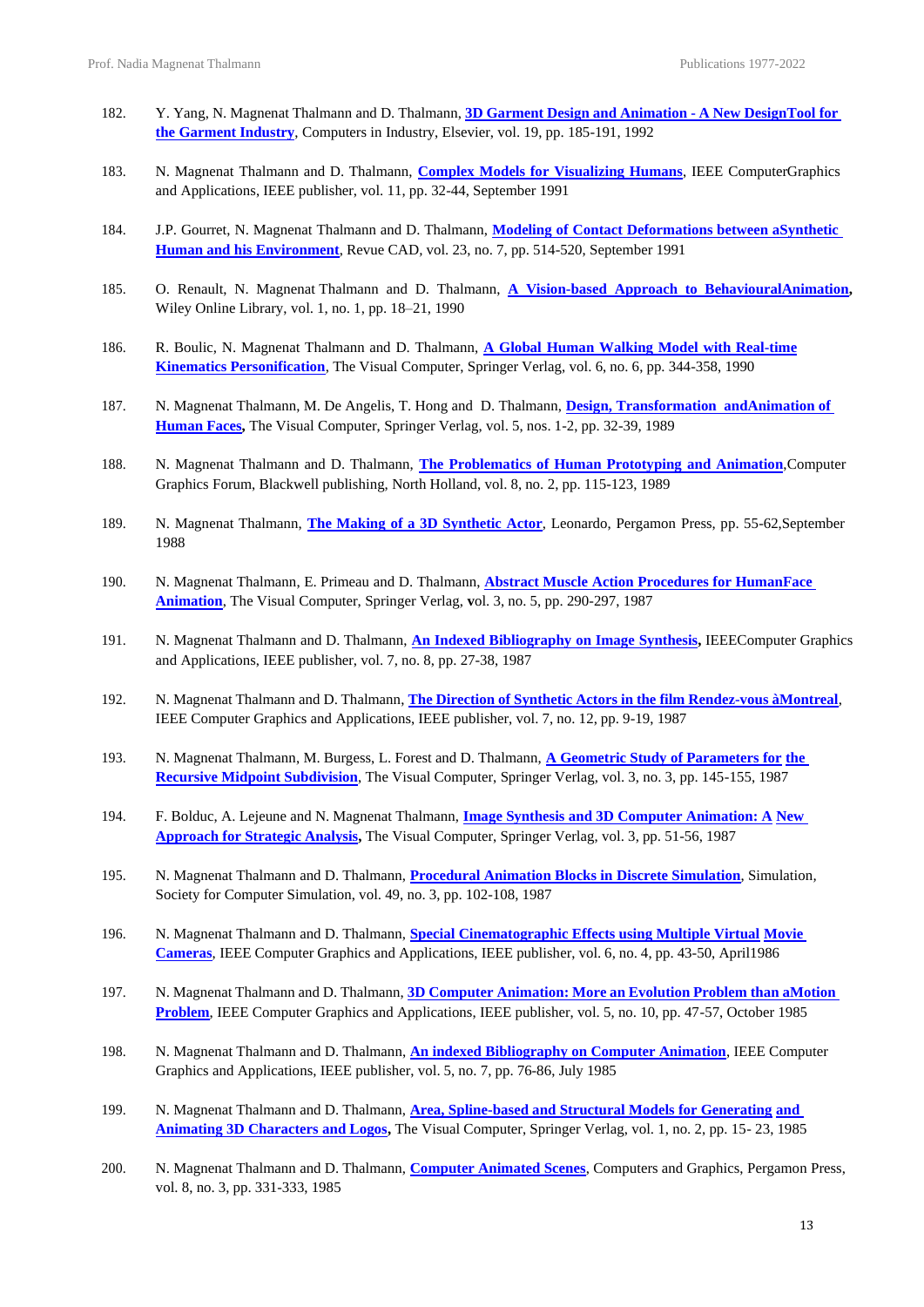- 201. N. Magnenat Thalmann, D. Thalmann and M. Fortin, **MIRANIM: an Extensible [Director-Oriented](https://www.dropbox.com/s/rjopn1ws892vplp/MIRANIM%20IEEE%20CGA%201985.pdf?dl=0) Syste[mfor the](https://www.dropbox.com/s/rjopn1ws892vplp/MIRANIM%20IEEE%20CGA%201985.pdf?dl=0)  [Animation of Realistic Images,](https://www.dropbox.com/s/rjopn1ws892vplp/MIRANIM%20IEEE%20CGA%201985.pdf?dl=0)** IEEE Computer Graphics and Applications, IEEE publisher, vol. 5, no. 3, pp. 61-73, March 1985
- 202. D. Thalmann, O. Ratib, N. Magnenat Thalmann and A. Righetti, **[A model for the 3D Reconstruction and](https://www.dropbox.com/s/86fg4mat7uyc5e1/A%20model%20for%20the%203D%20Reconstruction%20and%20Animation%20of%20the%20Human%20Heart.pdf?dl=0) [Animation](https://www.dropbox.com/s/86fg4mat7uyc5e1/A%20model%20for%20the%203D%20Reconstruction%20and%20Animation%20of%20the%20Human%20Heart.pdf?dl=0) of the Human Heart**, The Visual Computer, Springer Verlag, vol. 1, no. 4, pp. 241-248, 1985
- 203. N. Magnenat Thalmann, N. Chourot and D. Thalmann, **Color [Gradation,](https://onlinelibrary.wiley.com/doi/abs/10.1111/j.1467-8659.1984.tb00092.x) Shading and Texture Using [aLimited](https://onlinelibrary.wiley.com/doi/abs/10.1111/j.1467-8659.1984.tb00092.x) [Terminal](https://onlinelibrary.wiley.com/doi/abs/10.1111/j.1467-8659.1984.tb00092.x)**, Computer Graphics Forum, Blackwell publishing, vol. 3, no. 1, pp. 83-90, 1984
- 204. D.Thalmann, L.P. Demers and N. Magnenat Thalmann, **[Locating, Replacing and Deleting Patterns in](https://www.dropbox.com/s/auk8787iqj6wgg4/Locating%2C%20Replacing%20%26%20Deleting%20-%20Computer%20Vision%2C%20Graphics%201985.pdf?dl=0) [Graphics](https://www.dropbox.com/s/auk8787iqj6wgg4/Locating%2C%20Replacing%20%26%20Deleting%20-%20Computer%20Vision%2C%20Graphics%201985.pdf?dl=0) Editing of Line [Drawings,](https://www.dropbox.com/s/auk8787iqj6wgg4/Locating%2C%20Replacing%20%26%20Deleting%20-%20Computer%20Vision%2C%20Graphics%201985.pdf?dl=0)** Computer Vision, Graphics and Image Processing, Academic Press,pp. 37-46, 1984
- 205. N. Magnenat Thalmann and D. Thalmann, **[MIRA-3D: a Three-Dimensional Graphical Extension of](https://doi.org/10.1002/spe.4380130906) [PASCAL](https://doi.org/10.1002/spe.4380130906)**, Software Practice and Experience, John Wiley and Sons, **v**ol. 13, pp. 797-808, 1983
- 206. N. Magnenat Thalmann, A. Choquette and D. Thalmann, **[Transferring a Macro-program to a Micro-](https://www.dropbox.com/s/b9jbrhors2s76i8/Transferring%20A%20Macro%20Program%20-%20Microprocessors%20and%20Microsystems%201983.pdf?dl=0) [Machine](https://www.dropbox.com/s/b9jbrhors2s76i8/Transferring%20A%20Macro%20Program%20-%20Microprocessors%20and%20Microsystems%201983.pdf?dl=0)**, Microprocessors and Micro-systems, Butterworth & Co. Publishers, vol. 7, no. 2, pp. 107-110, 1983
- 207. N. Magnenat Thalmann and D. Thalmann, **[The Use of 3D Abstract Graphical Types in the MIRA](https://www.dropbox.com/s/8cjmpyjdgucdif6/The%20Use%20Of%20High-Level%203-D%20Graphical%20Types%20-%20IEEE%20CGA%201983.pdf?dl=0) [Animation](https://www.dropbox.com/s/8cjmpyjdgucdif6/The%20Use%20Of%20High-Level%203-D%20Graphical%20Types%20-%20IEEE%20CGA%201983.pdf?dl=0)  [System](https://www.dropbox.com/s/8cjmpyjdgucdif6/The%20Use%20Of%20High-Level%203-D%20Graphical%20Types%20-%20IEEE%20CGA%201983.pdf?dl=0)**, IEEE Computer Graphics and Applications, IEEE Publisher, vol. 3, no. 9, pp. 9-16, 1983
- 208. N. Magnenat Thalmann, **Choosing an [Implementation](https://www.dropbox.com/s/haapwwq26pepu26/Choosing%20An%20Implementation%20Language%20-%20Computer%20Languages%201982.pdf?dl=0) Language for Automatic Translation**, ComputerLanguages Journal, Pergamon Press, vol. 7, nos. 3-4, pp. 161-170, 1982
- 209. N. Magnenat Thalmann and D. Thalmann, **[La conception de cartes géographiques assistée par](https://utpjournals.press/doi/pdf/10.3138/7523-5212-8338-16L7) [ordinateur](https://utpjournals.press/doi/pdf/10.3138/7523-5212-8338-16L7)**, Cartographica, University of Toronto Press, vol. 19, no. 1, pp. 41-50, 1982
- 210. N. Magnenat Thalmann, D. Thalmann and P. Bergeron**, A [Computer](https://www.dropbox.com/s/04quhotkea2pvjq/A%20Computer%20Graphical%20Tool%20-%20Online%20Review%201982.pdf?dl=0) Graphical Tool for Analyzing Use[rReaction](https://www.dropbox.com/s/04quhotkea2pvjq/A%20Computer%20Graphical%20Tool%20-%20Online%20Review%201982.pdf?dl=0)  to [Videotex](https://www.dropbox.com/s/04quhotkea2pvjq/A%20Computer%20Graphical%20Tool%20-%20Online%20Review%201982.pdf?dl=0) Systems**, ONLINE Review, vol. 6, no. 2, pp. 135-145, 1982
- 211. N. Magnenat Thalmann, Yves Claude, G. Laporte, and Jean-Marc Rousseau, **Elect an [InteractiveGraphical](https://utpjournals.press/doi/pdf/10.3138/N2T6-5502-757R-093G)  System for the [Automatic Generation of Electoral Maps](https://utpjournals.press/doi/pdf/10.3138/N2T6-5502-757R-093G)**, Cartographica, University of Toronto Press, vol. 19, no. 1, pp. 28-40, 1982
- 212. N. Magnenat Thalmann, D. Thalmann, A. Larouche and L. Lorrain, **[GRAFEDIT: An Interactive General-](https://www.dropbox.com/s/3tpawykbp63x7vf/GRAFEDIT%20-%20C%26G%201982.pdf?dl=0) [Purpose](https://www.dropbox.com/s/3tpawykbp63x7vf/GRAFEDIT%20-%20C%26G%201982.pdf?dl=0) [Graphics](https://www.dropbox.com/s/3tpawykbp63x7vf/GRAFEDIT%20-%20C%26G%201982.pdf?dl=0) Editor,** Computer and Graphics, Pergamon Press, vol. 6, no. 1, pp. 41-46, 1982
- 213. N. Magnenat Thalmann, **An Individual Information System for Visualizing the Bus and LSubwa[y Network](https://www.dropbox.com/s/mb6bctv27pwhawd/An%20Individual%20Information%20System%20-%20Transportation%20Planning%201982.pdf?dl=0)**, Transportation Planning and Technology, Gordon and Breach Science Publishers, New York, vol. 7, no. 4, pp. 275- 279, 1982
- 214. L. Raymond, N. Magnenat Thalmann, **[Information Systems in Small Business: are they Used in](https://www.dropbox.com/s/qlmrhpv5r6z3myg/Information%20Systems%20-%20American%20Journal%20of%20Small%20Business%201982.pdf?dl=0) [Managerial](https://www.dropbox.com/s/qlmrhpv5r6z3myg/Information%20Systems%20-%20American%20Journal%20of%20Small%20Business%201982.pdf?dl=0)  [Decisions?](https://www.dropbox.com/s/qlmrhpv5r6z3myg/Information%20Systems%20-%20American%20Journal%20of%20Small%20Business%201982.pdf?dl=0)** American Journal of Small Business, Entrepreneurship Theory & Practice, vol. 6,no. 4, pp. 20-26, 1982
- 215. N. Magnenat Thalmann, D. Thalmann and A. Larouche, **[A Multi-level Graphics System Based on Top-](https://www.dropbox.com/s/uz0s0gc4fusk8ek/A%20Multi-level%20Graphics%20System%20-%20C%26G%201982.pdf?dl=0) [down](https://www.dropbox.com/s/uz0s0gc4fusk8ek/A%20Multi-level%20Graphics%20System%20-%20C%26G%201982.pdf?dl=0) [Methodology](https://www.dropbox.com/s/uz0s0gc4fusk8ek/A%20Multi-level%20Graphics%20System%20-%20C%26G%201982.pdf?dl=0)**, Computers and Graphics, Pergamon Press, vol. 6, no. 3, pp. 97-100, 1982
- 216. G. Falquet and D. Petitpierre, N. Magnenat Thalmann and D. Thalmann, **A Portable [Relational](https://www.dropbox.com/s/qqx2mbld657j8z6/A%20Portable%20Relational%20Data%20Base%20-%20Microprocessing%20%26%20Microprogramming%201982.pdf?dl=0) Database [Management System for Microcomputer,](https://www.dropbox.com/s/qqx2mbld657j8z6/A%20Portable%20Relational%20Data%20Base%20-%20Microprocessing%20%26%20Microprogramming%201982.pdf?dl=0)** Microprocessing and Microprogramming, Elsevier, vol. 9, no. 1, pp. 17- 25, 1982
- 217. N. Magnenat Thalmann and D. Thalmann, **[Some Unusual Primitives in the MIRA Graphical Extension](https://www.dropbox.com/s/xbksr0hmr6odscm/Some%20Unusual%20Primitives%20-%20C%26G%201982.pdf?dl=0) [of](https://www.dropbox.com/s/xbksr0hmr6odscm/Some%20Unusual%20Primitives%20-%20C%26G%201982.pdf?dl=0) [PASCAL](https://www.dropbox.com/s/xbksr0hmr6odscm/Some%20Unusual%20Primitives%20-%20C%26G%201982.pdf?dl=0)**, Computers and Graphics, Pergamon Press, vol. 6, no. 3, pp. 127-139, 1982
- 218. N. Magnenat Thalmann and D. Thalmann, **A [Graphical](https://doi.org/10.1002/spe.4380110103) PASCAL Extension Based on Graphical Types**,Software Practice and Experience, John Wiley and Sons, vol. 11, **pp.** 53-62, 1981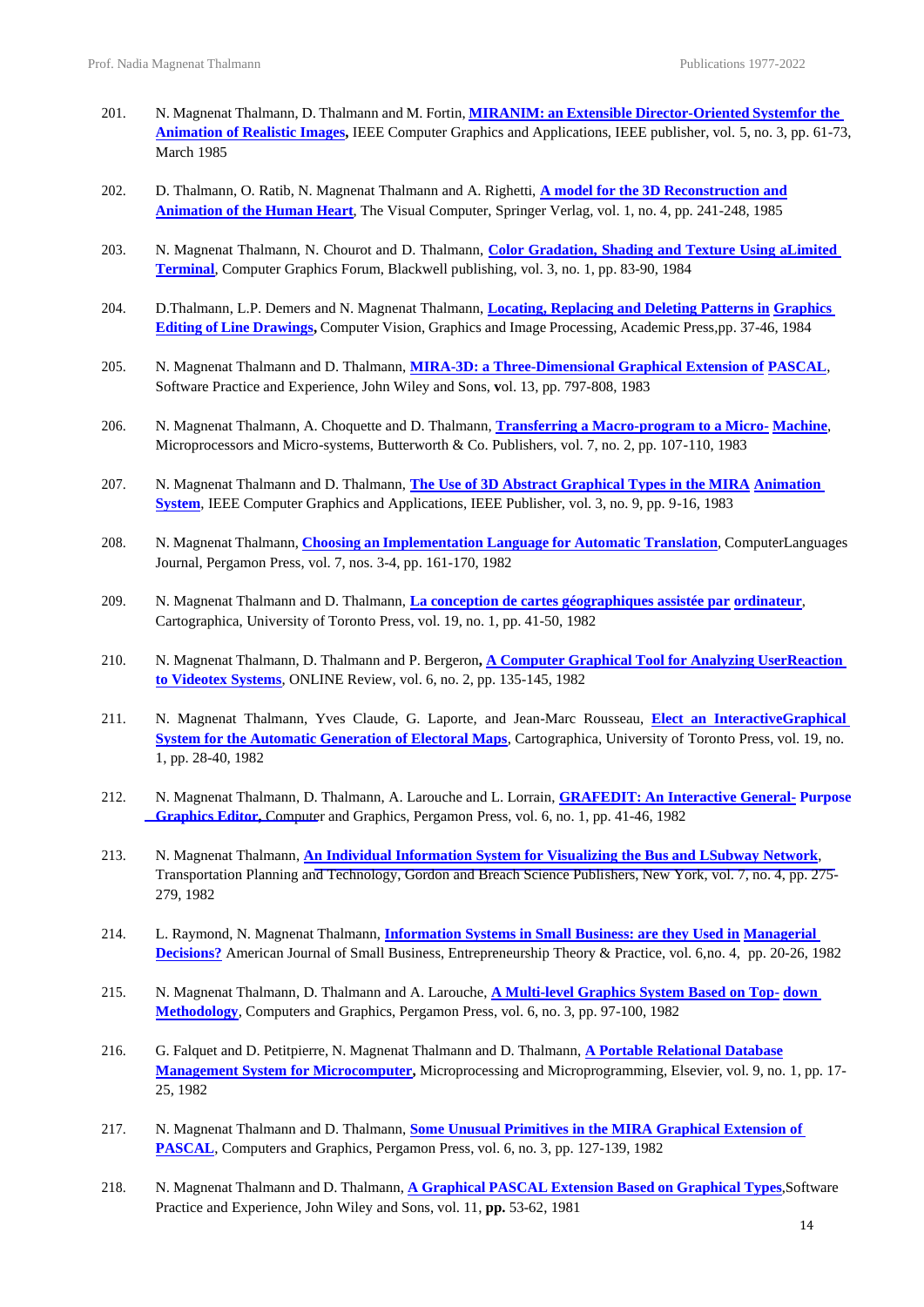- 219. Righetti, G. Brandon, N. Magnenat-Thalmann, **Graphical Computer [Techniques](https://www.dropbox.com/s/cgxew6qqkailn29/Graphical%20Computer%20Techniques%20-%20Int.%20J.%20of%20Biomedical%20Computing%201980.pdf?dl=0) in Improving [Detection of](https://www.dropbox.com/s/cgxew6qqkailn29/Graphical%20Computer%20Techniques%20-%20Int.%20J.%20of%20Biomedical%20Computing%201980.pdf?dl=0)  [Myocardium Ischemia](https://www.dropbox.com/s/cgxew6qqkailn29/Graphical%20Computer%20Techniques%20-%20Int.%20J.%20of%20Biomedical%20Computing%201980.pdf?dl=0)**, International Journal of Bio-Medical Computing, Elsevier / North- Holland Scientific Publisher, vol.11, pp. 335-342, 1980
- 220. N. Magnenat Thalmann and D. Thalmann*,* **A [Problem-oriented](https://www.dropbox.com/s/rpldbp23ia961sr/A%20Problem-Oriented%20Analysis%20Of%20Database%20Models%20-%20J.%20Chem.%20Inf.%20Comput.%20Sci.%201979.pdf?dl=0) Analysis of Database Models**, Journal ofChemical Information and Computer Sciences, American Chemical Society, vol. 19, no. 2, pp. 86-89, 1979
- 221. N. Magnenat and D.Thalmann, **Differential [Equations, an Interdisciplinary](https://www.dropbox.com/s/ux9uxnucg4dly9x/Differential%20equations%2C%20an%20interdisciplinary%20model%20-%20Int.%20J.%20Math.%20Educ.%20Sc.%20Tech.%201978.pdf?dl=0) Model**, International Journal of Mathematical Education in Science and Technology, Taylor and Francis Ltd., vol. 9, no. 1 pp. 35-42,1978
- 222. J. Weber*,* Nadia Thalmann, E. Haselbach, **Electronic Structure of [Cyanomethanes](https://www.dropbox.com/s/nln15kb27xoctox/Electronic%20Structure%20-%20Chemical%20Physics%20Letters%201978.pdf?dl=0) Calculated by th[eMSX](https://www.dropbox.com/s/nln15kb27xoctox/Electronic%20Structure%20-%20Chemical%20Physics%20Letters%201978.pdf?dl=0) [Method](https://www.dropbox.com/s/nln15kb27xoctox/Electronic%20Structure%20-%20Chemical%20Physics%20Letters%201978.pdf?dl=0)**, Chemical Physics Letters, Elsevier, vol. 57, no. 2, 23-24, 1977
- 223. N. Magnenat Thalmann, **A New Computer Program for [Generating Three-Dimensional](http://chimia.ch/) Plots of [ElectronicDensities and Related Contour Levels](http://chimia.ch/)**, Chimia, Swiss Chemical Society, vol. 31, no. 9, pp. 361- 362, 1977
- 224. N. Magnenat and J. Weber*,* **[LCAOX@ Calculation of the Ionization of Small Molecules](https://www.dropbox.com/s/2x0h4w8olzswyui/LCAO%20Xalpha%20-%20Chemical%20Physics%20Letters%201977.pdf?dl=0)**, Chemical Physics Letters, Elsevier, vol. 47, no. 3,1977

#### **Full Refereed Papers in Conference Proceedings**

- 1. Z. Zhang, J. Zheng, N. Magnenat Thalmann, [Engagement Intention Estimation in Multiparty Human-Robot](https://ieeexplore.ieee.org/document/9515373) [Interaction](https://ieeexplore.ieee.org/document/9515373)**,** 30th IEEE International Conference on Robot and Human Interactive Communication **(**RO-MAN 2021), Virtual, August 08 – 12, 2021
- 2. H. Li, X. Jiang, B. Guan, N. Magnenat Thalmann, , [Efficient Sketch Recognition via Compact Spatial Embedding](https://ieeexplore.ieee.org/document/9428180)  [Graph Neural Networks,](https://ieeexplore.ieee.org/document/9428180) IEEE International Conference on Multimedia and Expo (ICME) 2021, Virtual, July 05 – July 09, 2021
- 3. Z. Bai, N. Yao, N. Mishra, H. Chen, H. Wang, N. Magnenat Thalmann, [Play with Emotional Characters:](https://ieeexplore.ieee.org/document/9419186)  [Improving User Emotional Experience by a Data-driven Approach in VR Volleyball Games,](https://ieeexplore.ieee.org/document/9419186) IEEE VR 2021 conference, Virtual, March 27 – April 02, 2021
- 4. Yujun Cai, Lin Huang, Yiwei Wang, Tat-Jen Cham, Jianfei Cai, Junsong Yuan, Ju Liu, Xu Yang, Yiheng Zhu, Xiaohui Shen, Ding Liu, Jing Liu, Nadia Magnenat Thalmann'[, Learning progressive joint propagation for](https://link.springer.com/chapter/10.1007/978-3-030-58571-6_14)  [human motion prediction,](https://link.springer.com/chapter/10.1007/978-3-030-58571-6_14) European Conference on Computer Vision (ECCV'20), August 2020
- 5. Tian Li, N. Thalmann, D. Thalmann and J. Zheng, Design of a Highly Biomimetic and Fully-Actuated Robotic [Finger,](https://ieeexplore.ieee.org/document/9002870) The 2019 IEEE Symposium Series on Computational Intelligence (IEEE SSCI 2019), Xiamen, China, December 06 – 09, 2019
- 6. Y. Cai, L. Ge,J. Liu,J. Cai, T.-J. Cham,J. Yuan and N. Magnenat Thalmann, ["Exploiting Spatial-temporal](https://ieeexplore.ieee.org/document/9009459)  [Relationships for 3D Pose Estimation via Graph Convolutional Networks"](https://ieeexplore.ieee.org/document/9009459), International Conference on Computer Vision, (ICCV'19), Seoul, South Korea, October 27 – November 02, 2019
- 7. H. Ding, X. Jiang, A. Liu, N. Thalmann and G. Wang, [Boundary-Aware Feature Propagation for Scene](https://openaccess.thecvf.com/content_ICCV_2019/papers/Ding_Boundary-Aware_Feature_Propagation_for_Scene_Segmentation_ICCV_2019_paper.pdf)  [Segmentation,](https://openaccess.thecvf.com/content_ICCV_2019/papers/Ding_Boundary-Aware_Feature_Propagation_for_Scene_Segmentation_ICCV_2019_paper.pdf) International Conference on Computer Vision, (ICCV'19), Seoul, South Korea, October 27 – November 02, 2019
- 8. L. Tian, J. Liu, N. Magnenat Thalmann, D. Thalmann and J. Zheng, [Design of a Flexible Articulated Robotic](https://ieeexplore.ieee.org/stamp/stamp.jsp?arnumber=9035025)  [Hand for a Humanoid Robot,](https://ieeexplore.ieee.org/stamp/stamp.jsp?arnumber=9035025) 2019 IEEE-RAS International Conference on Humanoid Robots (Humanoids), Toronto, Canada, October 15 – 17, 2019
- 9. Vishwanath, A. Singh, J. Dauwels, Y. H. V. Chua and N. Magnenat Thalmann, **Humanoid [co-workers:How](https://www.dropbox.com/s/p8zgk62avv94d48/Humanoid%20Co-workers%20-%20Roman%202019.pdf?dl=0) is it like to work with a [robot?](https://www.dropbox.com/s/p8zgk62avv94d48/Humanoid%20Co-workers%20-%20Roman%202019.pdf?dl=0)**, 28th IEEE International Conference on Robot and Human InteractiveCommunication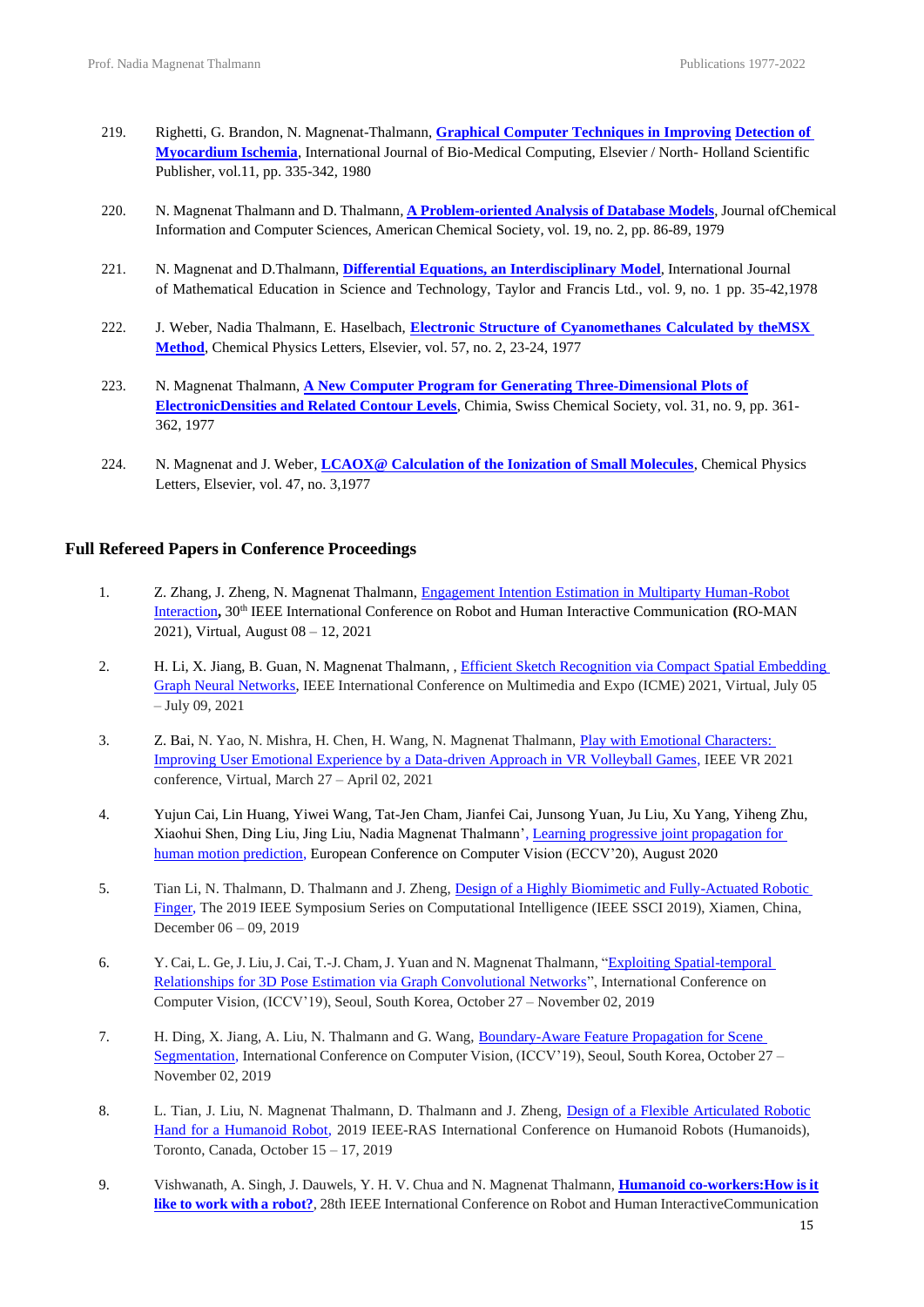(Ro-Man 2019), New Delhi, India, October 14 – 18, 2019

- 10. N. Mishra, M. Ramanathan, R. Satapathy, E. Cambria and N. Magnenat Thalmann, [Can a Humanoid Robot be](https://ieeexplore.ieee.org/document/8956349)  [part of Organizational Work Force? A User Study leveraging on Sentiment](https://ieeexplore.ieee.org/document/8956349) Analysis, 28thIEEE International Conference on Robot and Human Interactive Communication (Ro-Man 2019), New Delhi, India, October 14 – 18, 2019
- 11. S. Xu, Z. Yang, D. Chakraborty, Y. H. V. Chua, J. Dauwels, D. Thalmann, N. Magnenat Thalmann, B.-L. Tan, J. Lee, [Automated Verbal and Non-Verbal Speech Analysis of Interviews of Individuals with Schizophrenia and](https://ieeexplore.ieee.org/document/8857071)  [Depression,](https://ieeexplore.ieee.org/document/8857071) 41<sup>st</sup> Annual International Conference of the IEEE Engineering inMedicine and Biology Society (EMBC'19), Berlin, Germany, July 23 – 27, 2019
- 12. M. Ramanathan, N. Mishra and N. Magnenat Thalmann, [Nadine Humanoid Social Robotics Platform,](https://link.springer.com/chapter/10.1007/978-3-030-22514-8_49) Proceedings of the 36th Computer Graphics International (CGI 2019), Springer, Calgary, Canada, June 17– 20, 2019
- 13. E. Baka, A. Vishnawath, N. Mishra, G. Vleioras and N. Magnenat Thalmann, **"**[Am I Talking to a Human or a](https://link.springer.com/chapter/10.1007/978-3-030-22514-8_20)  [Robot?": A Preliminary Study of Human's Perception in Human-Humanoid Interaction and Its Effects in](https://link.springer.com/chapter/10.1007/978-3-030-22514-8_20)  [Cognitive and Emotional States](https://link.springer.com/chapter/10.1007/978-3-030-22514-8_20)**,** Proceedings of the 36th Computer Graphics International (CGI 2019), Springer, Calgary, Canada, June 17 – 20, 2019
- 14. L. Tian, N. Magnenat Thalmann, D. Thalmann, Z. Fang and J. Zheng, [Object Grasping of Humanoid Robot Based](https://link.springer.com/chapter/10.1007/978-3-030-22514-8_47#:~:text=Full%20size%20image-,Experiments,objects%20autonomously%20in%20real%20time.)  [on YOLO,](https://link.springer.com/chapter/10.1007/978-3-030-22514-8_47#:~:text=Full%20size%20image-,Experiments,objects%20autonomously%20in%20real%20time.) Proceedings of the 36th Computer Graphics International (CGI 2019), Springer,Calgary, Canada, June  $17 - 20, 2019$
- 15. D. Chakraborty, S. Xu, Z. Yang, Y.H.V Chua, Y. Tahir, J. Dauwels, N. Magnenat Thalmann, B.L Tan and J.L.C. Keong, [Prediction of Negative Symptoms of Schizophrenia from Objective Linguistic, Acoustic and Non-](https://ieeexplore.ieee.org/document/8590052) verbal [Conversational Cues,](https://ieeexplore.ieee.org/document/8590052) 2018 International Conference on CYBERWORLDS (CW2018), IEEE, pp. 280- 283, Nanyang Technological University, Singapore, October 03 – 05, 2018
- 16. L. Huang, Y. Zhang, J. Zheng, P. Cai, S. Dutta, Y. Yue, N. Thalmann and Y. Cai, Point Cloud Based Path [Planning for Tower Crane Lifting,](https://dr.ntu.edu.sg/handle/10356/140510) Proceedings of the 35th Computer Graphics International (CGI 2018),ACM, Bintan, Indonesia, June 11 – 14, 2018
- 17. L. Tian, N. Magnenat Thalmann, D. Thalmann, J. Zheng, [A methodology to model and simulate customized](https://dl.acm.org/doi/10.1145/3208159.3208182)  [human robotic realistic hand,](https://dl.acm.org/doi/10.1145/3208159.3208182) Proceedings of the 35<sup>th</sup> Computer Graphics International (CGI 2018), ACM, Nirwana Resort, Bintan, Indonesia, June 11-14, 2018
- 18. Z. Fang, J. Yuan and N. Magnenat Thalmann, Understanding Human-Object Interaction in RGB-D videos for [Human Robot Interaction,](https://dl.acm.org/doi/10.1145/3208159.3208192) Proceedings of the 35<sup>th</sup> Computer Graphics International (CGI 2018), ACM, Nirwana Resort, Bintan, Indonesia, June 11-14, 2018
- 19. M. Ramanathan, J. Kochanowicz, N. Magnenat Thalmann, Combining Pose-Invariant Kinematic Features and [Object Recognition Context Features for RGB-D Action Recognition,](http://www.ijmlc.org/vol9/763-SG035.pdf) 2018 International Conference on Control and Computer Vision, June 2018
- 20. W. Hai, N. Jain, A. Wydra, N. Magnenat Thalmann, D. Thalmann, [Increasing the Feeling of Social Presence by](https://dl.acm.org/doi/10.1145/3205326.3205345) [Incorporating Realistic Interactions in Multi-party VR,](https://dl.acm.org/doi/10.1145/3205326.3205345) Proceedings of the 31<sup>st</sup> International Conference on Computer Animation and Social Agents (CASA 2018), Beijing, China, May 21 - 23, 2018
- 21. S. Xu, Z. Yang, D. Chakraborty, Y. Tahir, T. Maszczyk, C.Y.H. Victoria, J. Dauwels, D. Thalmann, N. Magnenat-Thalmann, B.L. Tan, and J.L.C Keong, [Automated Lexical Analysis of Interviews with Schizophrenic Patients,](https://link.springer.com/chapter/10.1007/978-981-13-9443-0_16)  Proceedings of the 9<sup>th</sup> International Workshop on Spoken Dialogue Systems Technology (IWSDS 2018), HUONE Singapore, Singapore, May 14-16, 2018 (Best Paper Award Runner-up)
- 22. M. Ramanathan, W.-Y. Yau, E. K. Teoh and N. Magnenat Thalmann, ["Pose-invariant kinematic featuresfor](https://ieeexplore.ieee.org/abstract/document/8282038)  [action recognition",](https://ieeexplore.ieee.org/abstract/document/8282038) Proceedings of the 9<sup>th</sup> Asia-Pacific Signal and Information Processing Association Annual Summit and Conference (APSIPA-ASC), IEEE, pg. 292- 297, Aloft Kuala Lumpur Sentral, Kuala Lumpur, Malaysia, December 12-15, 2017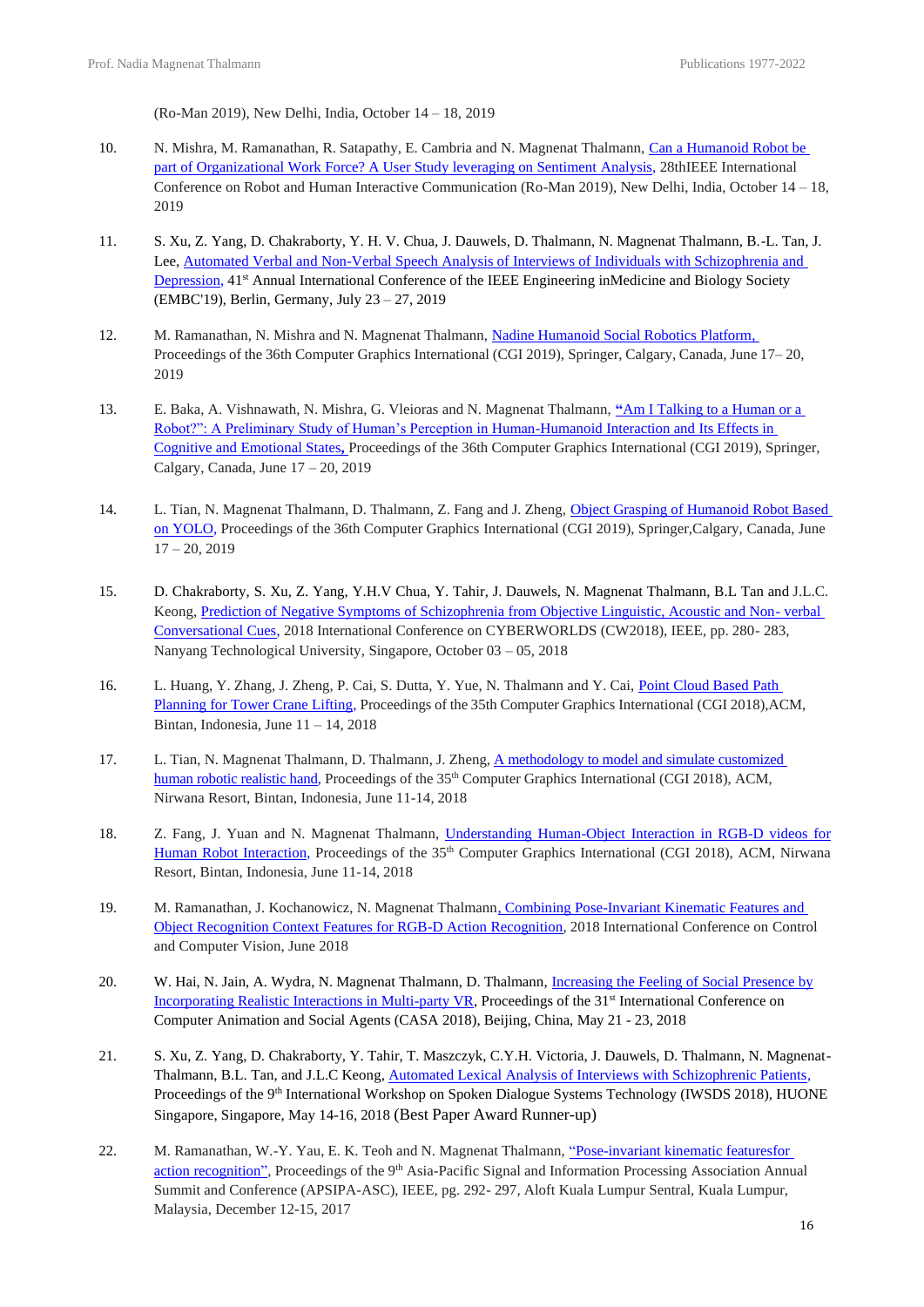- 23. D. Chakraborty, Y. Tahir, Z. Yang, T. Maszczyk, J. Dauwels, D. Thalmann, N. Magnenat Thalmann, Assessment [and Prediction of Negative Symptoms of Schizophrenia from RGB+D MovementSignals,](https://ieeexplore.ieee.org/document/8122218) IEEE 19th International Workshop on Multimedia Signal Processing (MMSP) 2017, Luton, UK, October 16-18, 2017
- 24. X. Wang, N. Liu, S. Liu, Z. Wu, M. Zhou, J. He, P. Cheng, C. Miao and N. Magnenat Thalmann[, Crowd formation](https://dl.acm.org/doi/10.1145/3013971.3013978)  [via hierarchical planning,](https://dl.acm.org/doi/10.1145/3013971.3013978) Proceedings of the 15<sup>th</sup> ACM SIGGRAPH Conference on Virtual-Reality Continuum and Its Applications in Industry (VRCAI 2016), ACM, Vol. 01, pp. 251-260, Zhuhai, China, December03-04, 2016
- 25. A. Chincisan, N. Magnenat Thalmann, H. F. Choi, S. Lynch and C. Hurschler, Digital patient modelling: [biomechanical representation of the human knee joint from multimodal data,](https://www.researchgate.net/publication/304533430_Digital_patient_modelling_biomechanical_representation_of_the_human_knee_joint_from_multimodal_data) Proceedings of the 33rd Computer Graphics International (CGI 2016), ACM, pp.117-120, 28 June 2016
- 26. R.F. Antunes and N. Magnenat Thalmann, [Bio-Inspired Virtual Populations: Adaptive Behavior with Affective](https://dl.acm.org/doi/10.1145/2915926.2915929)  [Feedback,](https://dl.acm.org/doi/10.1145/2915926.2915929) Proceedings of the 29th ACM International Conference on Computer Animation and Social Agents (CASA 2016), pp. 101-110, Geneva, Switzerland, May 23-25, 2016
- 27. D. Thalmann, J. Lee and N. Magnenat Thalmann, [An evaluation of spatial presence, social presence, and](https://dl.acm.org/doi/10.1145/2915926.2915954)  [interactions with various 3D displays,](https://dl.acm.org/doi/10.1145/2915926.2915954) *Proceedings of the 29th ACM International Conference on Computer Animation and Social Agents (CASA 2016),* pp. 197-204, Geneva, Switzerland, May 23-25, 2016
- 28. J. Zhang J, N. Magnenat Thalmann and J. Zheng, Combining Memory and Emotion with Dialog on Social [Companion: A Review,](https://dl.acm.org/doi/10.1145/2915926.2915952) Proceedings of the ACM 29th International Conference on Computer Animation and Social Agents (CASA 2016), pp. 1-9, Geneva, Switzerland, May 23-25, 2016
- 29. Y. Tahir, D. Chakraborty, J. Dauwels, N. Magnenat Thalmann, D. Thalmann and J. Lee, Non-verbal Speech [Analysis of Interviews with Schizophrenic Patients,](https://ieeexplore.ieee.org/document/7472791) 41st IEEE International Conference on Acoustics, Speech and Signal Processing (ICASSP 2016), Shanghai, China, March 20-25, 2016
- 30. H. Liang, J. Yuan, D. Thalmann and N. Magnenat Thalmann, AR in Hand: Egocentric Palm Pose Tracking and [Gesture Recognition for Augmented Reality Applications,](https://www.researchgate.net/publication/280447233_AR_in_Hand_Egocentric_Palm_Pose_Tracking_and_Gesture_Recognition_for_Augmented_Reality_Applications) ACM Multimedia Conference 2015 (ACMMM 2015), Brisbane, Australia, October 26-30, 2015
- 31. Y. Tisserand and N. Magnenat Thalmann, *Image-based 3D Avatar for Virtual Try-on Applications*, Photogrammetric Week 2015, University of Stuttgart, Germany, September 7-11, 2015
- 32. Y. Tahir, D. Chakraborty, T. Maszczyk, S. Dauwels, J. Dauwels, N. Magnenat Thalmann and D. Thalmann, [Real-](https://ieeexplore.ieee.org/document/7251991)[Time Sociometrics from Audio-Visual Features for Two-Person Dialogs,](https://ieeexplore.ieee.org/document/7251991) 2015 IEEE International Conferenceon Digital Signal Processing (DSP 2015), Singapore, July 21-24, 2015
- 33. J. Hou, L.-P. Chau, Y. He, and N. Magnenat Thalmann, [Reordering-based Transform for Compressing Human](https://ieeexplore.ieee.org/document/7169253) [Motion Capture Data,](https://ieeexplore.ieee.org/document/7169253) International Symposium on Circuits and Systems (ISCAS 2015), Lisbon, Portugal, May 24-27, 2015
- 34. N. Magnenat Thalmann, Z. Zhang, [Social Robots and Virtual Humans as Assistive Tools for Improving Our](https://ieeexplore.ieee.org/document/6996703) [Quality of Life,](https://ieeexplore.ieee.org/document/6996703) The 5th International Conference on Digital Home (ICDH 2014), Guangzhou, China, November 28-30, 2014
- 35. Z. P. Bian, L. P. Chau, and N. Magnenat Thalmann, [Human Computer Interface for Quadriplegic Peoplebased on](https://dl.acm.org/doi/10.1145/2647868.2655063)  [Face Position/Gesture Detection,](https://dl.acm.org/doi/10.1145/2647868.2655063) Proceedings ACM Multimedia 2014, Orlando, USA, November 3-7,2014
- 36. M. Becker and N. Magnenat Thalmann, [Muscle Tissue Labeling of Human Lower Extremities in Multi-](https://www.computer.org/csdl/journal/tb/2017/02/07164286/13rRUxAATf9)[Channel mDixon MR Imaging: Concepts and Applications,](https://www.computer.org/csdl/journal/tb/2017/02/07164286/13rRUxAATf9) 2014 IEEE International Conference on Bioinformatics and Biomedicine (BIBM 2014), Belfast, UK, November 2-5, 2014 (Best Overall Paper Award)
- 37. H. Zhu, J. Lu, J. Cai, J. Zheng, and N. Magnenat Thalmann, Poselet-based Multiple Human Identicationand [Cosegmentation,](https://projet.liris.cnrs.fr/imagine/pub/proceedings/ICIP-2014/Papers/1569901365.pdf) IEEE International Conference on Image Processing (ICIP 2014), Paris, France, October 27-30, 2014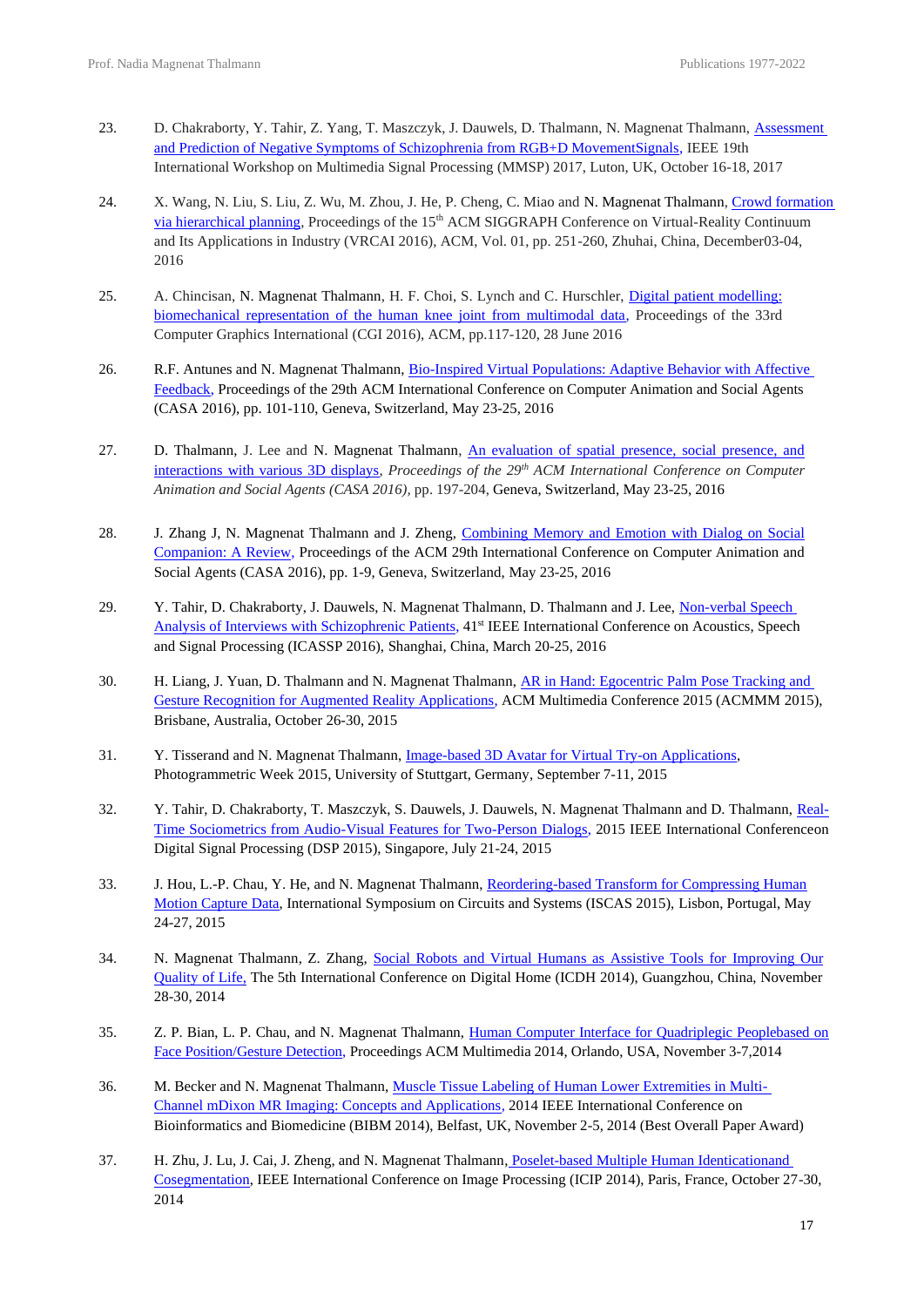- 38. J. Hou, L.P. Chau, Y. He and N. Magnenat Thalmann, [Low-Rank Based Compact Representation of Motion](https://www.researchgate.net/publication/260165742_Low-Rank_Based_Compact_Representation_of_Motion_Capture_Data)  [Capture Data,](https://www.researchgate.net/publication/260165742_Low-Rank_Based_Compact_Representation_of_Motion_Capture_Data) IEEE International Conference on Image Processing (ICIP 2014), Paris, France, October 27-30, 2014
- 39. N. Magnenat Thalmann, Z. Yumak and A. Beck, Autonomous Virtual Humans and Social Robots in [Telepresence,](https://ieeexplore.ieee.org/document/6958836) 2014 16th IEEE International Workshop on Multimedia Signal Processing (MMSP), Jakarta, Indonesia, pp. 1-6, September 22-24, 2014
- 40. N. E. O'Connor, Y. Tisserand, A. Chatzitofis, F. Destelle, J. Goenetxea, L. Unzueta, D. Zarpalas, P. Daras, M. Linaza, K. Moran, and N. Magnenat Thalmann, [Interactive Games for Preservation and Promotion of Sporting](https://ieeexplore.ieee.org/document/6952069) [Movements,](https://ieeexplore.ieee.org/document/6952069) 22nd European Signal Processing Conference (EUSIPCO 2014), Lisbon, Portugal, September 1-5, 2014
- 41. Q. Yuan, G. Cong, Z. Ma, A. Sun and N. Magnenat Thalmann, [Time-aware Point-of-interest Recommendation,](https://personal.ntu.edu.sg/axsun/paper/sun_sigir13quan.pdf) Proceedings of the 36th International ACM SIGIR Conference on Research and Development in Information Retrieval (SIGIR 2013), Dublin, Ireland, 28 July - 1 August, 2013
- 42. J. Hou, Z.-P. Bian, L.-P. Chau, N. Magnenat Thalmann, and Y. He, Restoring Corrupted Motion CaptureData via [Jointly Low-Rank Matrix Recovery,](https://www.researchgate.net/publication/261798650_Restoring_Corrupted_Motion_Capture_Data_via_Jointly_Low-Rank_Matrix_Recovery) IEEE International Conference on Multimedia and Expo (ICME 2014), Chengdu, China, July 14-18, 2014
- 43. J. Hou, L.P. Chau, Y. He and N. Magnenat Thalmann, [A Novel Compression Framework for 3D Time-](https://ieeexplore.ieee.org/document/6865596) Varying [Meshes,](https://ieeexplore.ieee.org/document/6865596) IEEE International Symposium on Circuits and Systems (ISCAS 2014), Melbourne, Australia, June 1-5, 2014
- 44. A. Chincisan, H. F. Choi, L. Assassi, S. Lynch, C. Hurschler and N. Magnenat Thalmann, [Subject-Specific](https://www.researchgate.net/publication/264597888_Subject-specific_assessment_of_loading_variation_in_the_knee_ligaments_with_a_view_to_preoperative_planning) [Assessment of Loading Variation in the Knee Ligaments with a View to Preoperative Planning,](https://www.researchgate.net/publication/264597888_Subject-specific_assessment_of_loading_variation_in_the_knee_ligaments_with_a_view_to_preoperative_planning) IEEE BHI, Valencia, Spain, Pages 640-643, June 1-4, 2014
- 45. H. Zhu, J. Cai, J. Zheng, J. Wu, N. Magnenat Thalmann, [Salient object cutout using Google Images,](https://ieeexplore.ieee.org/document/6571994) 2013 IEEE International Symposium on Circuits and Systems (IEEE ISCAS 2013), Beijing, China, May 19-23, 2013
- 46. H. Fang, J. Zhang and N. Magnenat Thalmann, [Subjectivity Grouping: Learning from Users' Rating Behavior,](https://www.researchgate.net/publication/260165819_Subjectivity_Grouping_Learning_from_Users) Proceedings of the 13th International Conference on Autonomous Agents and Multiagent Systems (AAMAS 2014), Paris, France, May 5-9, 2014
- 47. H. Zhu, J. Lu, J. Cai, J. Zheng and N. Magnenat Thalmann, [Multiple Foreground Recognition and Cosegmentation:](https://ieeexplore.ieee.org/document/6836062)  [An Object-Oriented CRF Model with Robust Higher-Order Potentials,](https://ieeexplore.ieee.org/document/6836062) Proceedings of 2014IEEE Winter Conference on Applications of Computer Vision (WACV 2014), Steamboat Springs, Co, March 24- 26, 2014
- 48. J. Hou, L.P. Chau, Y. He and N. Magnenat Thalmann, [Expression-invariant and Sparse Representation for](https://www.researchgate.net/publication/261150795_Expression-invariant_and_sparse_representation_for_mesh-based_compression_for_3-D_face_models) [Mesh-based Compression for 3D Face Models,](https://www.researchgate.net/publication/261150795_Expression-invariant_and_sparse_representation_for_mesh-based_compression_for_3-D_face_models) IEEE Conference on Visual Communication and Image Processing (VCIP 2013), Sarawak, Malaysia, November 17-20, 2013
- 49. Y. Tahir, U. Rasheed, K. Hui, S. Dauwels, J. Dauwels, D. Thalmann, N. Magnenat Thalmann, [NAO Robot as a](https://link.springer.com/article/10.1007/s12369-018-0478-3) [Social Mediator: A User Study,](https://link.springer.com/article/10.1007/s12369-018-0478-3) International Conference on Social Robotics (ICSR2013), Bristol, UK, October 27-29, 2013
- 50. U. Rasheed, Y. Tahir, S. Dauwels, J. Dauwels, D. Thalmann and N. Magnenat Thalmann, [Real-Time](https://link.springer.com/chapter/10.1007/978-3-319-02714-2_17)  [Comprehensive Sociometrics for Two-Person Dialogs,](https://link.springer.com/chapter/10.1007/978-3-319-02714-2_17) 4th International Workshop on Human Behavior Understanding (HBU2013), Barcelona, Spain, October 22, 2013
- 51. N. Nijdam, Y. Tisserand, N. Magnenat Thalmann, [Refurbish a Single User 3D Application into a Multi-](https://dl.acm.org/doi/pdf/10.1145/2503713.2503721) user [distributed Service: A Case Study,](https://dl.acm.org/doi/pdf/10.1145/2503713.2503721) VRST '13 Proceedings of the 19th ACM Symposium on Virtual Reality Software and Technology, ACM New York, pp. 193-200, October 2013
- 52. Z. Yumak and N. Magnenat Thalmann, [Multi-party Interaction with a Virtual Character and Human-like](https://dl.acm.org/doi/10.1145/2503713.2503736) Robot, The 19th ACM Symposium on Virtual Reality Software and Technology (VRST2013), Singapore, October6-8,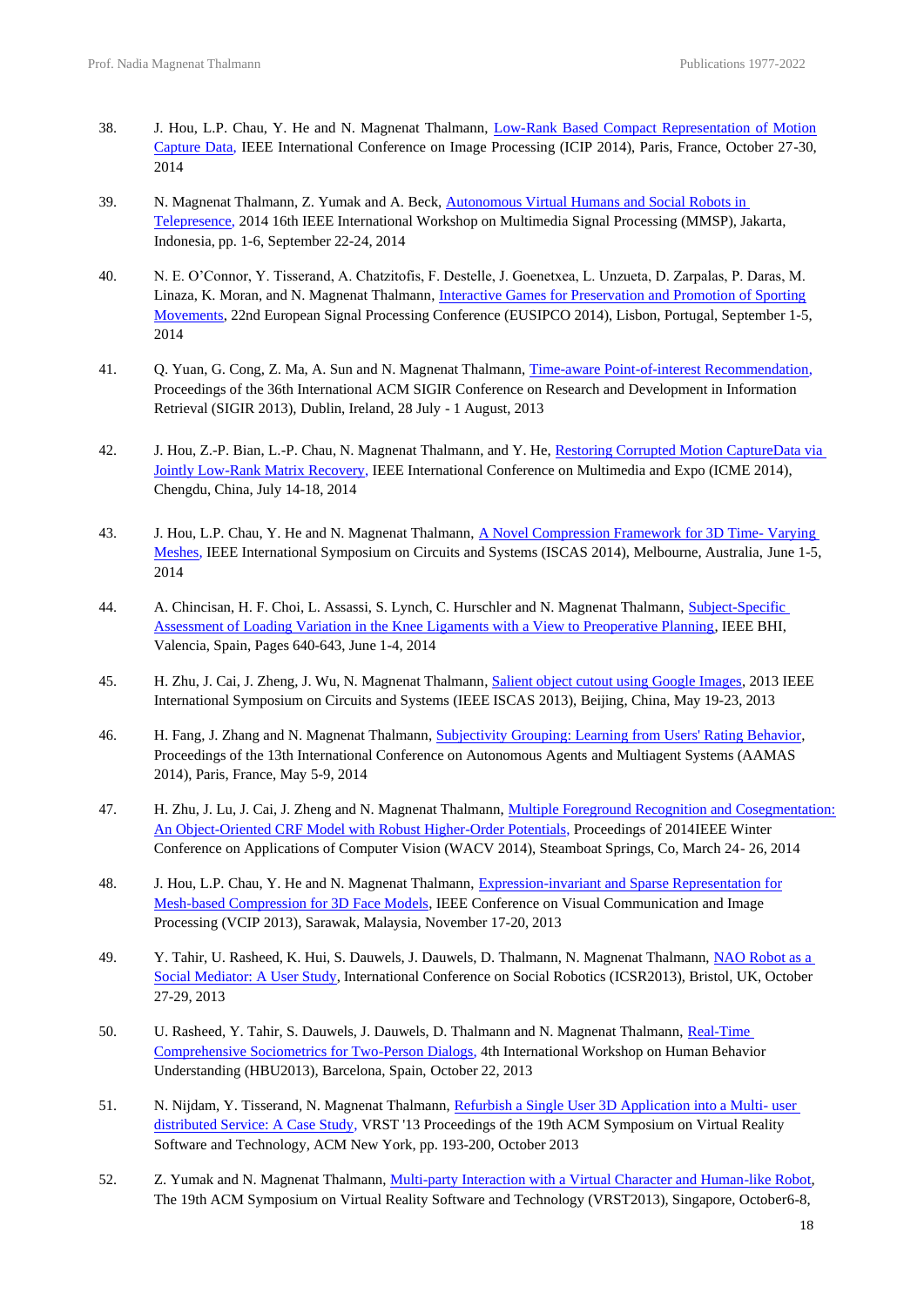2013

- 53. Z. Yuzhe, Z. Jianmin and N. Magnenat Thalmann, **Virtual Try-on with Kinect**, The 19th ACM Symposium on Virtual Reality Software and Technology (VRST2013), Singapore, October 6–8, 2013
- 54. J. Zhang, J. Zheng, N. Magnenat Thalmann, [Design Mood Dynamics for Virtual Human,](https://onlinelibrary.wiley.com/doi/10.1002/cav.1660) The 19th ACM Symposium on Virtual Reality Software and Technology (VRST2013), Singapore, October 6–8, 2013
- 55. J. Hou, L.P. Chau, Y. He, J. Chen and N. Magnenat Thalmann, [Human Motion Capture Data Recovery Via](https://ieeexplore.ieee.org/stamp/stamp.jsp?arnumber=6738146) [Trajectory-based Sparse Representation,](https://ieeexplore.ieee.org/stamp/stamp.jsp?arnumber=6738146) 2013 IEEE International Conference on Image Processing, Melbourne, Australia, September 15-18, 2013
- 56. Q. Yuan, G. Cong, Z. Ma, A. Sun and N. Magnenat Thalmann, [Who, Where, When and What: Discover Spatio](https://dl.acm.org/doi/10.1145/2487575.2487576)[temporal Topics for Twitter Users,](https://dl.acm.org/doi/10.1145/2487575.2487576) Proceedings of the 19th ACM SIGKDD International Conference on Knowledge Discovery and Data Mining (KDD 2013), pp 605-613, Chicago, United States, August 11-14, 2013
- 57. Q. Yuan, G. Cong, Z. Ma, A. Sun and N. Magnenat Thalmann, **[Time-aware point-of-interest recommendation,](https://www.dropbox.com/s/ffix5v7mt3qdzq5/Time%20aware%20-%20SIGIR%202013.pdf?dl=0)** Proceedings of the 36th international ACM SIGIR conference on Research and development in information retrieval, July 2013 pp.363–372K. C. Apostolakis, D. S. Alexiadis, P. Daras, D. Monaghan, N. E. O'Connor, B. Prestele, P. Eisert, G. Richard, Q. Zhang, E. Izquierdo, M. B. Moussa and N. Magnenat Thalmann, **Blending Real**  With Virtual in 3D Life, 14<sup>th</sup> International Workshop on Image and Audio Analysis for Multimedia Interactive services (WIAMIS2013), July 3-5, 2013
- 58. W. Gu, G. Seet and N. Magnenat Thalmann, [Improved Human Interaction in Telepresence Robot using Real-time](https://ieeexplore.ieee.org/document/6640471) Face [Segmentation,](https://ieeexplore.ieee.org/document/6640471) 32nd Chinese Control Conference (CCC2013), Xi'an, China, July 26-28, 2013
- 59. H. Zhu, J. Cai, J. Zheng, J. Wu and N. Magnenat Thalmann[, Salient Object Cutout Using Google Images,](https://ieeexplore.ieee.org/document/6571994) IEEE International Symposium on Circuits and Systems (ISCAS 2013), Beijing, China, May 19-23, 2013
- 60. H. Fang, J. Zhang and N. Magnenat Thalmann, [A Trust Model Stemmed from the Diffusion Theory for](https://personal.ntu.edu.sg/zhangj/paper/aamas13-fang.pdf) Opinion [Evaluation,](https://personal.ntu.edu.sg/zhangj/paper/aamas13-fang.pdf) Proceedings of 12th International Joint Conference on Autonomous Agents and MultiagentSystems (AAMAS 2013), Saint Paul, Minnesota, USA, May 6-10, 2013
- 61. S. Dalibard, D. Thalmann, N. Magnenat Thalmann, Interactive Design of Expressive Locomotion Controllers for Humanoid Robots, Proceedings of IEEE RO-MAN 2012, Paris, France, September 09 – 13, 2012
- 62. Z. P. Bian, L. P. Chau and N. Magnenat Thalmann, **Fall Detection Based on Skeleton Extraction**, 11th International Conference on Virtual Reality Continuum and Its Applications in Industry (ACM SIGGRAPH VRCAI2012), Singapore, December 2-4, 2012.
- 63. J. Hou, L. P. Chau, Y. He, D. T. P. Quynh and N. Magnenat Thalmann, **Dynamic 3-D Facial Compression Using Low Rank and Sparse Decomposition**, SIGGRAPH Asia 2012, Technical Brief, Singapore, 29 November – 1 December 2012
- 64. B. F. Allen, F. Picon, D. Thalmann, S. Dalibard and N. Magnenat Thalmann, **Localizing A Mobile Robot with Intrinsic Noise**, 3DTV Conference 2012 Special Session on "Telepresence", Zurich, October 15-17, 2012.
- 65. Q. Yuan, G. Cong, A. Sun, C.Y. Lin and N. Magnenat Thalmann, **Category Hierarchy Maintenance: A Data-Driven Approach**, ACM SIGIR Conference (SIGIR), Portland, Oregon, USA, August 12 – 16, 2012
- 66. M. Ben Moussa, N. Magnenat Thalmann, D. Konstantas, J. J. Santamaría, F. Fernández–Aranda and S. Jiménez-Murcia, **Facial Affect Recognition for Cognitive-Behavioural Therapy,** Proceedings of the Sixth International Symposium on e-Health Services and Technologies, SciTePress, July 2012
- 67. H. Fang, J. Zhang, M. Sensoy and N. Magnenat Thalmann, **A Generalized Stereotypical Trust Model**, the 11th IEEE International Conference on Trust, Security and Privacy in Computing and Communications (IEEE TrustCom), Liverpool, UK, June 25-27, 2012
- 68. L. Assassi and N. Magnenat Thalmann, **Biomechanical Analysis of the Human Hip Joint During Extreme Movements,** Computer Assisted Radiology and Surgery (CARS2012), Pisa, Italy, June 2012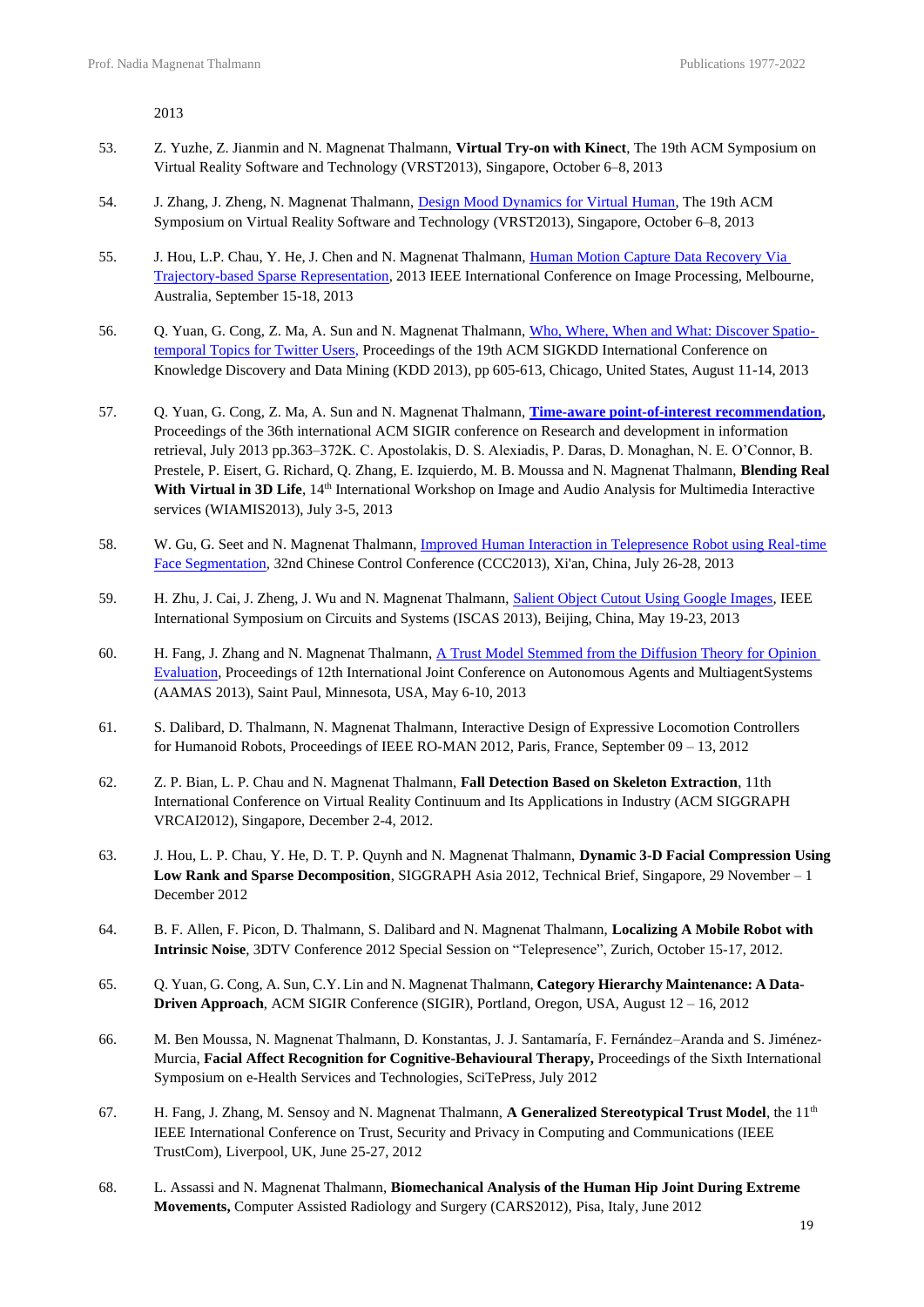- 69. H. Fang, J. Zhang, M. Sensoy and N. Magnenat Thalmann, **SRAC: Subjectivity Alignment for Reputation Computation**, the 11<sup>th</sup> International Joint Conference on Autonomous Agents and Multiagent Systems (AAMAS), Valencia, Spain, June 4-8, 2012
- 70. H. Fang, J. Zhang, M. Sensoy and N. Magnenat Thalmann, **A Subjectivity Alignment Approach for Effective Reputation Computation**, 15<sup>th</sup> International Workshop on Trust in Agent Societies (TRUST12), Spain, Valencia, June 5, 2012
- 71. M. Elgendi, F. Picon and N. Magnenat Thalmann, **Real-Time Speed Detection of Hand Gesture using Kinect, Workshop on Autonomous Social Robots and Virtual Humans**, the 25th Annual Conference on Computer Animation and Social Agents (CASA 2012), Singapore, May 9-11, 2012.
- 72. S. Dalibard, N. Magnenat Thalmann and D. Thalmann, **Anthropomorphism of Artificial Agents: A Comparative Survey of Expressive Design and Motion of Virtual Characters and Social Robots**, Workshop on Social Robots and Virtual Humans, the 25th Annual Conference on Computer Animation and Social Agents (CASA 2012), Singapore, May 9, 2012
- 73. J. Zhang, N. Magnenat Thalmann and J. Zheng, **Modeling Emotions and Moods in an Affective System for** Virtual Human and Social Robots, Proceedings of the 25<sup>th</sup> Annual Conference on Computer Animation and Social Agents (CASA 2012), Singapore, May 9-11, 2012
- 74. B. Allen, N. Magnenat Thalmann and D. Thalmann, **Politeness Improves Interactivity in Dense Crowds**, Proceedings of the 25<sup>th</sup> Annual Conference on Computer Animation and Social Agents (CASA 2012), Singapore, May 9-11, 2012.
- 75. L. Assassi, M. Becker and N. Magnenat Thalmann, **Dynamic Skin Deformation based on Biomechanical Modeling**, Proceedings of the 25<sup>th</sup> Annual Conference on Computer Animation and Social Agents (CASA 2012), Singapore, May 9-11, 2012.
- 76. K. Zawieska, M. B. Moussa, B. R. Duffy, and N. Magnenat Thalmann, **The Role of Imagination in Human-Robot Interaction**, Proceedings of the 25<sup>th</sup> Annual Conference on Computer Animation and Social Agents (CASA 2012), Singapore, May 9-11, 2012
- 77. K. H. N. Chia, Y. Cai, K. N. N. Kee, N. Magnenat Thalmann, D. Lu, J. Zheng and D. Thalmann, **Autistic** Learning Activity System Design using Virtual Pink Dolphins, Proceedings of the 25<sup>th</sup> Annual Conference on Computer Animation and Social Agents (CASA 2012), Singapore, May 9-11, 2012
- 78. Y. Zhang, J. Zheng, N. Magnenat Thalmann and Y. Cai, **Virtual Try-on with Kinect based on Human Body** Adaptation and Cloth Simulation, Proceedings of the 25<sup>th</sup> Annual Conference on Computer Animation and Social Agents (CASA 2012), Singapore, May 9-11, 2012
- 79. M. Elgendi, F. Picon and N. Magnenat Thalmann, **Towards Interactive Virtual Human: Classification of Hand** Gesture Speed using Kinect, Proceedings of the 25<sup>th</sup> Annual Conference on Computer Animation and Social Agents (CASA 2012), Singapore, May 9-11, 2012
- 80. B. Zhenpeng, C. Lap-Pui and N. Magnenat Thalmann, **A Depth Video Approach for Fall Detection Based on Human Joins Height and Falling Velocity**, Proceedings of the 25<sup>th</sup> Annual Conference on Computer Animation and Social Agents (CASA 2012), Singapore, May 9-11, 2012
- 81. L. Assassi and N. Magnenat Thalmann, **Biomechanical Modeling of the Human Articulation for Osteoarthritis Analysis**, Computer Methods in Biomechanics and Biomedical Engineering (CMBBE2012), Berlin, Germany, pp. 573-578, April 2012
- 82. B. Kevelham and N. Magnenat Thalmann, **Virtual Try On: An Application in Need of GPU Optimization**, Proceedings of the ATIP/A\*CRC Workshop on Accelerator Technologies for High-Performance Computing, A\*STAR Computational Resource Center, pp. 10:1-10:9, 2012
- 83. Q. Yuan, G. Cong and N. Magnenat Thalmann, **[Enhancing Naive Bayes with Various Smoothing Methods for](http://www2012.org/proceedings/companion/p645.pdf) Short Text [Classification,](http://www2012.org/proceedings/companion/p645.pdf)** Proceedings of WWW 2012, ACM World Wide web Conference, 2012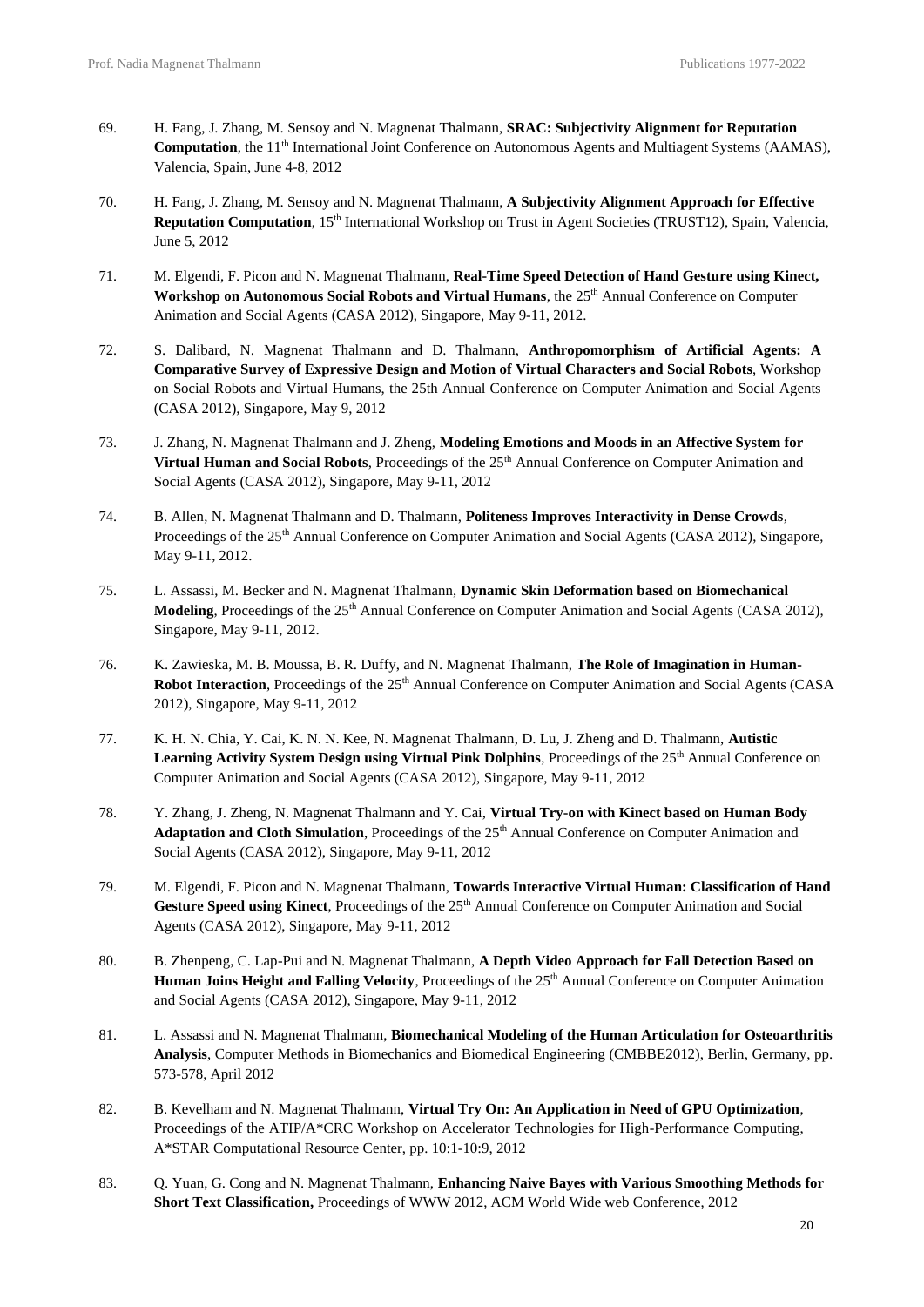- 84. K. Zawieska, B. Kevelham, M. Ben Moussa and N. Magnenat Thalmann, **The Illusion of Intelligence**, 26th conference on Artificial Intelligence (AAAI 2012), Toronto, Canada, Video Competition, 2012, Best Video Award
- 85. H. Fang, J. Zhang, M. Sensoy and N. Magnenat Thalmann, **A Reputation Mechanism for Virtual Reality - Five-Sense Oriented Feedback Provision and Subjectivity Alignment**, the 10<sup>th</sup> IEEE International Conference on Trust, Security and Privacy in Computing and Communications (IEEE TrustCom), Changsha, China, November 16-18, 2011
- 86. L. Assassi, P. Volino, and N. Magnenat Thalmann, **Biomechanical Analysis of The Hip Joint in Extreme Postures**, Meditech Meeting on Advances and new developments in Osteoarthritis/Degenerative diseases, Anglia Ruskin, University, Chelmsford, UK, June 2011
- 87. C. [Charbonnier,](http://www.linkedin.com/profile/view?id=17018953&authType=name&authToken=-kdc&goback=%2Enpp_%2Fcaecilia%2A5charbonnier%2F5%2F848%2Fb21&trk=author) V. Duthon, F. Kolo, S. Duc, C. Pfirrmann, N. Magnenat Thalmann, C. Becker, P. Hoffmeyer and J. Menetrey, **Correlation of Clinical and MRI Findings in Professional Dancers' Hip: A New Femoroacetabular Impingement?** 8 th Biennial ISAKOS Congress, Rio De Janeiro, Brazil, May 2011
- 88. M. Kasap, S. Chague and N. Magnenat Thalmann, **Virtual Face Implant for Visual Character Variations,** WIAMIS 2011 - 12<sup>th</sup> International Workshop on Image Analysis for Multimedia Interactive Services, Delft, the Netherlands, April 2011
- 89. N. Magnenat Thalmann, P. Volino, B. Kevelham, M. Kasap, Q. Tran, M. Arevalo, G. Priya and N. Cadi, **An Interactive Virtual Try On,** Proceedings of IEEE Virtual Reality Conference (VR), 2011, pp. 263-264, March 2011
- 90. H. Fang, M. Sensoy, J. Zhang and N. Magnenat Thalmann, **Handling Subjective User Feedback for Reputation Computation in Virtual Reality**, International Conference on User Modeling, Adaptation and Personalization (UMAP) Workshop on Trust, Reputation and User Modeling, 2011
- 91. H. Fang, J. Zhang, M. Sensoy and N. Magnenat Thalmann, **Design of a Reputation Mechanism for Virtual Reality: A Case for E-Commerce**, International Joint Conference on Autonomous Agents and Multiagent Systems (AAMAS) Workshop on Trust in Agent Societies, pp. 53-67, 2011
- 92. M.B. Moussa, Z. Kasap, N. Magnenat Thalmann, K. Chandramouli, S. N. H. Mirza, Q. Zhang, E. Izquierdo, I. Biperis, P. Daras, Towards an Expressive Virtual Tutor: An Implementation of a Virtual Tutor Based on an Empirical Study of Non-verbal Behaviour, Proceedings of the 2010 ACM workshop on Surreal media and virtual cloning, pp. 39-44, ACM, 29 October 2010
- 93. N. Magnenat Thalmann, J. Schmid, L. Assassi and P. Volino, A Comprehensive Methodology to Visualize Articulations for the Physiological Human, Cyberworlds, IEEE Computer Society, October 2010
- 94. S. Han, N.A. Nijdam and N. Magnenat Thalmann, An Application Framework for Seamless Synchronous Collaboration Support in Ubiquitous Computing Environments, UCMEDIA, September 2010
- 95. N. Magnenat Thalmann and J. Schmid, 3D Anatomical Functional Models for the Human Musculoskeletal System, Virtual Physiological Human (VPH) 2010, September 2010
- 96. I. Ciuciu, H. Kang, R. Meersman, J. Schmid, N. Magnenat Thalmann, J.A. Iglesias Guitian, and E. Gobbetti, Collaborative Semantic Content Management: an Ongoing Case Study for Imaging Applications, 11th European Conference on Knowledge Management (ECKM 2010), September 2010
- 97. J. Schmid, J. Kim and N. Magnenat Thalmann, Coupled Registration-Segmentation: Application to Femur Analysis with Intra-subject Multiple Levels of Detail MRI Data, MICCAI, Springer, LNCS vol. 6362, pp. 562-569, September 2010
- 98. P. Volino, N. Magnenat Thalmann and F. Faure, A Simple Approach to Non Linear Tensile Stiffness for Accurate Cloth Simulation, SIGGRAPH 2010, Los Angeles, August 2010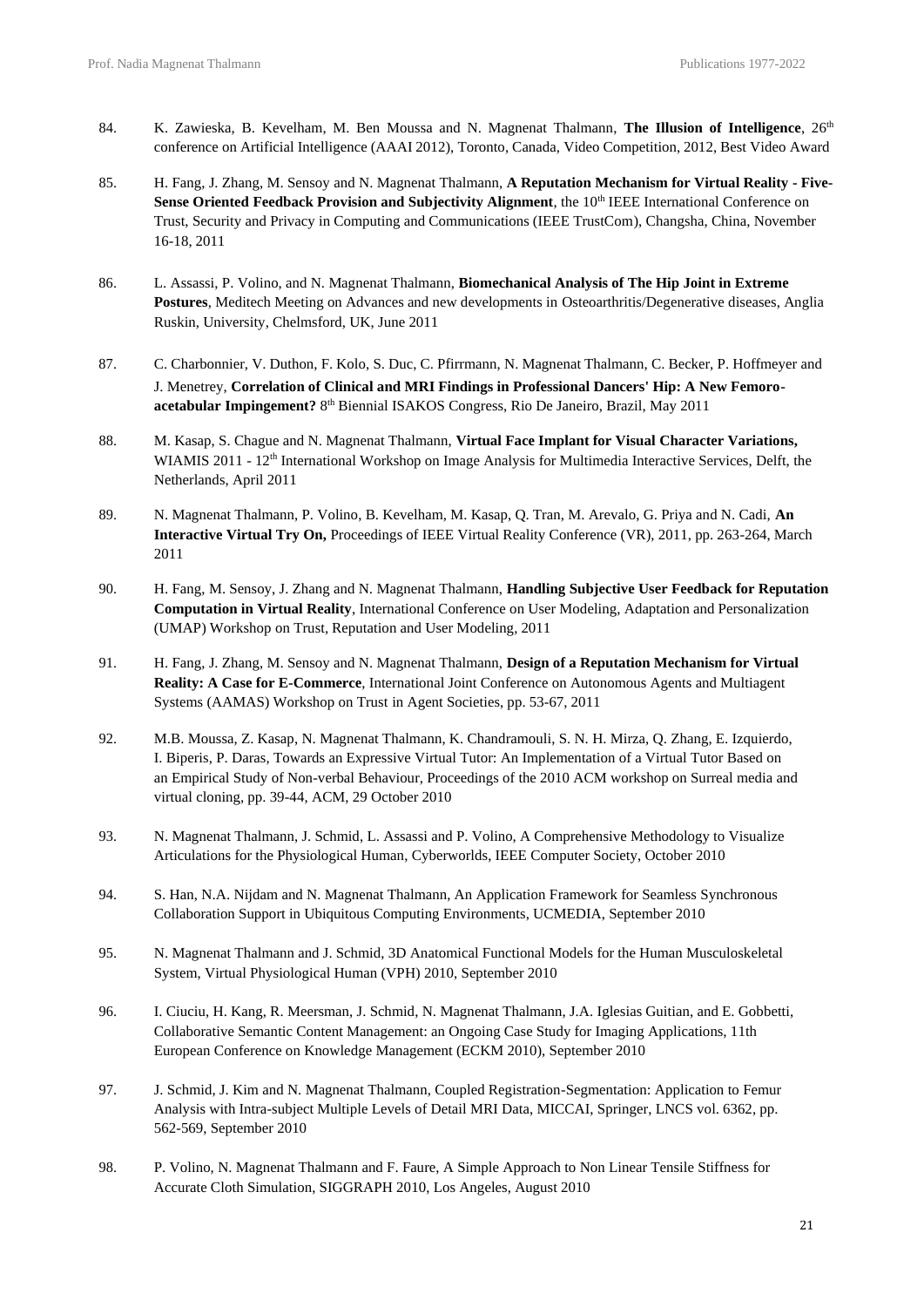- 99. Z. Kasap and N. Magnenat Thalmann, Towards Episodic Memory Based Long-term Affective Interaction with a Human-like Robot, IEEE International Symposium on Robot and Human Interactive Communication (RO-MAN 2010), 2010
- 100. T. Kostoulas, O. Kocsis, T. Ganchev, F. Fernandez-Aranda, J.S. Lorenzo, S. Jimenez-Murcia, M.B. Moussa, N. Magnenat Thalmann and N. Fakotakis, The PlayMancer Database: A Multimodal Affect Database in Support of Research and Development Activities in Serious Game Environment, 7th International Conference on Language Resources and Evaluation, LREC, May 2010
- 101. L. Assassi, A. Sandholm, N. Pronost, P. Volino, D. Thalmann and N. Magnenat Thalmann, Biomechanical Analysis of Dancer's Hip Joint During Extreme Motions, 3D Anatomical Human Summer School,Chania,Crete, Greece, pp. 26-27, May 2010
- 102. N. A. Nijdam, S. Han, and N. Magnenat Thalmann, A Context-Aware Adaptive Rendering System for User-Centric Pervasive Computing Environments, the 15th IEEE Mediterranean Electrotechnical Conference, Springer, pp. 790-795, April 2010
- 103. V.B. Duthon, F. Kolo-Christophe, C. Charbonnier, N. Magnenat Thalmann, S.R. Duc, C.W.A. Pfirrmann, C.D. Becker, P. Hoffmeyer and J. Menetrey, Correlation of Clinical and MRI Findings in Professional Dancers' Hip: A New Femoro-acetabular Impingement?, Trans Orthop Res Soc, New Orleans, Louisiana, March 2010
- 104. C. Charbonnier, F. Kolo-Christophe, V.B. Duthon, N. Magnenat Thalmann, C.D. Becker, P. Hoffmeyer and J. Menetrey, Professional Dancer's Hip: A Motion Capture Study, Trans Orthop Res Soc, New Orleans, Louisiana, March 2010
- 105. N. Magnenat Thalmann, Z. Kasap and M. Ben Moussa. Affective Interaction with an Expressive Robot, Poster session of the 4th International Conference on Cognitive Systems, 2010
- 106. N. Magnenat Thalmann, U. Bonanni, G. Böttcher and F.-E. Wolter, Manipulating Virtual Hair and Textiles, Proc. 14th ASIM Dedicated Conference on Simulation in Production and Logistics, 2010
- 107. C. Cig, Z. Kasap, A. Egges and N. Magnenat Thalmann, Realistic Emotional Gaze and Head Behavior Generation Based on Arousal and Dominance Factors, The 3rd International Conference on Motion in Games 2010, Springer, 2010
- 108. M. Kasap and N. Magnenat Thalmann, Customizing and Populating Animated Digital Mannequins for Real-Time Application, Proceeding of International Conference on Cyberworlds (CW2010), IEEE Explore, pp. 368 – 374, October 20-22, 2010
- 109. N. Magnenat Thalmann, N. A. Nijdam, S. Han, and D. Protopsaltou, InterMedia: Towards Truly User-Centric Convergence of Multimedia, the 1st International ICST Conference on User Centric Media, Springer, pp. 3-10, November 2009
- 110. L. Assassi, P. Volino and N. Magnenat Thalmann, Physically-based Simulation of Ballet Dancer's Hip, SIGGRAPH ASIA 2009, Yokohama, Japan, December 16-19, 2009
- 111. M. Ben Moussa and N. Magnenat Thalmann, Applying Affect Recognition in Serious Games: The PlayMancer Project, The Second International Workshop on Motion in Games (MIG 2009), Lecture Notes in Computer Science, Springer, 5884, pp. 53-62, 2009
- 112. M. Kasap and N. Magnenat Thalmann, Sizing Avatars from Skin Weights, Proc. of the 16th ACM Symposium on Virtual Reality Software and Technology (VRST 2009), ACM Digital Library, pp. 123-126, November 2009
- 113. J. Schmid, N. Nijdam, S. Han, J. Kim and N. Magnenat Thalmann, Interactive Segmentation of Volumetrictric Medical Images for Collaborative Telemedicine, Modelling the Physiological Human, Proc.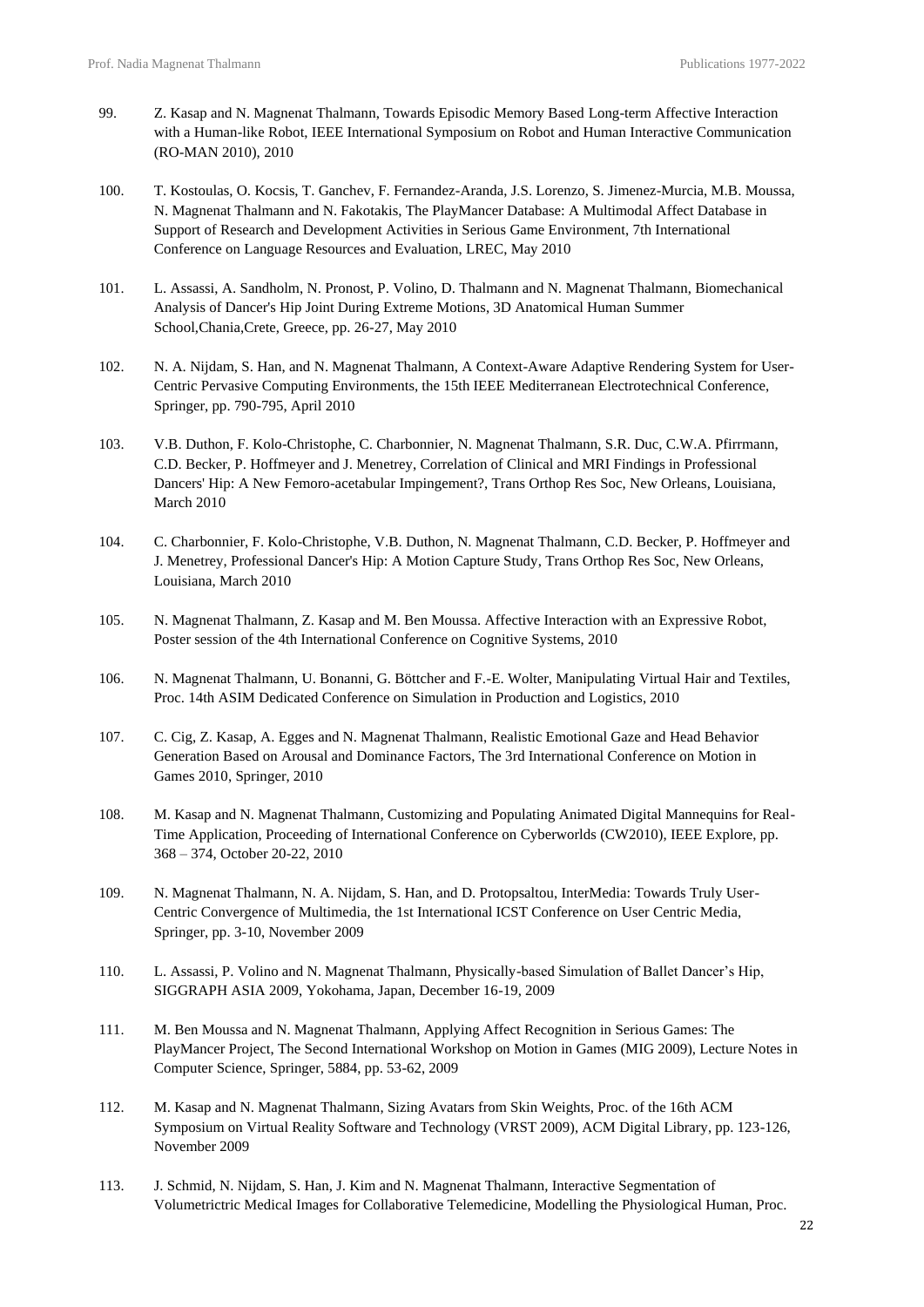3D Physiological Human Workshop, Springer, 5903, pp. 13-24, December 2009

- 114. N. Magnenat Thalmann and Z. Kasap, Virtual Humans in Serious Games, International Conference on CyberWorlds, IEEE Computer Society, pp. 71-79, September 2009
- 115. U. Bonanni, P. Kmoch and N. Magnenat Thalmann, Haptic Interaction with One-Dimensional Structures, Proc. of the 16th ACM Symposium on Virtual Reality Software and Technology (VRST 2009), ACM, pp. 75-78, 2009
- 116. N. Magnenat Thalmann, U. Bonanni, P. Volino and L. Assassi, Hair, Cloth and Soft Tissues: The Influence of Mechanical Properties on the Real-Time Dynamics of Deformable Objects, Proceedings of the 6th Workshop on Virtual Reality Interaction and Physical Simulation (VRIPHYS 2009), The Eurographics Association, 2009
- 117. N. Magnenat Thalmann, U. Bonanni and P. Volino, Physical Behavior of Deformable Hair and Clothes: What Is Common?, Proc. of the 11th IEEE International conference on Computer-Aided Design and Computer Graphics (CAD/Graphics 2009), IEEE Comp. Soc., pp. 12-18, 2009
- 118. P. Kmoch, U. Bonanni and N. Magnenat Thalmann, Hair Simulation Model for Real-Time Environments, Proc. of the Computer Graphics International Conference (CGI 2009), ACM, pp. 5-12, 2009
- 119. U. Bonanni, P. Kmoch and N. Magnenat Thalmann, Tool-based Hairstyling Metaphors, Proc. of the 11th IEEE International conference on Computer-Aided Design and Computer Graphics (CAD/Graphics 2009), IEEE Comp. Soc., pp. 122-127, 2009
- 120. N. Magnenat Thalmann, J. Schmid, H. Delingette, M. Agus, and J. A. Iglesias Guitian, 3D Anatomical Modelling and Simulation Concepts, Proceedings of EUROGRAPHICS 2009 (Tutorial Notes), Eurographics Association, pp. 241-247, June 2009
- 121. C. Charbonnier, J. Schmid, F. Kolo-Christophe, N. Magnenat Thalmann, C. Becker and P. Hoffmeyer, Virtual Hip Joint: from Computer Graphics to Computer-Assisted Diagnosis, Eurographics 2009, First Medical Prize, Munich, Germany, pp. 1-4, April 2009
- 122. J. Schmid, A. Sandholm, F. Chung, D. Thalmann, H. Delingette and N. Magnenat Thalmann, Musculoskeletal Simulation Model Generation from MRI Datasets and Motion Capture Data, Recent Advances in the 3D Physiological Human, Springer-Verlag, pp. 3-19, 2009
- 123. C. Luible and N. Magnenat Thalmann, The Simulation of Cloth using Accurate Physical Parameters, CGIM '08 Proceedings of the Tenth IASTED International Conference on Computer Graphics and Imaging,, Innsbruck, Austria, 2008
- 124. N. Magnenat Thalmann, C. Charbonnier and J. Schmid, Multimedia Application to the Simulation of Human Musculoskeletal System: A Visual Lower Limb Model from Multimodal Captured Data. Proceedings of the IEEE International Workshop on Multimedia Signal Processing, Cairns, Australia, pp. 520-525, October 2008
- 125. J. Schmid and N. Magnenat Thalmann, MRI Bone Segmentation using Deformable Models and Shape Priors, MICCAI '08, Part I. LNCS, Springer Berlin / Heidelberg, 5241, pp. 119-126, September 2008
- 126. N. Magnenat Thalmann, Z. Kasap and M. Ben Moussa, Communicating with a virtual human or a skin-based robot head. 8th IEEE International Conference on Automatic Face and Gesture Recognition, Amsterdam, Netherlands, 2008
- 127. C. Charbonnier, E. Lyard and N. Magnenat Thalmann, Analysis of Extreme Hip Motion in Professional Ballet Dancers. Proceedings of the 10th International Symposium on 3D Analysis of Human Movement, Amsterdam, Netherlands, October 2008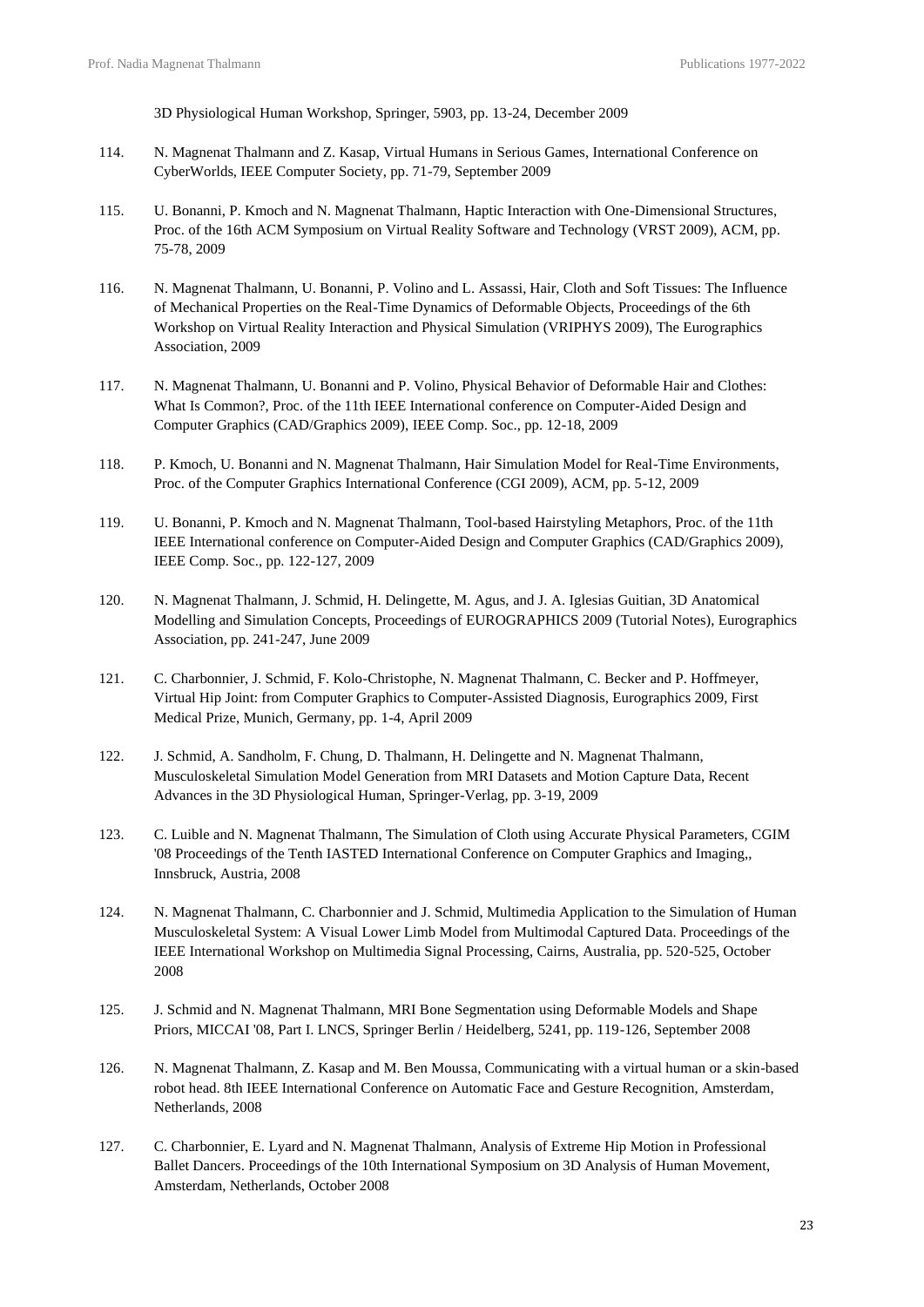- 128. M. Lim, N. Nijdam and N. Magnenat Thalmann, A General Collaborative Platform for Mobile Multi- User Applications, 13th IEEE International Conference on Emerging Technologies and Factory Automation (ETFA2008), IEEE, CD Proceedings (ISBN: 1-4244-1506-3), pp. 1346-1353, September 2008
- 129. M. Kasap and N. Magnenat Thalmann, Modeling Individual Animated Virtual Humans for Crowds, ACM SIGGRAPH ASIA 2008 courses, ACM New York, NY, USA, pp. 1-8, 2008
- 130. O. Mayora, P. Daras, M. Panebarco, N. Achilleopoulos, P. Stollenmayer, D. Williams, N. Magnenat Thalmann, C. Guerrero, M. Pelt, T. McGrath, E. Fuenmayor, D. Salama, F. Alvarez, E. Kalapanidas, A. Shani and J.Y.L. Moine, User Centric Media in the Future Internet: Trends and Challenges, proceeding of: Proceedings of the Third International Conference on Digital Interactive Media in Entertainment and Arts, DIMEA 2008, Athens, Greece, September 10-12, 2008
- 131. P. Chaudhuri, G. Papagiannakis and N. Magnenat Thalmann, Camera-based Gaze Control for Virtual Characters, ENACTIVE 2007, pp. 53-60, November 2007
- 132. R. Gupta and N. Magnenat Thalmann, Interactive Rendering of Optical Effects in Wet Hair, ACM Virtual Reality Software and Technology (VRST'07), pp. 133-140, November 2007
- 133. M. Kasap and N. Magnenat Thalmann, Parameterized Human Body Model for Real-time Applications, International Conference on Cyberworlds 2007, pp. 160-167, October 24-26, 2007
- 134. T. Di Giacomo, L. Moccozet, N. Magnenat Thalmann, R. Boulic and D. Thalmann, Towards Automatic Character Skeletonization and Interactive Skin Deformation, Eurographics (EG'07) State-of-the-Art Reports, Prague, Czech Republic, pp. 47-61, October 2007
- 135. N. Magnenat Thalmann, M. Montagnol, U. Bonanni and R. Gupta, Visuo-Haptic Interface for Hair, International Conference on Cyberworlds 2007, pp. 3-12, October 2007
- 136. C. Charbonnier, B. Gilles and N. Magnenat Thalmann, A Semantic-driven Clinical Examination Platform, Surgetica '2007, Computer-Aided Medical Interventions: Tools and Applications, Chambéry, France, pp. 183-189, September 2007
- 137. N. Henze, M. Lim, A. Lorenz, M. Mueller, X. Righetti, E. Rukzio, A. Zimmermann, N. Magnenat Thalmann, S. Boll and D. Thalmann, Contextual Bookmarks, MobileHCI 2007 workshop on Mobile Interaction with the Real World (MIRW 2007), DOI: 116212, September 9, 2007
- 138. N. Magnenat Thalmann, P. Volino, U. Bonanni, I.R. Summers, A. C. Brady, J. Qu, D. Allerkamp, M. Fontana, F. Tarri, F. Salsedo and M. Bergamasco, Haptic Simulation, Perception and Manipulation of Deformable Objects, Tutorial Notes, Proc. of EUROGRAPHICS '07, Computer Graphics Forum, Eurographics Association, vol. 26, pp. 1-24, September 2007
- 139. C. Luible, P. Volino and N. Magnenat Thalmann, High Fashion in Equations, SIGGRAPH 2007, Article No. 36, on-line, August 2007
- 140. G. Guillard and N. Magnenat Thalmann, Ball-And-Socket Joint Motion Description Using Spherical Medial Representation, EMBC'07, pp. 4293-4296, August 2007
- 141. N. Magnenat Thalmann, D. Protopsaltou and E. Kavakli, Learning How to Dance Using a Web 3D Platform, The 6th International Conference on Web-based Learning (ICWL 2007), Edinburgh, UK, pp. 1- 12, August 2007
- 142. V. Muggéo, L. Moccozet and N. Magnenat Thalmann, Scenegraph-based Platform for 3D Computer Graphics Training, IADIS International Conference e-Learning, 2007, (IADIS 2007), Lisbon, Portugal, July 2007
- 143. L. Assassi, G. Guillard, B. Gilles and N. Magnenat Thalmann, Volumetric Meshes based on Medial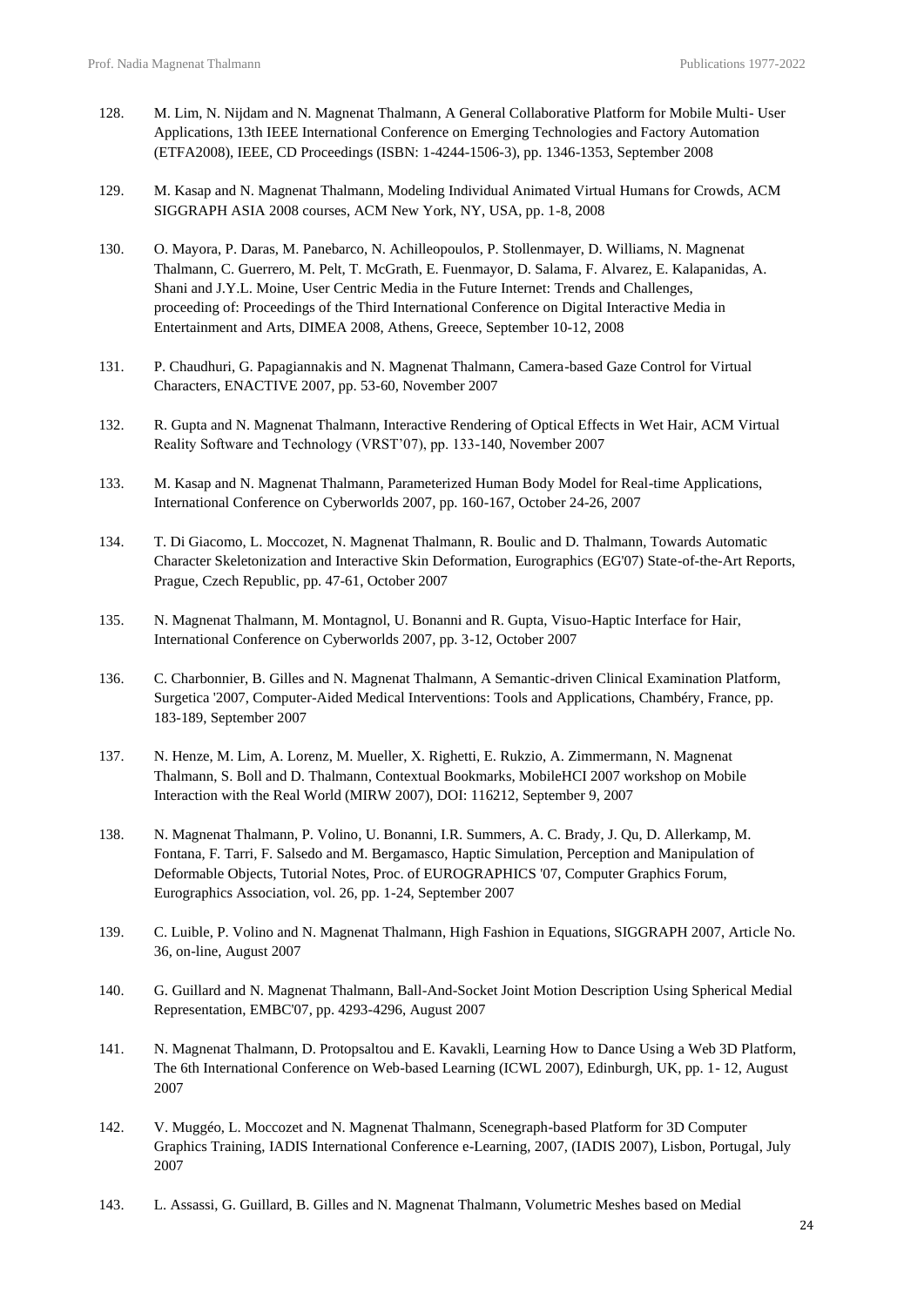Representation for Medical Applications, The International Society for Computer Assisted Orthopaedic Surgery (CAOS'07), Heidelberg, Germany, pp. 259-262, June 2007

- 144. G. Guillard and N. Magnenat Thalmann, Description des articulations à rotule par une représentation médiane sphérique, Application à la hanche, Conférence sur le Traitement et l'analyse de l'information : méthodes tet applications, (TAIMA'07), Hammamet, Tunisia, on-line, May 2007
- 145. F. Dellas, L. Moccozet, N. Magnenat Thalmann, M. Mortara, G. Patanè, M. Spagnuolo and B. Falcidieno, Knowledge-based Extraction of Control Skeletons for Animation, Shape Modeling International 2007, pp. 51-60, 2007
- 146. A. Peternier, X. Righetti, M. Hopmann, D. Thalmann, M. Repetto, G. Papagiannakis, P. Davy, M.Lim, N. Magnenat Thalmann, P. Barsocchi, T. Fragopoulos, D.N. Serpanos, Y. Gialelis and A. Kirykou, Chloe@University: An indoor, Mobile Mixed Reality Guidance System, VRST '07 Proceedings of the 2007 ACM symposium on virtual reality software and technology, pp. 227-228, DOI: 10.1145/1315184.1315233, 2007
- 147. F. Dellas, L. Moccozet, N. Magnenat Thalmann, G. Patanè, M. Mortara, M. Spagnuolo, and B. Falcidieno, Semantic Human 3D Shapes Annotation for Animation, Poster and Demo Proceedings of the 1st International Conference on Semantic and Digital Media Technologies, Athens, Greece, December 6-8, 2006
- 148. G. Papagiannakis, A. Egges, A. Foni, N. Cadi-Yazli and N. Magnenat Thalmann, Real-time Realistic Rendering and Subtle Body Movements for Cultural Heritage Virtual Actors, Cultural Convergence & Digital Technology 2006, FHW, Athens, Greece, on-line, November 2006
- 149. B. Gilles, L. Moccozet and N. Magnenat Thalmann, Anatomical Modelling of the Musculoskeletal System from MRI, International conference on medical image computing and computer assisted intervention (MICCAI '06), vol. 4190, pp. 289-296, October 2006
- 150. N. Magnenat Thalmann, A. Foni and N. Cadi-Yazli, Real-time Animation of Ancient Roman Sites, GRAPHITE 2006, Kuala Lumpur, Malaysia, ACM Press, pp.19-30, 2006
- 151. A. Egges, G. Papagiannakis and N. Magnenat Thalmann, An Interactive Mixed Reality Framework for Virtual Humans, Cyberworlds 2006, EPFL, Switzerland, IEEE publisher, pp. 165-172, September 2006
- 152. L. Moccozet, A. Garcia-Rojas, F. Vexo, D. Thalmann and N. Magnenat Thalmann, In Search for Your Own Virtual Individual, Semantics And digital Media Technology conference (SAMT), LNCS, Springer, Heidelberg, Vol. 4306, pp. 26-40, 2006
- 153. A. Bastanfard and N. Magnenat Thalmann, Skin Modeling and Rendering based on Visual Perception, GRAPP 2006, First International Conf. on Computer Graphics Theory and Applications, Portugal, pp. 313- 318, 2006
- 154. P. Volino and N. Magnenat Thalmann, Simple Linear Bending Stiffness in Particle Systems, SIGGRAPH-Eurographics Symposium on Computer Animation 2006, pp. 101-105, September 2006
- 155. R. Gupta, M. Montagnol, P. Volino, and N. Magnenat Thalmann, Optimized Framework for Real Time Hair Simulation, Proceedings of Computer Graphics International (CGI '06), LNCS, Springer Verlag, pp. 702- 710, June 2006
- 156. L. Yahia-Cherif and N. Magnenat Thalmann, Quantification of Skin Movements Artefacts using MRI, 9th International Symposium on 3D analysis of Human Movement, electronic proceedings, on-line, June 2006
- 157. A. Garcia-Rojas, F. Vexo, D. Thalmann, A. Raouzaiou, K. Karpouzis, S. Kollias, L. Moccozet and N. Magnenat Thalmann, Emotional Body Expression Parameters in Virtual Human Ontology, in 1st International Workshop on Shapes and Semantics, Matsushima, Japan, pp. 63-70, June 2006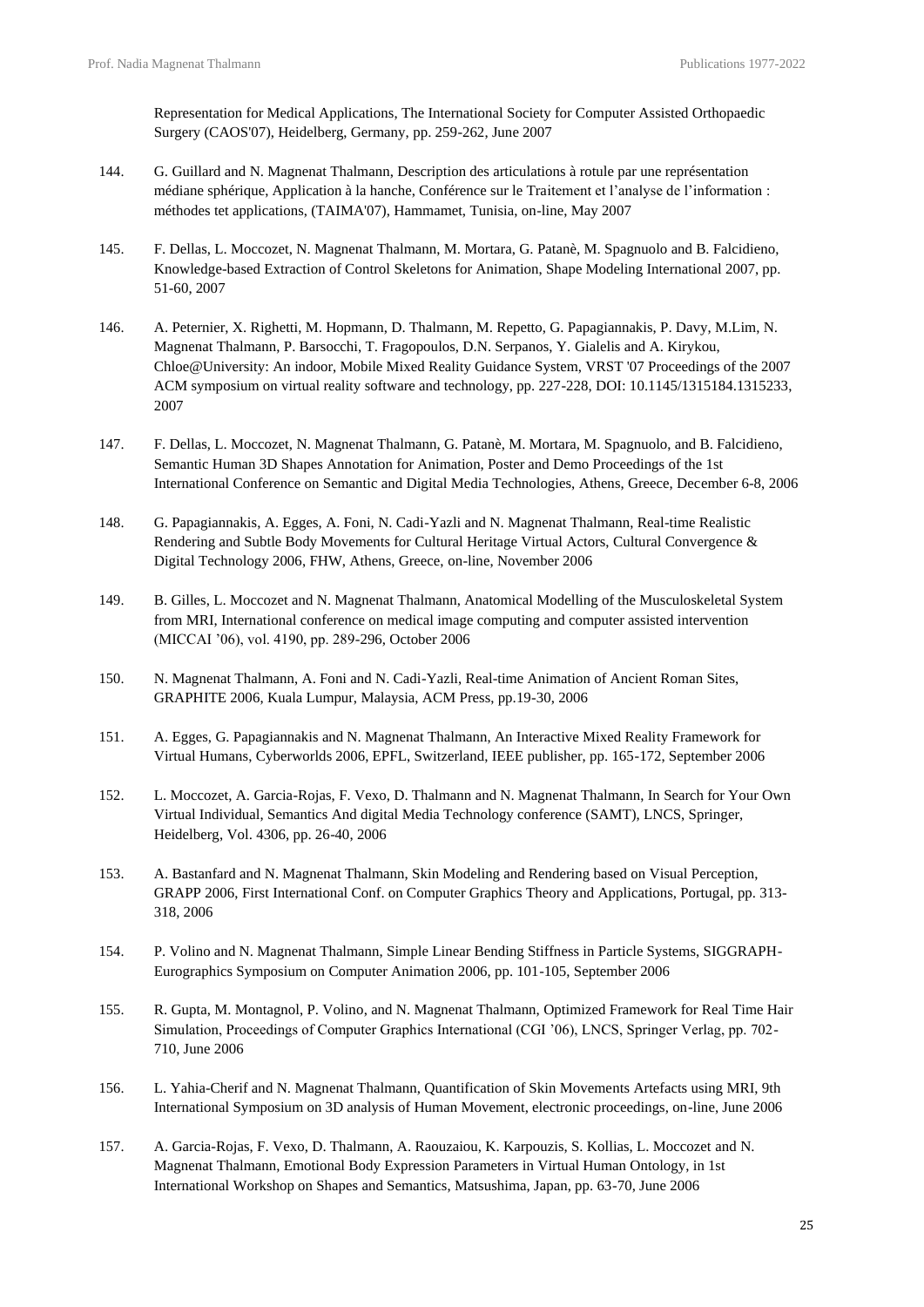- 158. N. Magnenat Thalmann and G. Papagiannakis, Virtual Worlds and Augmented Reality in Cultural Heritage Applications, Proc. Recording, Modeling and Visualization of Cultural Heritage, Taylor & Francis Group, London, ISBN 0 415 39208X, pp. 419-430, January 2006
- 159. M. Mäkinen, H. Meinander, C. Luible and N. Magnenat Thalmann, Influence of Physical Parameters on Fabric Hand, Proceedings of the HAPTEX '05 Workshop on Haptic and Tactile Perception of Deformable Objects, Hanover, Germany, pp. 8-16, December 2005
- 160. A. Garcia-Rojas, D. Thalmann, F. Vexo, L. Moccozet, N. Magnenat Thalmann, M. Mortara, M. Spagnuolo and M. Gutiérrez, An Ontology of Virtual Humans: Incorporating Semantics into Human Shapes, Proceedings EWIMT'05, London, pp. 207-218, December 2005
- 161. F. Salsedo, M. Fontana, F. Tarri, E. Ruffaldi, M. Bergamasco, N. Magnenat Thalmann, P. Volino, U. Bonanni A. Brady, I. Summers, J. Qu D. Allerkamp, G. Böttcher, F.-E. Wolter, M. Makinen and H. Meinander, Architectural Design of the Haptex System, Proceedings of the HAPTEX '05 Workshop on Haptic and Tactile Perception of Deformable Objects, Hanover, Germany, pp. 1-7, December 2005
- 162. P. Volino, P. Davy, U. Bonanni, N. Magnenat Thalmann, G. Böttcher, D. Allerkamp and F.-E. Wolter, From Measured Physical Parameters to the Haptic Feeling of Fabric, Proceedings of the HAPTEX '05 Workshop on Haptic and Tactile Perception of Deformable Objects, Hanover, Germany, pp. 17-29, December 2005
- 163. O. Schall, M. Samozino, B. Falcidieno and N. Magnenat Thalmann, Surface from Scattered Points: A Brief Survey of Recent Developments, 1st International Workshop towards Semantic Virtual Environments, MIRALab, pp. 138-147, DOI: 278978, 2005
- 164. R. Gupta and N. Magnenat Thalmann, Scattering-Based Interactive Hair Rendering, International Conference on CAD/Graphics, IEEE publisher, pp. 489-494, December 2005
- 165. A. Egges and N. Magnenat Thalmann, Emotional Communicative Body Animation for Multiple Characters, V-Crowds '05, Lausanne, Switzerland, pp. 31-40, November 2005
- 166. S. Garchery, A. Egges and N. Magnenat Thalmann, Fast Facial Animation Design for Emotional Virtual Humans, Measuring Behaviour, Wageningen, Netherlands, CD-ROM Proceeding, on-line, September 2005
- 167. T. Di Giacomo, M. Gaudry and N. Magnenat Thalmann, Converting 3D Facial Animation with Gouraud Shaded SVG, 4th Annual Conference on Scalable Vector Graphics (SVG Open 2005), on-line, August 2005
- 168. D. Protopsaltou and N. Magnenat Thalmann, The Fourth Party in Online Arbitration as a Shared Virtual Workspace, ACM SIGGRAPH Conference Web Program, CD-ROM Proceedings, Los Angeles, California, USA, ACM Press, Article No. 3, on-line, August 2005
- 169. G. Papagiannakis, A. Foni and N. Magnenat Thalmann, Practical Precomputed Radiance Transfer for Mixed Reality, Virtual Systems and Multimedia 2005 (VSMM '05), VSMM Society, Yanagido, Japan, pp. 189-199, August 2005
- 170. M.J. Kang, H. Sadri and N. Magnenat Thalmann, Computer-assisted Pre-operative Planning for Hip Jointpreserving Surgery, 5th Annual Meeting of the International Society for Computer Assisted Orthopaedic Surgery, F. Langlotz, B. L. Davies, D. Schlenzka (eds.), Pro Business, pp. 212-214, June 2005
- 171. S. Oh, H. Kim, P. Volino, N. Magnenat Thalmann and K. Wohn, Semantics over Geometry: Garmented Body Model Generation for Real-time Simulation, Workshop towards Semantic Virtual Environments (SVE 2005), Villars, Switzerland, March 2005
- 172. G. Papagiannakis, H. Kim and N. Magnenat Thalmann, Believability and Presence in Mobile Mixed Reality Environments, IEEE VR2005 Workshop on Virtuality Structures, IEEE publisher, on-line, February 2005
- 173. N. Magnenat Thalmann, H. Kim, A. Egges and S. Garchery, Believability and Interaction in Virtual Worlds,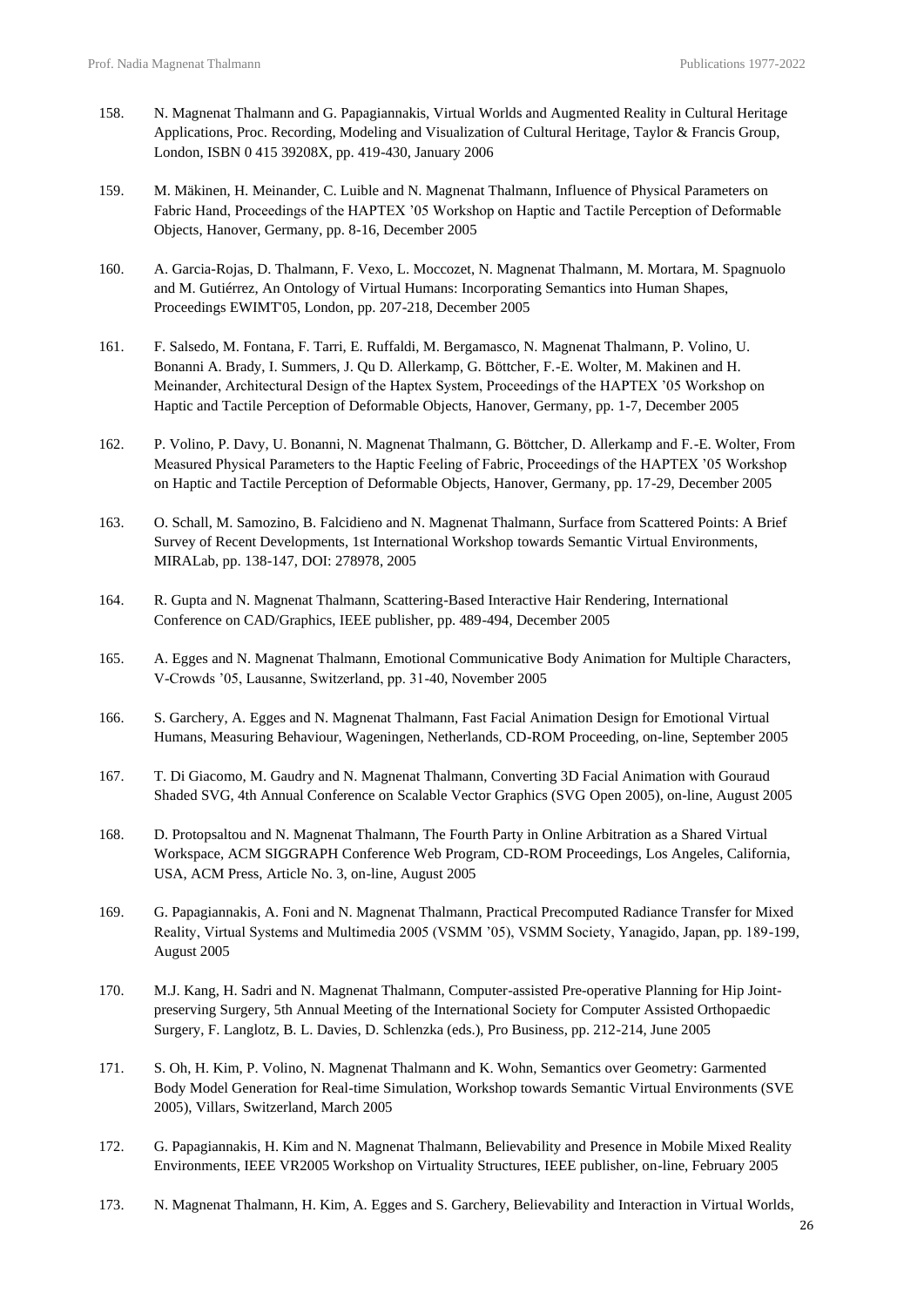International Multi-Media Modelling Conference, IEEE publisher, pp. 2-9, January 2005

- 174. F. Isgro, F. Odone, W. Saleem, O. Schall, B. Falcidieno and N. Magnenat Thalmann, Clustering for Surface Reconstruction, 1st International Workshop towards Semantic Virtual Environments, MIRALab, pp. 156- 162, DOI:279013, 2005
- 175. L. Yahia-Cherif and N. Magnenat Thalmann, An Optimized Methodology for Estimating Patient- specific Joints' Poses, Surgetica '05, Computer-Aided Medical Interventions: Tools and Applications, J. Troccaz and P. Mermoz (eds.), pp. 305-312, January 2005
- 176. A. Egges, R. Visser, N. Magnenat Thalmann, Example-based Idle Motion Synthesis in a Real-time Application, Proc. CapTech Workshop on Modelling and Motion Capture Techniques for Virtual Environments, Zermatt, Switzerland, pp. 13-19, December 2004
- 177. L. Moccozet, F. Dellas, N. Magnenat Thalmann, S. Biasotti, M. Mortara, B. Falcidieno, P. Min and R. Veltkamp, Animatable Human Body Model Reconstruction from 3D Scan Data using Templates, Proc. CapTech Workshop on Modelling and Motion Capture Techniques for Virtual Environments, Zermatt, Switzerland, pp. 73-79, December 2004
- 178. H. Kim, T. Di Giacomo, A. Egges, E. Lyard, S. Garchery and N. Magnenat Thalmann, Believable Virtual Environment: Sensory and Perceptual Believability, Proc. CapTech Workshop on Modelling and Motion Capture Techniques for Virtual Environments, Believability in Virtual Environment, Zermatt, Switzerland, on-line, December 2004
- 179. T. Di Giacomo, H. S. Kim, S. Garchery, N. Magnenat Thalmann, D. Cailliere, G. Belay, A. Cotarmanac'h and T. Riegel, Benchmark-Driven Automatic Transmoding of 3D to 2D Talking Heads, Proc. CapTech Workshop on Modelling and Motion Capture Techniques for Virtual Environments, Zermatt, Switzerland, December 2004
- 180. N. Magnenat Thalmann, L. Yahia-Cherif and H. Seo, Modeling Anatomical-Based Humans, ICIG 2004, IEEE publisher, pp. 476-480, December 2004
- 181. P. Volino and N. Magnenat Thalmann, Animating Complex Hairstyles in Real-Time, Proceedings of the ACM symposium on Virtual reality software and technology (VRST '04), ACM Press, pp. 41-48, November 2004
- 182. N. Magnenat Thalmann, F. Dellas, C. Luible and P. Volino, From Roman Garment to Haute-Couture with the Fashionizer Platform, Virtual Systems and Multi Media (VSMM 2004), Thwaites, Hal (ed.), OCSL Press, Japan, pp. 2-12, November 2004
- 183. N. Magnenat Thalmann, F. Cordier, H. Seo and G. Papagianakis, Modeling of Bodies and Clothes for Virtual Environments, Proceeding of International Conference on Cyberworlds 2004, pp. 201 – 208, November 18-20, 2004
- 184. P. Volino and N. Magnenat Thalmann, Animating Complex Hairstyles in Real-time, Proceedings of the ACM Symposium on Virtual Reality Software and Technology (VRST 2004), pp. 41 – 48, Hong Kong, China, November 10-12, 2004
- 185. F. Cordier and N. Magnenat Thalmann, A Data-driven Approach for Real-Time Clothes Simulation, 12th Pacific Conference on Computer Graphics and Applications, IEEE publisher, Seoul, Korea, pp. 257- 266, October 2004
- 186. A. Egges, T. Molet and N. Magnenat Thalmann, Personalised Real-time Idle Motion Synthesis, Pacific Graphics 2004, Seoul, Korea, pp. 121-130, October 2004
- 187. M.J. Kang, L. Yahia-Cherif, T. Molet, B. Gilles, L. Moccozet and N. Magnenat Thalmann, Anatomy-based Optical Motion Capture for Integral Joint Motion Visualization and Analysis, 3rd International Workshop on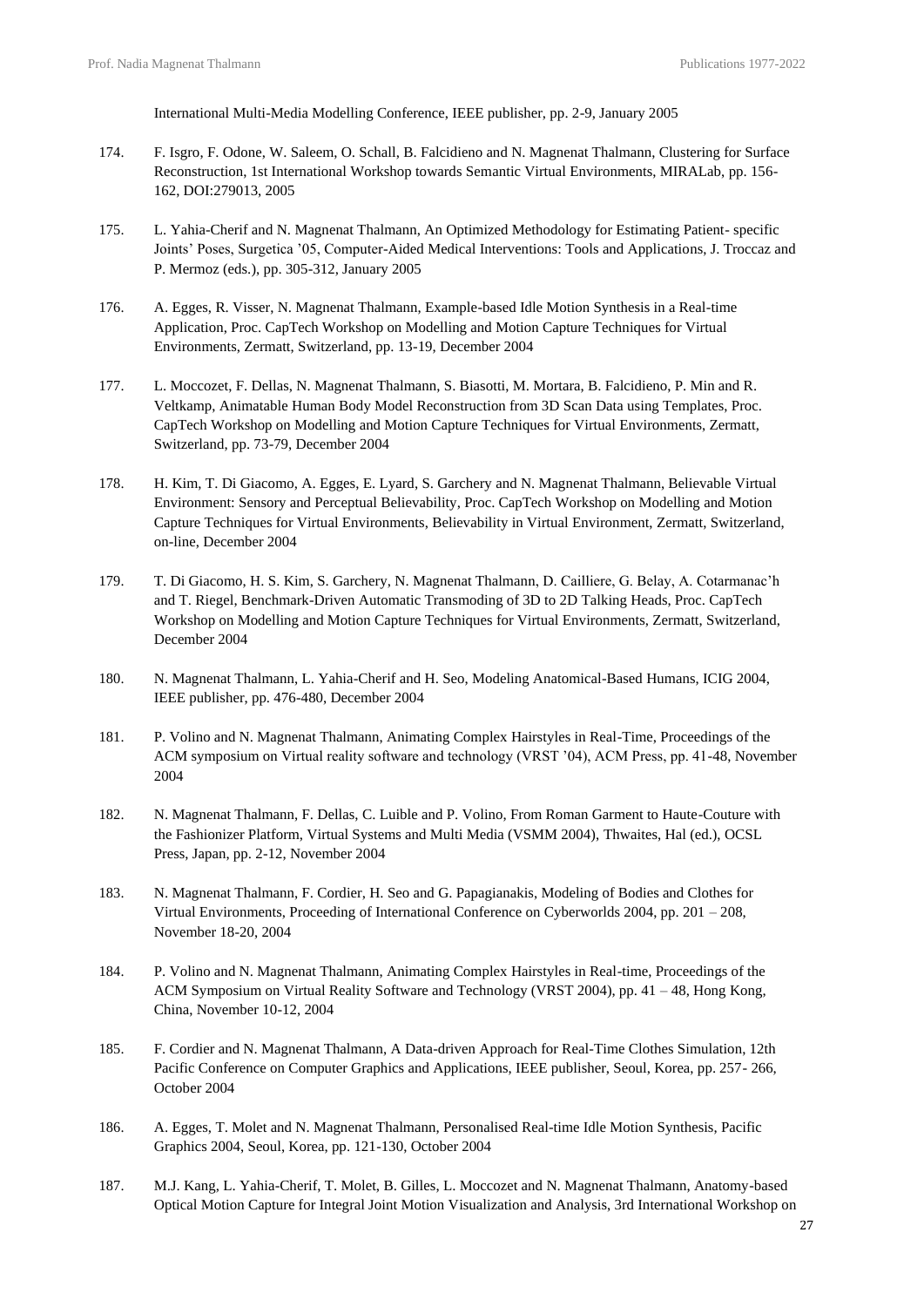Virtual Rehabilitation (IWVR), CUSO, pp. 99-107, September 2004

- 188. B. Gilles, R. Perrin, N. Magnenat Thalmann and J-P. Vallée, Bone Motion Analysis from Dynamic MRI: Acquisition and Tracking, Proc. Medical image computing and computer assisted intervention (MICCAI) 2004, Springer Verlag, Berlin-Heidelberg, vol. 2, pp. 942-949, September 2004
- 189. N. Magnenat Thalmann and H. Seo, Data-Driven Approaches to Digital Human Modeling, Proc. 2nd International Symposium on 3D Data Processing, Visualization, and Transmission, Thessalonica, Greece, IEEE Publisher, pp. 380-387, September 2004
- 190. N. Magnenat Thalmann, F. Cordier, H. Seo and G. Papagiannakis, Modelling of Bodies and Clothes for Virtual Environments, CAVW04, invited paper, IEEE publisher, pp. 201-208, July 2004
- 191. M. Koster, J. Haber, H.P. Seidel, D. Cohen-or, L. Jain and N. Magnenat Thalmann, Real-Time Rendering of Human Hair using Programmable Graphics Hardware, Computer graphics international (CGI 2004), IEEE, pp. 248-256, DOI: ISBN:0-7695-2171-1, June 2004
- 192. H. Kim, C. Joslin, T. Di Giacomo, S. Garchery and N. Magnenat Thalmann, Adaptation Mechanism for Three Dimensional Content within the MPEG-21 Framework, Computer Graphics International 2004, IEEE publisher, pp. 462-469, June 2004
- 193. N. Magnenat Thalmann and H. Seo, Dynamic Body Transformation and Matching from Scanned Data, Proc. Shape Modelling International 2004, Genova, Italy, IEEE publisher, pp. 3, June 2004
- 194. H. Kim, C. Joslin, T. Di Giacomo, S. Garchery and N. Magnenat Thalmann, Multi-resolution Meshes for Multiple Target, Single Content Adaptation within the MPEG-21 Framework, IEEE ICME Conference, pp. 1699-1702, June 2004
- 195. M. Weber, M. Milch, K. Myszkowski, K. Dmitriev, P. Rokita, H.P. Seidel, D. Cohen-or, L. Jain and N. Magnenat Thalmann, Spatio-Temporal Photon Density Estimation Using Bilateral Filtering, Computer graphics international (CGI 2004), IEEE, pp. 120 – 127, DOI: ISBN:0-7695-2171-1, June 2004
- 196. N. Magnenat Thalmann, G. Papagiannakis, A. Foni, M. Arévalo-Poizat and N. Cadi-Yazli, Simulating Life in Ancient Sites using Mixed Reality Technology, CEIG04, Seville, May 2004
- 197. L. Yahia-Cherif, T. Molet and N. Magnenat Thalmann, Motion Simulation of the Hip Joint using an Optimized Markers Configuration, Proceedings of the 8th international symposium on the 3-D analysis of human movement, Computer Animation and Virtual Worlds Journal (IF: 0.522), John Wiley and Sons, vol. 15, no. 3-4, pp. 377-385, April 2004
- 198. P. Gioia, A. Cotarmanac'h, K. Kamyab, P. Goulev, E. Mamdani, I. Wolf, A. Graffunder, G. Panis, A. Hutter, A. Difino, B. Negro, M. Kimiaei, C. Concolato, J. Dufourd, T. Di Giacomo, C. Joslin and N. Magnenat Thalmann, ISIS: Intelligent Scalability for Interoperable Services, 1st European Conference on Visual Media Production (CVMP), IEEE publisher, pp. 295-304, March 2004
- 199. G. Papagiannakis, S. Schertenleib, M. Ponder, M. Arévalo-Poizat, N. Magnenat Thalmann and D. Thalmann, Real-Time Virtual Humans in AR Sites, 1st European Conference on Visual Media Production (CVMP), IEEE publisher, pp. 273-276, March 15-16, 2004
- 200. A. Manganas, M. Tsiknakis, E. Leisch, M. Ponder, T. Molet, B. Herbelin, N. Magnenat Thalmann, D. Thalmann, M. Fato and A. Schenone, JUST in Time Health Emergency Interventions: An Innovative Approach to Training the Ctizen for Emergency Situations using Virtual Reality Techniques and Advanced IT Tools (The VR Tool), Proc. International Congress on Medical and Care Compunetics (ICMCC 2004), pp. 399-412, 2004
- 201. A. Egges, S. Kshirsagar and N. Magnenat Thalmann, Generic Personality and Emotion Simulation for Conversational Agents, Computer Animation and Virtual Worlds Journal (IF: 0.522), John Wiley and Sons,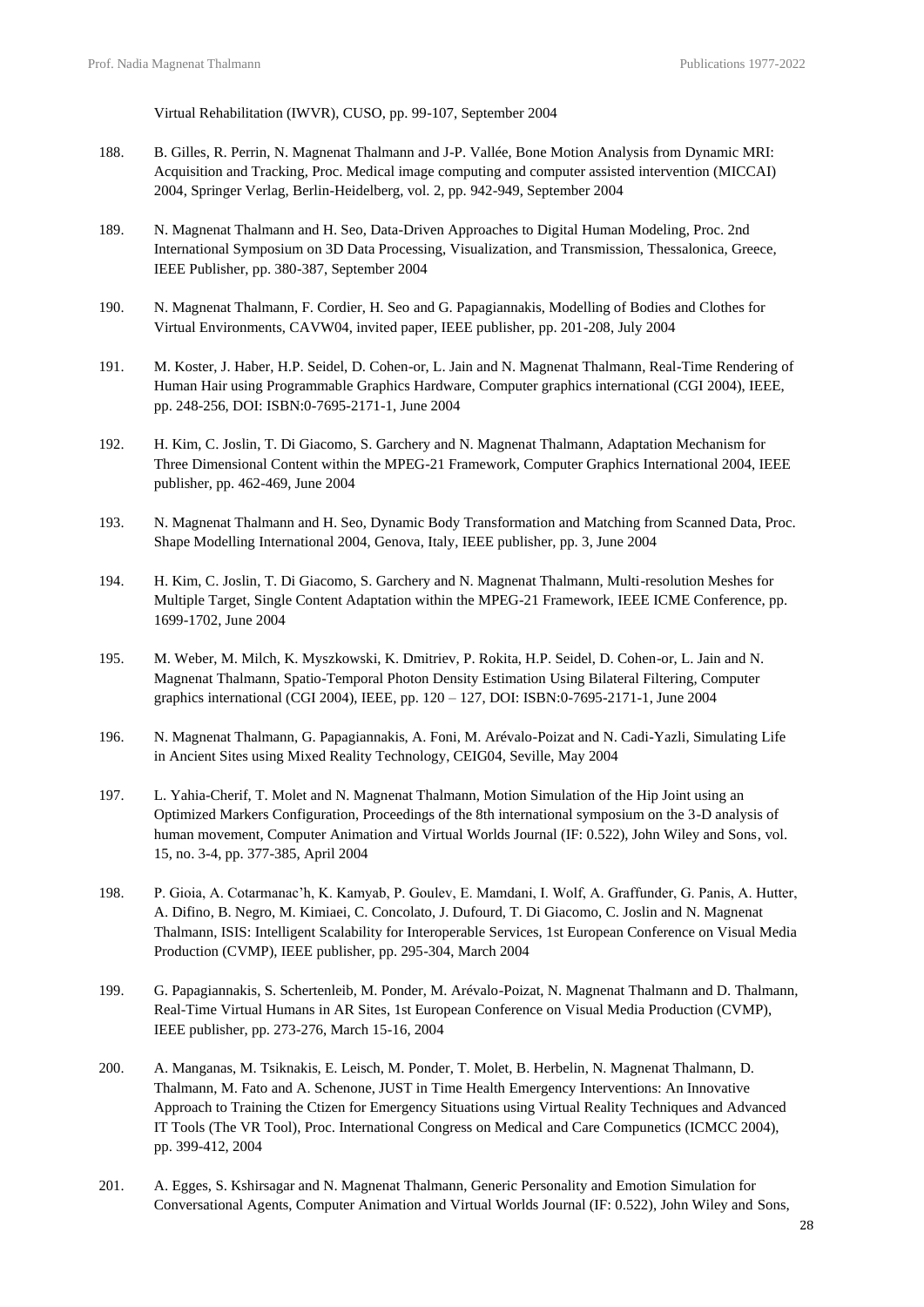Vol. 15, No. 1, pp. 1-13, January 2004

- 202. Gilles, R. Perrin, J-P. Vallée, L. Moccozet, N. Magnenat Thalmann and F. Terrier, A Methodology for Anatomical 3D Modelling of Patient's Bones from MRI, Congrès annuel de la société suisse de radiologie (SSR) 2004, Interlaken, and 12th scientific meeting and exhibition of the international society for magnetic resonance in medicine (ISMRM 2004), Kyoto, Japan, pp. 753, May 2004
- 203. T. Di Giacomo, C. Joslin, S. Garchery and N. Magnenat Thalmann, Adaptation of Facial and Body Animation for MPEG-based Architectures, IEEE International Conference on CyberWorld (CW '03), IEEE Publisher, pp. 221-229, December 2003
- 204. N. Magnenat Thalmann, H. Seo and F. Cordier, Automatic Modeling of Virtual Humans and Body Clothing, Proceedings of 3-D Digital Imaging and Modeling, IEEE publisher, pp. 2-10, October 2003
- 205. N. Adabala, C. Joslin and N. Magnenat Thalmann, MPEG-4 Extension for Complex Patterned Textures, Proceeding of the First International Workshop on Interactive Rich Media Content Production: Architectures, Technologies, Applications and Tools (RICHMEDIA 2003), pp. 53-59, October 2003
- 206. N. Adabala, N. Magnenat Thalmann, G. Fei, Real-time Rendering of Woven Clothes, Proceeding of Symposium on Virtual Reality Software and Technology (VRST), ACM Press, pp. 41-47, October 2003
- 207. C. Joslin and N. Magnenat Thalmann, Significant Facet Retrieval for Real-Time 3D Sound Rendering in Complex Virtual Environments, Proceeding of Symposium on Virtual Reality Software and Technology (VRST), ACM Press, pp. 15-21, October 2003
- 208. N. Magnenat Thalmann, H. Seo and F. Cordier, Automatic Modeling of Animatable Virtual Humans A Survey, Proceeding of 4th International Conference on 3-D Digital Imaging and Modeling (3DIM 2003), pp. 2-10, October 6-10, 2003
- 209. A. Foni and N. Magnenat Thalmann, A Virtual Heritage Case Study: an Approach to the Revival of Ancient Sites through Application of 3D Real-Time Computer Graphics, Proceeding of Workshop on Augmented Virtual Reality (AVIR'03), MIRALab, University of Geneva, September 2003
- 210. M.J. Kang, H. Sadri, L. Moccozet and N. Magnenat Thalmann, Hip Joint Modeling for the Control of the Joint Center and the Range of Motions, IFAC symposium on modelling and control in biomedical systems, Elsevier Science, pp. 22-24, August 2003
- 211. M.J. Kang, L. Moccozet and N. Magnenat Thalmann, Visualization of Hip Range of Motions: A Comparison of Computer-assisted Functional Motions and Optically Captured Motions, World congress on medical physics and biomedical engineering, CD-ROM, pp. 24-29, August 2003
- 212. N. Magnenat Thalmann, Creating a Smart Virtual Personality, Knowledge-Based Intelligent Information and Engineering Systems (KES 2003), Oxford, UK, LNCS, Springer, Heidelberg, pp.15-16, 3-4 September 2003
- 213. N. Magnenat Thalmann, L. Yahia-Cherif, B. Gilles and T. Molet, Hip Joint Reconstruction and Motion Visualization using MRI and Optical Motion Capture, Proceeding of the Austrian, German and Swiss society for biomedical technology congress (EMB), pp. 20-23, July 2003
- 214. G. Papagiannakis, A. Foni and N. Magnenat Thalmann, Real Time Recreated Ceremonies in VR Restituted Cultural Heritage Sites, CIPA XIXth International Symposium, pp. 235-240, July 2003
- 215. H. Seo, F. Cordier and N. Magnenat Thalmann, Synthesizing Animatable Body Models with Parameterized Shape Modifications, Proceeding ACM SIGGRAPH/ Eurographics Symposium on Computer Animation, pp. 120-125, July 2003
- 216. M. Ponder, G. Papagiannakis, T. Molet, N. Magnenat Thalmann and D. Thalmann, VHD++ Development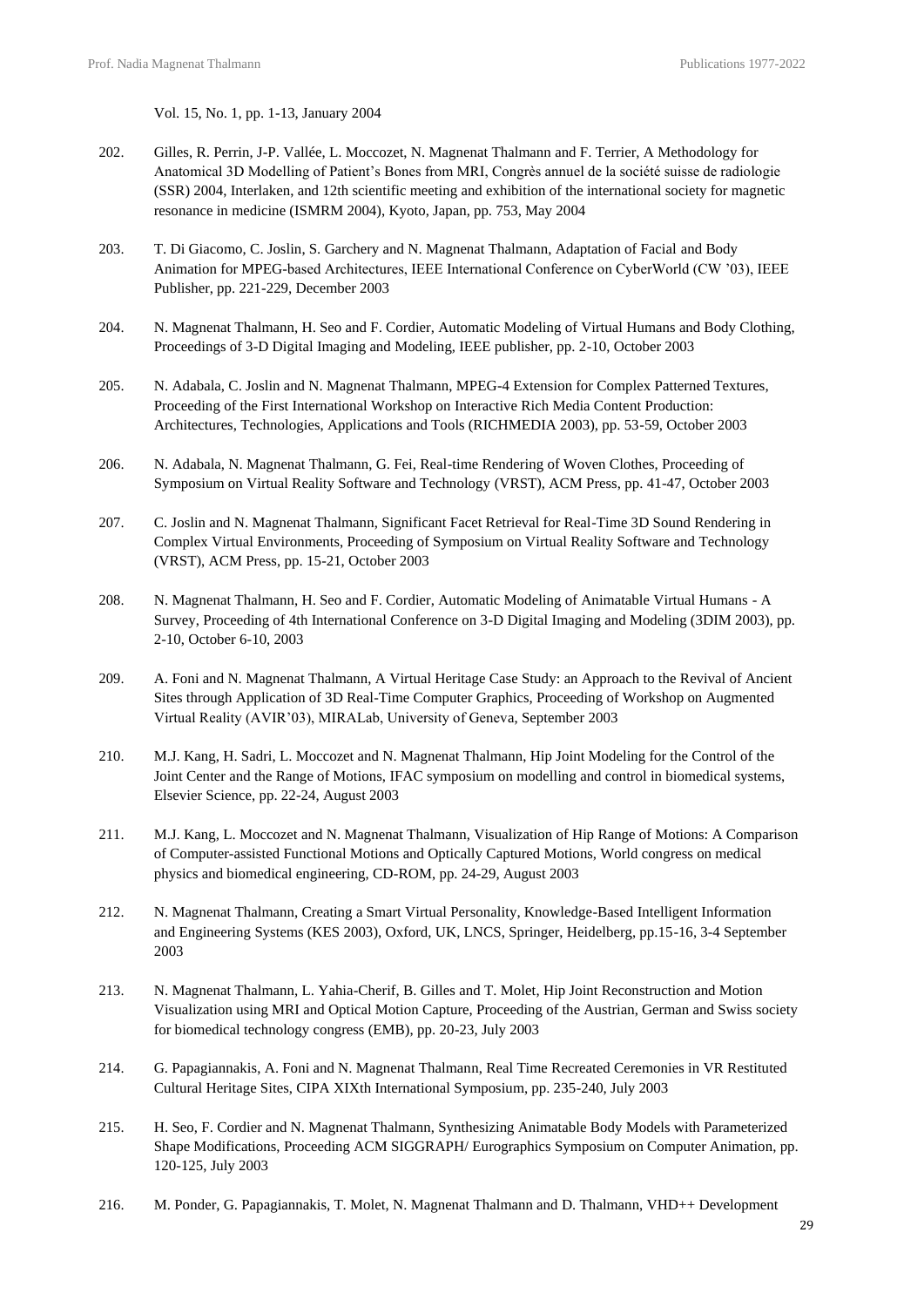Framework: Towards Extendible, Component Based VR/AR Simulation Engine Featuring Advanced Virtual Character Technologies, Proceeding of Computer Graphics International (CGI), IEEE Computer Society Press, pp. 96-104, July 2003

- 217. L. Yahia-Cherif, B. Gilles, L. Moccozet and N. Magnenat Thalmann, Individualized Bone Modeling from MRI: Application to the Human Hip, 17th international congress of Computer Assisted Radiology and Surgery, CARS, pp. 1306, June 2003
- 218. N. Adabala, N. Magnenat Thalmann and G. Fei, Real-time Visualization of Woven Textiles, Industrial Simulation Conference, J. C. Guerri., A. Pajares, C. Palau (eds.), EUROSIS, pp. 502-508, June 2003
- 219. N. Adabala, N. Magnenat Thalmann and G. Fei, Visualization of Woven Cloth, Eurographics Symposium on Rendering, ACM Press, P. Christensen, D. Cohen-Or (eds.), pp. 178-185, June 2003
- 220. T. Di Giacomo and N. Magnenat Thalmann, Bi-Layered Mass-Spring Model for Fast Deformations of Flexible Linear Bodies, Proceeding of 16th International Conference on Computer Animation and Social Agents (CASA '03), IEEE publisher, pp.48-54, May 8-9,2003
- 221. D. Thalmann, N. Magnenat Thalmann, S. Donikian and J. Pettré, Modeling Individualities in Groups and Crowds, Proceeding of 16th International Conference on Computer Animation and Social Agents, (CASA '03), IEEE publisher, pp. 143 - 148, May 8-9, 2003
- 222. M. Ponder, B. Herbelin, T. Molet, S. Schertenlieb, B. Ulicny, G. Papagiannakis, N. Magnenat Thalmann and D. Thalmann, Immersive VR Decision Training: Telling Interactive Stories Featuring Advanced Virtual Human Simulation Technologies, 9th Eurographics Workshop on Virtual Environments (EGVE), pp. 97- 106, May 2003
- 223. M. Kallmann, P. Lemoine, D. Thalmann, F. Cordier, N. Magnenat Thalmann, C. Ruspa and S. Quattrocolo, Immersive Vehicle Simulators for Prototyping, Training and Ergonomics, Computer Graphics International 2003, IEEE CS Press, pp. 90-95, 2003
- 224. H. Seo and N. Magnenat Thalmann, An Automatic Modeling of Human Bodies from Sizing Parameters, ACM SIGGRAPH 2003 Symposium on Interactive 3D Graphics, ACM Press, pp. 19-26, April 2003
- 225. A. Egges, X. Zhang, S. Kshirsagar and N. Magnenat Thalmann, Emotional Communication with Virtual Humans, Multimedia Modelling, Tamkang University, pp. 243-263, 2003
- 226. A. Egges, S. Kshirsagar and N. Magnenat Thalmann, A Model for Personality and Emotion Simulation, Knowledge-Based Intelligent Information & Engineering Systems (KES2003), pp. 453-461, 2003
- 227. L. Vacchetti, V. Lepetit, G. Papagiannakis, M. Ponder, P. Fua, N. Magnenat Thalmann and D. Thalmann, Stable Real-Time Interaction between Virtual Humans and Real Scenes, Proceeding International Conferrence on 3-D Digital Imaging and Modeling (3DIM), Banff, Alberta, Canada, pp. 449-456, 2003
- 228. A. Egges, S. Kshirsagar and N. Magnenat Thalmann, Imparting Individuality to Virtual Humans, 1st International Workshop on Virtual Reality Rehabilitation (Mental Health, Neurological, Physical, Vocational), Lausanne, Switzerland, pp. 201-208, November 2002
- 229. Y. Arafa, B. Kamyab, , E. Mamdani, S. Kshirsagar, N. Magnenat Thalmann, A.Guye-Vuilleme and D. Thalmann, Two Approaches to Scripting Character Animation, Proceeding of Embodied Conversational Agents - let's specify and evaluate them!, AAMAS, Bologna, Italy, on-line, 2002
- 230. M. Ponder, B. Herbelin, T. Molet, S. Scherteneib, B. Ulicny, G. Papagiannakis and N. Magnenat Thalmann, D. Thalmann, Interactive Scenario Immersion: Health Emergency Decision Training in JUST Project, VRMHR2002 Conference Proceedings, pp. 87-101, November 2002
- 231. G. Papagiannakis, M. Ponder, T. Molet, S. Kshirsagar, F. Cordier, N. Magnenat Thalmann and D. Thalmann, LIFEPLUS: Revival of Life in Ancient Pompeii, Virtual Systems and Multimedia, VSMM'02 (invited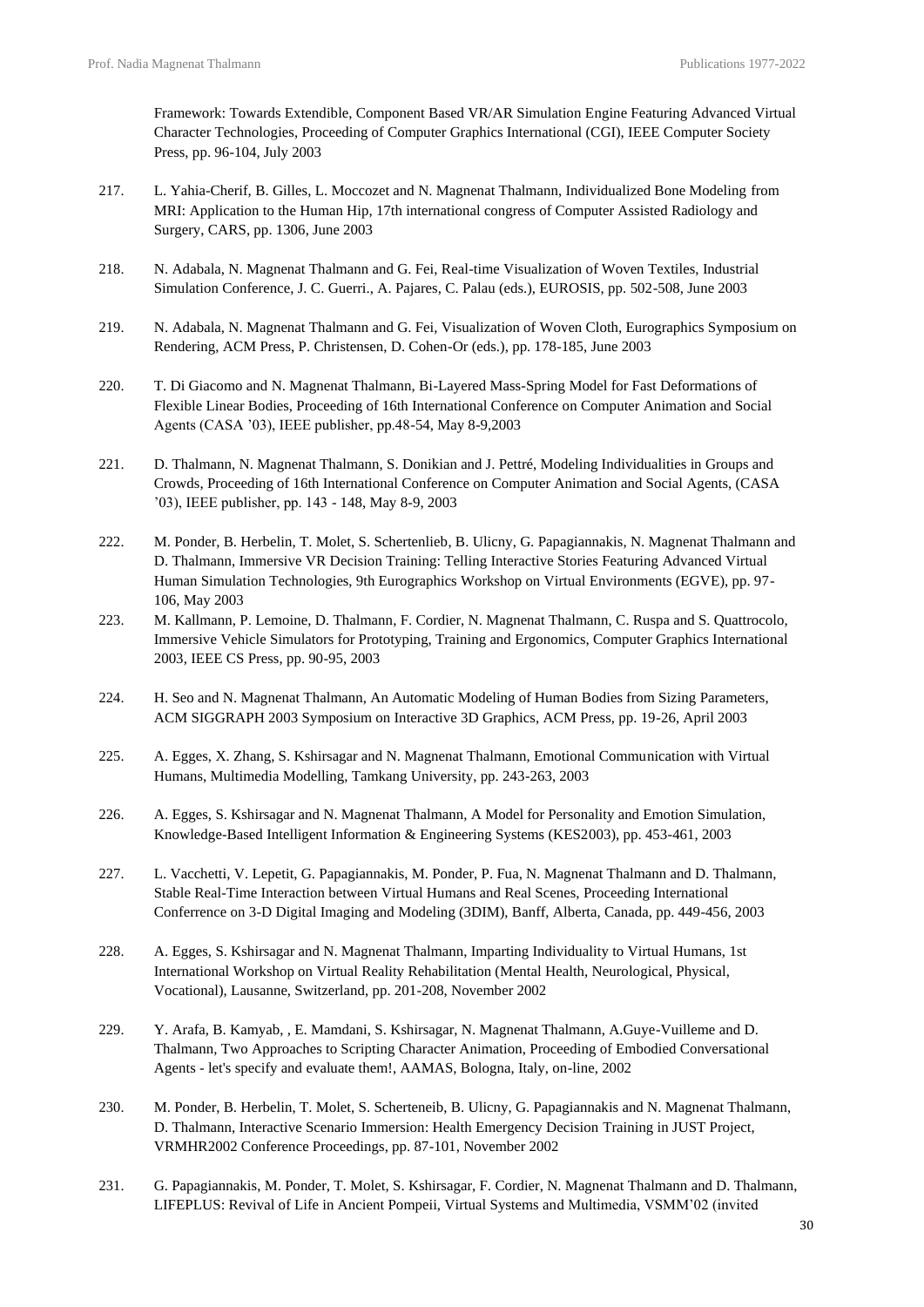paper), pp. 25-27, October 2002

- 232. A. Foni, G. Papagiannakis and N. Magnenat Thalmann, Virtual Hagia Sophia: Restitution, Visualization and Virtual Life Simulation, UNESCO World Heritage Congress Proceedings, on-line, October 2002
- 233. A. Foni, G. Papagiannakis and N. Magnenat Thalmann, Virtual Restitution of Endangered Sacred Heritage Sites Proc. International Workshop on 3D Virtual Heritage, MIRALab, University of Geneva, October 2002
- 234. C. Joslin and N. Magnenat Thalmann, MPEG4 Animation Clustering for Networked Virtual Environments, IEEE Conference on Multimedia and Expo (ICME), Lausanne, Switzerland, CD-ROM, vol. 1, pp. 365 - 368, August 2002
- 235. H. Seo, L. Yahia-Cherif, T. Goto, and N. Magnenat Thalmann, GENESIS: Generation of E-Population Based on Statistical Information, Computer Animation 2002, IEEE CS Press, pp.81- 88, June 2002
- 236. D. Protopsaltou, C. Luible, M. Arévalo-Poizat and N. Magnenat Thalmann, A Body and Garment Creation Method for an Internet Based Virtual Fitting Room, Proceedings of CGI '02 (Computer Graphics International 2002), Springer, pp. 105-122, July 2002
- 237. N. Magnenat Thalmann, M. Kang and T. Goto, Problems and Solutions for the Accurate 3D Functional Modelling of the Hip and Shoulder, Proceeding of Computer Graphics International 2002, Springer, pp. 3- 23, July 2002
- 238. S. Kshirsagar and N. Magnenat Thalmann, Virtual Humans Personified, Proceedings Autonomous Agents Conference (AAMAS) 2002, ACM Press, Part I, pp. 356-359, July 2002
- 239. N. Magnenat Thalmann, P. Volino and F. Cordier, Avenues of Research in Dynamic Clothing, Computer Animation 2002, IEEE CS Press, pp. 193-202, 2002
- 240. M. Kang, H. Sadri, L. Moccozet, N. Magnenat Thalmann and P. Hoffmeyer, Accurate Simulation of Hip Joint Range of Motion, Proceeding of IEEE Computer Animation, pp. 215-219, June 2002
- 241. S. Kshirsagar and N. Magnenat Thalmann, A Multilayer Personality Model, Proceedings of the 2nd International Symposium on Smart Graphics, ACM Press, pp. 107-115, June 2002
- 242. S. Kshirsagar, A. Guye-Vuilleme, K. Kamyab, N. Magnenat Thalmann, D. Thalmann and E. Mamdani, Avatar Markup Language, Proceedings of 8th Eurographics Workshop on Virtual Environments, ACM Press, pp. 169-177, May 2002
- 243. W. Lee and N. Magnenat Thalmann, Virtual Body Morphing, Proceeding of Computer Animation 2001, IEEE Publisher, pp. 158-166, November 2001
- 244. G. Papagiannakis, G. L'Hoste, A. Foni and N. Magnenat Thalmann, Real-Time Photo Realistic Simulation of Complex Heritage Edifices, Proceedings of Virtual Systems and Multimedia (VSMM2001), pp. 218-227, October 2001
- 245. S. Hadap and N. Magnenat Thalmann, Modeling Dynamic Hair as a Continuum, Computer Graphics Forum (Proc. Eurographics 2001), Blackwell publishing, vol. 20 no. 3, pp. 329-338, September 2001
- 246. P. Volino and N. Magnenat Thalmann, Comparing Efficiency of Integration Methods for Cloth Animation, Proceeding of Computer Graphics International (CGI '01), IEEE Publisher, pp. 265-274, July 2001
- 247. C. Joslin, T. Molet and N. Magnenat Thalmann, Distributed Virtual Reality Systems, SpeedUp Workshop, Berne, on-line, June 2001
- 248. S. Garchery and N. Magnenat Thalmann, Designing MPEG-4 Facial Animation Tables for Web Applications, Multimedia Modeling 2001, Amsterdam, pp. 39-59, May 2001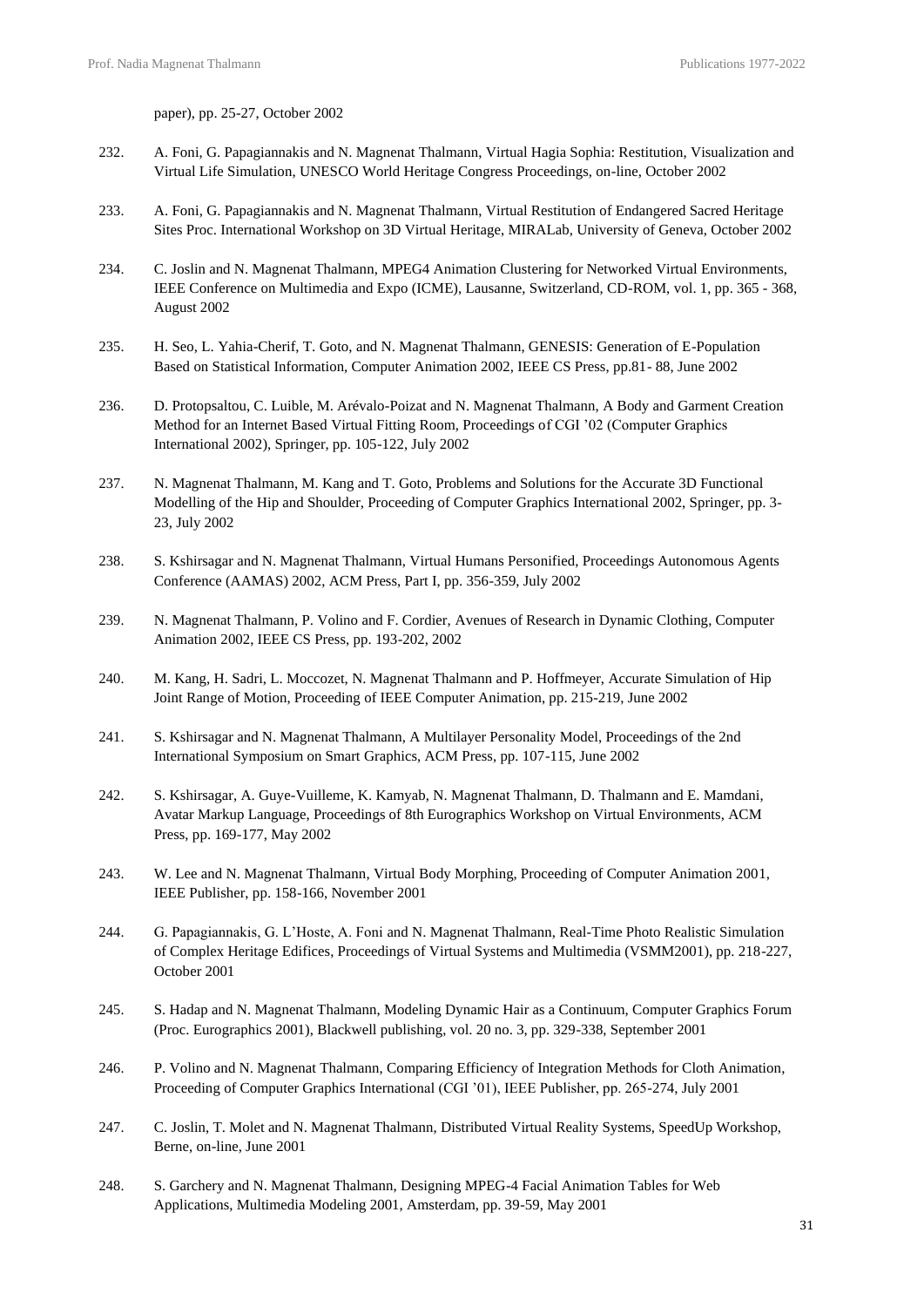- 249. N. Magnenat Thalmann and S. Kshirsagar, The Emotional Talking Virtual Humans. Virtual Reality: Cognitive Foundations, Technological Issues & Philosophical Implications, Peter Lang, pp. 75-84, 2001
- 250. S. Kshirsagar, C. Joslin, W. Lee and N. Magnenat Thalmann, Personalized Face and Speeds Communication over the Internet, IEEE Virtual Reality 2001 (VR '01), Yokohama, Japan, IEEE publisher, pp. 37-44, March 2001
- 251. S. Kshirsagar, T. Molet and N. Magnenat Thalmann, Principal Components of Expressive Speech Animation, Proc. Computer Graphics International 2001, IEEE publisher, pp. 38-44, February 2001
- 252. N. Magnenat Thalmann and C. Joslin, The Evolution of Virtual Humans in NVE Systems, ICAT2000, pp. 2– 9, October 2000
- 253. N. Magnenat Thalmann and C. Joslin, Learning how to Dance on the Internet, Interface Conference, Hamburg, October 2000
- 254. H. Seo and N. Magnenat Thalmann, LoD Management on Animating Face Models, Proceeding of IEEE Virtual Reality 2000, New Brunswick, USA, IEEE Publisher, pp. 161-168, October 2000
- 255. I. Pandzic, C. Joslin and N. Magnenat Thalmann, Trends in Networked Collaborative Virtual Environments, SoftCom 2000, pp. 893–906, October 2000
- 256. W. Lee, J. Gu and N. Magnenat Thalmann, Generating Animatable 3D Virtual Humans from Photographs, Computer Graphics Forum (Proc. Eurographics 2000), Blackwell publishing, Vol. 19, No. 3, pp. 1-10, August 2000
- 257. S. Hadap and N. Magnenat Thalmann, Interactive Hair Styler based on Fluid Flow, Computer Animation and Simulation 2000 (Proc. Eurographics Workshop), Springer Verlag, pp. 87-99, August 2000
- 258. S. Kshirsagar and N. Magnenat Thalmann, Lip Synchronization Using Linear Predictive Analysis, Proceedings of IEEE International Conference on Multimedia and Expo, New York, vol.2 , pp. 1077-1080, August 2000
- 259. L. Boissieux, G. Kiss, N. Magnenat Thalmann and P. Kalra, Simulation of Skin Aging and Wrinkles with Cosmetics Insight, Computer Animation and Simulation 2000 (Proceeding of Eurographic Workshop), Springer, pp. 15-27, August 2000
- 260. J. Kim, F. Cordier and N. Magnenat Thalmann, Neural Network-based Violinist's Hand Animation, Computer Graphics International (CGI), pp. 37-41, July 2000
- 261. P. Volino and N. Magnenat Thalmann, Implementing Fast Cloth Simulation with Collision Response, Computer Graphics International 2000, IEEE publisher, pp. 257-266, June 2000
- 262. N. Magnenat Thalmann, S. Hadap and P. Kalra, State of the Art in Hair Simulation, Proceedings of International Workshop on Human Modeling and Animation, Korea Computer Graphics Society, Seoul, Korea, pp. 3-9, June 2000
- 263. T. Furukawa, J. Gu, W. Lee and N. Magnenat Thalmann: 3D Clothes Modeling from Photo Cloned Human Body, Virtual Worlds 2000, LNCS, Vol. 1834, Springer Heidelberg, pp. 159-170, 2000
- 264. H. Seo, C. Joslin, U. Berner, N. Magnenat Thalmann, M. Jovovic, J. Esmerado, D. Thalmann and I. Palmer, VPARK- A Windows NT Software Platform for a Virtual networked Amusement Park, IEEE Computer graphics International 2000, IEEE publisher, Switzerland, pp. 309-315, June 2000
- 265. P. Volino and N. Magnenat Thalmann, Accurate Collision Response on Polygonal Meshes, Computer Animation Conference, IEEE publisher, Philadelphia, pp. 154-163, May 2000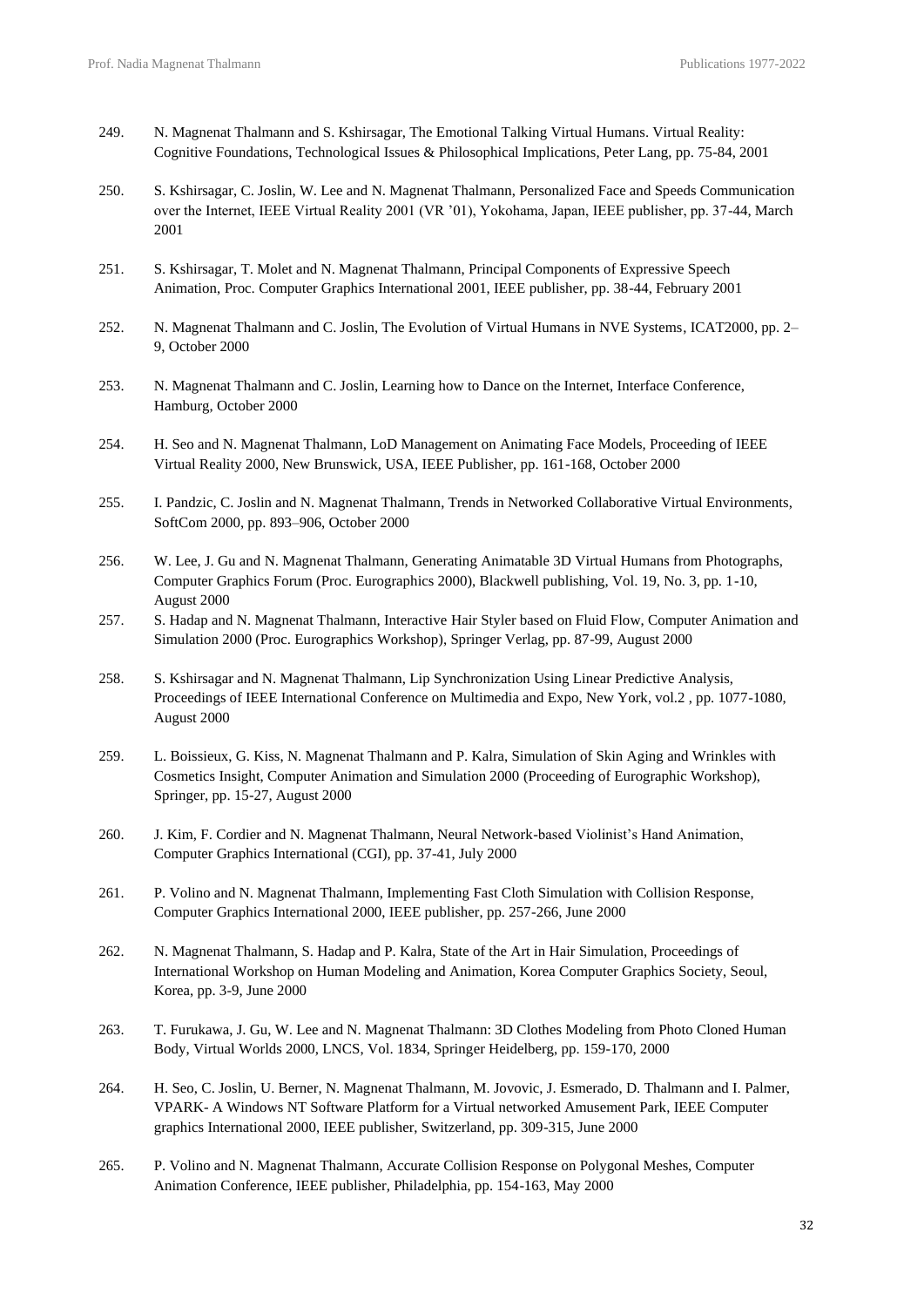- 266. S. Kshirsagar and N. Magnenat Thalmann, Multimedia Communication with Virtual Humans, Proceedings of Euromedia 2000, Society for Computer Simulation International Antwerp, Belgium, May 2000
- 267. F. Cordier and N. Magnenat Thalmann, Integrated System for Skin Deformation, Computer Animation 2000, IEEE publisher, Philadelphia, pp. 2-8, May 2000
- 268. C. Joslin, H. Seo, C. Lefevre, W. Lee, N. Magnenat Thalmann, M. Jovovic, S. Rougeot, J. Esmerado and
- 269. D. Thalmann, Distance Communication using Networked Virtual Collaborative Environments, Informatik and Proceeding of the Closing Conference of Swiss Priority Program, February 2000
- 270. T. Furakawa, J. Gu, W. Lee and N. Magnenat Thalmann, 3D Clothes Modeling from Photo Cloned Human Body, Proceeding of Virtual Worlds 2000, Paris, pp. 159-170, 2000
- 271. C. Joslin, T. Molet and N. Magnenat Thalmann, Advanced Real-Time Collaboration over the Internet, Virtual Reality Software Technology (VRST2000), Korea, pp. 25–32, 2000
- 272. T. Goto, M. Escher, C. Zanardi and N. Magnenat Thalmann, Multimodal Interaction in Collaborative Virtual Environments, International Conference of Image Processing (ICIP '99), Kobe, Japan, October 1999
- 273. S. Kshirsagar, M. Escher, G. Sannier and N. Magnenat Thalmann, Multimodal Animation System Based on the MPEG-4 Standard, Proceedings Multimedia Modeling 99, World Scientific, Ottawa, Canada, pp. 215- 232, October 1999
- 274. S. Hadap, E. Bangarter, P. Volino and N. Magnenat Thalmann, Animating Wrinkles on Clothes, Proceedings of IEEE Visualization '99, IEEE publisher, San Francisco, USA, pp. 175-182, October 1999
- 275. T. Goto, M. Escher, C. Zanardi and N. Magnenat Thalmann, MPEG-4 Based Fnimation with Face Feature Tracking, Proc. Eurographics workshop (CAS '99), pp. 89-98, September 1999
- 276. M. Escher, T. Goto, S.K. Shirsagar, C. Zanardi and N. Magnenat Thalmann, User Interactive MPEG-4 Compatible Facial Animation System, International Workshop on Synthetic - Natural Hybrid Coding and Three Dimensional Imaging (IWSNHC3DI'99), The European Project ACTS 057-VIDAS, pp. 29-32, September 15-17,1999
- 277. W. Lee and N. Magnenat Thalmann, Generating a Population of Animated Faces from Pictures, IEEE International Workshop on Modelling People (ICCV '99 Workshop mPeople), IEEE publisher, pp. 62-69, September 1999
- 278. W. Lee, P. Beylot, D. Sankoff and N. Magnenat Thalmann, Generating 3D Virtual Populations from Pictures of a Few Individuals, Proc. Workshop on Algorithms And Data Structures (WADS'99), Springer, vol. 1663, pp. 770, August 1999
- 279. W. Lee, M. Escher, G. Sannier and N. Magnenat Thalmann, MPEG-4 Compatible Faces from Orthogonal Photos, Proc. International Conference on Computer Animation (CA '99), Geneva, Switzerland, pp. 186- 194, May 26-29 ,1999
- 280. Nadia Magnenat Thalmann, Cyberdance, Proceeding of Virtuality and Interactivity, Florence, Italy, pp. 72- 73, May 1999
- 281. W. Lee, Y. Wu and N. Magnenat Thalmann, Cloning and Aging in a VR Family, Proceeding of IEEE Virtual Reality (VR '99), IEEE publisher, pp. 61-68, March 1999
- 282. M. Escher, G. Sannier and N. Magnenat Thalmann, Real-Time Interactive Facial Animation, Proceeding of the 7th International Conference in Central Europe on Graphics (WSCG '99), Univ. of West Bohemia Press, V. Skala (ed.), Abstract on-line, 1999
- 283. Y. Wu, P. Beylot and N. Magnenat Thalmann, Skin Aging Estimation by Facial Simulation, Proc. Computer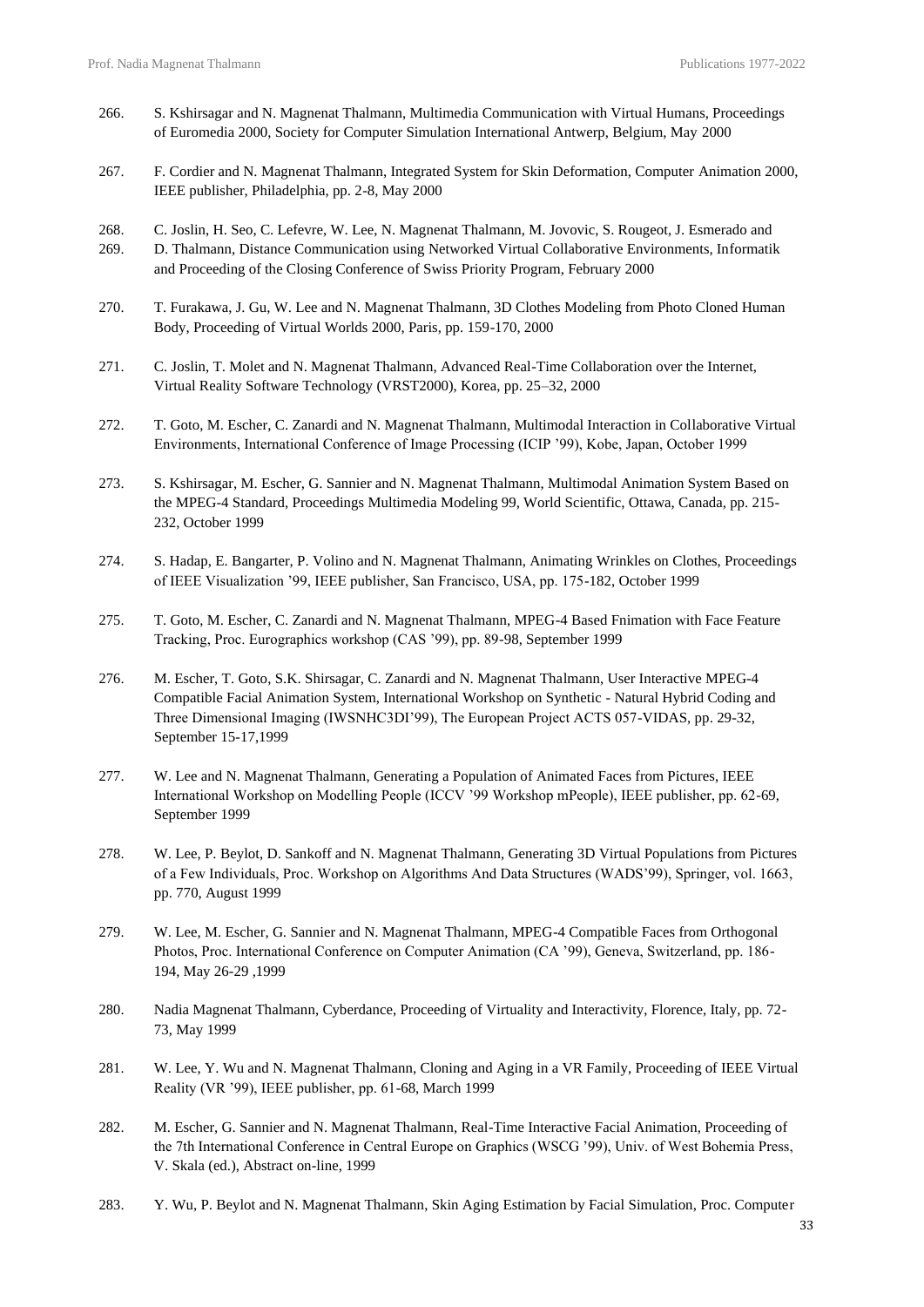Animation '99, IEEE publisher, pp. 210-219, 1999

- 284. F. Cordier and N. Magnenat Thalmann, Comparison of Two Techniques for Organ Reconstruction Using Visible Human Dataset, The Visible Human Project Conference, Bethesda, Maryland, USA, October 1998
- 285. I.S. Pandzic, T. Çapin, E. Lee, N. Magnenat Thalmann and D. Thalmann, Autonomous Actors in Networked Collaborative Virtual Environments, Proceeding of MultiMedia Modeling '98, IEEE publisher, pp. 138-145, October 1998
- 286. A. Guye-Vuilleme, T.K. Capin, I.S. Pandzic, N. Magnenat Thalmann and D. Thalmann, Non-Verbal Communication Interface for Collaborative Virtual Environments, Proceeding of CVE '98, Manchester and The Virtuality Realty Journal, Springer vol. 4, pp. 49-59, June 1998
- 287. P. Volino and N. Magnenat Thalmann, The SPHERIGON: A Simple Polygon Patch for Smoothing Quickly your Polygonal Meshes, Computer Animation '98, IEEE publisher, pp. 72-79, June 1998
- 288. N. Magnenat Thalmann, S. Carion, G. Sannier and D. Thalmann (eds.), Virtual Humans in CyberDance, Proc. CGI '98, IEEE publisher, pp. 142-153, June 1998
- 289. P. Fua and N. Magnenat Thalmann, Face Models from Uncalibrated Video Sequences, Modeling and Motion Capture Techniques for Virtual Environments, Lecture Notes in Artificial Intelligence, no. 1537, Springer Verlag, pp. 214-228, 1998
- 290. N. Magnenat Thalmann, P. Kalra and M. Escher, Face to Virtual Face, Proceedings of the IEEE, Special Issue on Multimedia Signal Processing, IEEE publisher, vol. 86, no. 5, pp. 870-883, May 1998
- 291. W. Lee and N. Magnenat Thalmann, From Real Faces to Virtual Faces: Problems and Solutions, Proc. 3IA '98, Limoges, France, Springer Verlag, pp. 5-19, 1998
- 292. M. Escher, I. Pandzic and N. Magnenat Thalmann, Facial Deformations for MPEG-4, Proceeding of Computer Animation 98, IEEE Xplore, pp. 56 – 62, DOI:10.1109/CA.1998.681908, 1998
- 293. T.K. Capin, I.S. Pandzic, N. Magnenat Thalmann and D. Thalmann, Integration of Avatars and Autonomous Virtual Humans in Networked Environments, Advances in Computer and Information Sciences '98, Proceedings of the 13th International Symposium on Computer and Information Sciences (ISCIS '98), IOS Press, pp. 326-333, 1998
- 294. G. Sannier, S. Balcisoy, N. Magnenat Thalmann and D. Thalmann, An Interactive Interface for Directing Virtual Humans, Advances in Computer and Information Sciences '98, Proceedings of the 13th International Symposium on Computer and information Sciences (ISCIS '98), IOS Press, on-line, 1998
- 295. S. Balsicoy, G. Sannier, N. Magnenat Thalmann and D. Thalmann, An Interface for Realtime Animation of Virtual Humans, Advances in Computer and Information Sciences '98, Proceedings of the 13th International Symposium on Computer and Information Sciences (ISCIS '98), IOS Press, 1998
- 296. W. Lee and N. Magnenat Thalmann, Head Modeling from Pictures and Morphing in 3D with Image Metamorphosis Based on Triangulation, Proceeding of Modelling and Motion Capture Techniques for Virtual Environments (Captech'98), Springer Verlag, pp. 254-267, 1998
- 297. T.K. Capin, I.S. Pandzic, N. Magnenat Thalmann and D. Thalmann, Integration of Avatars and Autonomous Virtual Humans in Networked Environments, Advances in Computer and Information Sciences '98, Proceedings of the 13th International Symposium on Computer and Information Sciences (ISCIS '98), IOS Press, pp. 326-333, 1998
- 298. G. Sannier, S. Balcisoy, N. Magnenat Thalmann, D. Thalmann, An Interactive Interface for Directing Virtual Humans, Advances in Computer and Information Sciences, Proceedings of the 13th International Symposium on Computer and Information Sciences (ISCIS '98), IOS Press, on-line, 1998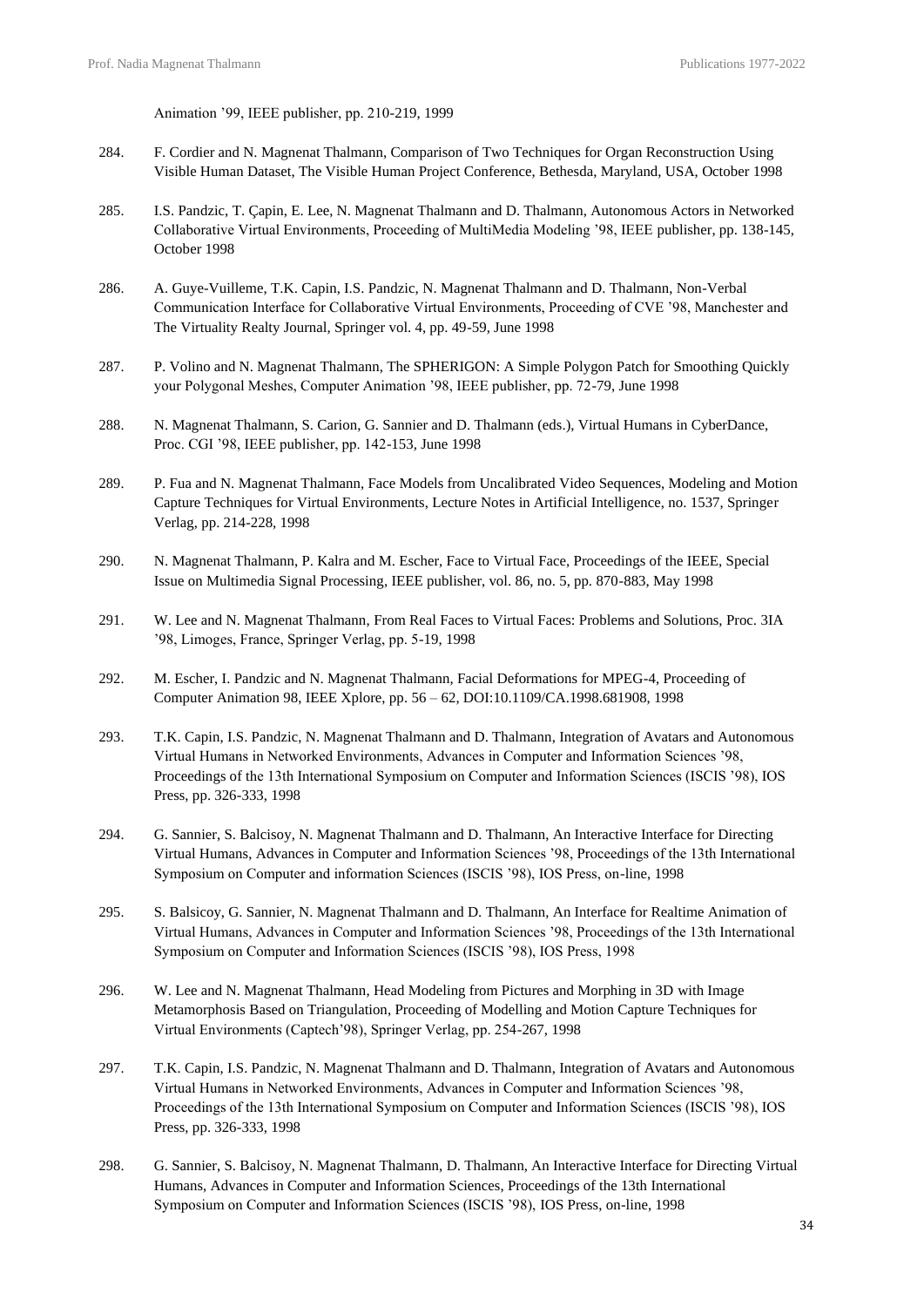- 299. S. Balsicoy, G. Sannier, N. Magnenat Thalmann and D. Thalmann, An Interface for Realtime Animation of Virtual Humans, Advances in Computer and Information Sciences, Proceedings of the 13th International Symposium on Computer and Information Sciences (ISCIS '98), IOS Press, 1998
- 300. W. Lee, E. Lee and N. Magnenat Thalmann, Real Face Communication in a Virtual World, Proc. Virtual Worlds 98, Springer LNAI Press, Paris, pp. 1-13, 1998
- 301. T.K. Capin, I.S. Pandzic, N. Magnenat Thalmann and D. Thalmann, Realistic Avatars and Autonomous Virtual Humans in: VLNET Networked Virtual Environments, Virtual Worlds in the Internet, R. Earnshaw and J. Vince, eds., IEEE publisher, pp.157-174, 1998
- 302. P. Karla, N. Magnenat Thalmann, L. Moccozet, G.Sannier, A. Aubel and D. Thalmann, Real-time Animation of Realistic Virtual Humans, IEEE Computer Graphics and Applications, IEEE publisher, vol.18, no. 5, pp. 42-55, 1998
- 303. P. Volino and N. Magnenat Thalmann, The State of Art in Virtual Clothing, Advances in Computer and Information Sciences '98, Proceedings of the 13th International Symposium on Computer and information Sciences (ISCIS '98), IOS Press, 1998
- 304. M. Escher and N. Magnenat Thalmann, Automatic 3D Cloning and Real-Time Animation of a Human Face, Proceeding of Computer Animation `97, IEEE publisher, pp. 58-66, June 1997
- 305. I.S. Pandzic, T. Capin, N. Magnenat Thalmann and D. Thalmann, Data Exchange in Networked Collaborative Virtual Environments, Proceeding of Intern. Workshop on Synthetic - Natural Hybrid Coding and Three Dimensional Imaging, Rhodes, Greece, pp. 277-281, 1997
- 306. T. Capin, I.S. Pandzic, D. Thalmann and N. Magnenat Thalmann, A Dead-Reckoning Algorithm for Virtual Human Figures, Proceeding of IEEE Virtual Reality Annual Symposium (VRAIS '97) IEEE Publisher, Albuquerque, USA, pp. 161-168, 1997
- 307. T. Capin, I.S. Pandzic, N. Magnenat Thalmann and D. Thalmann, Dead-Reckoning Algorithms for Synthetic Objects in MPEG-4 SNHC, Proceeding of International Workshop on Synthetic - Natural Hybrid Coding and Three Dimensional Imaging, IEEE Publisher, N. Sarris and M. G. Strintzis (eds.), pp. 20-24, 1997
- 308. P. Volino and N. Magnenat Thalmann, Developing Simulation Techniques for an Interactive Clothing System, Proceeding of Virtual Systems and Multimedia (VSMM '97), IEEE publisher, pp. 109-118, 1997
- 309. L. Moccozet and N. Magnenat Thalmann, Dirichlet Free-Form Deformations and their Application to Hand Simulation, Proceeding of Computer Animation '97, IEEE publisher, pp. 93-102, 1997
- 310. L. Moccozet , Z. Huang, N. Magnenat Thalmann and D. Thalmann, Virtual Hand Interactions with 3D World, Proceeding of Multimedia Modeling '97, Singapore, pp. 307-322, 1997
- 311. I.S. Pandzic, T. Capin, E. Lee, N. Magnenat Thalmann and D. Thalmann, A Flexible Architecture for Virtual Humans in Networked Collaborative Virtual Environments, Proceeding of Eurographics '97, pp. 177-188, 1997
- 312. W. Lee, P. Kalra and N. Magnenat Thalmann, Model Based Face Reconstruction for Animation, Proceeding of MMM '97 World Scientific Press, Singapore, pp.323-338, 1997
- 313. I.S. Pandzic, T. Capin, N. Magnenat Thalmann and D. Thalmann, MPEG-4 for Networked Collaborative Virtual Environments, Proceeding of Of the 3rd International Conference on Virtual Systems and Multimedia (VSMM '97), Geneva, IEEE publisher, pp. 19-25, 1997
- 314. L. Moccozet and N. Magnenat Thalmann, Multilevel Deformation Model Applied to Hand Simulation for Virtual Actors, Proceeding of Virtual Systems and Multimedia (VSMM '97), IEEE publisher, pp. 119- 128,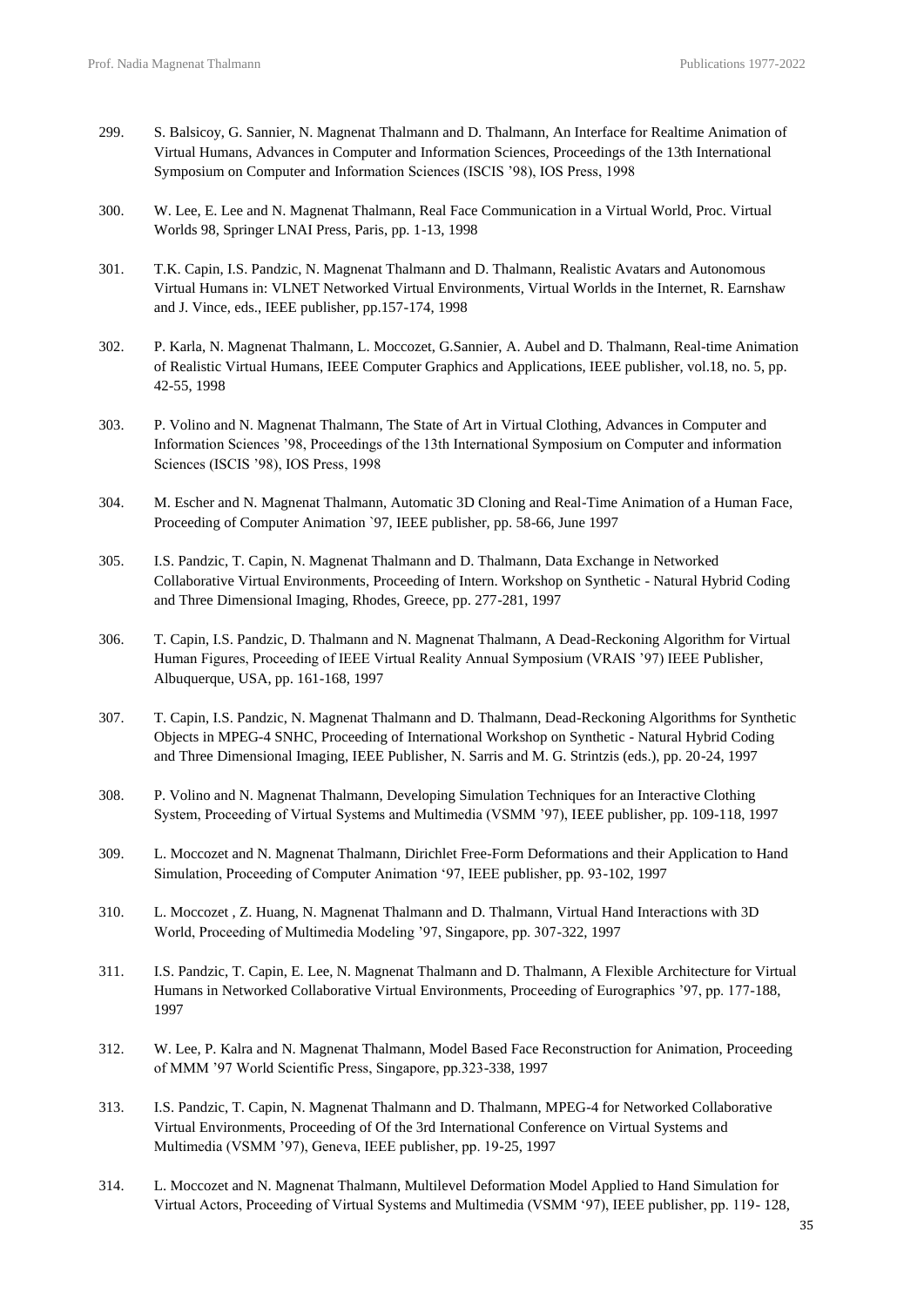1997

- 315. Y. Wu, P. Kalra and N. Magnenat Thalmann, Physically-based Wrinkle Simulation & Skin Rendering, Computer Animation and Simulation (Proceeding of Eurographics Workshop), Springer, pp. 69-79, 1997
- 316. N. Magnenat Thalmann and D. Thalmann, Synthetic Actors in Real World Animating Virtual Actors in Real Environments, Proceeding of ACMMS '97, Springer Verlag, vol. 5, no. 2, pp. 113-125, 1997
- 317. G. Sannier and N. Magnenat Thalmann, A User-Friendly Texture-Fitting Methodology for Virtual Humans, Computer Graphics International '97, IEEE publisher, p. 167, 1997
- 318. I.S. Pandzic, T. Capin, N. Magnenat Thalmann and D. Thalmann, A Versatile Navigation Interface for Virtual Humans in Collaborative Virtual Environments, Proceeding of Virtuality Software and Technology (VRST '97), ACM Press, pp. 45-49, 1997
- 319. D. Thalmann, C. Babski, T.K. Capin, N. Magnenat Thalmann and I.S. Pandzic, Sharing VLNET worlds on the WEB, CompuGraphics '96, pp. 16-24, December 1996
- 320. I.S. Pandzic, T.K. Capin, N. Magnenat Thalmann and D. Thalmann, Towards Natural Communication in Networked Collaborative Environments, FIVE '96, pp. 37-47, December 1996
- 321. W. Maurel, D. Thalmann, P. Hofmeyer, P. Beylot, P. Gingins, P. Kalra and N. Magnenat Thalmann, A
- 322. Biomechanical Muskoskeletal Model of Human Upper Limb for Dynamic Simulation, Proceeding of 7th Eurographics Workshop on Animation and Simulation, Springer Verlag, Wien, pp. 16, September 1996
- 323. P. Gingins, P. Beylot, P. Kalra, N. Magnenat Thalmann, W. Maurel, D. Thalmann and J. Fasel, Modeling using the Visible Human Dataset, Proceeding of Medical Informatics Europe (MIE '96), IOS Press, pp. 739- 743, August 1996
- 324. N. Magnenat Thalmann, S. Carion, M. Courchesne, P. Volino and Y. Wu, Virtual Clothes, Hair and Skin for Beautiful Top Models, Proceeding of Computer Graphics International '96, IEEE publisher, Pohang, Korea, pp. 132-141, June 1996
- 325. I.S. Pandzic, T. Capin, N. Magnenat Thalmann and D. Thalmann, Motor functions in the VLNET Body-Centered Networked Virtual Environment, Proceeding of 3rd Eurographics workshop on Virtual Environments and Scientific Visualization '96, Monte Carlo, pp. 94-103, February 1996
- 326. P. Beylot, P. Gingins, P. Kalra, N. Magnenat Thalmann, W. Maurel, D. Thalmann and J. Fasel, 3D Interactive Topological Modeling using Visible Human Dataset, Computer Graphics Forum (Proceeding of Eurographics '96), Blackwell Publishing vol. 15, no. 3, pp. 33-44, 1996
- 327. N. Magnenat Thalmann, Computer Animation in Digital Movies, Proceeding of Graphicon '96, State Education Center, St Petersburg, Russia, 1996
- 328. H. Noser, T. Capin, I.S. Pandzic, N. Magnenat Thalmann and D. Thalmann, Playing Games through the Virtual Life Network, Proceeding of International Conference on Artificial Life (Alife'96), MIT Press, pp. 114-121, 1996
- 329. Y. Wu, P. Kalra and N. Magnenat Thalmann, Simulation of Static and Dynamic Wrinkles of Skin, Proceeding of Computer Animation '96, Geneva, Switzerland, IEEE publisher, pp. 90-97, 1996
- 330. N. Magnenat Thalmann and D. Thalmann, State-of-the-Art in Computer Animation, ACM Computing Surveys 96, ACM Press, Switzerland, 1996
- 331. P. Gingins, P. Kalra, P. Beylot and N. Magnenat Thalmann, Using VHD to Build a Comprehensive Human Model, Proceeding of The visible Human Project Conference, Bethesda, Maryland, USA, pp. 33- 44, on-line,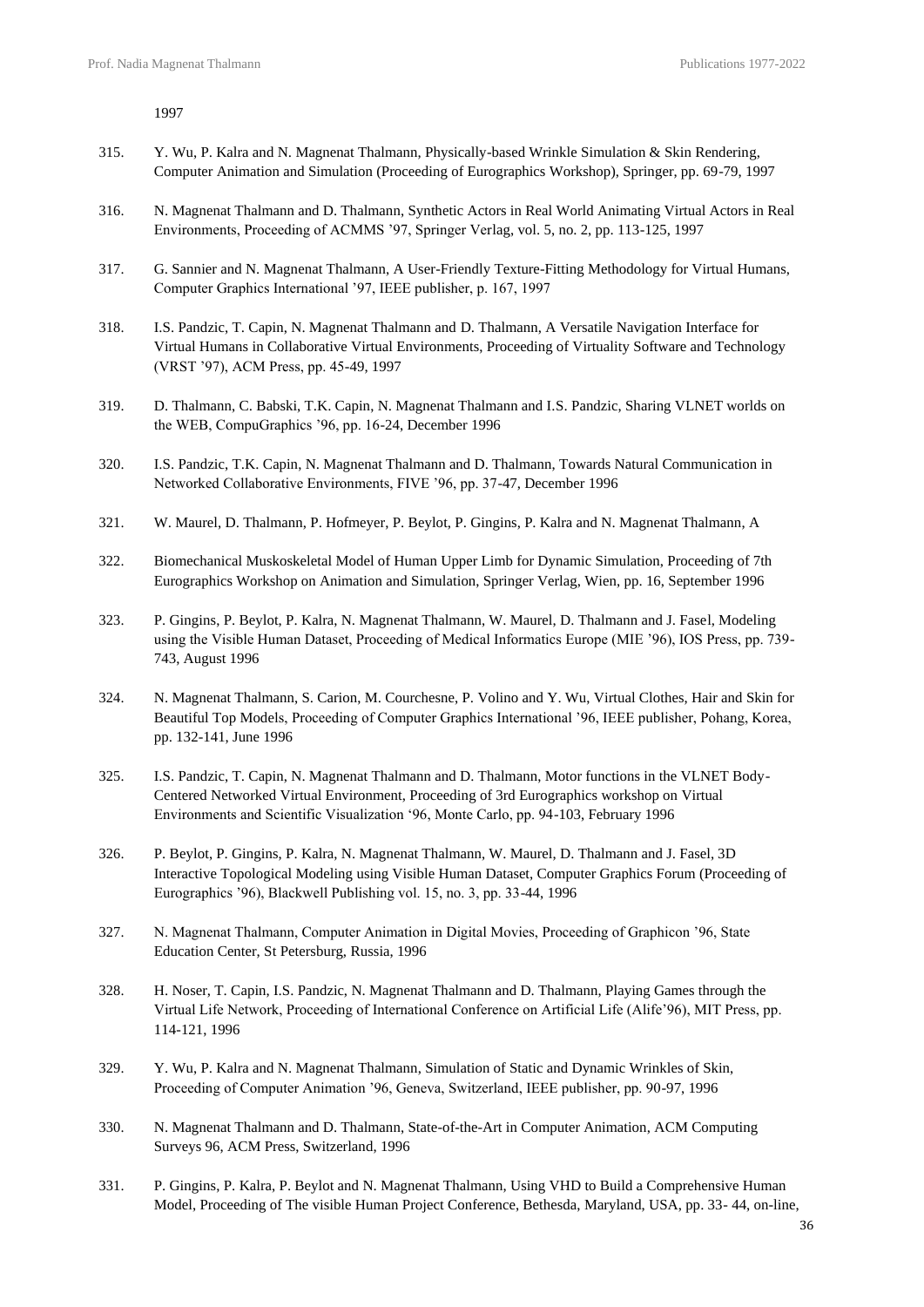1996

- 332. N. Magnenat Thalmann, T. Capin, I.S. Pandzic and D. Thalmann, VLNET: A Virtual Life Network for TeleCooperative Applications, Proceeding of Spring Conference on Computer Graphics, Bratislava, pp. 1- 13, 1996
- 333. T. Capin, I.S. Pandzic, N. Magnenat Thalmann and D. Thalmann, Virtual Humans for Representing Participants in Immersive Virtual Environments, Proceeding of the Framework for Immersive Virtual Environments (FIVE'95), London, UK, December 1995
- 334. D. Thalmann, T. Capin, N. Magnenat Thalmann and I.S. Pandzic, Participant, User-Guided and Autonomous Actors in the Virtual Life Network VLNET, Proceeding of ICAT/VRTS '95, Chiba, Japan, pp. 3-11, November 1995
- 335. I.S. Pandzic, T. Capin, N. Magnenat Thalmann and D. Thalmann, VLNET: A Networked Multimedia 3D Environment with Virtual Humans, Proceeding of Multi-Media Modeling MMM '95, World Scientific Press, pp. 21-32, November 1995
- 336. D. Thalmann, T. Capin, N. Magnenat Thalmann, I.S. Pandzic and Participant, User-Guided and Autonomous Actors in the Virtual Life Network VLNET, Proceeding of ICAT/VRTS '95, Chiba, Japan, pp. 3-11, November 1995
- 337. R. Boulic, T. Capin, Z. Huang, L. Moccozet, T. Molet, P. Kalra, B. Lintermann, N. Magnenat Thalmann, I.S. Pandzic, K. Saar, A. Schmitt, J. Shen and D. Thalmann, The HUMANOID Environment for Interactive Animation of Multiple Deformable Human Characters, Computer Graphics Forum (Proceeding of Eurographics '95), Blackwell publishing, vol. 14, issue 3, pp. 337-348, August 1995
- 338. N. Magnenat Thalmann and D. Thalmann, Digital Actors for Interactive Television, Proceedings IEEE, Special Issue on Digital Television, IEEE Publisher, Part 2, pp. 1022-1031, July 1995
- 339. N. Magnenat Thalmann and D. Thalmann, Virtual Actors Living in the Virtual World, Proceeding of Computer Animation '95, IEEE publisher, pp. 19-29, April 1995
- 340. P. Volino and N. Magnenat Thalmann, Collision and Self-Collision Detection: Robust and Efficient Solutions for Highly Deformable Surfaces, Eurographics Workshop on Animation and Simulation, Springer, pp. 55-65, 1995
- 341. Z. Huang, S. Rezzonico, R. Boulic, N. Magnenat Thalmann and D. Thalmann, Consistent Grasping Interactions with Virtual Actors Based on the Multi-sensor Hand Model, Proceeding of 2nd Eurographics Workshop on Virtual Environments, Springer Verlag, Vienna, pp. 105-108, 1995
- 342. Y. Wu, D. Thalmann and N. Magnenat Thalmann, Deformable Surfaces using Physically-Based Particle Systems, Proceeding of Computer Graphics International (CGI '95), Academic Press, pp. 205- 216, 1995
- 343. P. Kalra, I.S. Pandzic and N. Magnenat Thalmann, Facial Interaction for Human Machine Interface, in Human Comfort and Security of Information Systems, Proceeding of Human Comfort and Security Workshop, K. Varghese, S. Pfleger (Eds.), Springer Verlag, 1995
- 344. N. Magnenat Thalmann, I.S. Pandzic, J.-Cl. Moussaly, D. Thalmann , Z. Huang and J. Shen, The Making of the Xian Terra-Cotta Soldiers, Proceeding of Computer Graphics International '95, Leeds, Academic Press, pp. 281-296, 1995
- 345. Z. Huang, R. Boulic, N. Magnenat Thalmann and D. Thalmann, A Multi-sensor Approach for Grasping and 3D Interaction, Proceeding of Computer Graphics International '95, Leeds, Academic Press, pp. 235-254, 1995
- 346. N. Magnenat Thalmann, The Role of Facial Communication in Virtual Environments, Proceeding of Virtual Reality World '95, Stuttgart, pp. 437-448, 1995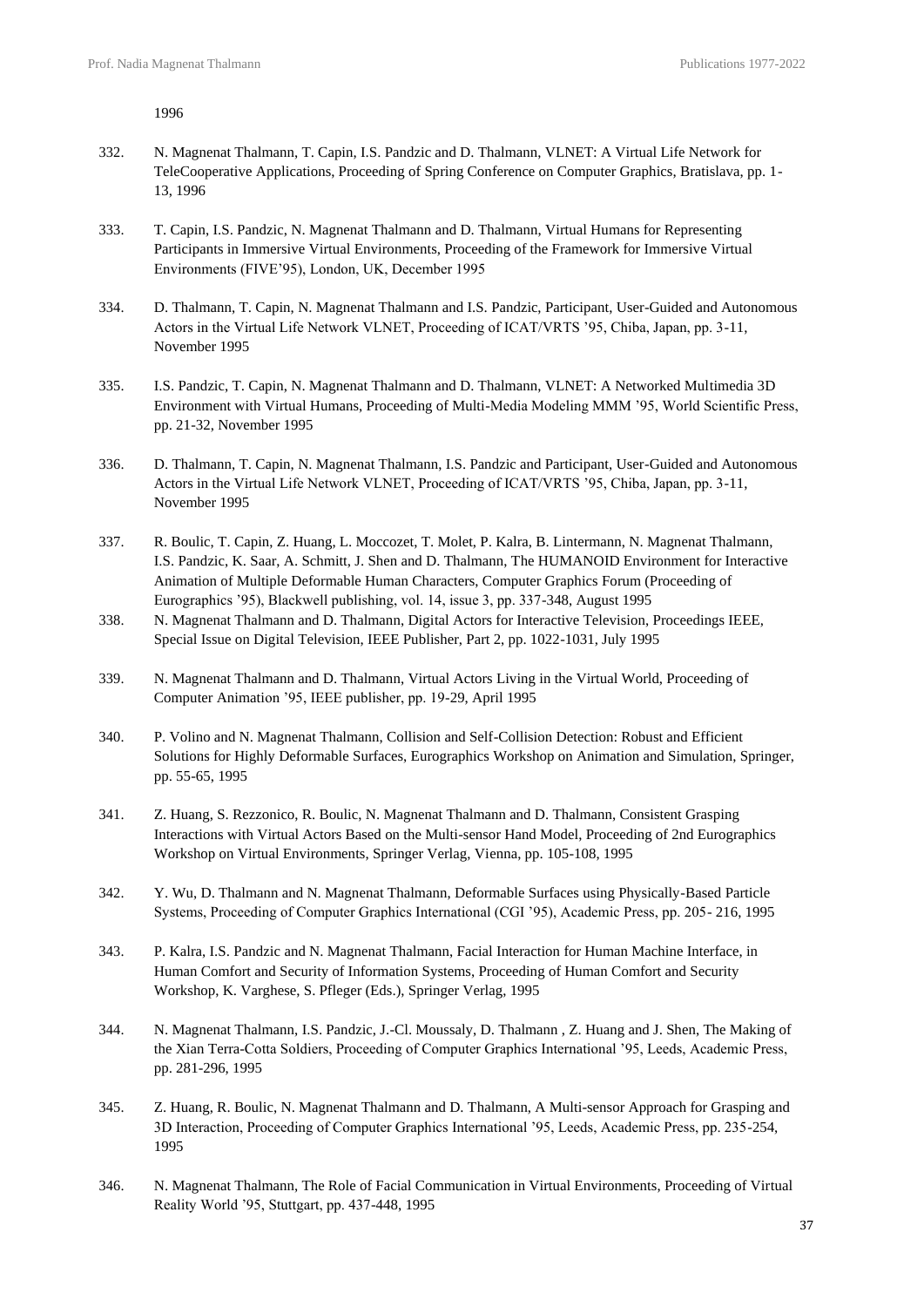- 347. N. Magnenat Thalmann and P. Kalra, The Simulation of a Virtual TV Presentor, Proceeding of Pacific Graphics 95, World Scientific Publishing, pp. 9-21, 1995
- 348. P. Kalra, P. Beylot, P. Gingins, N. Magnenat Thalmann, P. Volino, P. Hoffmeyer, J. Fasel and F. Terrier, Topological Modeling Of Human Anatomy Using Medical Data, Proceeding of Computer Animation '95, IEEE Publisher, pp. 172-180, 1995
- 349. P. Volino, M. Courchesne and N. Magnenat Thalmann, Versatile and Efficient Techniques for Simulating Cloth and Other Deformable Objects, Proceeding of Image-Based Modeling, Rendering, and Lighting (SIGGRAPH '95), Computer Graphics, pp. 137-144, 1995
- 350. P. Volino and N. Magnenat Thalmann, Efficient Self-Collision Detection On Smoothly Discretized Surface Animations Using Geometrical Shape Regularity, Computer Graphics Forum (Proceeding of Eurographics '94), Blackwell publishing, vol. 13, no. 3, pp. 155-166, September 1994
- 351. N. Magnenat Thalmann, Communicating with Virtual Humans, Proceeding of Edumedia, Vancouver, Canada, on-line, June 1994
- 352. P. Kalra and N. Magnenat Thalmann, Modeling of Vascular Expressions in Facial Animation, Computer Animation '94, Geneva, Switzerland, IEEE Computer Society Press, pp. 50-58, 201, May 1994
- 353. S. Jianhua, N. Magnenat Thalmann and D. Thalmann, Human Skin Deformation from Cross Sections, Proceeding of Computer Graphics International '94, Melbourne, Australia, pp. 612-619, 1994
- 354. N. Magnenat Thalmann, A Multimedia Approach for Simulating Virtual Humans in Virtual Worlds, Colloque Multimedia, Heidelberg, Germany, 1994
- 355. Y. Wu, N. Magnenat Thalmann and D. Thalmann, A Plastic-Visco-Elastic Model for Wrinkles in Facial Animation and Skin Aging, Proceeding of Pacific Graphics '94, Beijing, pp. 201-214, 1994
- 356. Z. Huang, N. Magnenat Thalmann and D. Thalmann, Interactive Human Motion Control Using a Closed-Form of Direct and Inverse Dynamics, Proceeding of Pacific Graphics '94, Beijing, China, pp. 243-255, 1994
- 357. A. Cazedevals, N. Magnenat Thalmann and D. Thalmann, Modeling Facial Communication Between an Animator and a Synthetic Actor in Real Time, Proceeding of IFIP Conference on Modeling in Computer Graphics, Genova, Italy, pp. 378-396, June 1993
- 358. P. Kalra and N. Magnenat Thalmann, Simulation of Facial Skin using Texture Mapping and Coloration, Proceedings of the IFIP TC5/WG5.2/WG5.10 CSI, Bombay, India, February 24-26, 1993
- 359. N. Magnenat Thalmann and A. Daldegan, Creating Virtual Fur and Hair Styles For Synthetic Actors, Communicating with Virtual Worlds, Springer Verlag, Tokyo, pp. 358-370, 1993
- 360. N. Magnenat Thalmann and Y. Yang, An Improved Algorithm for Collision Detection in Cloth Animation, Proc. Pacific Graphics '93, pp. 237-251, 1993
- 361. A. Daldegan, N. Magnenat Thalmann and D. Thalmann, An Integrated System for Modeling, Animating and Rendering Hair, Computer Graphics Forum (Proceeding of Eurographics '93), Blackwell Publishing, vol. 12, no. 3, pp. 211-221, 1993
- 362. N. Magnenat Thalmann, Making 3D Clothes for Synthetic Actors, Interacting with Virtual Environments, J. Vince and L. MacDonald (eds.), John Wiley and Sons, 1993
- 363. P. Kalra, E. Gobbetti, N. Magnenat Thalmann and D. Thalmann, A Multimedia Testbed for Facial Animation Control, Proceeding of International Conference on Multimedia Modelling (MMM '93),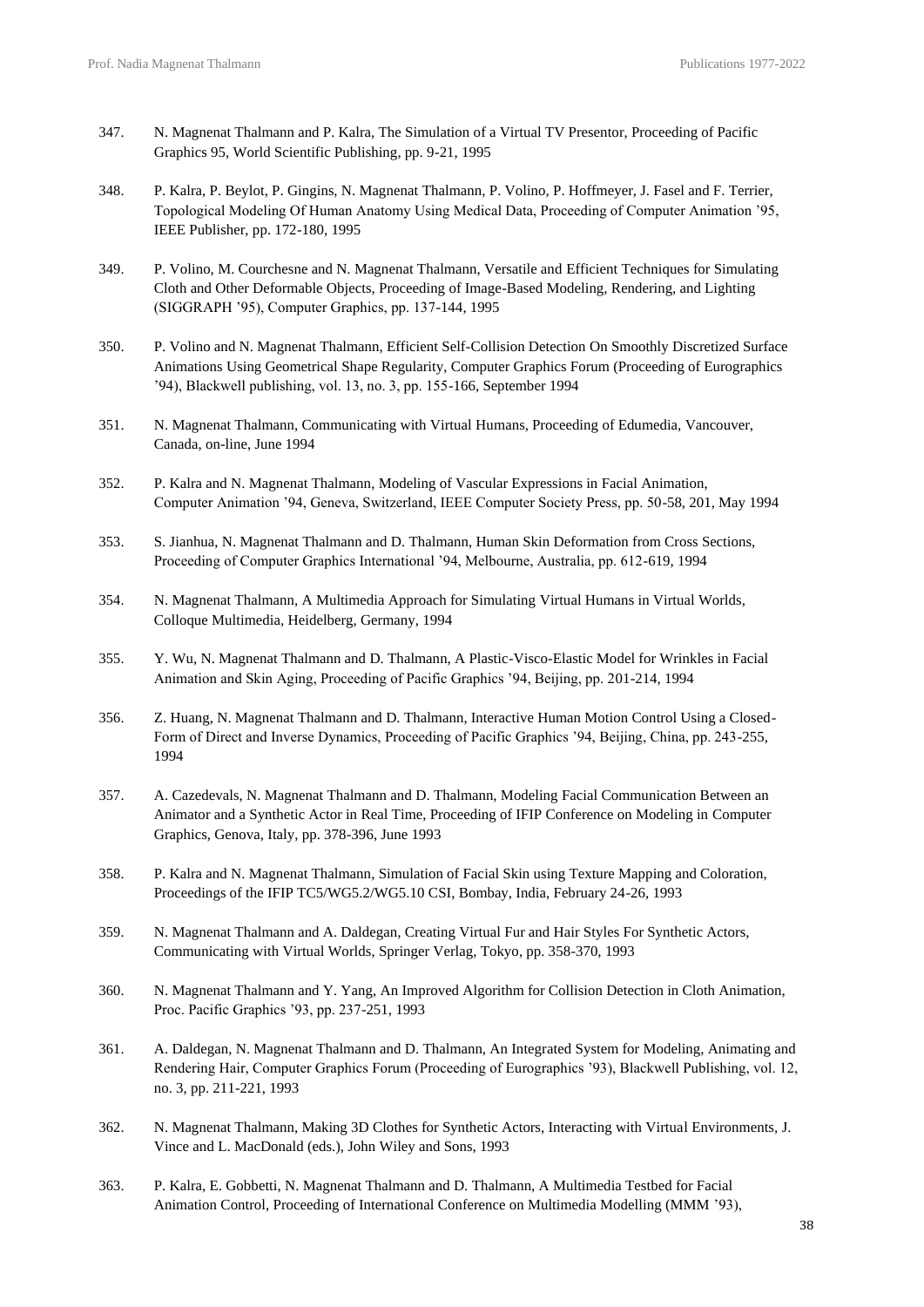Singapore, pp. 59-72, 1993

- 364. S. Jianhua, N. Magnenat Thalmann and D. Thalmann, Muscle-Based Human Body Deformation, Proceeding of 3rd Conference on CAD/CG, Beijing, China, p.95-100, 1993
- 365. N. Magnenat Thalmann, Simulating Autonomous Life for Virtual Actors, Proceeding of French-Japan Workshop on Synthetic Worlds, Aizu, Japan, 1993
- 366. R. Boulic, Z. Huang, N. Magnenat Thalmann and D. Thalmann, A Unified Framework for the Motion Manipulation of Articulated Figures with the TRACK System, Proceeding of 3rd Conference on CAD/CG, pp.45-50, Beijing, China, 1993
- 367. H.M. Werner, N. Magnenat Thalmann and D. Thalmann, User Interface for Fashion Design, Proceeding of ICCG93, North Holland Publishing, Bombay, pp.197-204, 1993
- 368. L. Moccozet and N. Magnenat Thalmann, Controlling the Complexity of Objects based on Polygonal Meshes, Proceeding of Computer Graphics International '92, Springer Verlag, New York, USA, pp. 763- 779, 1992
- 369. M. Carignan, Y. Yang, N. Magnenat Thalmann and D. Thalmann, Dressing Animated Synthetic Actors with Complex Clothes, Proceeding of SIGGRAPH '92, Computer Graphics, Chicago, USA, vol. 26, no. 2, pp. 99- 104, 1992
- 370. L. Bezault, R. Boulic, N. Magnenat Thalmann and D. Thalmann, An Interactive Tool for the Design of Human Free-Walking Trajectories, Proceeding of Computer Animation '92, pp. 87-104, 1992
- 371. N. Magnenat Thalmann and P. Kalra, A Model for Creating and Visualizing Speech and Emotion, Aspects of Automated Natural Language Generation, Lecture Notes in Artificial Intelligence, R. Dale (eds.), Springer Verlag, Heidelberg, Germany, pp. 1-12, 1992
- 372. P. Kalra, A. Mangili, N. Magnenat Thalmann and D. Thalmann, Simulation of Facial Muscle Actions Based on Rational Free Form Deformations, Proceeding of Eurographics '92, Cambridge, UK, pp. 59- 69, 1992
- 373. T. Koller, A. Paouri, N. Magnenat Thalmann and D. Thalmann, A Tool for Interactive Control in Dynamics-Based Animation, Proceeding of 3rd Eurographics Workshop on Animation and Simulation, Cambridge, UK, 1992
- 374. N. Magnenat Thalmann and D. Thalmann, 3D Devices and Virtual Reality in Human Animation, Proceeding of Second Eurographics Workshop on Animation and Simulation, Vienna, pp. 169-181, September 1991
- 375. P. Kalra, A. Mangili, N. Magnenat Thalmann and D. Thalmann, 3D Interactive Free Form Deformations for Facial Expressions, Proceeding of Compugraphics, Lisbon, Portugal, vol. 1, pp.129-141, September 1991
- 376. N. Magnenat Thalmann, Y. Yang and D. Thalmann, The Problematics of Cloth Modeling and Animation, Proceeding of 2nd Conference on CAD and CG, International Academic Publishers, Hangzhou, China, pp. 1-7, September 1991
- 377. N. Magnenat Thalmann and Y. Yang, Techniques for Cloth Animation, New Trends in Animation and Visualization, John Wiley and Sons, pp. 242-256, July 1991
- 378. A. Lafleur, N. Magnenat Thalmann and D. Thalmann, Cloth Animation with Self-Collision Detection, Proceeding of IFIP Conference on Graphics Modeling, Springer Verlag, Tokyo, Japan, pp. 179-197, 1991
- 379. B. Paouri, N. Magnenat Thalmann and D. Thalmann, Creating Realistic Three-Dimensional Human Shape Characters for Computer-Generated Films, Proceeding of Computer Animation '91, Springer Verlag, Tokyo, Japan, pp. 89-99, 1991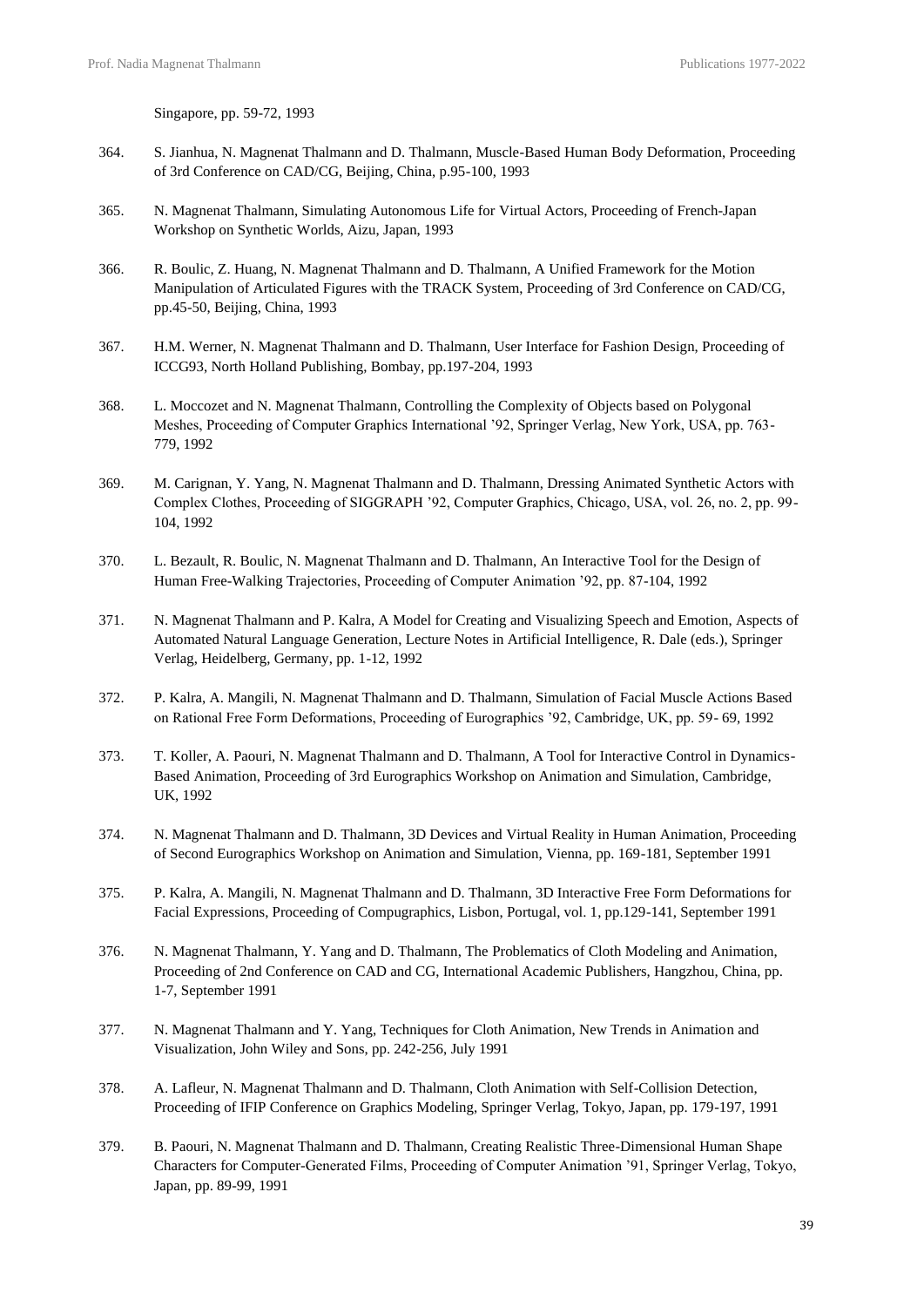- 380. N. Magnenat Thalmann, Multimedia, Virtual Reality and Computer Animation, Proceeding of Hypertext / Hypermedia '91, Springer Verlag, pp. 1-17, 1991
- 381. A. LeBlanc, P. Kalra, N. Magnenat Thalmann and D. Thalmann, Sculpting with the Ball and Mouse Metaphor, Proceeding of Graphics Interface '91, Calgary, Canada, pp. 152-159, 1991
- 382. P. Kalra. A. Mangili, N. Magnenat Thalmann and D. Thalmann, SMILE: a Multi layered Facial Animation System, Proceeding of IFIP Conf. on Graphics Modeling, Tokyo, Japan, 1991
- 383. N. Magnenat Thalmann, Visualizing Humans by Computer, Proceeding of IFIP 2nd Working Conference on Visual DataBase Systems, Budapest, pp. 146-155, 1991
- 384. R. Boulic, N. Magnenat Thalmann and D. Thalmann, Coach-Trainee: A New Methodology for the Correction of Predefined Motions, Proceeding of Eurographics Workshop on Animation and Simulation, Lausanne, Switzerland, pp. E1-E14, 1990
- 385. R. Boulic, N. Magnenat Thalmann and D. Thalmann, Human Free-Walking Model for a Real-Time Interactive Design of Gaits, Proceeding of Computer Animation '90, Springer Verlag, Tokyo, Japan, pp. 61- 801, 1990
- 386. N. Magnenat Thalmann, New Trends in Synthetic Actors, Proceeding of Computer Graphics International '90, Springer Verlag, Tokyo, Japan, 1990
- 387. R. Turner, E. Gobbetti, F. Balaguer, A. Mangili, N. Magnenat Thalmann and D. Thalmann, An Object-Oriented Methodology Using Dynamic Variables for Animation and Scientific Visualization, Proceeding of Computer Graphics International '90, Springer Verlag, Tokyo, Japan, pp. 317-328, 1990
- 388. N. Magnenat Thalmann, D. Thalmann, Creation and Deformation of Surfaces for the Animation of Human Bodies, Proc. Mechanics, Control & Animation of Artic. Figures, MIT Media Lab, 1989
- 389. N. Magnenat Thalmann, Modélisations individuelles, ce que les informaticiens attendent des psychologues, Actes du colloque international sur les 8èmes journées de Psychologie différentielles, Lyon, France, 1989
- 390. N. Magnenat Thalmann and D. Thalmann, Motion Control of Synthetic Actors: an Integrated View of Human Animation, Proceeding of Mechanics, Control & Animation of Articulated Figures, MIT Media Lab, 1989
- 391. N. Magnenat Thalmann, The Problematics of Facial Animation, State-of-the-Art in Computer Animation, Proc. of Computer Animation '89, Springer Verlag, pp. 47-55, 1989
- 392. J.P. Gourret, N. Magnenat Thalmann, D. Thalmann, Simulation of Object and Human Skin Deformations in a Grasping Task, Proc. Siggraph '89, Computer Graphics Society, vol. 23, no. 3, pp. 21-30, 1989
- 393. J.P. Gourret, N. Magnenat Thalmann and D. Thalmann, The Use of Finite Element Theory for Simulating Object and Human Body Deformations and Contacts, Proceeding of Eurographics '89, North Holland, Hamburg, pp. 477-487, 1989
- 394. N. Magnenat Thalmann and D. Thalmann, Construction and Animation of a Synthetic Actress, Proceeding of Eurographics '88, Nice, France, North- Holland publisher, on-line, 1988
- 395. T.M. Hong, R. Laperrière and D. Thalmann, A General Algorithm for 3D Shape Interpolation in a Facetbased Representation, Proceeding of Graphics Interface '88, Edmonton, Canada, pp. 229-235, 1988
- 396. N. Magnenat Thalmann, R. Laperrière and D. Thalmann, Joint-Dependent Local Deformations for Hand Animation and Object Grasping, Proceeding of Graphics Interface '88, A. K. Peters Ltd., pp. 26- 33, 1988
- 397. O. Ratib, D. Thalmann, A. Righetti and N. Magnenat Thalmann, A Computer Model of the Heart, Proceeding of Computers in Cardiology, IEEE publisher, 1987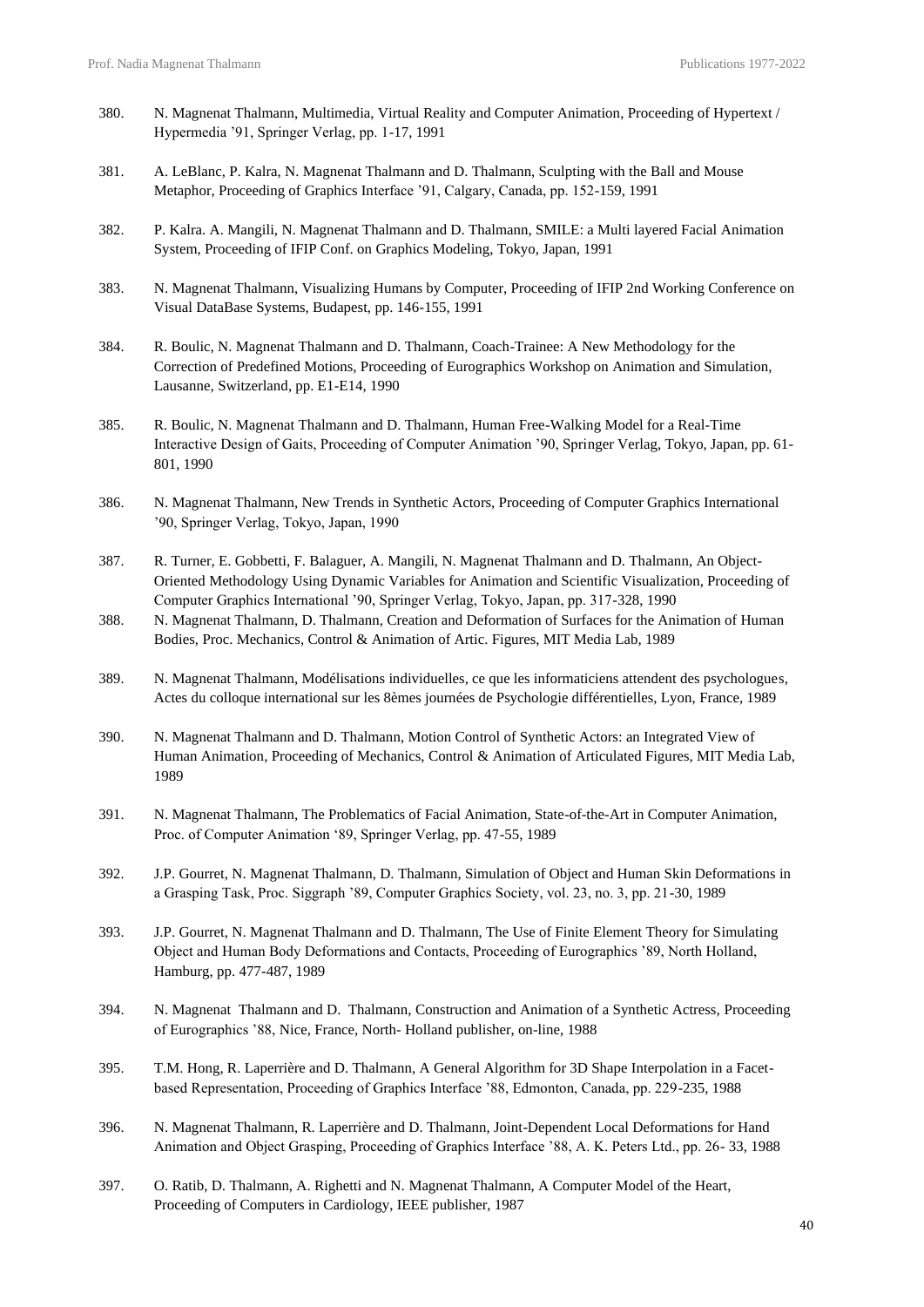- 398. N. Magnenat Thalmann, D. Thalmann and S. Béland, The Integration of Particles and Polygons Rendering Using a Z-buffer Algorithm, Proceeding of Of the European Conference and Exhibition, (Eurographics '86), Lisbon, Portugal, August 1986
- 399. N. Magnenat Thalmann, L. Forest, D. Rambaud and D. Thalmann, Keyframe-based Subactors, Proceeding of GraphicsInterface '86, Vancouver, Canada, pp. 213-216, May 1986
- 400. N. Magnenat Thalmann and D. Thalmann, Three-dimensional Computer Animation Based on Simultaneous Differential Equations, Proceeding of Conference Continous Simulation Languages,Society for Computer Simulation, San Diego, USA, pp. 73-77, January 1986
- 401. N. Magnenat Thalmann and D. Thalmann, Les systèmes experts dans la synthèse et l'animation des Images, Congrès de l'Association Canadienne de l'Informatique, Montreal, Canada, pp. 39-44, June 1985
- 402. N. Magnenat Thalmann and F. Bolduc, Business Graphics and the Stakeholder Approach: An Exploratory Field Experiment, Proceeding of Graphics Interface '85, Springer, pp. 309-313, May 27-31, 1985
- 403. N. Magnenat Thalmann and D. Thalmann, 3D Computer Animation: More an Evolution Problem than a Motion Problem, Proceeding of Graphics Interface '85, Springer, pp. 91-96, 1985
- 404. N. Magnenat Thalmann, Management Graphics: a Tentative Typology for Business Graphics in Organizations, Proceeding of Computer Conference and Exhibition on Computer Aided Technologies (COMPINT '85), Montreal Canada, IEEE publisher, 1985
- 405. N. Magnenat Thalmann and D. Thalmann, A New Tool for Business Graphics: The Animated Data System, Proceeding of Trends and Applications, Washington, USA, pp. 116-122, 1985
- 406. N. Magnenat Thalmann and D. Thalmann, Single and Multiple Virtual Movie-Cameras for Special Cinematographic Effects, Proceeding of Computer Graphics '85, Tokyo, Japan, 1985
- 407. N. Magnenat Thalmann and F. Bolduc, Strategic Use of Business Graphics: a Stakeholder Approach, Proceeding of Graphics Interface '85, pp. 309-313, 1985
- 408. N. Magnenat Thalmann and D. Thalmann, Subactor Data Types as Hierarchical Procedural Models for Computer Animation, Proceeding of EUROGRAPHICS '85, Nice, France, pp. 121-128, 1985
- 409. N. Magnenat Thalmann, D. Thalmann, F. Marceau and M. Choquette, Tools and Techniques for the Computer-Generated Film NIRVANA, Proceeding of Computer Conf. and Exhibition on Computer Aided Technologies (COMPINT '85), Montreal, Canada, 1985
- 410. D. Thalmann and N. Magnenat Thalmann, Towards an Artist-Oriented Approach to 3D Computer Animation, Proceeding of Computer Graphics Applications for Management and Productivity (CAMP), Berlin, Germany, pp. 522-527, September 1984
- 411. N. Magnenat Thalmann and D. Thalmann, Animated Types and Actor Types in Computer Simulation and Animation, American Simulation Conference, San Diego, USA, published in Simulation Series, vol. 13, no. 2, pp. 51-56, 1984
- 412. N. Magnenat Thalmann and D. Thalmann, Director-oriented 3D Shaded Computer Animation, Proceeding of Graphics Interface '84, Ottawa, Canada, pp. 1-7, 1984
- 413. D. Thalmann, O. Ratib, N. Magnenat Thalmann and A. Righetti, Modeled Computer Animation of the Heart, Proceeding of International Joint Alpine Symposium, IEEE publisher, Austria, pp. 13-19, 1984
- 414. N. Magnenat Thalmann and D. Thalmann, 3D Computer Animation Films with a Programming Language and Interactive Systems, Proceeding of Computer Graphics '83, ONLINE Conference, London, UK, 1983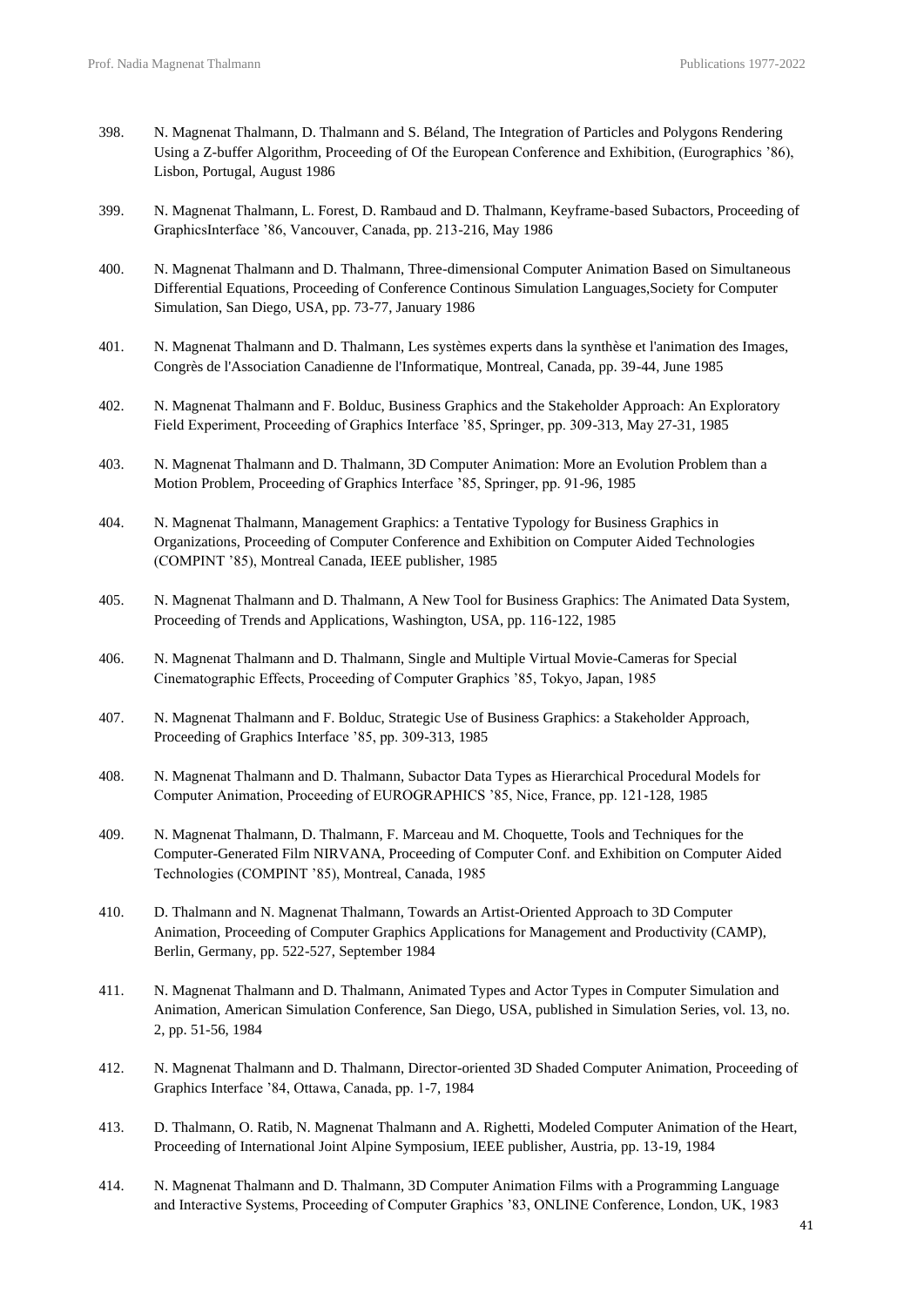- 415. N. Magnenat Thalmann, P. Bergeron and D. Thalmann, Above Sea and Undersea Computer Animation Scenes, Proceeding of International Computer Color Graphics Conference, Tallahassee, USA, pp. 208-219, 1983
- 416. D. Thalmann and N. Magnenat Thalmann, Actor and Camera Data Types in Computer Animation, Graphics Interface '83, Edmonton, Canada, pp. 203-210, 1983
- 417. N. Magnenat Thalmann, Du modèle traditionnel de bureau à la bureautique télématique, Comptes- rendus colloque sur le bureau de demain, Université de Montreal, Faculté d'aménagement, Montreal, Canada, 1983
- 418. N. Magnenat Thalmann and D. Thalmann, A General Purpose Computer Graphics and Animation System, Proceeding of National Computer Graphics Conference (NCGA '83), Chicago, USA, pp. 755- 764, 1983
- 419. N. Magnenat Thalmann, La gestion d'un projet informatique, MICRO '83, La semaine de la microinformatique à ENITA, Algiers, Algeria, 1983
- 420. N. Magnenat Thalmann, A. Larouche and D. Thalmann, An Interactive and User-Oriented Three-Dimensional Graphics Editor, Proceeding of Graphics Interface '83, Edmonton, Canada, pp. 39-46, 1983
- 421. N. Magnenat Thalmann, N. Chourot and D. Thalmann, Realistic Images Based on Program Patterns, Proceeding of International Color Graphics Conference, Tallahassee, USA, pp. 276-278, 1983
- 422. N. Magnenat Thalmann and D. Thalmann, The Use of 3D Abstract Graphical Types in Computer Graphics and Animation, Intergraphics '83, Tokyo, Japan, vol. 7, section B7-2, pp. 208-219, 1983
- 423. N. Magnenat Thalmann, D. Thalmann and P. Bergeron, Dream flight: a Fictional Film Produced by 3D Computer Animation, Proceeding of ONLINE Conference, London, UK, pp. 353-367, 1982
- 424. N. Magnenat Thalmann, Enhancement of Cardiac Isotopc Images Using the Karhuven-Loeve, Proceeding of Second Scandinavian Conference on Image Analysis, Helsinki, Finland, 1981
- 425. N. Magnenat Thalmann and D. Thalmann, A Graphical Document Preparation System, Proceeding of International Conference on Research and Trends in Document Preparation Systems, Lausanne, Switzerland, 1981
- 426. N. Magnenat Thalmann and D. Thalmann, Graphical Tools for Computer Science Education, 3ème Conférence mondiale sur l'informatique et l'éducation, IFIP, Lausanne, Switzerland, pp. 781-788, 1981
- 427. N. Magnenat Thalmann and D. Thalmann, Some Useful but Rather Unusual Graphical Primitives, Proceeding of Eurographics '81, Received "Best Technical Content Award", Germany, pp. 175-185, 1981
- 428. N. Magnenat Thalmann and D. Thalmann, Les systèmes d'information visuelle à domicile, 1er Congrès sur la conception des systèmes télématiques, Nice, France, pp. 387-395, 1981
- 429. N. Magnenat Thalmann, CAI leads to Interdisciplinarity, Proceeding of Computers and Education, Acta Press, Montreal, Canada, pp. 40-41, 1980
- 430. N. Magnenat Thalmann and D. Thalmann, Graphics Editing in Office Automation, Proceeding of Canadian Information Processing Society Conference, Victoria, Canada, pp. 177-182, 1980
- 431. N. Magnenat Thalmann and D. Thalmann, Introducing Programming Concepts with Graphical Objects, Proceeding of ACM SIGCSE Technical Symposium on Computer Science Education, Kansas City, USA, pp. 105-109, 1980
- 432. N. Magnenat Thalmann and D. Thalmann, Simulation Problem-Solving with Josephine, Proceeding of Summer Computer Simulation Conference, Seattle, USA, pp. 177-182, 1980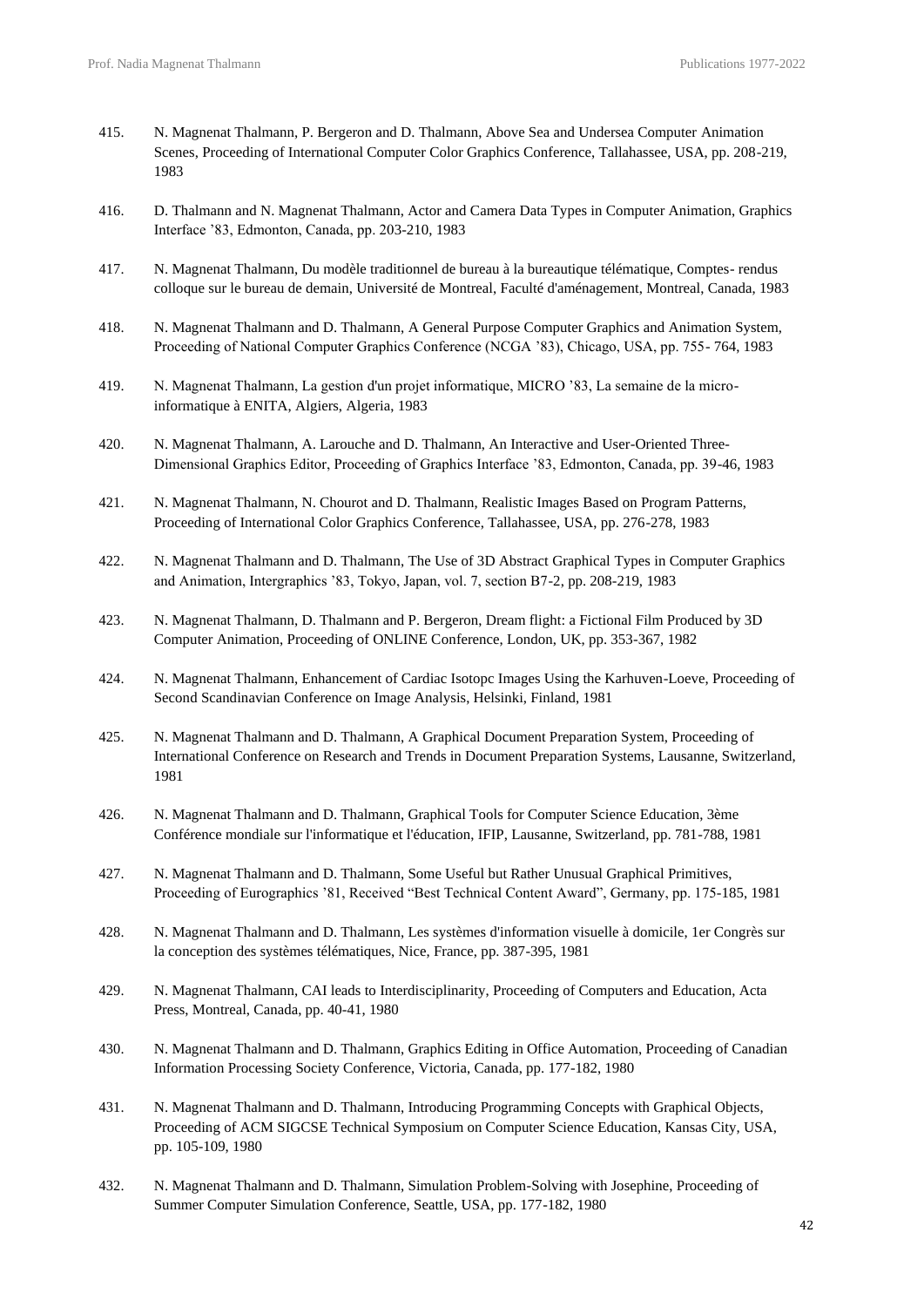- 433. N. Magnenat Thalmann and D. Thalmann, Using Computer Perception for Graphical Type Checking, Third National Conference of the Canadian Society for Computational Studies of Intelligence, pp. 320-326, 1980
- 434. N. Magnenat Thalmann and D. Thalmann, Design and Implementation of Abstract Graphical Data Types, Proceeding of 3rd International Computer Software and Applications Conference (COMPSAC '79), IEEE Publisher, Chicago, USA, pp. 519-524, 1979
- 435. N. Magnenat Thalmann and D. Thalmann, Language Extensions and Program Improvements by the Use of Preprocessors, Proceeding of International Electrical, Electronics Conference and Exposition, IEEE, Toronto, Canada, 1979, pp.20-21
- 436. N. Magnenat Thalmann and D. Thalmann, A Structured Approach to Computer Graphics, Proceeding of 6th Man-Computer Communications Conference, National Research Council, Ottawa, Canada, pp. 139- 150, 1979
- 437. N. Magnenat Thalmann and D. Thalmann, L'apport du calcul relationnel dans la définition et l'implantation des langages, Proceeding of Canadian Computer Conference CIPS Session '78, Edmonton, Canada, pp. 476- 480, 1978
- 438. N. Magnenat Thalmann and D. Thalmann, Direct Connection between Compiling Techniques and Databases Courses, Proceeding of 9th Technical Symposium on Computer Science Education, ACM, Pittsburgh, USA, vol.10, no. 3, pp. 131-135, 1978
- 439. N. Magnenat Thalmann and D. Thalmann, Une évolution des langages vers une meilleure relation hommemachine, Compte-rendus de la 6ème Conférence annuelle de l'Association Canadienne des Sciences de l'Informatique (ACSI), Montreal, Canada, pp. 154-161, 1978
- 440. N. Magnenat Thalmann and D. Thalmann, The Use of PASCAL as a Teaching Tool in Introductory, Intermediate and Advanced Computer Science Courses, Proc. ACM SIGCSE/CSA Symposium, Detroit, USA, pp. 35-42, 1978

## **Books Published/Edited**

- 1. Nadia Magnenat-Thalmann, Victoria Interrante, et al, **Advances in Computer Graphics:** 38th Computer Graphics International Conference, CGI 2021, Virtual Event, September 6–10, 2021, Proceedings (Lecture Notes in Computer Science), Oct 11, 2021
- 2. N. Magnenat Thalmann, J.J. Zhang, M. Ramanathan, D. Thalmann, **Intelligent Sense Modeling and Human-Computer Interaction (Human-Computer Interaction Series), Springer 1st ed., 296 p.,** Hardcover, ISBN 978-3030710019,2021
- 3. N. Magnenat-Thalmann, C. Stephanidis, E. Wu, D. Thalmann, B. Sheng, J. Kim, G. Papagiannakias, M. Gavrilova, **Advances in Computer Graphics: 37th Computer Graphics International Conference, CGI 2020, Geneva, Switzerland, October 20-23, 2020 Proceedings,** Vol. 12221, Springer 1st ed., 566p., ISBN 978-3030618636, 2020
- 4. F.Tian, X. Yang, D. Thalmann, W. Xu, J.J. Zhang, N. Magnenat-Thalmann, J. Chang, **Computer Animation and Social Agents, 33rd International Conference on Computer Animation and Social Agents, CASA 2020, Bournemouth, UK, October 13-15, 2020 Proceedings,** Vol. 1300, Springer 1sted., 216 p., ISBN 978- 3030634254, 2020
- 5. M. Gavrilova, C.J. Tan, J. Chang, N. Magnenat-Thalmann, **Transactions on Computational Science XXXVII: Special Issue on Computer Graphics**, Vol. 12230, Springer, 171 p., ISBN 978-3662619827, 2020
- 6. P.Bourdot, V. Interrante, L. Nedel, N. Magnenat-Thalmann, G. Zachmann,**Virtual Reality and Augmented Reality, 16th EuroVR International Conference, EuroVR 2019, Tallinn, Estonia, October 23-25, 2019 Proceedings**, Vol. 11883, Springer 1st ed., 510 p., ISBN 978-3030319076, 2019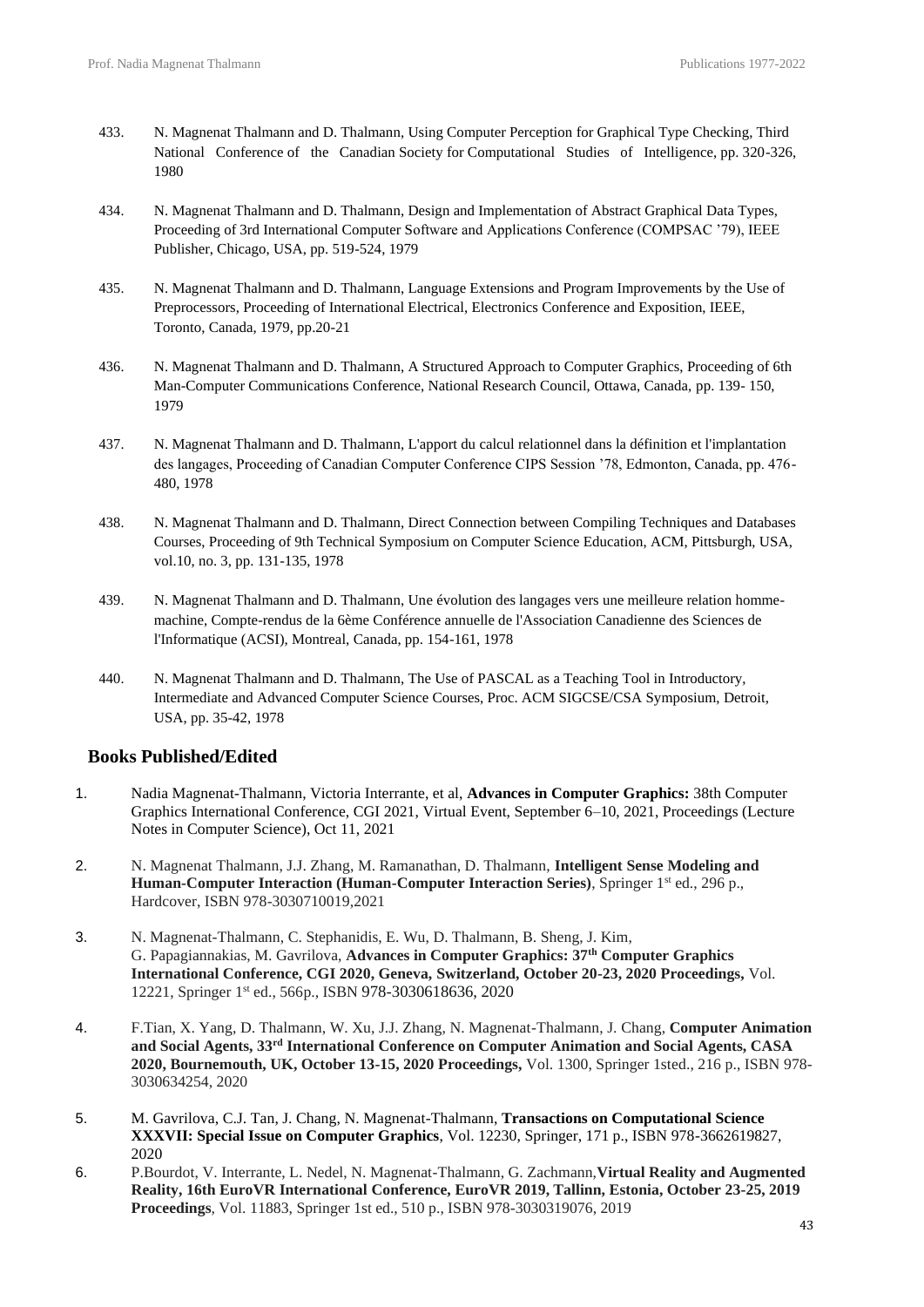- 7. M. Gavrilova, J. Chang, N. Magnenat-Thalmann, E. Hitzer, H. Ishikawa, **Advances in Computer Graphics, 36th Computer Graphics International Conference, CGI 2019, Calgary, AB, Canada, June 17-20, 2019 Proceedings**,Vol. 11542, Springer, 1st ed., 604 p., ISBN 978-3030225131, 2019
- 8. J. Braz, N. Magnenat-Thalmann, P. Richard, L. Linsen, A. Telea, S. Battiato, F. Imai, **Computer Vision, Imaging and Computer Graphics Theory and Applications, 11th International Joint Conference, VISIGRAPP 2016, Rome**,Vol. 693, Springer, 1st Edition, XXI, 608 p., Hardcover, ISBN 978-3-319-64870-5, 2017
- 9. S.R.S. Prabaharan, N. Magnenat Thalmann, V.K. Bhaaskaran, **Frontiers in ElectronicTechnologies**, Springer, 161 p., Hardcover, ISBN 978-981-10-4235-5,2017
- 10. J.K. Burgoon, N. Magnenat Thalmann, M. Pantic, A. Vinciarelli, **Social SignalProcessing**, Cambridge University Press, 440 p., Hardcover, ISBN-10: 1107161266, ISBN-13: 978-1107161269,2017
- 11. M. Ioannides, N. Magnenat Thalmann, G. Papagiannakis**, Mixed Reality and Gamification for Cultural Heritage**, Springer, 1st Edition., 2017, 309 illus., 279 incolor., Hardcover, ISBN: 978-3-319-49606-1, 2017
- 12. N. Magnenat Thalmann, J. Yuan, D. Thalmann and B.-J. You (Eds.), **Context AwareHuman-Robot and Human-Agent Interaction**, Springer, XIII, 298 p. 143 illus., ISBN: 978-3319199467, 2015
- 13. M. Ioannides, N. Magnenat Thalmann, E. Fink, R. Žarnić, A.-Y Yen, E. Quak (Eds.), **Digital Heritage. Progress in Cultural Heritage: Documentation, Preservation, and Protection**, 5th International Conference, EuroMed 2014 Proceedings, Vol. 8740,Springer, 2014
- 14. N. Magnenat Thalmann, O. Ratib, H.F. Choi (Eds.), **3D Multiscale PhysiologicalHuman**, Springer, XII,316 p. 110 illus., ISBN: 978-1447162742, 2014
- 15. N. Magnenat Thalmann, D. Thalmann, **Computer-Generated Images: The State ofthe Art**, Springer, Softcover reprint of the original 1st ed. 1985 edition, 497 p.,ISBN 978-4431680352, 2012
- 16. Nadia Magnenat Thalmann, **Modeling and Simulating Bodies and Garments**, Springer, 1st Edition., 2010, XVIII, 186 p. 142 illus., 22 in color., Hardcover, ISBN: 978-1-84996-262-9, 2010
- 17. Nadia Magnenat Thalmann, **Modelling the Physiological Human**, 229 pages, Springer, 2009
- 18. Nadia Magnenat Thalmann, David Feng and Jian Zhang, **Recent Advances in the 3D Physiological Human**, 225 pages, Springer, 2009
- 19. Nadia Magnenat Thalmann, Lakhmi C. Jain and N. Ichalkaranje, **New Advances in Virtual Humans**, 180 pages, Springer, 2008
- 20. N. Magnenat Thalmann, S.Y. Shin, F. Di Fiore, F. van Reeth and D.Thalmann, **Proceedings of CASA 2007**, Computer Animation & Virtual Worlds, Wiley, Special Issue, Vol.18, No. 4-5, September-December 2007
- 21. N. Magnenat Thalmann and D. Thalmann, **Proceedings of the workshop "Aim@shape**", IEEE publisher, March 2005
- 22. N. Magnenat Thalmann and D. Thalmann, **Proceedings of the workshop "CAPTECH**", IEEE publisher, 2004
- 23. N. Magnenat Thalmann and D. Thalmann, **CASA Proceedings**, IEEE publisher, 2004
- 24. N. Magnenat Thalmann and D. Thalmann, **CGI Proceedings,** IEEE publisher, 2004
- 25. N. Magnenat Thalmann and D. Thalmann (eds.), **Handbook of Virtual Humans,** Wiley & Sons, Ltd. publisher, pp. 1- 225, August 2004
- 26. N. Magnenat Thalmann and D. Thalmann, **Proceedings Research Workshop on Modelling Joints and Soft Tissues**, Troisième Cycle Romand, CUSO, 2003
- 27. N. Magnenat Thalmann and D. Thalmann (eds.), **Computer Animation 2002**, IEEE Computer Society Press, 2002
- 28. M.P. Cani, N. Magnenat Thalmann and D. Thalmann (eds.), **Computer Animation and Simulation 2001**,Springer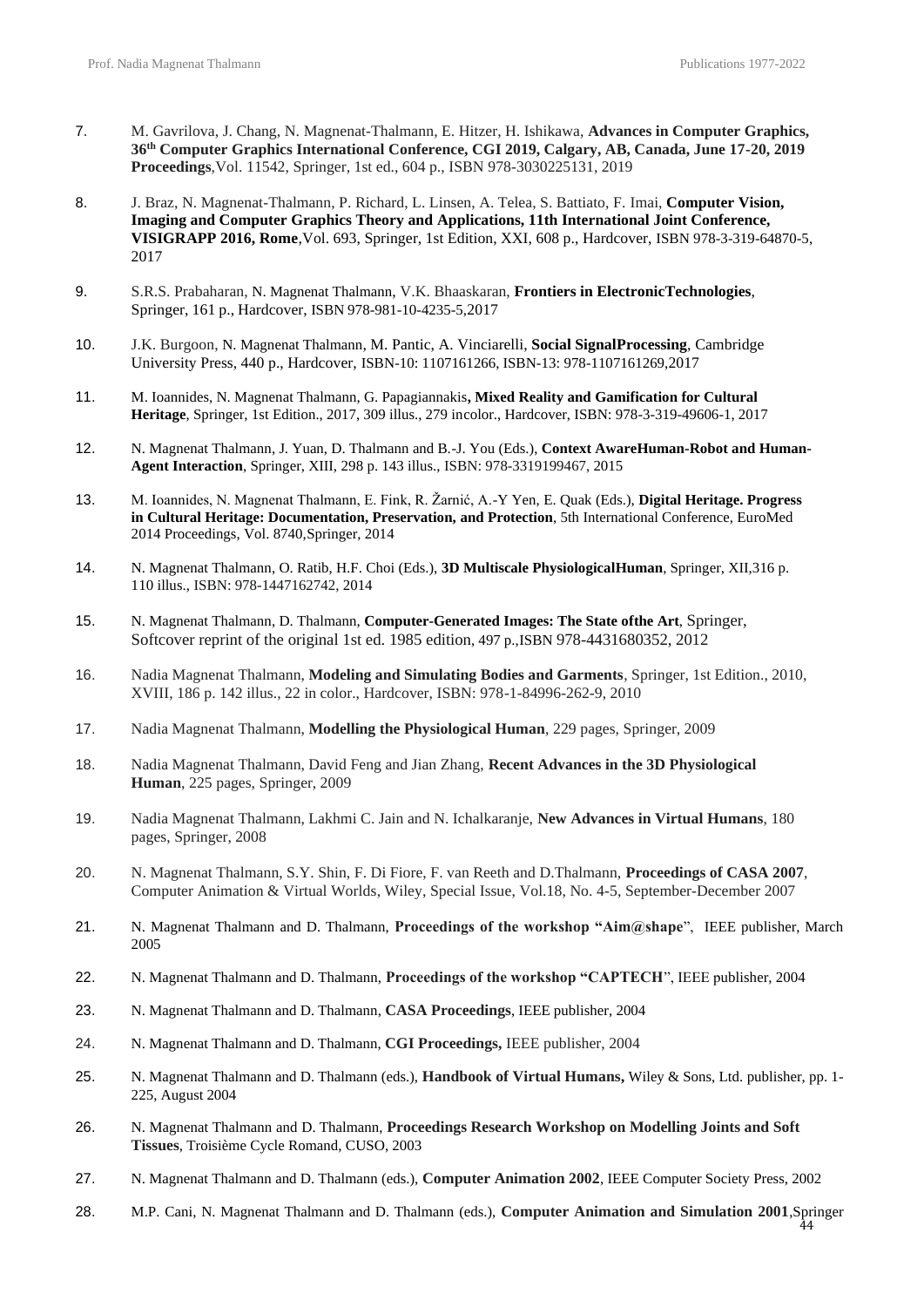Verlag, Wien, 206 pages, 2001

- 29. N. Magnenat Thalmann and D. Thalmann (eds.), **Deformable Avatars; IFIP TC5/WG5.10 DEFORM 2000 Workshop and AVATARS 2000 Workshop**, Kluwer Academic Publisher, 247 pages, 2001
- 30. N. Magnenat Thalmann, D. Thalmann and B. Arnaldi, **Computer Animation and Simulation 2000**, Springer Verlag, Wien, 211 pages, August 2000
- 31. Pascal Volino and N. Magnenat Thalmann*,* **Clothing 3D virtual Humans: Theory and Practice**, Springer Verlag, Tokyo, New York, Berlin, Heidelberg, 283 pages with CD-ROM, October 2000
- 32. T. Çapin, I. Pandzic, N. Magnenat Thalmann and D. Thalmann, **Avatars in Networked Virtual Environments**, John Wiley, 282 pages,1999
- 33. N. Magnenat Thalmann and D. Thalmann, **Computer Animation and Simulation**, Springer Verlag,Wien, 230 pages, 1999
- 34. N. Magnenat Thalmann and D. Thalmann (eds.), **Computer Animation '99**, IEEE publisher, 1999
- 35. N. Magnenat Thalmann, O. Ratib, H.F. Choi (Eds.), **3D Multiscale PhysiologicalHuman**, Springer, XII,316 p. 110 illus., ISBN: 978-1447162742, 2014
- 36. N. Magnenat Thalmann, D. Thalmann, **Computer-Generated Images: The State ofthe Art**, Springer, Softcover reprint of the original 1st ed. 1985 edition, 497 p.,ISBN 978-4431680352, 2012
- 37. U. Güdükbay, T, Dayar, A. Gürsoy, E. Gelenbe, M. Becker, J.M. Fourneau, H. Shachnai and N. Magnenat Thalmann, **Advances in Computer and Information Sciences '98***,* Proceedings of the 13th International Symposium on Computer and Information Sciences, IOS Press, 584 pages, 1998
- 38. N. Magnenat Thalmann and D. Thalmann (eds.), **CAPTECH '98**, Springer Verlag, Tokyo, New York, Berlin, Heidelberg, 1998
- 39. W. Maurel, Y. Wu, N. Magnenat Thalmann and D Thalmann, **Biomechanical Models for Soft TissuesSimulation**, ESPRIT Basic Research Series, Springer Verlag, Tokyo, New York, Berlin, Heidelberg, 173 pages, 1998
- 40. N. Magnenat Thalmann and D. Thalmann, **Modeling and Motion Capture Techniques for VirtualEnvironments**, Lecture Notes in Artificial Intelligence, No1537, Springer, 1998
- 41. N. Magnenat Thalmann (ed.), **Virtual Systems and Multimedia '97**, IEEE publisher, 1997
- 42. N. Magnenat Thalmann and D. Thalmann (eds.), **Computer Animation '97**, IEEE publisher, 165 pages,1997
- 43. N. Magnenat Thalmann and D. Thalmann (eds.), **Interactive Computer Animation**, Prentice Hall,296 pages, 1996
- 44. N. Magnenat Thalmann and D. Thalmann (eds.), **Computer Animation '96**, IEEE publisher, 1996
- 45. N. Magnenat Thalmann and D. Thalmann (eds.), **Computer Animation '95**, IEEE publisher, 1995
- 46. Jiannan, N. Magnenat Thalmann, Z. Tang and D. Thalmann (eds.), **Fundamentals of ComputerGraphics**, World Scientific Publishers, 1994
- 47. N. Magnenat Thalmann and D. Thalmann (eds.), **Artificial Life and Virtual Reality**, John Wiley andSons, Chichester, 244 pages, 1994
- 48. N. Magnenat Thalmann and D. Thalmann (eds.), **Computer Animation '94**, IEEE publisher, 1994
- 49. N. Magnenat Thalmann and D. Thalmann (eds.), **Mundos Virtuais e Multimedia** (Portuguesetranslation), LTC Editora, Rio de Janeiro, 1994
- 50. N. Magnenat Thalmann and D. Thalmann (eds.), **Virtual Worlds and Multimedia**, John Wiley and Sons,Chichester, 216 pages, 1993
- 51. N. Magnenat Thalmann and D. Thalmann (eds.), **Communicating with Virtual Worlds**, Springer Verlag,Tokyo, New York, Berlin, Heidelberg, 1993
- 52. N. Magnenat Thalmann and D. Thalmann (eds.), **Models and Techniques in Computer Animation**,Springer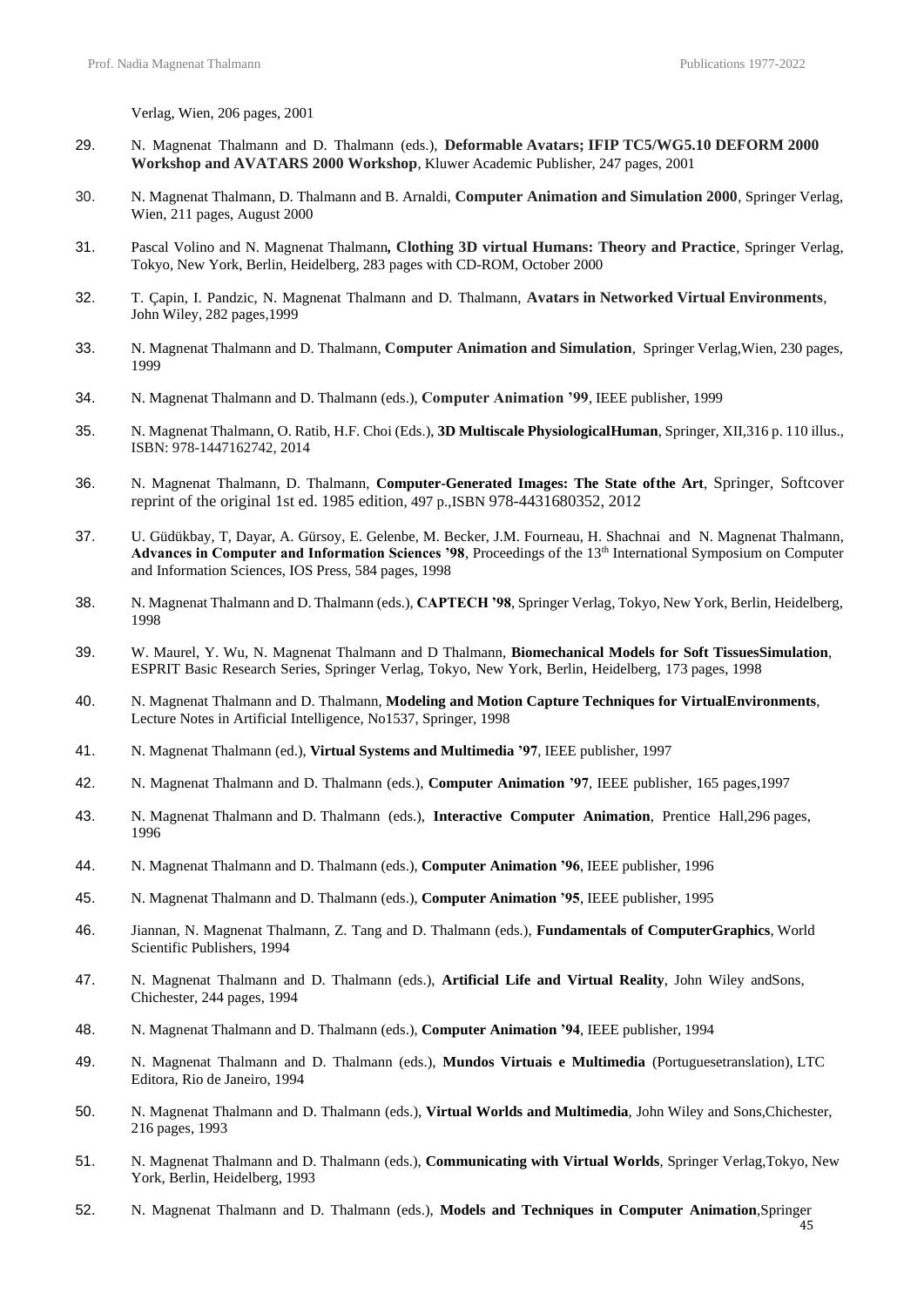Verlag, Tokyo, New York, Berlin, Heidelberg, 293 pages, 1993

- 53. N. Magnenat Thalmann and D. Thalmann (eds.), **Creating and Animating the Virtual World**, SpringerVerlag, Tokyo, New York, Heidelberg, 285 pages, 1992
- 54. N. Magnenat Thalmann and D. Thalmann (eds.), **New Trends in Animation and Visualization**, John Wiley and Sons, 284 pages, 1991
- 55. N. Magnenat Thalmann and D. Thalmann (eds.), **Computer Animation '91**, Springer Verlag, Tokyo, NewYork, Heidelberg, 255 pages, 1991
- 56. N. Magnenat Thalmann and D. Thalmann, **Synthetic Actors in Computer-Generated Films**, SpringerVerlag, Heidelberg, 129 pages,1990
- 57. N. Magnenat Thalmann and D. Thalmann (eds.), **Computer Animation '90**, Springer Verlag, Tokyo, NewYork, Berlin, Heidelberg, 242 pages, 1990
- 58. N. Magnenat Thalmann and D. Thalmann, **Computer Animation: Theory and Practice**, Springer Verlag,Heidelberg, New York, Tokyo), 240 pages, 1990, (2nd edition), translated into Italian
- 59. N. Magnenat Thalmann and D. Thalmann (eds.), **State-of-the-Art in Computer Animation**, Editors,Springer Verlag, Tokyo, New York, Heidelberg, 224 pages, 1988
- 60. N. Magnenat Thalmann and D. Thalmann (eds.), **New Trends in Computer Graphics**, Springer Verlag,Heidelberg, 1988
- 61. N. Magnenat Thalmann and D. Thalmann, **Image Synthesis: Theory and Practice**, Springer Verlag,Tokyo, 400 pages ,1987
- 62. L. Gingras, N. Magnenat Thalmann and L. Raymond, **Les systèmes d'information organisationnels**,Ed. G. Morin, Québec, 307 pages, 1986
- 63. N. Magnenat Thalmann and D. Thalmann (eds.), **Computer Generated Images: The State of the Art,** Springer Verlag, Tokyo, 1985
- 64. N. Magnenat Thalmann, D. Thalmann and J. Vaucher, **PASCAL: un outil pour la gestion**, Ed. GaétanMorin, 174 pages ,1984
- 65. G. Laporte and N. Magnenat Thalmann, **Textes du premier colloque québécois de graphisme parordinateur**, Ed. Gaétan Morin, 1984
- 66. N. Magnenat Thalmann and D. Thalmann, **Informatique graphique: concepts et techniques avec lelangage MIRA**, Ed. Gaétan Morin, 410 pages*,*1983
- 67. N. Magnenat Thalmann and et D. Thalmann, **Gestion de fichiers et bases de données**, Ed. GaétanMorin, 370 pages, 1982, (second edition 1983)
- 68. N. Magnenat Thalmann, **L'informatique, un instrument de la gestion**, adaptation and Frenchtranslation of "Computer essentials for business", Ed. McGraw-Hill, 359 pages, 1980
- 69. N. Magnenat Thalmann and D. Thalmann, **COBOL: une approche structurée à la résolution deproblèmes**, Ed. Gaétan Morin, 214 pages, 1979, (second edition 1981)
- 70. N. Magnenat Thalmann, D. Thalmann and J. Vaucher, **Le langage PASCAL**, Ed. Gaétan Morin, 363pages, 1979, (second edition 1980), (third edition 1982)

## **Chapters in Book**

- 1. Nadia Magnenat Thalmann, **Social Robots: Their History and What They Can Do for Us**, Perspectives on Digital Humanism, pp. 9-17, Springer, Cham, 2022
- 2. Baka, Eva & Thalmann, Nadia. Human—Technology Interaction: **The State-of-the-Art and the Lack of Naturalism**. 2021, 10.1007/978-3-030-71002-6\_13.
- 3. Mishra N, Baka E, Magnenat Thalmann N. **Exploring Potential and Acceptance of Socially Intelligent Robot**. Human–Computer Interaction Series [Internet]. Springer International Publishing; 2021;259–82.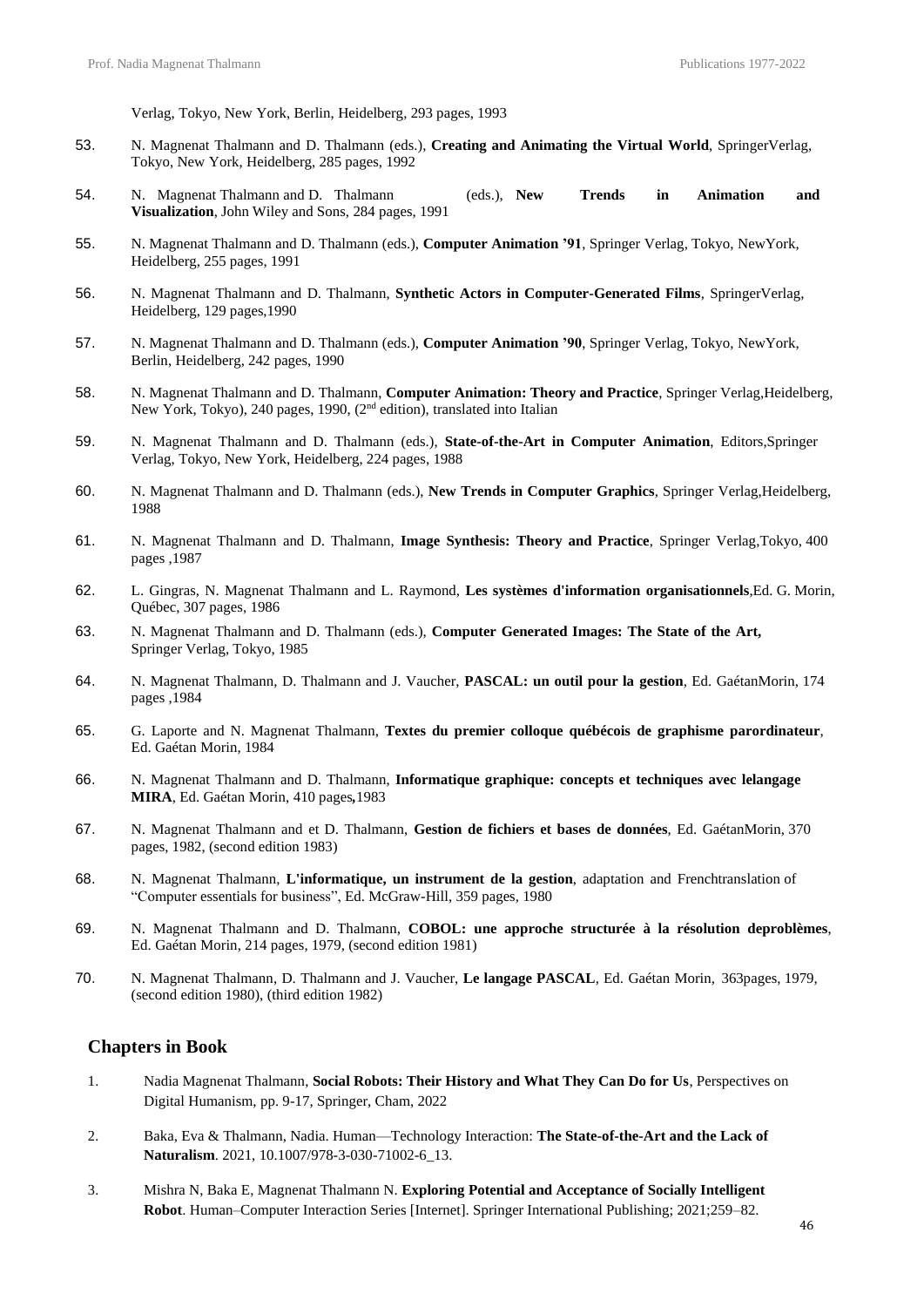Available from: http://dx.doi.org/10.1007/978-3-030-71002-6\_15

- 4. N. Magnenat Thalmann, **Les robots sociaux humanoïdes : une réalité imminente**, Le Goût d'imaginer sa vie, Manitoba Editions, ISBN-13: 978-2376150541, pp. 237-247, Paris, France, 2018
- 5. M. Becker, and N. Magnenat Thalmann, **Muscle Tissue Labeling of Human Lower Limb in Multi-Channel mDixon MR Imaging: Concepts and Applications**, IEEE/ACM Transactions on Computational Biology and Bioinformatics, IEEE publisher, DOI: 10.1109/TCBB.2015.2459679, pp. 290-299, 2017
- 6. N. Magnenat Thalmann, L. Tian and F. Yao, **[Nadine: A Social Robot that Can Localize Objects and](https://www.dropbox.com/s/o5a6qhdzj5jgrqz/Nadine%20-%20A%20Social%20Robot%20-%20Frontiers%20.pdf?dl=0) [Grasp](https://www.dropbox.com/s/o5a6qhdzj5jgrqz/Nadine%20-%20A%20Social%20Robot%20-%20Frontiers%20.pdf?dl=0) [Them](https://www.dropbox.com/s/o5a6qhdzj5jgrqz/Nadine%20-%20A%20Social%20Robot%20-%20Frontiers%20.pdf?dl=0)  [in a Human Way,](https://www.dropbox.com/s/o5a6qhdzj5jgrqz/Nadine%20-%20A%20Social%20Robot%20-%20Frontiers%20.pdf?dl=0)** Frontiers in Electronic Technologies, Springer, pp. 1-23, 2017
- 7. J. Lee, N. Magnenat Thalmann and D. Thalmann, **[Shared Object Manipulation, C](https://www.dropbox.com/s/om1tjn92oop60xr/Shared%20Object%20Manipulation%20-%20Context%20Aware%202015.pdf?dl=0)ontext Aware Human-Robot and Human-Agent Interaction**, Springer International Publishing, 191-207, 2015
- 8. J. Zhang, J. Zheng and N. Magnenat Thalmann, **Modeling Personality, Mood, and Emotions, Context Aware Human-Robot and Human-Agent Interaction**, Springer International Publishing, 211-236, 2015
- 9. A. Beck, Z. Zhang and N. Magnenat Thalmann, **[Motion Control for Social Behaviors, C](https://www.dropbox.com/s/rb4547kx5mhvfuk/Motion%20Control%20for%20Social%20Behavior%20-%20Context%20Aware.pdf?dl=0)ontext Aware Human-Robot and Human-Agent Interaction**, Springer International Publishing, 237-256, 2015
- 10. Z. Yumak and N. Magnenat Thalmann, **Multimodal and Multi-party Social Interactions, Context Aware Human-Robot and Human**-Agent Interaction, Springer International Publishing, 275-298, 2015
- 11. M. Becker, and N. Magnenat Thalmann, **[Deformable Models in Medical Image Segmentation, 3](https://www.dropbox.com/s/649hn8xb70mfhyh/Deformable%20Models%20in%20Medical%20Image%20Segmentation%20-%203D%20Multiscale.pdf?dl=0)D Multiscale Physiological Human**, DOI: 10.1007/978-1-4471-6275-9\_4, Springer-Verlag, London, 2014
- 12. [N. Magnenat Thalmann,](http://link.springer.com/search?facet-author=%22Nadia%2BMagnenat%2BThalmann%22) [H. F. Choi,](http://link.springer.com/search?facet-author=%22Hon%2BFai%2BChoi%22) [D. Thalmann,](http://link.springer.com/search?facet-author=%22Daniel%2BThalmann%22) **[Towards Effective Diagnosis and Prediction via 3D Patient](https://www.dropbox.com/s/xg0k45qfq8ueq9m/Towards%20Effective%20Diagnosis%20-%203D%20Multiscale%202014.pdf?dl=0)** [Model: A Complete Research Plan, I](https://www.dropbox.com/s/xg0k45qfq8ueq9m/Towards%20Effective%20Diagnosis%20-%203D%20Multiscale%202014.pdf?dl=0)n: 3D Multiscale Physiological Human (Eds. [N. Magnenat-Thalmann,](http://link.springer.com/search?facet-author=%22Nadia%2BMagnenat-Thalmann%22) [O. Ratib,](http://link.springer.com/search?facet-author=%22Osman%2BRatib%22) 13. [H. F. Choi\)](http://link.springer.com/search?facet-author=%22Hon%2BFai%2BChoi%22), Springer, 2014, pp.3-22.
- 14. M. Elgendi, J. Dauwels, B. Rebsamen, R. Shukla, Y. Putra, J. Gamez, Niu ZePing, Bangying Ho, N. Prasad, D. Aggarwal, A. Nair, V. Mishuhina, F. Vialatte, M. Constable, A. Cichocki, C. Latchoumane, J. Jeong, D. Thalmann and N. Magnenat Thalmann, **[From Auditory and Visual to Immersive Neurofeedback: Application to Diagnosis](https://www.dropbox.com/s/6lrljob4kxttmsu/From%20Auditory%20-%20Neural%20Computation%202014.pdf?dl=0) [of Alzheimer's Disease,](https://www.dropbox.com/s/6lrljob4kxttmsu/From%20Auditory%20-%20Neural%20Computation%202014.pdf?dl=0)** Neural Computation, Neuro Devices, and Neural Prosthesis, Springer New York, pp. 63- 97, 2014
- 15. H.F. Choi, A. Chincisan, N. Magnenat Thalmann, **[A Collective Approach for Reconstructing 3D Fiber](https://www.dropbox.com/s/en78fik96a93nf7/A%20Collective%20Approach%20for%20Reconstructing%203D%20Fiber%20-%20Computational%20Biomechanics.pdf?dl=0) [Arrangements in Virtual Musculoskeletal Soft Tissue Models,](https://www.dropbox.com/s/en78fik96a93nf7/A%20Collective%20Approach%20for%20Reconstructing%203D%20Fiber%20-%20Computational%20Biomechanics.pdf?dl=0)** in B. Doyle et al. (eds.), Computational Biomechanics for Medicine,, September 14, 2014 (Best Paper Award)
- 16. S. Sarda, M. Constable, J. Dauwels, S. Dauwels (Okutsu), M. Elgendi, Z. Mengyu, U. Rasheed, Y. Tahir, D. Thalmann, N. Magnenat Thalmann, **Natural Interaction with Robots, Knowbots and Smartphones**, pp 375-387, Springer, 2014
- 17. D. Thalmann, N. Magnenat Thalmann, **Real-Time Feedback System for Monitoring and Facilitating [Discussions](https://www.dropbox.com/s/86qy5s8382ghko1/Real-Time%20Feedback%20-%20Natural%20Interaction%202014.pdf?dl=0)** in: J. Mariani et al, Natural Interaction with Robots, Knowbots and Smartphones, pp 375-387, Springer, 2014
- 18. N. K.H. Chia, N. K.N. Kee, Y. Cai and N. Magnenat Thalmann, **Pink Dolphins: A Serious Simulation Game**, in Y Cai & SL Goei (editors), Simulation, Serious Games and Their Applications, Springer, pp.207-217, DOI: 10.1007/978- 981-4560-32, November 2013
- 19. N. K.H. Chia, Y. Cai, N. K.N. Kee, N. Magnenat Thalmann, B. Yang, J. Zheng, D. Thalmann , **Learning Activity System Design for Autistic Children Using Virtual Pink Dolphins**, in Yiyu Cai (editor), 3D Immersive & Interactive Learning, Springer, pp 105-121, February 2013
- 20. L. Assassi and N. Magnenat Thalmann, **Biomechanical Approach for Dynamic Hip Joint Analysis, Workshop on 3D Physiological Human** (3DPH), the 25th Annual Conference on Computer Animation and Social Agents (CASA 2012), Springer Verlag, May 2012
- 21. Z. Kasap and N. Magnenat Thalmann, **Interacting with Emotion and Memory enabled Virtual Characters and**

47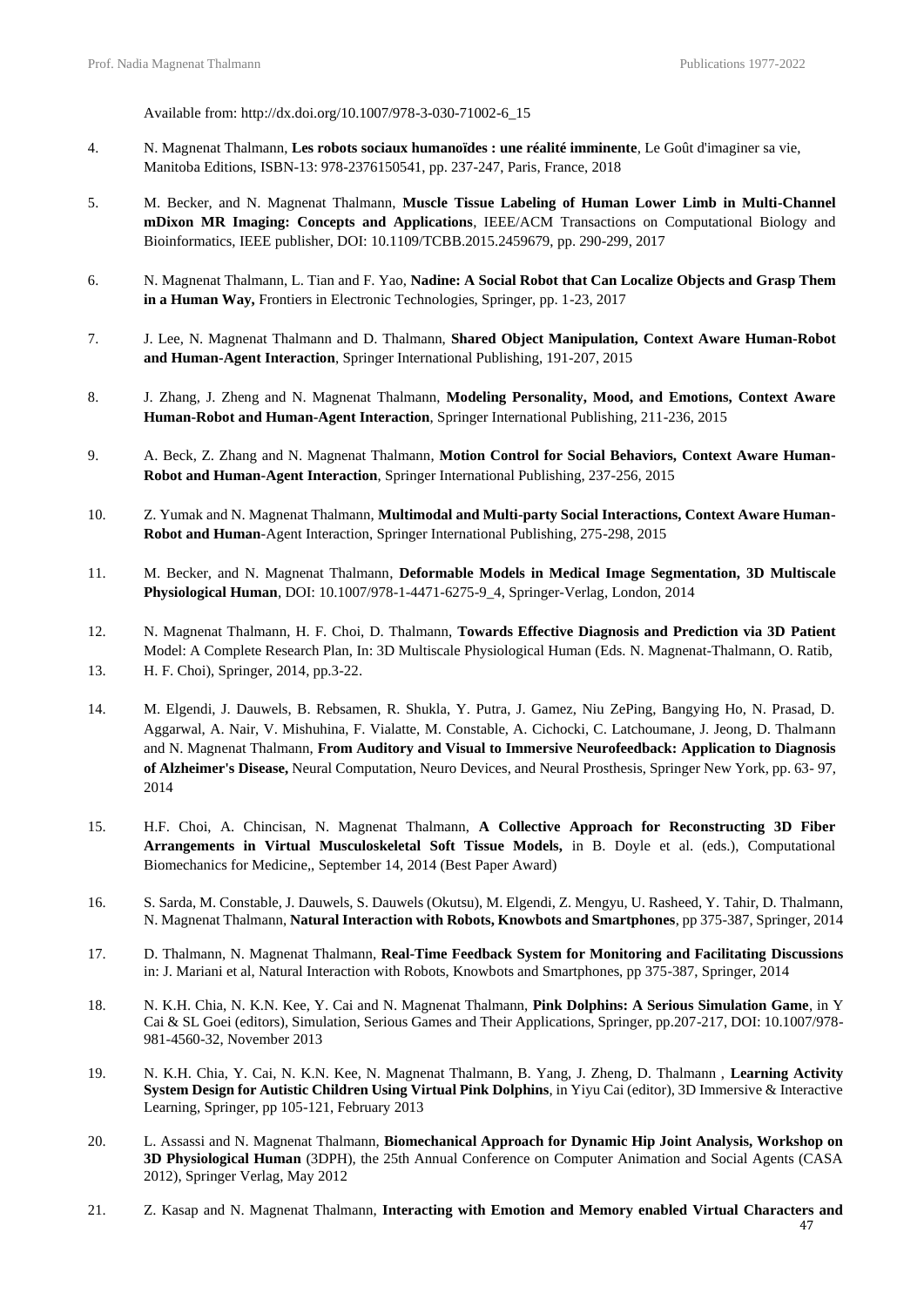**Social Robots**, In T. Nishida, C. Faucher and L. C. Jain (eds.), Modelling Machine Emotions for Realizing Intelligence: Foundations and Applications, Springer, Germany, pp. 240, 2010

- 22. M.B. Moussa and Nadia Magnenat Thalmann, **Applying Affect Recognition in Serious Games: The PlayMancer Project**, pp 53-62 , Springer Berlin Heidelberg, 1 January 2009
- 23. J. Schmid, A. Sandholm, F. Chung, D. Thalmann, H. Delingette and N. Magnenat Thalmann, **Musculoskeletal Simulation Model Generation from MRI Datasets and Motion Capture Data**, Recent Advances in the 3D Physiological Human, Springer-Verlag, pp. 3-19, 2009
- 24. Z. Kasap and N. Magnenat Thalmann, **Intelligent Virtual Humans with Autonomy and Personality: State-of-the-Art, New Advances in Virtual Humans** (Eds.) Nadia Magnenat Thalmann, Lakhmi C. Jain, N. Ichalkaranje, Studies in Computational Intelligence, Springer, pp. 43-84, 2008
- 25. T.D. Giacomo, H.S. Kim, L. Moccozet and N. Magnenat Thalmann, **Control Structure and Multi- Resolution Techniques for Virtual Human Representation**, Shape Analysis and Structuring Mathematics and Visualization 2008, pp. p 241-274, DOI: 10.1007/978-3-540-33265-7\_8, 2008
- 26. N. Magnenat Thalmann and U. Bonanni, **Haptic Sensing of Virtual Textiles,** Human Haptic Perception Basics and Applications, Springer Berlin / Heidelberg, ISBN: 978-3-7643-7611-6, 2008
- 27. N. Magnenat Thalmann, E. Lyard, M. Kasap and P. Volino, **Adaptive Body, Motion and Cloth, Motion in Games**, Springer-Verlag, pp. 63-71, 2008
- 28. N. Magnenat Thalmann, P. Volino and C. Luible, **Virtual Clothing**, in Encyclopedia of Computer Science and Engineering, John Wiley & Sons, Article 675, January 2008
- 29. T. Di Giacomo, S. Garchery and N. Magnenat Thalmann, Chapter 2: **Expressive Visual Speech Generation, in Data-Driven 3D Facial Animation**, in Zhigang Deng and Ulrich Neumann (eds.), Springer Press, ISBN: 978-1-84628-906- 4, pp. 29-59, December 2007
- 30. T. Di Giacomo, S. Garchery and N. Magnenat Thalmann, Chapter 12: **Real-Time Adaptive Facial Animation, in Data-Driven 3D Facial Animation**, in Zhigang Deng and Ulrich Neumann (eds.), Springer Press, ISBN: 978-1-84628- 906-4, pp. 217-247, December 2007
- 31. T. Di Giacomo, L. Moccozet and N. Magnenat Thalmann, **State-of-the-Art on Level-Of-Detail for Virtual Human Animation and Representation**, in Shape Analysis and Structuring, Leila de Floriani, Michela Spagnuolo (eds.), Springer Verlag, September 2007
- 32. T. Di Giacomo, H. Kim, S. Garchery, C. Joslin and N. Magnenat Thalmann, **Dynamically Adaptive Streaming of 3D Data for Animated Characters**, in Game Programming Gems 6, Mike Dickheiser (ed.), Charles River Media, pp. 593- 606, March 2006
- 33. A. Egges, T. Di Giacomo and N. Magnenat Thalmann, **Synthesis of Realistic Idle Motion for Interactive Characters**, in Game Programming Gems 6, Mike Dickheiser (ed.), Charles River Media, pp. 409-422, March 2006
- 34. P. Volino, F. Dellas, T. Di Giacomo and N. Magnenat Thalmann, **Integrated Platform for Networked and User-Oriented Virtual Clothing**, in Encyclopedia on Multimedia Technology and Networking, published by Idea-Group Reference, Margherita Pagani (ed.), pp. 424-428, April 2005
- 35. T. Di Giacomo, C. Joslin and N. Magnenat Thalmann, **Overview of Production, Delivery and Playback of 3D Graphics**, in Encyclopedia on Multimedia Technology and Networking, published by Idea-Group Reference, Margherita Pagani (ed.), pp. 855-863, April 2005
- 36. N. Magnenat Thalmann and D. Thalmann, **Computer Animation** in: Handbook of Computer Science, CRC Press, 2004
- 37. N. Magnenat Thalmann and D. Thalmann, **An Overview of Virtual Humans**, Handbook of VirtualHumans, John Wiley, pp. 1-25, 2004
- 38. L. Vacchetti, V. Lepetit, M. Ponder, G. Papagiannakis, P. Fua, D. Thalmann and N. Magnenat Thalmann, **Stable Realtime AR Framework for Training and Planning in Industrial Environments**, VirtualReality and Augmented Reality Applications in Manufacturing, Ong, Soh K., Nee, ISBN: 1-85233-796-6, Springer-Verlag, A.Y.C., pp. 129- 146, May 2004
- 39. T. Di Giacomo and N. Magnenat Thalmann, **Fast Deformations with Multilayered Physics**, in Game Programming Gems 4, Charles River Media, A. Kirmse (ed.), pp. 275-287, March 2004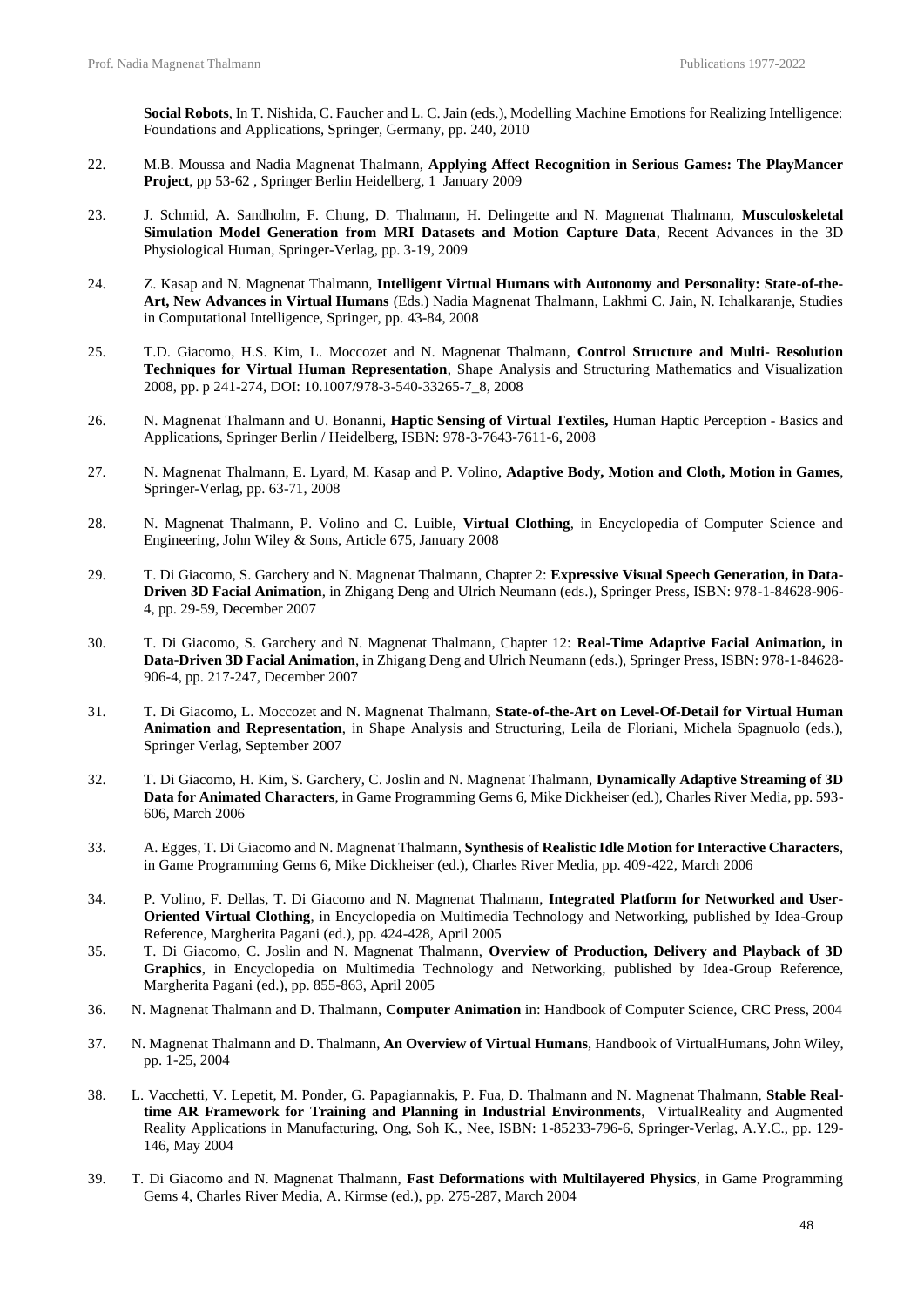- 40. N. Magnenat Thalmann, C. Joslin and U. Berner, **Networked Virtual Park**, Practical Applications of Computational Intelligence Techniques, L. Jain, P. De Wilde (eds.), Springer Verlag, Vol. 16, ISBN: 0- 7923-7320-0, pp. 65-88, 2001
- 41. N. Magnenat Thalmann, P. Kalra and L. Moccozet, **Virtual Humans**, in HyperReality: Paradigm for the Third Millennium, N. Terashima and J. Tiffin (eds.), Routledge, pp. 54-79, October 2001
- 42. N. Magnenat Thalmann and D. Thalmann, **Deformable Avatars**, in Deformable Avatars, Kluwer Academic Publishers, 2001
- 43. H. Seo, F. Cordier, L. Philippon and N. Magnenat Thalmann, **Interactive Modelling of MPEG-4 Deformable Human Body Models**, in Deformable Avatars, Kluwer, 2001, Kluwer Academic Publishers, pp. 120-131, 2001
- 44. S. Kshirsagar, S. Garchery and N. Magnenat Thalmann, **Feature Point Based Mesh Deformation Applied to MPEG-4 Facial Animation**, in Deformable Avatars, Kluwer Academic Publishers, pp. 24-34, 2001
- 45. N. Magnenat Thalmann, **The Virtual Actor**, in Global playerer 1, local hero, positionen des Schauspielers im Zeitgenoessischen Theater, ePodium Verlag, Germany, pp. 185-196, 2000
- 46. N. Magnenat Thalmann, **Virtueller Raum – Virtuelle Realität**, in Lebensräume Spielraüme Schutzräume*,*Walter Verlag, Zürich und Düsseldorf, pp.152-163, 1999
- 47. N. Magnenat Thalmann and D. Thalmann, **Virtual Reality Software and Technology**, in Encyclopedia ofComputer Science and Technology, Marcel Dekker, Vol. 41, pp. 331-361, 1999
- 48. J. Kuntz and N. Magnenat Thalmann, **Vom Flug ins 23 Jahrhundert, Eine Professorin auf virtuelle Reisen**, in Alles gut, Suhrkamp taschenbuch, pp. 182-190, 1998
- 49. P. Volino and N. Magnenat Thalmann, **Interactive Cloth Simulation: Problems and Solutions**, inVirtual Worlds on the Internet, R. Earnshaw and J. Vince (eds.), IEEE publisher, pp. 175-192, 1998
- 50. N. Magnenat Thalmann and D. Thalmann, **The Virtual Humans Story**, in IEEE Annals of the History of Computing, Vol. 20, No.2, pp. 50-51, 1998
- 51. T. K. Capin, I. S. Pandzic, N. Magnenat Thalmann and D. Thalmann, **Realistic Avatars and Autonomous Virtual Humans in VLNET Networked Virtual Environments**, in Virtual Worlds on the Internet, R. Earnshaw and J. Vince (eds.), pp. 157-174, 1998
- 52. N. Magnenat Thalmann and L. Moccozet, **Virtual Humans on Stage**, in Virtual Worlds: Synthetic Universes, Digital Life and Complexity, Jean-Claude Heudin (ed.), New England Complex SystemsInstitute Series on Complexity, Chapter 4, pp. 95-126, 1998
- 53. N. Magnenat Thalmann and D. Thalmann, **Computer Animation**, in Handbook of Computer Science, CRC Press, pp. 1300-1316, 1996
- 54. N. Magnenat Thalmann and D. Thalmann, **Computer Animation in Future Technologies**, in Interactive Computer Animation, Prentice Hall, pp. 1-9, 1996N. Magnenat Thalmann and P. Volino, **Sculpting, Clothing and Hairdressing our Virtual Humans**, in Interactive Computer Animation, Prentice Hall, pp. 205-234, 1996
- 55. N. Magnenat Thalmann and D. Thalmann, **Computer Animation: a Key Issue for Time Visualization**, in Scientific Visualization, Academic Press, pp. 201-222, 1994
- 56. N. Magnenat Thalmann and D. Thalmann, **Creating Artificial Life in Virtual Reality**, in Artificial Life and Virtual Reality, John Wiley and Sons, Chichester, pp. 1-10, 1994
- 57. N. Magnenat Thalmann and D. Thalmann, **The World of Virtual Actors**, in Virtual Worlds and Multimedia, John Wiley and Sons, pp. 113-126, 1993
- 58. N. Magnenat Thalmann and D. Thalmann, **Human Body Deformations Using Joint-dependent Local Operators and Finite-Element Theory**, in Making Them Move, N. Badler, BA. Barsky, D. Zeltzer (eds.), Morgan Kaufmann, SanMateo, California, pp. 243-262, 1990
- 59. N. Magnenat Thalmann and Y. Yang, **A Survey on Cloth Animation Methods**, in New Trends in Animation and Visualization, N. Magnenat Thalmann, D. Thalmann (eds.), John Wiley and Sons, 1990
- 60. B. Arnaldi, G. Dumont, G. Hégron, N. Magnenat Thalmann and D. Thalmann, **Animation Control withDynamics**